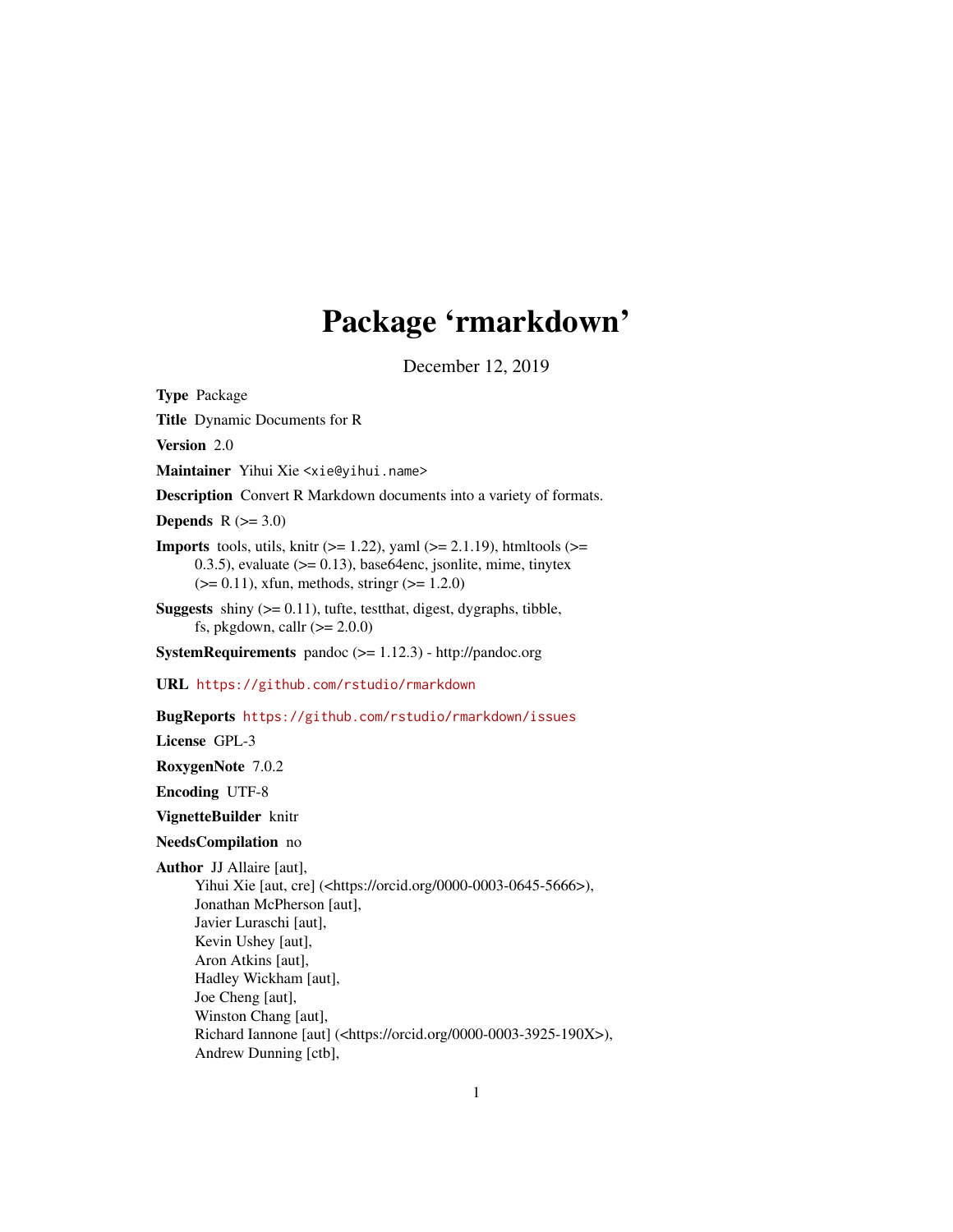Atsushi Yasumoto [ctb] (<https://orcid.org/0000-0002-8335-495X>), Barret Schloerke [ctb], Christophe Dervieux [ctb], Frederik Aust [ctb] (<https://orcid.org/0000-0003-4900-788X>), Jeff Allen [ctb], Malcolm Barrett [ctb], Rob Hyndman [ctb], Romain Lesur [ctb], Roy Storey [ctb], Ruben Arslan [ctb], Sergio Oller [ctb], RStudio, Inc. [cph], jQuery Foundation [cph] (jQuery library), jQuery contributors [ctb, cph] (jQuery library; authors listed in inst/rmd/h/jquery-AUTHORS.txt), jQuery UI contributors [ctb, cph] (jQuery UI library; authors listed in inst/rmd/h/jqueryui-AUTHORS.txt), Mark Otto [ctb] (Bootstrap library), Jacob Thornton [ctb] (Bootstrap library), Bootstrap contributors [ctb] (Bootstrap library), Twitter, Inc [cph] (Bootstrap library), Alexander Farkas [ctb, cph] (html5shiv library), Scott Jehl [ctb, cph] (Respond.js library), Ivan Sagalaev [ctb, cph] (highlight.js library), Greg Franko [ctb, cph] (tocify library), John MacFarlane [ctb, cph] (Pandoc templates), Google, Inc. [ctb, cph] (ioslides library), Dave Raggett [ctb] (slidy library), W3C [cph] (slidy library), Dave Gandy [ctb, cph] (Font-Awesome), Ben Sperry [ctb] (Ionicons), Drifty [cph] (Ionicons), Aidan Lister [ctb, cph] (jQuery StickyTabs), Benct Philip Jonsson [ctb, cph] (pagebreak lua filter), Albert Krewinkel [ctb, cph] (pagebreak lua filter)

# Repository CRAN

Date/Publication 2019-12-12 21:00:02 UTC

# R topics documented: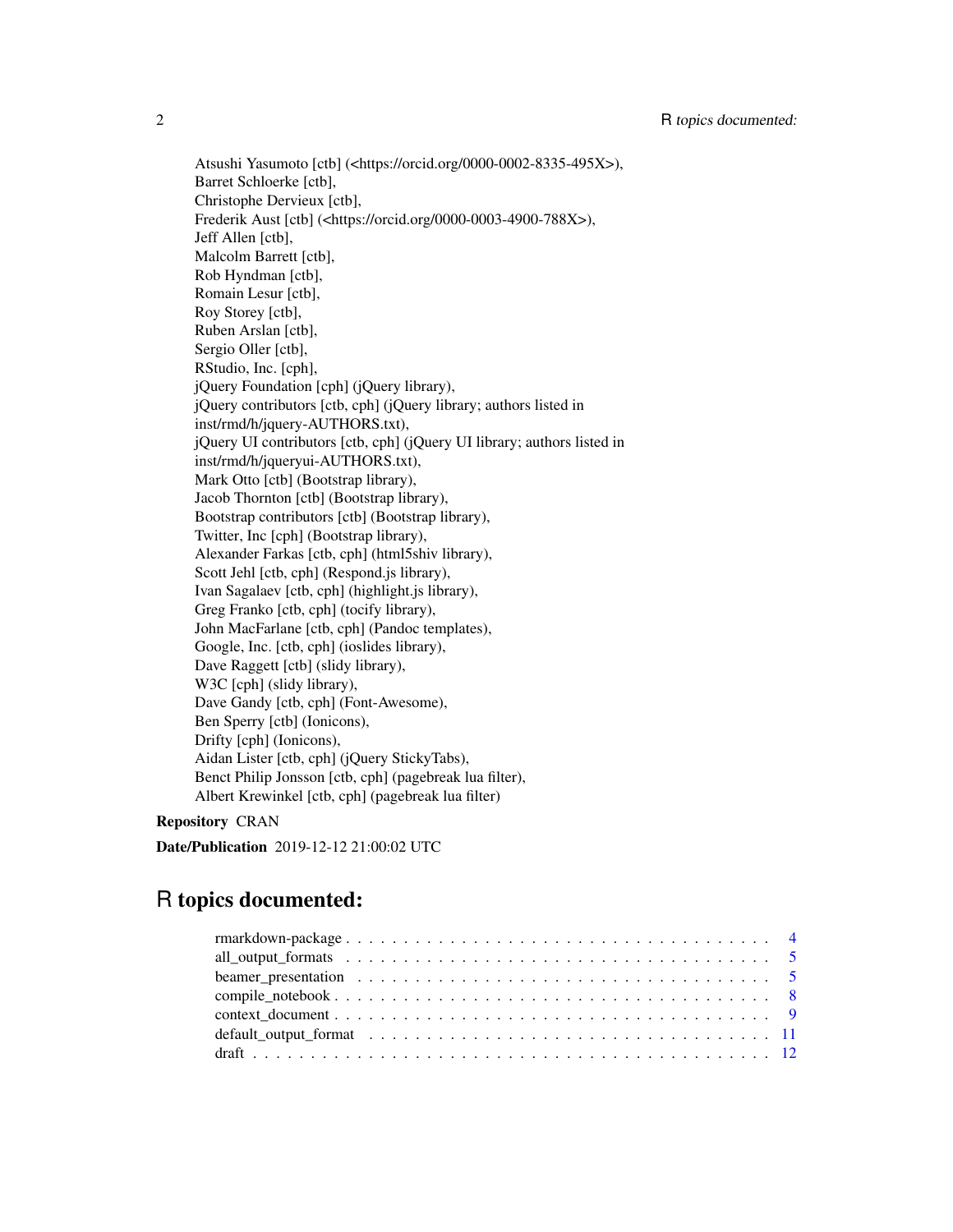|                                                                                                                                                                                                                                | 13 |
|--------------------------------------------------------------------------------------------------------------------------------------------------------------------------------------------------------------------------------|----|
|                                                                                                                                                                                                                                | 14 |
|                                                                                                                                                                                                                                | 16 |
|                                                                                                                                                                                                                                | 17 |
|                                                                                                                                                                                                                                | 21 |
|                                                                                                                                                                                                                                | 22 |
|                                                                                                                                                                                                                                | 24 |
|                                                                                                                                                                                                                                | 26 |
|                                                                                                                                                                                                                                | 26 |
|                                                                                                                                                                                                                                | 27 |
|                                                                                                                                                                                                                                | 29 |
|                                                                                                                                                                                                                                |    |
|                                                                                                                                                                                                                                |    |
|                                                                                                                                                                                                                                |    |
|                                                                                                                                                                                                                                |    |
|                                                                                                                                                                                                                                |    |
|                                                                                                                                                                                                                                |    |
|                                                                                                                                                                                                                                |    |
|                                                                                                                                                                                                                                |    |
|                                                                                                                                                                                                                                |    |
|                                                                                                                                                                                                                                | 42 |
|                                                                                                                                                                                                                                | 44 |
|                                                                                                                                                                                                                                | 45 |
|                                                                                                                                                                                                                                | 46 |
|                                                                                                                                                                                                                                | 46 |
|                                                                                                                                                                                                                                | 47 |
|                                                                                                                                                                                                                                |    |
|                                                                                                                                                                                                                                | 49 |
|                                                                                                                                                                                                                                | 50 |
|                                                                                                                                                                                                                                | 50 |
|                                                                                                                                                                                                                                | 51 |
|                                                                                                                                                                                                                                | 52 |
|                                                                                                                                                                                                                                | 52 |
|                                                                                                                                                                                                                                | 53 |
|                                                                                                                                                                                                                                | 53 |
|                                                                                                                                                                                                                                |    |
|                                                                                                                                                                                                                                | 57 |
| render                                                                                                                                                                                                                         | 58 |
| render delayed responses responses to the contract of the contract of the contract of the contract of the contract of the contract of the contract of the contract of the contract of the contract of the contract of the cont | 61 |
|                                                                                                                                                                                                                                | 62 |
|                                                                                                                                                                                                                                | 65 |
|                                                                                                                                                                                                                                | 66 |
|                                                                                                                                                                                                                                | 67 |
|                                                                                                                                                                                                                                | 68 |
| rtf document                                                                                                                                                                                                                   | 68 |
|                                                                                                                                                                                                                                | 69 |
|                                                                                                                                                                                                                                | 71 |
|                                                                                                                                                                                                                                | 72 |
|                                                                                                                                                                                                                                |    |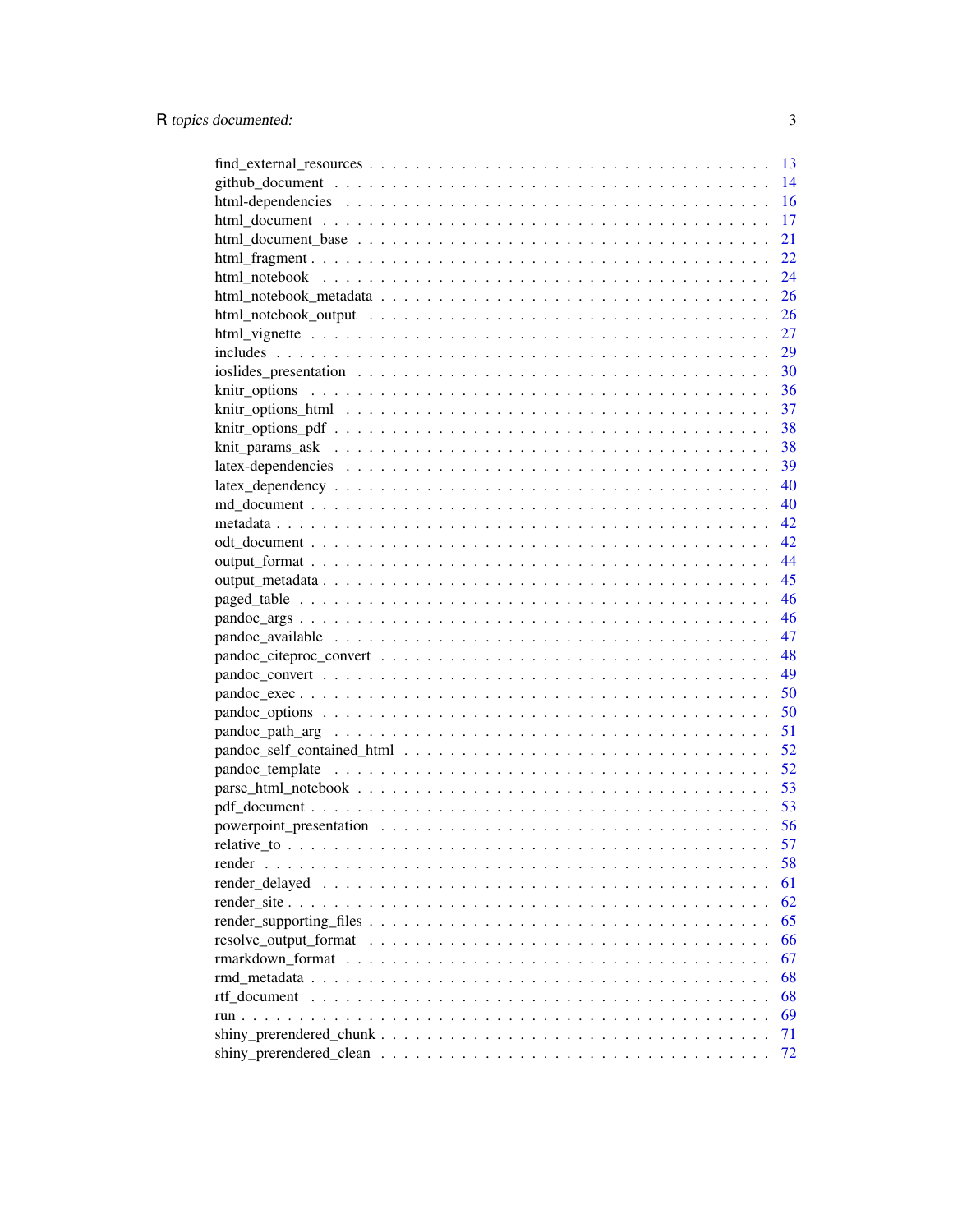<span id="page-3-0"></span>

| Index |  |
|-------|--|
|       |  |
|       |  |
|       |  |
|       |  |

rmarkdown-package *R Markdown Document Conversion*

#### Description

Convert R Markdown documents into a variety of formats including HTML, MS Word, PDF, and Beamer.

#### Details

The **rmarkdown** package includes high level functions for converting to a variety of formats. For example:

render("input.Rmd", html\_document()) render("input.Rmd", pdf\_document())

You can also specify a plain markdown file in which case knitting will be bypassed:

```
render("input.md", html_document())
```
Additional options can be specified along with the output format:

```
render("input.Rmd", html_document(toc = TRUE))
render("input.Rmd", pdf_document(latex_engine = "lualatex"))
render("input.Rmd", beamer_presentation(incremental = TRUE))
```
You can also include arbitrary pandoc command line arguments along with the other options:

render("input.Rmd", pdf\_document(toc = TRUE, pandoc\_args = "--listings"))

#### See Also

[render,](#page-57-1) [html\\_document,](#page-16-1) [pdf\\_document,](#page-52-1) [word\\_document,](#page-75-1) [beamer\\_presentation](#page-4-1)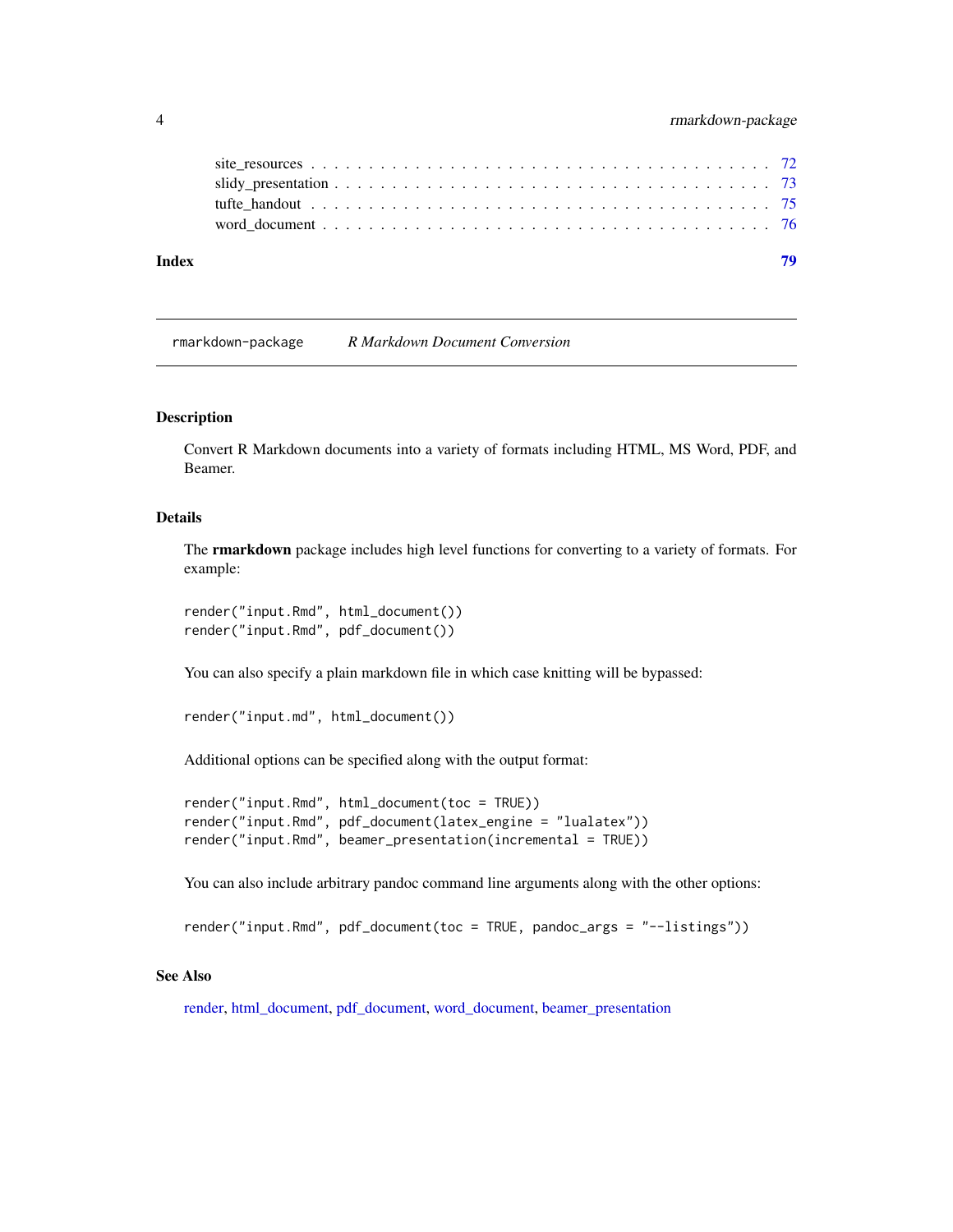<span id="page-4-0"></span>all\_output\_formats *Determine all output formats for an R Markdown document*

#### Description

Read the YAML metadata (and any common output YAML file) for the document and return the output formats that will be generated by a call to [render](#page-57-1).

# Usage

all\_output\_formats(input, output\_yaml = NULL)

#### Arguments

| input       | Input file (Rmd or plain markdown)                                                                                                                                                                                                                |
|-------------|---------------------------------------------------------------------------------------------------------------------------------------------------------------------------------------------------------------------------------------------------|
| output_vaml | Paths to YAML files specifying output formats and their configurations. The first<br>existing one is used. If none are found, then the function searches YAML files<br>specified to the output_yaml top-level parameter in the YAML front matter, |
|             | _output.yml or _output.yaml, and then uses the first existing one.                                                                                                                                                                                |

# Details

This function is useful for front-end tools that require additional knowledge of the output to be produced by [render](#page-57-1) (e.g. to customize the preview experience).

#### Value

A character vector with the names of all output formats.

<span id="page-4-1"></span>beamer\_presentation *Convert to a Beamer presentation*

#### Description

Format for converting from R Markdown to a Beamer presentation.

#### Usage

```
beamer_presentation(
  toc = FALSE,slide_level = NULL,
  number_sections = FALSE,
  incremental = FALSE,
  fig_width = 10,
  fig_height = 7,
```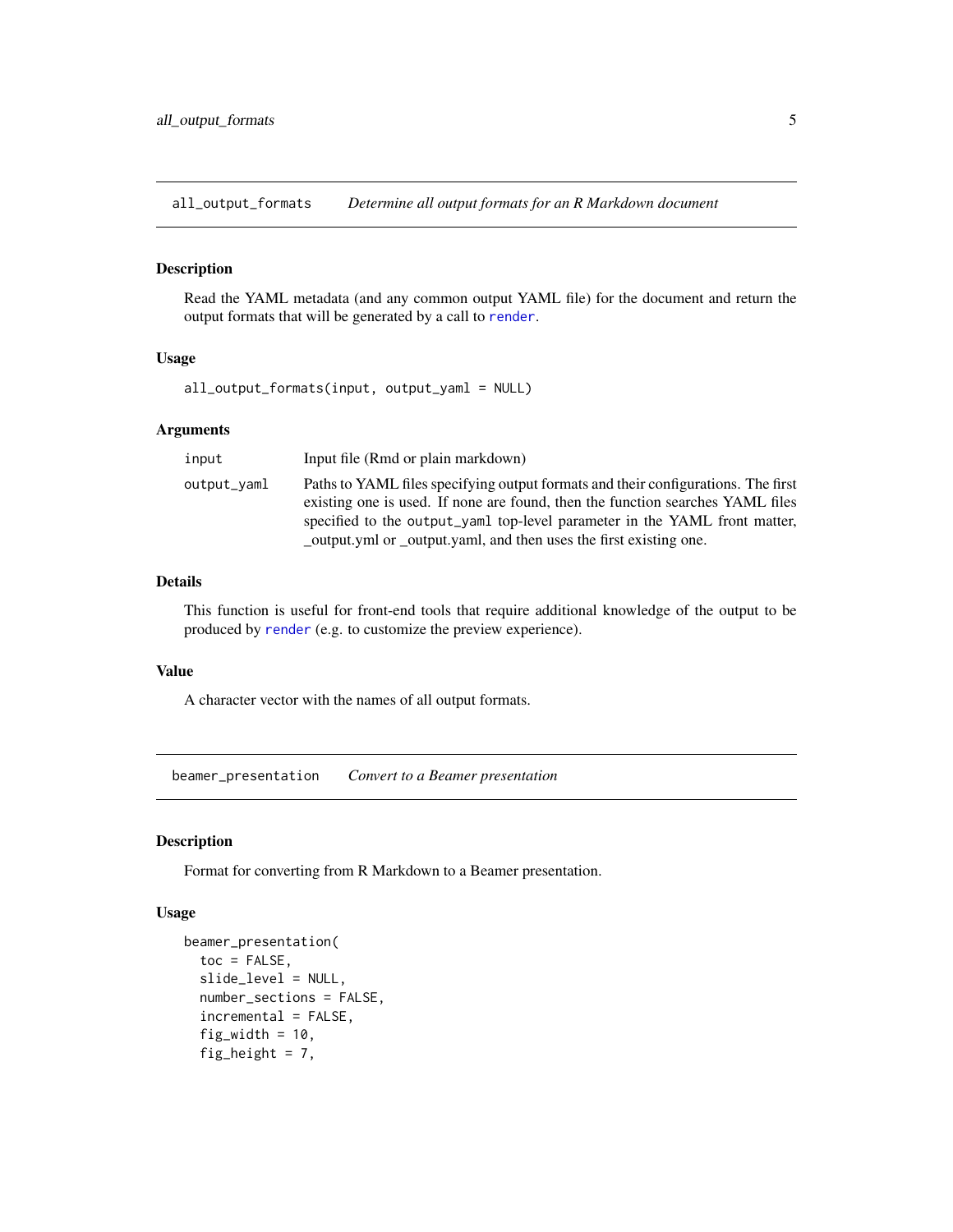```
fig\_crop = TRUE,fig_caption = TRUE,
 dev = "pdf",df_print = "default",
 theme = "default",colortheme = "default",
  fonttheme = "default",
 highlight = "default",
  template = "default",
 keep_tex = FALSE,
 keep\_md = FALSE,latex_engine = "pdflatex",
 citation_package = c("none", "natbib", "biblatex"),
 self_contained = TRUE,
 includes = NULL,
 md_extensions = NULL,
 pandoc_args = NULL
\mathcal{L}
```

| toc             | TRUE to include a table of contents in the output (only level 1 headers will be<br>included in the table of contents).                                                                                                                                                                                                                                                                                                                                                                                                                                                                                                                                      |
|-----------------|-------------------------------------------------------------------------------------------------------------------------------------------------------------------------------------------------------------------------------------------------------------------------------------------------------------------------------------------------------------------------------------------------------------------------------------------------------------------------------------------------------------------------------------------------------------------------------------------------------------------------------------------------------------|
| slide_level     | The heading level which defines individual slides. By default this is the highest<br>header level in the hierarchy that is followed immediately by content, and not<br>another header, somewhere in the document. This default can be overridden by<br>specifying an explicit slide_level.                                                                                                                                                                                                                                                                                                                                                                  |
| number_sections |                                                                                                                                                                                                                                                                                                                                                                                                                                                                                                                                                                                                                                                             |
|                 | TRUE to number section headings                                                                                                                                                                                                                                                                                                                                                                                                                                                                                                                                                                                                                             |
| incremental     | TRUE to render slide bullets incrementally. Note that if you want to reverse the<br>default incremental behavior for an individual bullet you can precede it with >.<br>For example: > - Bullet Text                                                                                                                                                                                                                                                                                                                                                                                                                                                        |
| fig_width       | Default width (in inches) for figures                                                                                                                                                                                                                                                                                                                                                                                                                                                                                                                                                                                                                       |
| fig_height      | Default height (in inches) for figures                                                                                                                                                                                                                                                                                                                                                                                                                                                                                                                                                                                                                      |
| fig_crop        | TRUE to automatically apply the pdf crop utility (if available) to pdf figures                                                                                                                                                                                                                                                                                                                                                                                                                                                                                                                                                                              |
| fig_caption     | TRUE to render figures with captions                                                                                                                                                                                                                                                                                                                                                                                                                                                                                                                                                                                                                        |
| dev             | Graphics device to use for figure output (defaults to pdf)                                                                                                                                                                                                                                                                                                                                                                                                                                                                                                                                                                                                  |
| df_print        | Method to be used for printing data frames. Valid values include "default",<br>"kable", "tibble", and "paged". The "default" method uses print.data.frame.<br>The "kable" method uses the knitr::kable function. The "tibble" method<br>uses the tibble package to print a summary of the data frame. The "paged"<br>method creates a paginated HTML table (note that this method is only valid for<br>formats that produce HTML). In addition to the named methods you can also<br>pass an arbitrary function to be used for printing data frames. You can disable<br>the df_print behavior entirely by setting the option rmarkdown.df_print to<br>FALSE. |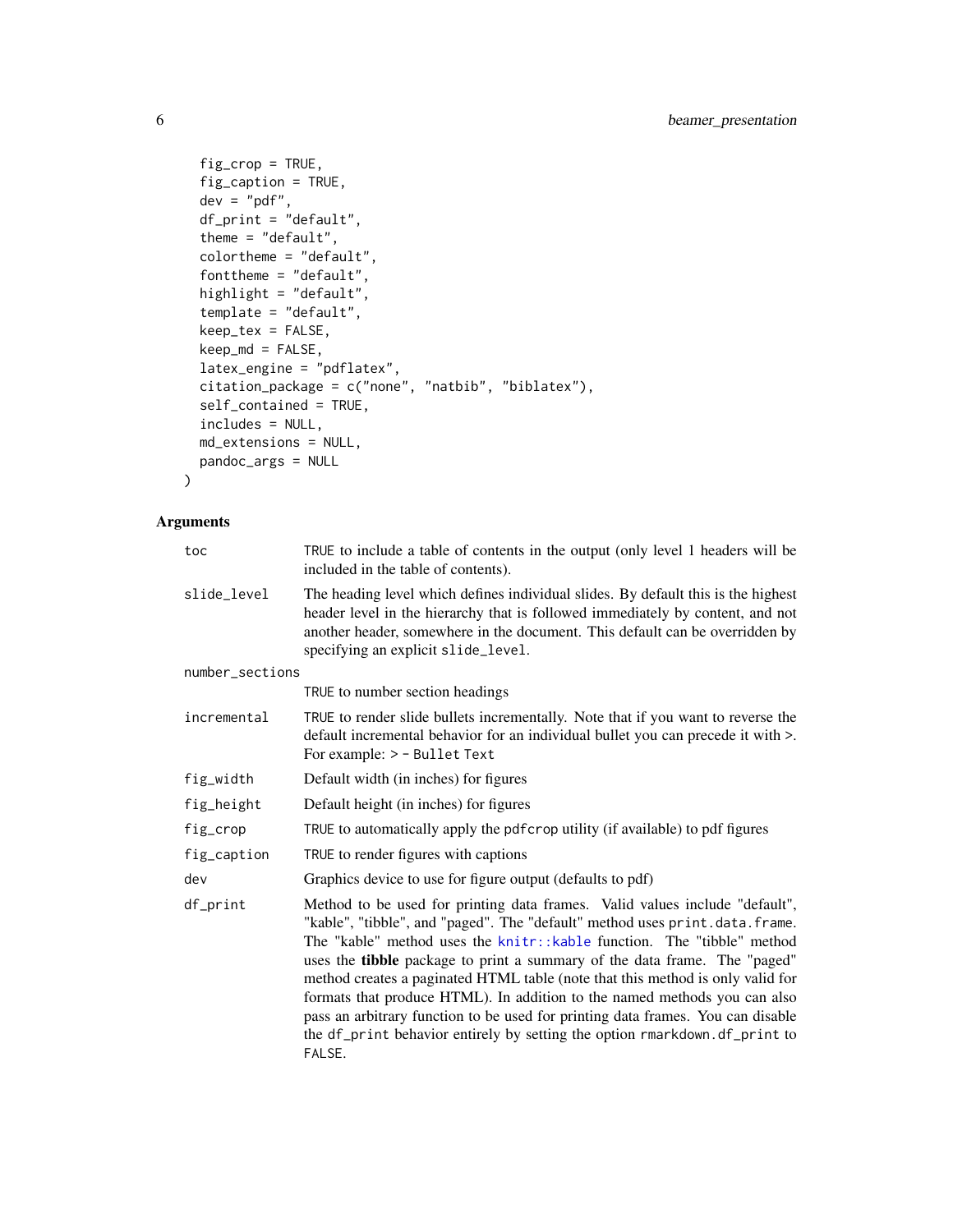| theme            | Beamer theme (e.g. "AnnArbor").                                                                                                                                                                                                                                                                                      |  |
|------------------|----------------------------------------------------------------------------------------------------------------------------------------------------------------------------------------------------------------------------------------------------------------------------------------------------------------------|--|
| colortheme       | Beamer color theme (e.g. "dolphin").                                                                                                                                                                                                                                                                                 |  |
| fonttheme        | Beamer font theme (e.g. "structurebold").                                                                                                                                                                                                                                                                            |  |
| highlight        | Syntax highlighting style. Supported styles include "default", "tango", "pyg-<br>ments", "kate", "monochrome", "espresso", "zenburn", and "haddock". Pass<br>NULL to prevent syntax highlighting.                                                                                                                    |  |
| template         | Pandoc template to use for rendering. Pass "default" to use the rmarkdown pack-<br>age default template; pass NULL to use pandoc's built-in template; pass a path to<br>use a custom template that you've created. See the documentation on pandoc<br>online documentation for details on creating custom templates. |  |
| keep_tex         | Keep the intermediate tex file used in the conversion to PDF                                                                                                                                                                                                                                                         |  |
| keep_md          | Keep the markdown file generated by knitting.                                                                                                                                                                                                                                                                        |  |
| latex_engine     | LaTeX engine for producing PDF output. Options are "pdflatex", "lualatex", and<br>"xelatex".                                                                                                                                                                                                                         |  |
| citation_package |                                                                                                                                                                                                                                                                                                                      |  |
|                  | The LaTeX package to process citations, natbib or biblatex. Use none if<br>neither package is to be used.                                                                                                                                                                                                            |  |
| self_contained   | Whether to generate a full LaTeX document (TRUE) or just the body of a La-<br>TeX document (FALSE). Note the LaTeX document is an intermediate file unless<br>$keep\_tex = TRUE.$                                                                                                                                    |  |
| includes         | Named list of additional content to include within the document (typically cre-<br>ated using the <i>includes</i> function).                                                                                                                                                                                         |  |
| md_extensions    | Markdown extensions to be added or removed from the default definition or R<br>Markdown. See the rmarkdown_format for additional details.                                                                                                                                                                            |  |
| pandoc_args      | Additional command line options to pass to pandoc                                                                                                                                                                                                                                                                    |  |

See the [online documentation](https://rmarkdown.rstudio.com/beamer_presentation_format.html) for additional details on using the beamer\_presentation format.

Creating Beamer output from R Markdown requires that LaTeX be installed.

R Markdown documents can have optional metadata that is used to generate a document header that includes the title, author, and date. For more details see the documentation on R Markdown [metadata.](#page-67-1)

R Markdown documents also support citations. You can find more information on the markdown syntax for citations in the [Bibliographies and Citations](https://rmarkdown.rstudio.com/authoring_bibliographies_and_citations.html) article in the online documentation.

# Value

R Markdown output format to pass to [render](#page-57-1)

# Examples

## Not run:

library(rmarkdown)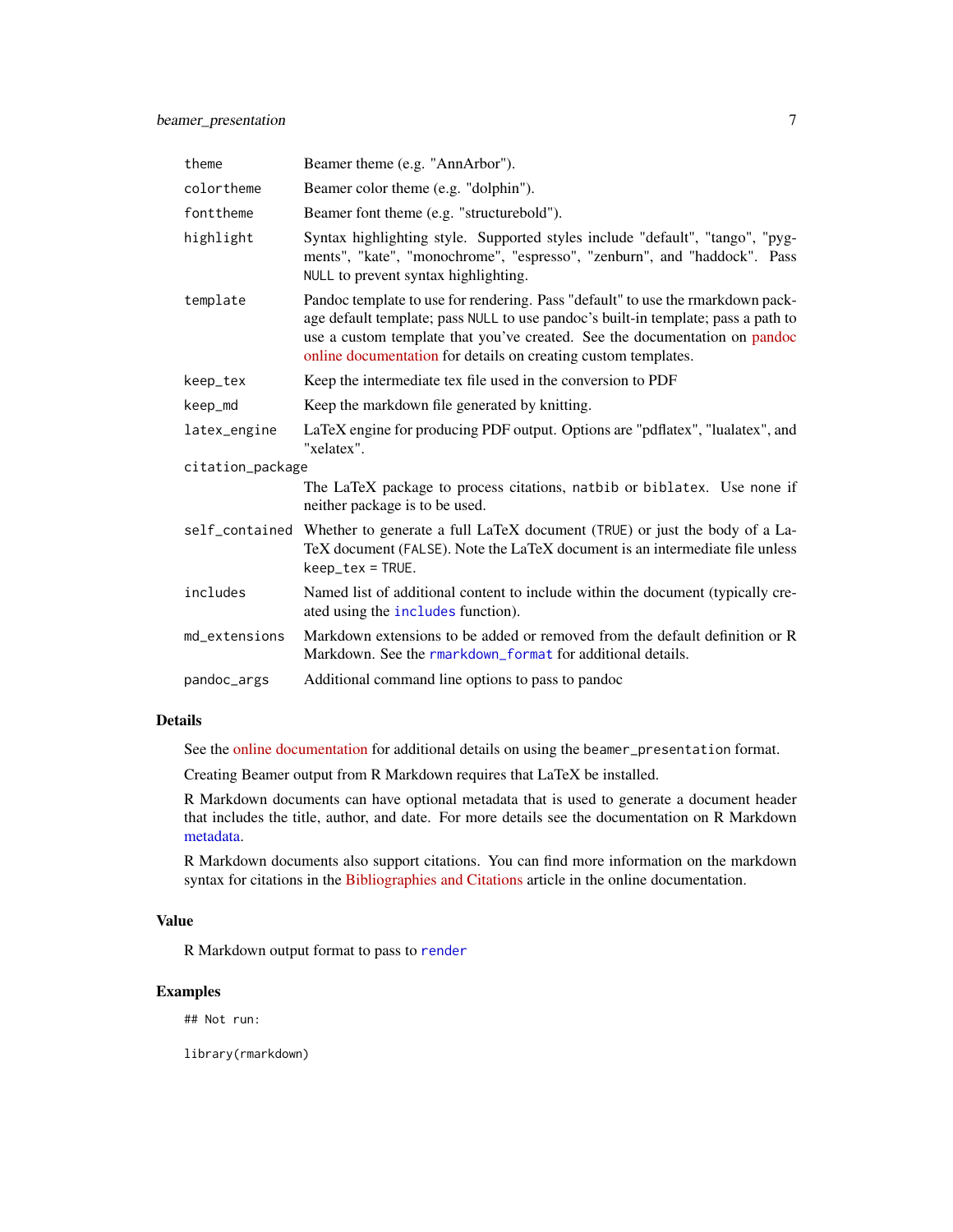```
# simple invocation
render("pres.Rmd", beamer_presentation())
# specify an option for incremental rendering
render("pres.Rmd", beamer_presentation(incremental = TRUE))
## End(Not run)
```
compile\_notebook *Compiling R scripts to a notebook*

#### Description

R Markdown can also compile R scripts to a notebook which includes commentary, source code, and script output. Notebooks can be compiled to any output format including HTML, PDF, and MS Word.

#### **Overview**

To compile a notebook from an R script you simply pass the script to [render](#page-57-1). For example:

```
rmarkdown::render("analysis.R")
rmarkdown::render("analysis.R", "pdf_document")
```
The first call to [render](#page-57-1) creates an HTML document, whereas the second creates a PDF document.

By default the name of the script, username, and current date and time are included in the header of the generated notebook. You can override this default behavior by including explicit metadata in a specially formatted R comment:

```
#' ---
#' title: "Crop Analysis Q3 2013"
#' author: "John Smith"
#' date: "May 3rd, 2014"
#' ---
```
#### Including Markdown

Note that the R comment used above to add a title, author, and date includes a single-quote as a special prefix character. This is a roxygen2 style comment, and it's actually possible to include many such comments in an R script, all of which will be converted to markdown content within the generated notebook. For example:

#' A script comment that includes \*\*markdown\*\* formatting.

Rather than displaying as an R comment in the compiled notebook any roxygen2 style comment will be treated as markdown and rendered accordingly.

<span id="page-7-0"></span>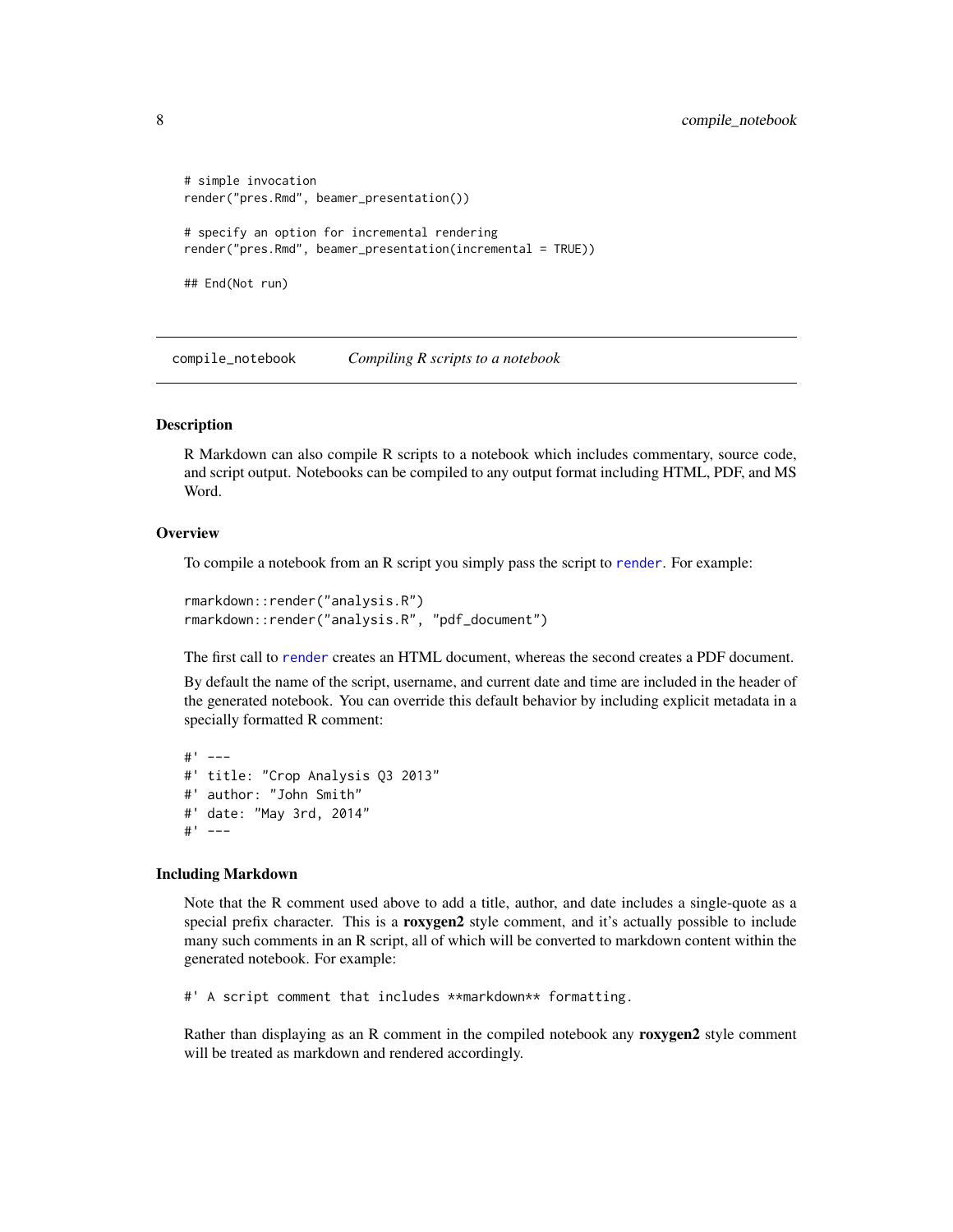#### <span id="page-8-0"></span>knitr Spin

Including markdown within R comments is possible because [render](#page-57-1) calls the [knitr spin](#page-0-0) function to convert the R script to an Rmd file. The spin function also enables you to add knitr chunk options with another special comment prefix  $(#+)$ .

Here's an example of a script that uses the various features of spin:

<https://github.com/yihui/knitr/blob/master/inst/examples/knitr-spin.R>

For more details on knitr:: spin see the following documentation:

<http://yihui.org/knitr/demo/stitch/>

context\_document *Convert to a ConTeXt document*

#### Description

Format for converting from R Markdown to PDF using [ConTeXt.](https://wiki.contextgarden.net/)

#### Usage

```
context_document(
  toc = FALSE,toc\_depth = 2,
  number_sections = FALSE,
  fig\_width = 6.5,fig_height = 4.5,
  fig\_crop = TRUE,fig_caption = TRUE,
  dev = "pdf",df_print = "default",
  template = NULL,
  keep\_tex = FALSE,keep\_md = FALSE,citation_package = c("none", "natbib", "biblatex"),
  includes = NULL,
  md_extensions = NULL,
  output_extensions = NULL,
  pandoc_args = NULL,
  context_path = NULL,
  context_args = NULL,
  ext = c(".pdf", ".text"))
```

| toc       | TRUE to include a table of contents in the output |
|-----------|---------------------------------------------------|
| toc_depth | Depth of headers to include in table of contents  |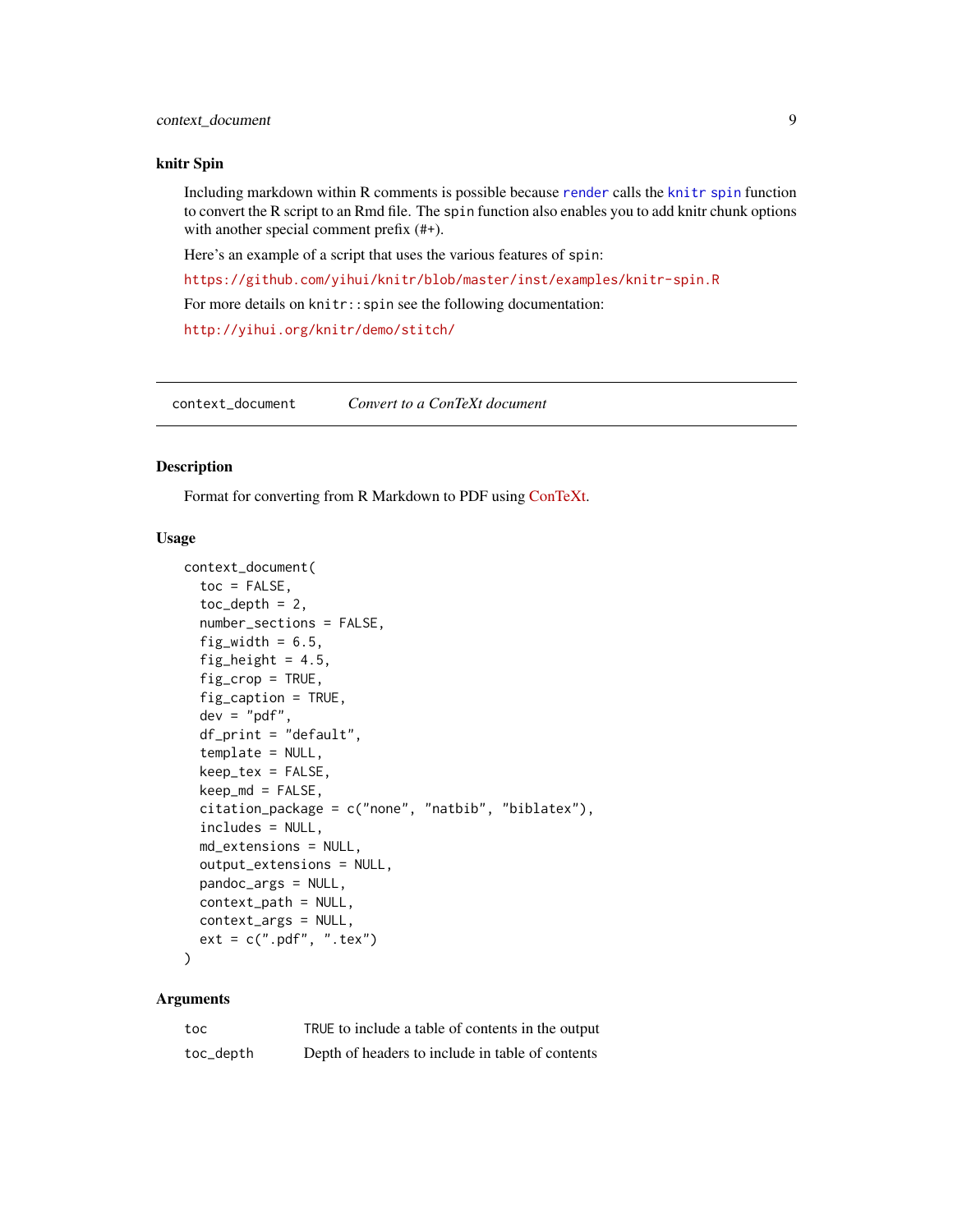| number_sections   |                                                                                                                                                                                                                                                                                                                                                                                                                                                                                                                                                                                                                                                              |  |
|-------------------|--------------------------------------------------------------------------------------------------------------------------------------------------------------------------------------------------------------------------------------------------------------------------------------------------------------------------------------------------------------------------------------------------------------------------------------------------------------------------------------------------------------------------------------------------------------------------------------------------------------------------------------------------------------|--|
|                   | TRUE to number section headings                                                                                                                                                                                                                                                                                                                                                                                                                                                                                                                                                                                                                              |  |
| fig_width         | Default width (in inches) for figures                                                                                                                                                                                                                                                                                                                                                                                                                                                                                                                                                                                                                        |  |
| fig_height        | Default height (in inches) for figures                                                                                                                                                                                                                                                                                                                                                                                                                                                                                                                                                                                                                       |  |
| fig_crop          | TRUE to automatically apply the pdfcrop utility (if available) to pdf figures                                                                                                                                                                                                                                                                                                                                                                                                                                                                                                                                                                                |  |
| fig_caption       | TRUE to render figures with captions                                                                                                                                                                                                                                                                                                                                                                                                                                                                                                                                                                                                                         |  |
| dev               | Graphics device to use for figure output (defaults to pdf)                                                                                                                                                                                                                                                                                                                                                                                                                                                                                                                                                                                                   |  |
| df_print          | Method to be used for printing data frames. Valid values include "default",<br>"kable", "tibble", and "paged". The "default" method uses print.data.frame.<br>The "kable" method uses the knitr:: kable function. The "tibble" method<br>uses the tibble package to print a summary of the data frame. The "paged"<br>method creates a paginated HTML table (note that this method is only valid for<br>formats that produce HTML). In addition to the named methods you can also<br>pass an arbitrary function to be used for printing data frames. You can disable<br>the df_print behavior entirely by setting the option rmarkdown.df_print to<br>FALSE. |  |
| template          | Pandoc template to use for rendering. Pass "default" to use the rmarkdown pack-<br>age default template; pass NULL to use pandoc's built-in template; pass a path to<br>use a custom template that you've created. See the documentation on pandoc<br>online documentation for details on creating custom templates.                                                                                                                                                                                                                                                                                                                                         |  |
| keep_tex          | Keep the intermediate tex file used in the conversion to PDF                                                                                                                                                                                                                                                                                                                                                                                                                                                                                                                                                                                                 |  |
| keep_md           | Keep the markdown file generated by knitting.                                                                                                                                                                                                                                                                                                                                                                                                                                                                                                                                                                                                                |  |
| citation_package  |                                                                                                                                                                                                                                                                                                                                                                                                                                                                                                                                                                                                                                                              |  |
|                   | The LaTeX package to process citations, natbib or biblatex. Use none if<br>neither package is to be used.                                                                                                                                                                                                                                                                                                                                                                                                                                                                                                                                                    |  |
| includes          | Named list of additional content to include within the document (typically cre-<br>ated using the includes function).                                                                                                                                                                                                                                                                                                                                                                                                                                                                                                                                        |  |
| md_extensions     | Markdown extensions to be added or removed from the default definition or R<br>Markdown. See the rmarkdown_format for additional details.                                                                                                                                                                                                                                                                                                                                                                                                                                                                                                                    |  |
| output_extensions |                                                                                                                                                                                                                                                                                                                                                                                                                                                                                                                                                                                                                                                              |  |
|                   | Pandoc extensions to be added or removed from the output format, e.g., "-smart"<br>means the output format will be latex-smart.                                                                                                                                                                                                                                                                                                                                                                                                                                                                                                                              |  |
| pandoc_args       | Additional command line options to pass to pandoc                                                                                                                                                                                                                                                                                                                                                                                                                                                                                                                                                                                                            |  |
| context_path      | Path of the ConTeXt executable. If not provided, ConTeXt has to be available<br>from the PATH environment variable.                                                                                                                                                                                                                                                                                                                                                                                                                                                                                                                                          |  |
| context_args      | Command line arguments passed to ConTeXt.                                                                                                                                                                                                                                                                                                                                                                                                                                                                                                                                                                                                                    |  |
| ext               | Format of the output document (defaults to ".pdf").                                                                                                                                                                                                                                                                                                                                                                                                                                                                                                                                                                                                          |  |

ConTeXt needs to be installed. To install the most recent version, see [https://wiki.contextgarde](https://wiki.contextgarden.net/Installation)n. [net/Installation](https://wiki.contextgarden.net/Installation). A less recent version is also available in TeX Live, you can install it with tinytex::tlmgr\_install("context").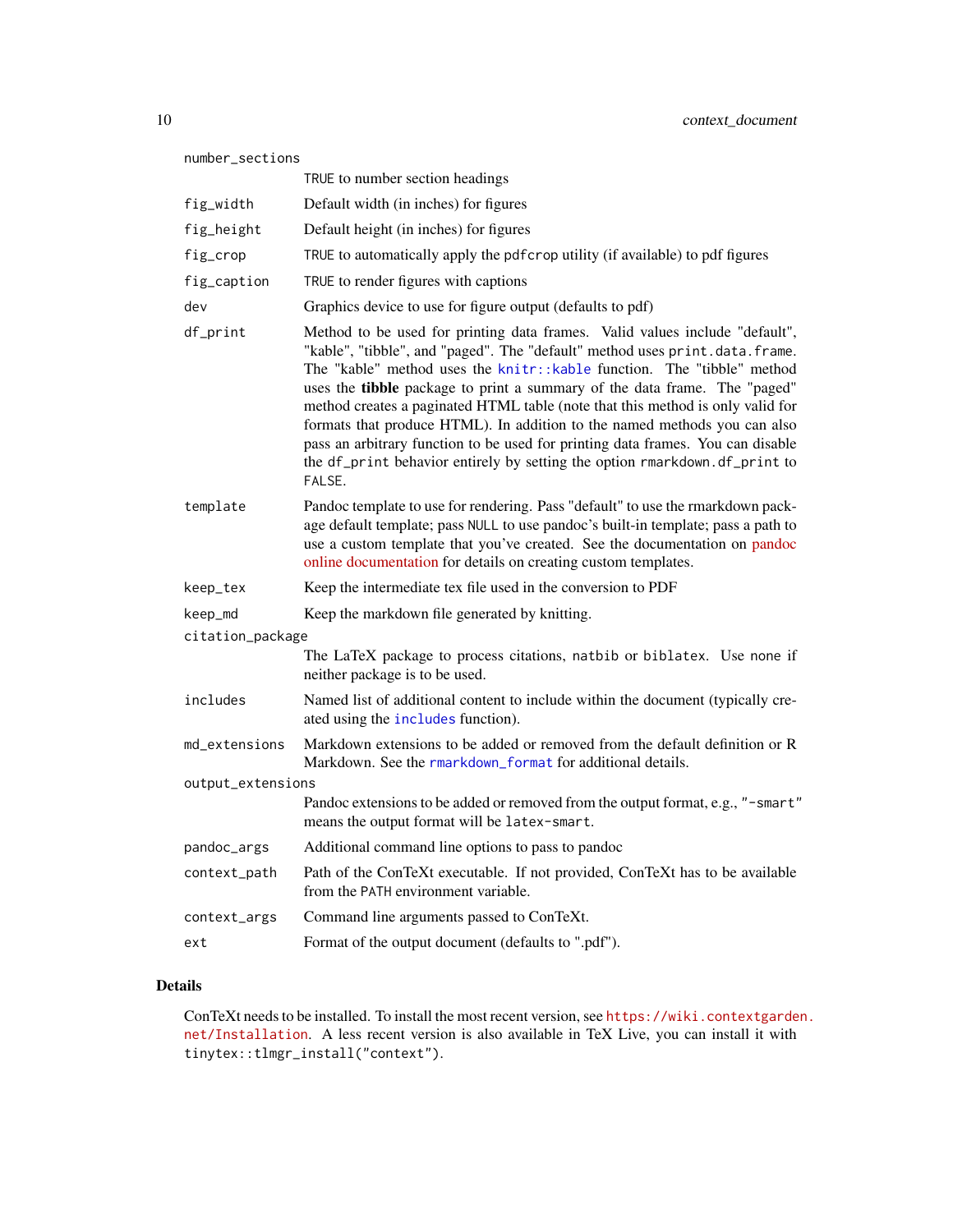<span id="page-10-0"></span>R Markdown documents can have optional metadata that is used to generate a document header that includes the title, author, and date. For more details see the documentation on R Markdown [metadata.](#page-67-1)

R Markdown documents also support citations. You can find more information on the markdown syntax for citations in the [Bibliographies and Citations](https://rmarkdown.rstudio.com/authoring_bibliographies_and_citations.html) article in the online documentation.

# Value

R Markdown output format to pass to [render](#page-57-1).

#### Examples

```
## Not run:
library(rmarkdown)
# simple invocation
render("input.Rmd", context_document())
```
## End(Not run)

default\_output\_format *Determine the default output format for an R Markdown document*

# Description

Read the YAML metadata (and any common output YAML file) for the document and return the output format that will be generated by a call to [render](#page-57-1).

#### Usage

default\_output\_format(input, output\_yaml = NULL)

#### Arguments

| input       | Input file (Rmd or plain markdown)                                                                                                                                                                                                                                                                                    |
|-------------|-----------------------------------------------------------------------------------------------------------------------------------------------------------------------------------------------------------------------------------------------------------------------------------------------------------------------|
| output_vaml | Paths to YAML files specifying output formats and their configurations. The first<br>existing one is used. If none are found, then the function searches YAML files<br>specified to the output_yaml top-level parameter in the YAML front matter,<br>output.yml or output.yaml, and then uses the first existing one. |

### Details

This function is useful for front-end tools that require additional knowledge of the output to be produced by [render](#page-57-1) (e.g. to customize the preview experience).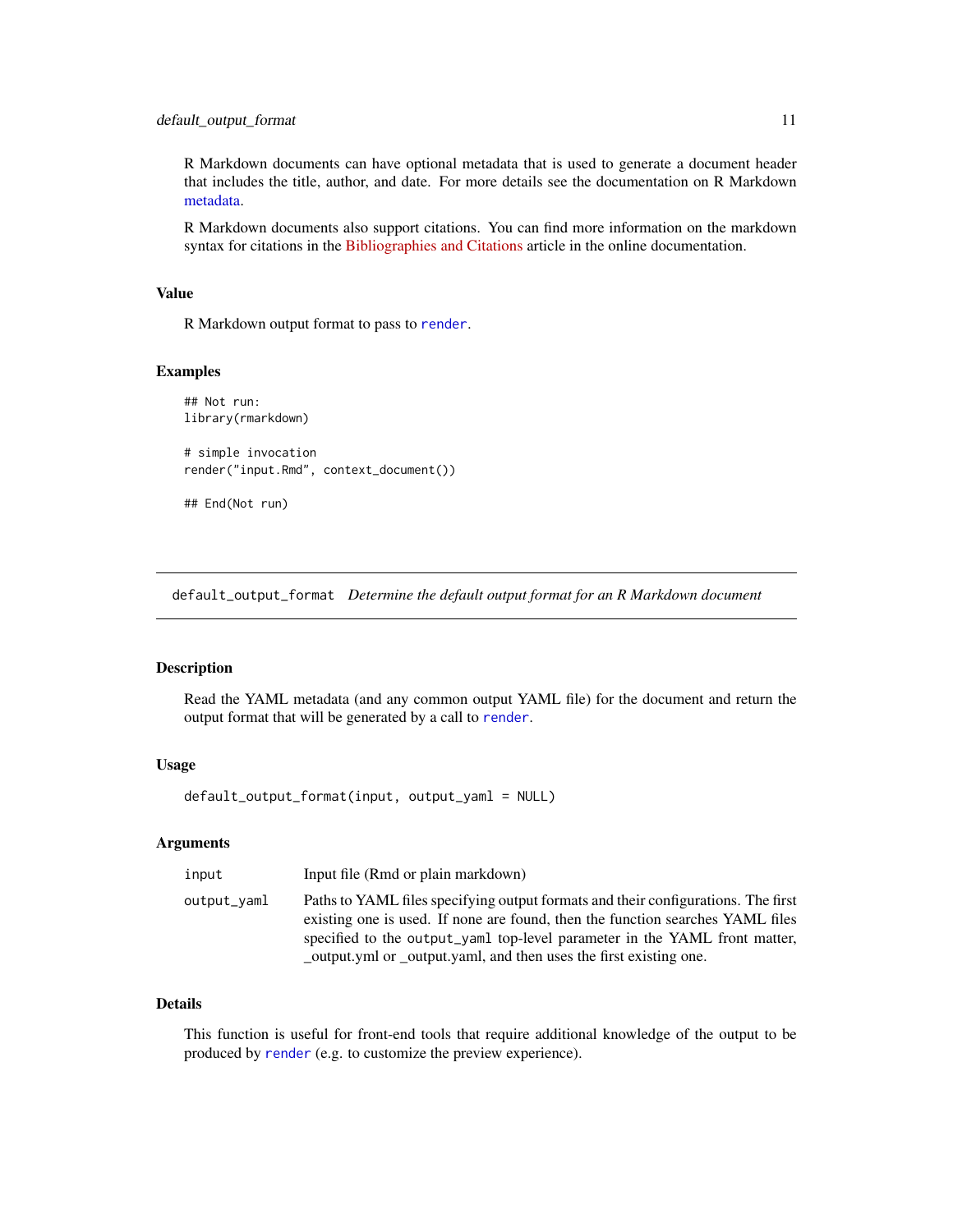# <span id="page-11-0"></span>Value

A named list with a name value containing the format name and an options value that is a list containing all the options for the format and their values. An option's default value will be returned if the option isn't set explicitly in the document.

draft *Create a new document based on a template*

#### Description

Create (and optionally edit) a draft of an R Markdown document based on a template.

### Usage

```
draft(file, template, package = NULL, create_dir = "default", edit = TRUE)
```
#### Arguments

| file       | File name for the draft                                                                                                                                                                           |
|------------|---------------------------------------------------------------------------------------------------------------------------------------------------------------------------------------------------|
| template   | Template to use as the basis for the draft. This is either the full path to a template<br>directory or the name of a template directory within the rmarkdown/templates<br>directory of a package. |
| package    | (Optional) Name of package where the template is located.                                                                                                                                         |
| create_dir | TRUE to create a new directory for the document (the "default" setting leaves this<br>behavior up to the creator of the template).                                                                |
| edit       | TRUE to edit the template immediately                                                                                                                                                             |

# Details

The draft function creates new R Markdown documents based on templates that are either located on the filesystem or within an R package. The template and its supporting files will be copied to the location specified by file.

#### Value

The file name of the new document (invisibly).

#### Note

An R Markdown template consists of a directory that contains a description of the template, a skeleton Rmd file used as the basis for new documents, and optionally additional supporting files that are provided along with the skeleton (e.g. a logo graphic).

If the template directory is contained within a package then it should be located at inst/rmarkdown/templates. For example, a package named **pubtools** that wanted to provide a template named quarterly\_report would need to provide the following files within the pubtools/inst/rmarkdown/templates directory: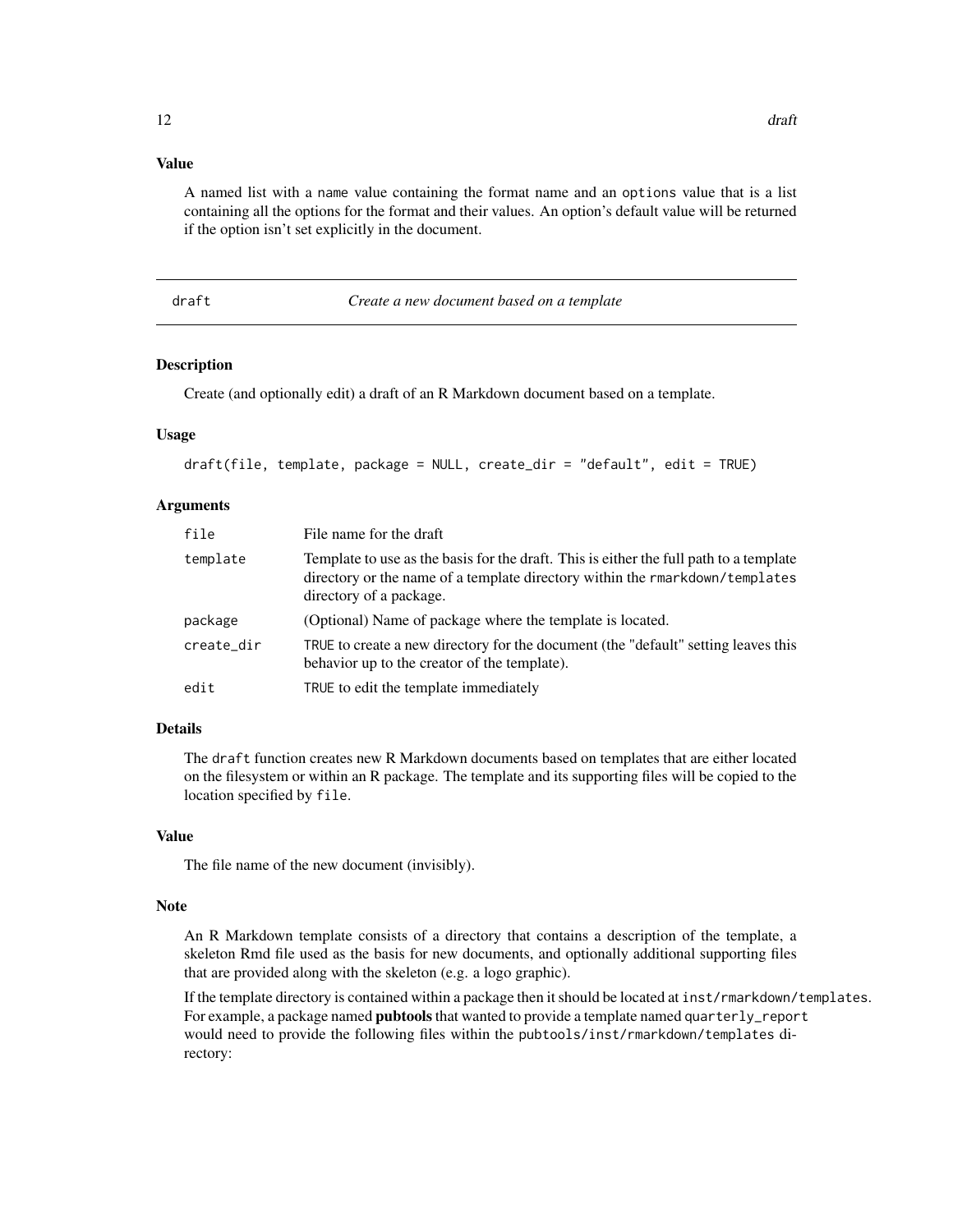<span id="page-12-0"></span>quarterly\_report/template.yaml quarterly\_report/skeleton/skeleton.Rmd

The template.yaml file should include a name field. If you want to ensure that a new directory is always created for a given template, then you can add the create\_dir field to the template.yaml file. For example:

```
create_dir: true
```
The skeleton/skeleton.Rmd file should include the initial contents you want for files created from this template. Additional files can be added to the skeleton directory, for example:

skeleton/logo.png

These files will automatically be copied to the directory containing the new R Markdown draft.

# Examples

```
## Not run:
rmarkdown::draft("Q4Report.Rmd",
                 template="/opt/rmd/templates/quarterly_report")
rmarkdown::draft("Q4Report.Rmd",
                 template="quarterly_report", package="pubtools")
```
## End(Not run)

find\_external\_resources

*Find External Resource References*

#### Description

Given an R Markdown document or HTML file, attempt to determine the set of additional files needed in order to render and display the document.

#### Usage

```
find_external_resources(input_file, encoding = "UTF-8")
```

| input_file | path to the R Markdown document or HTML file to process |
|------------|---------------------------------------------------------|
| encoding   | Ignored. The encoding is always assumed to be UTF-8.    |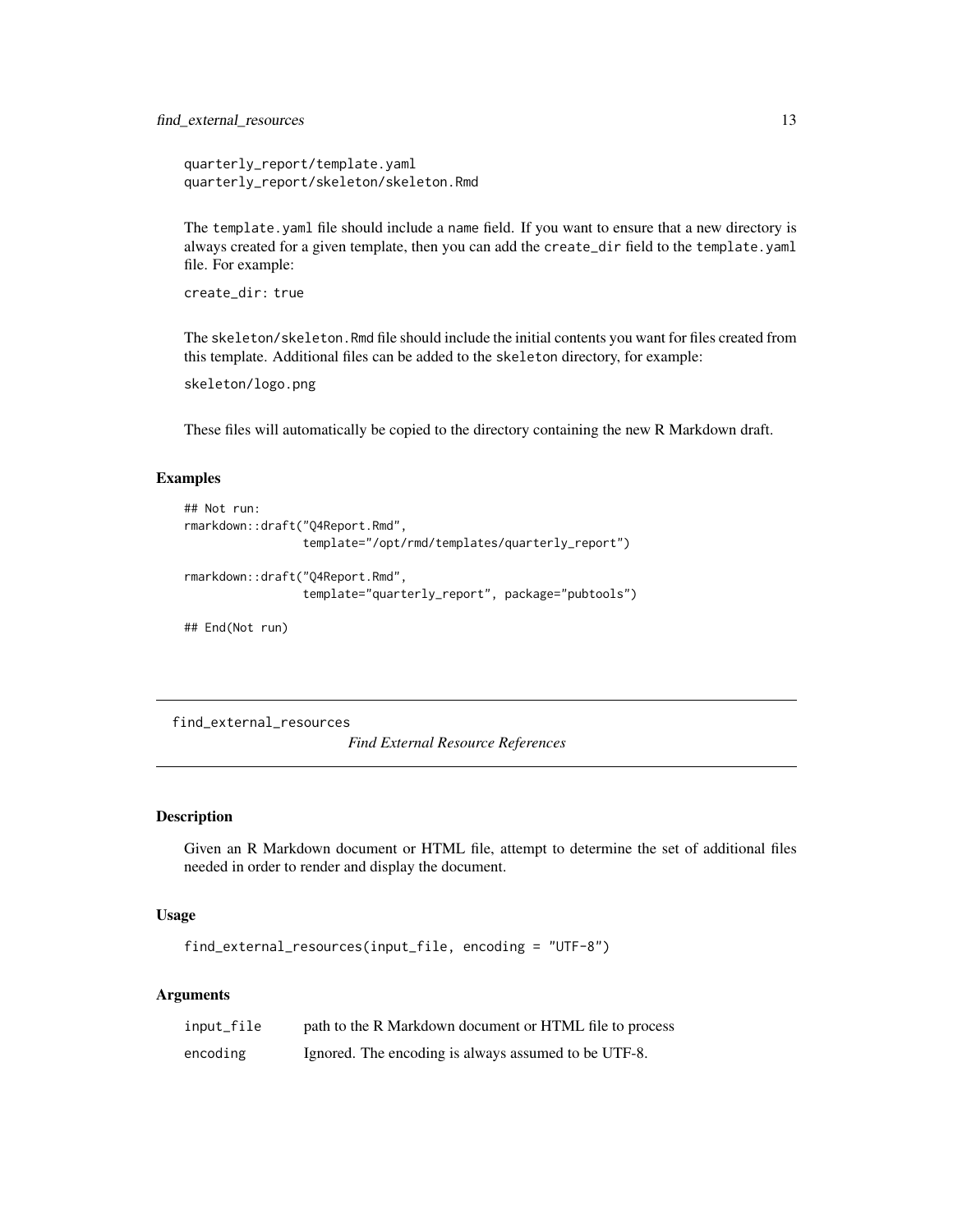<span id="page-13-0"></span>This routine applies heuristics in order to scan a document for possible resource references.

In R Markdown documents, it looks for references to files implicitly referenced in Markdown (e.g. ![alt](img.png)), in the document's YAML header, in raw HTML chunks, and as quoted strings in R code chunks (e.g. read.csv("data.csv")).

Resources specified explicitly in the YAML header for R Markdown documents are also returned. To specify resources in YAML, use the resource\_files key:

```
---
title: My Document
author: My Name
resource_files:
  - data/mydata.csv
  - images/figure.png
---
```
Each item in the resource\_files list can refer to:

- 1. A single file, such as images/figure.png, or
- 2. A directory, such as resources/data, in which case all of the directory's content will be recursively included, or
- 3. A wildcard pattern, such as data/\*.csv, in which case all of the files matching the pattern will be included. No recursion is done in this case.

In HTML files (and raw HTML chunks in R Markdown documents), this routine searches for resources specified in common tag attributes, such as  $\langle \text{img src} = "...", \rangle$ ,  $\langle \text{link href} = "...", \rangle$ , etc.

In all cases, only resources that exist on disk and are contained in the document's directory (or a child thereof) are returned.

#### Value

A data frame with the following columns:

path The relative path from the document to the resource

explicit Whether the resource was specified explicitly (TRUE) or discovered implicitly (FALSE)

web Whether the resource is needed to display a Web page rendered from the document

github\_document *Convert to GitHub Flavored Markdown*

#### **Description**

Format for converting from R Markdown to GitHub Flavored Markdown.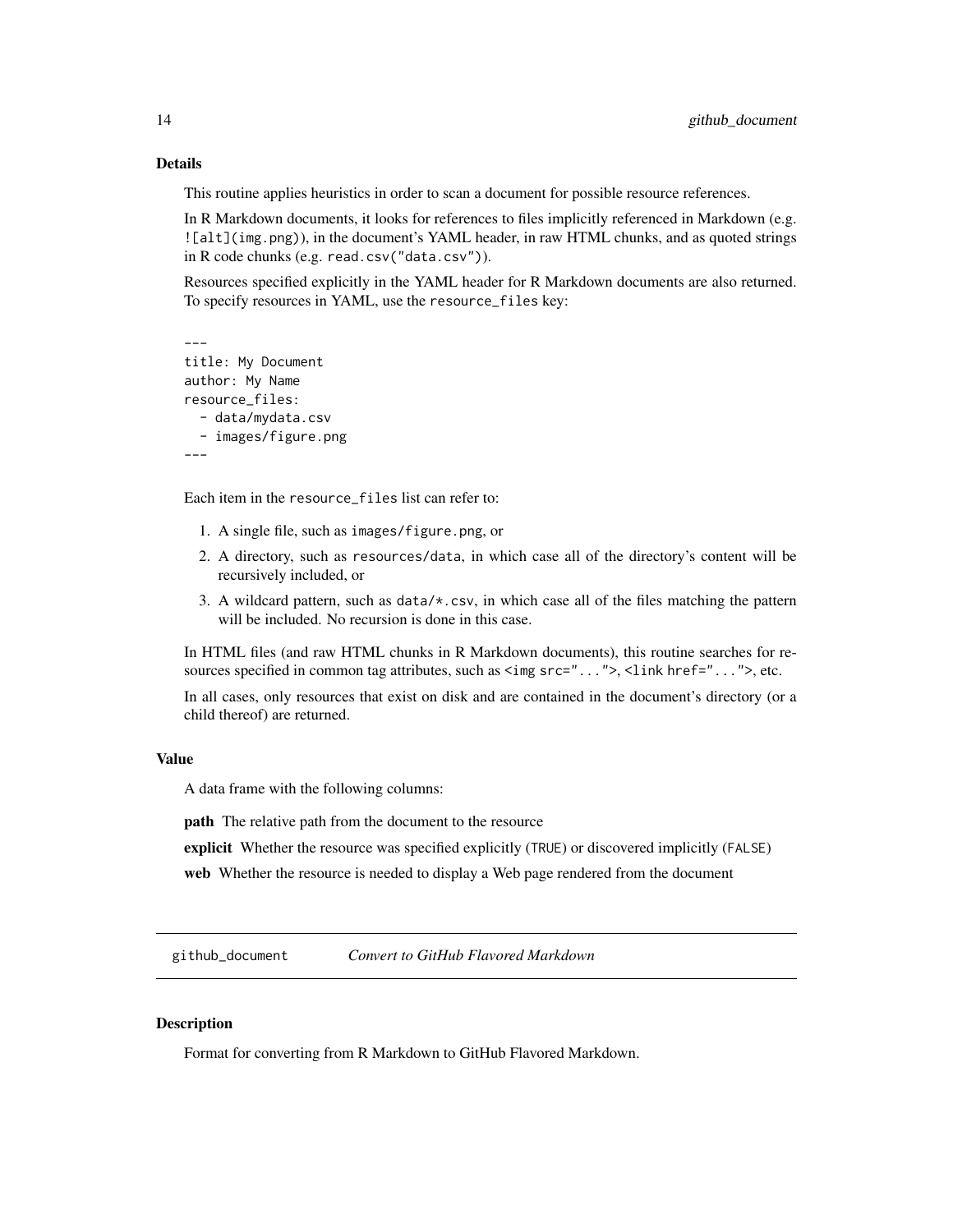github\_document 15

# Usage

```
github_document(
  toc = FALSE,
  toc\_depth = 3,
  fig_width = 7,
  fig_height = 5,
 dev = "png",df_print = "default",
  includes = NULL,
 md_extensions = NULL,
 hard_line_breaks = TRUE,
 pandoc_args = NULL,
 html_preview = TRUE,
 keep_html = FALSE
)
```

| toc              | TRUE to include a table of contents in the output                                                                                                                                                                                                                                                                                                                                                                                                                                                                                                                                                                                                           |
|------------------|-------------------------------------------------------------------------------------------------------------------------------------------------------------------------------------------------------------------------------------------------------------------------------------------------------------------------------------------------------------------------------------------------------------------------------------------------------------------------------------------------------------------------------------------------------------------------------------------------------------------------------------------------------------|
| toc_depth        | Depth of headers to include in table of contents                                                                                                                                                                                                                                                                                                                                                                                                                                                                                                                                                                                                            |
| fig_width        | Default width (in inches) for figures                                                                                                                                                                                                                                                                                                                                                                                                                                                                                                                                                                                                                       |
| fig_height       | Default height (in inches) for figures                                                                                                                                                                                                                                                                                                                                                                                                                                                                                                                                                                                                                      |
| dev              | Graphics device to use for figure output (defaults to png)                                                                                                                                                                                                                                                                                                                                                                                                                                                                                                                                                                                                  |
| df_print         | Method to be used for printing data frames. Valid values include "default",<br>"kable", "tibble", and "paged". The "default" method uses print.data.frame.<br>The "kable" method uses the knitr::kable function. The "tibble" method<br>uses the tibble package to print a summary of the data frame. The "paged"<br>method creates a paginated HTML table (note that this method is only valid for<br>formats that produce HTML). In addition to the named methods you can also<br>pass an arbitrary function to be used for printing data frames. You can disable<br>the df_print behavior entirely by setting the option rmarkdown.df_print to<br>FALSE. |
| includes         | Named list of additional content to include within the document (typically cre-<br>ated using the <i>includes</i> function).                                                                                                                                                                                                                                                                                                                                                                                                                                                                                                                                |
| md_extensions    | Markdown extensions to be added or removed from the default definition or R<br>Markdown. See the rmarkdown_format for additional details.                                                                                                                                                                                                                                                                                                                                                                                                                                                                                                                   |
| hard_line_breaks |                                                                                                                                                                                                                                                                                                                                                                                                                                                                                                                                                                                                                                                             |
|                  | TRUE to generate markdown that uses a simple newline to represent a line break<br>(as opposed to two-spaces and a newline).                                                                                                                                                                                                                                                                                                                                                                                                                                                                                                                                 |
| pandoc_args      | Additional command line options to pass to pandoc                                                                                                                                                                                                                                                                                                                                                                                                                                                                                                                                                                                                           |
| html_preview     | TRUE to also generate an HTML file for the purpose of locally previewing what<br>the document will look like on GitHub.                                                                                                                                                                                                                                                                                                                                                                                                                                                                                                                                     |
| keep_html        | TRUE to keep the preview HTML file in the working directory. Default is FALSE.                                                                                                                                                                                                                                                                                                                                                                                                                                                                                                                                                                              |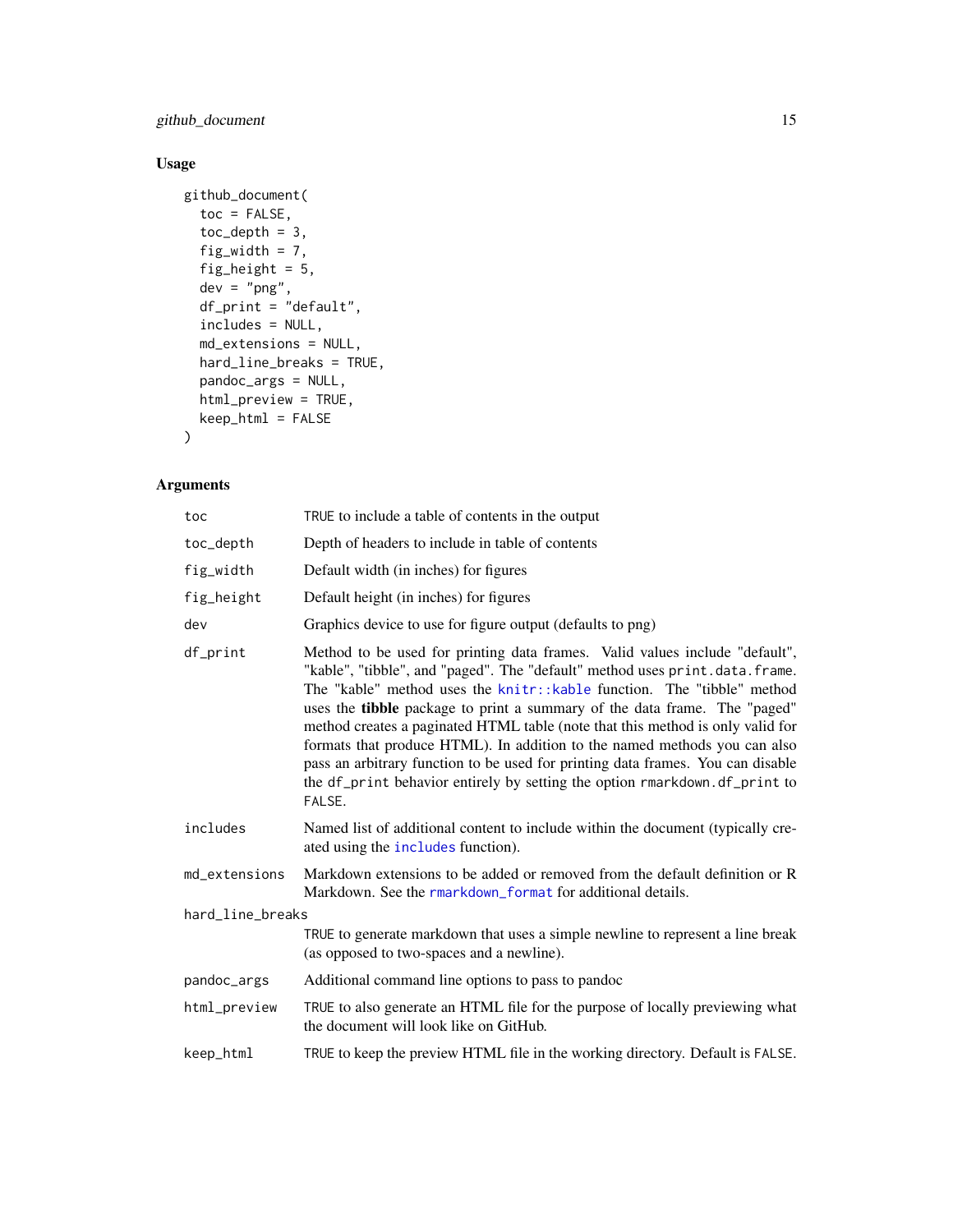<span id="page-15-0"></span>See the [online documentation](https://rmarkdown.rstudio.com/github_document_format.html) for additional details on using the github\_document format.

# Value

R Markdown output format to pass to [render](#page-57-1)

html-dependencies *Provide common HTML dependencies for R Markdown formats*

# Description

These functions provide common HTML dependencies (e.g. jquery, bootstrap) for re-use by other R Markdown formats.

#### Usage

```
html_dependency_jquery()
```
html\_dependency\_jqueryui()

html\_dependency\_bootstrap(theme)

html\_dependency\_tocify()

html\_dependency\_font\_awesome()

html\_dependency\_ionicons()

html\_dependency\_pagedtable()

html\_dependency\_highlightjs(highlight)

#### Arguments

theme Visual theme ("default", "cerulean", "journal", "flatly", "darkly", "readable", "spacelab", "united", "cosmo", "lumen", "paper", "sandstone", "simplex", or "yeti"). Pass NULL for no theme (in this case you can use the css parameter to add your own styles).

highlight Highlighter to use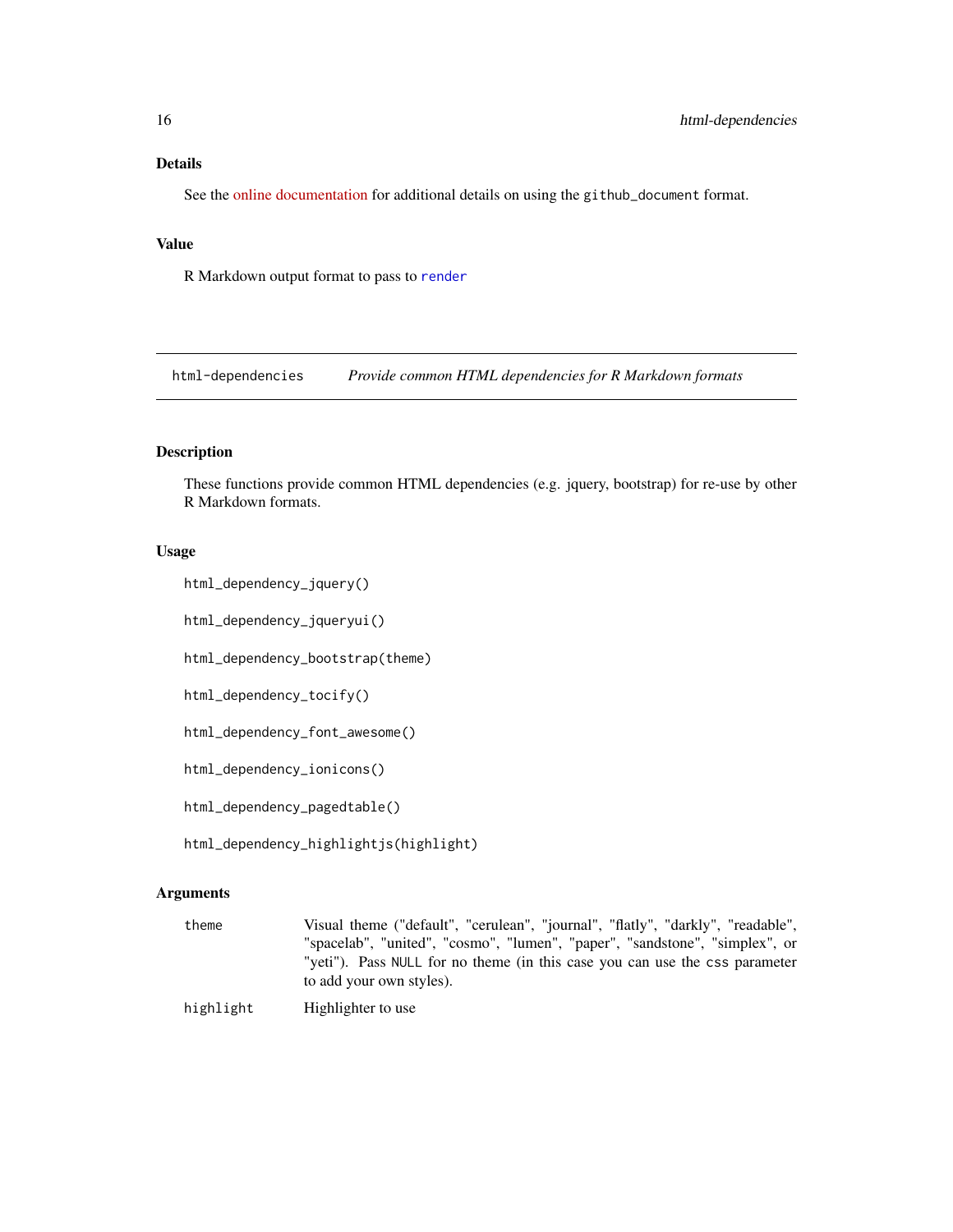<span id="page-16-1"></span><span id="page-16-0"></span>

#### Description

Format for converting from R Markdown to an HTML document.

#### Usage

```
html_document(
  toc = FALSE,toc\_depth = 3,
  toc_float = FALSE,
  number_sections = FALSE,
  section_divs = TRUE,
  fig\_width = 7,fig_height = 5,
  fig_retina = 2,
  fig_caption = TRUE,
  dev = "png",df_print = "default",
  code_folding = c("none", "show", "hide"),
  code_download = FALSE,
  smart = TRUE,self_contained = TRUE,
  theme = "default",
  highlight = "default",
  mathjax = "default",
  template = "default",
  extra_dependencies = NULL,
  \text{css} = \text{NULL},
  includes = NULL,
  keep_md = FALSE,
  lib\_dir = NULL,md_extensions = NULL,
 pandoc_args = NULL,
  ...
)
```

| toc       | TRUE to include a table of contents in the output                                                                                                                                                                                                                             |
|-----------|-------------------------------------------------------------------------------------------------------------------------------------------------------------------------------------------------------------------------------------------------------------------------------|
| toc_depth | Depth of headers to include in table of contents                                                                                                                                                                                                                              |
| toc float | TRUE to float the table of contents to the left of the main document content.<br>Rather than TRUE you may also pass a list of options that control the behavior of<br>the floating table of contents. See the <i>Floating Table of Contents</i> section below<br>for details. |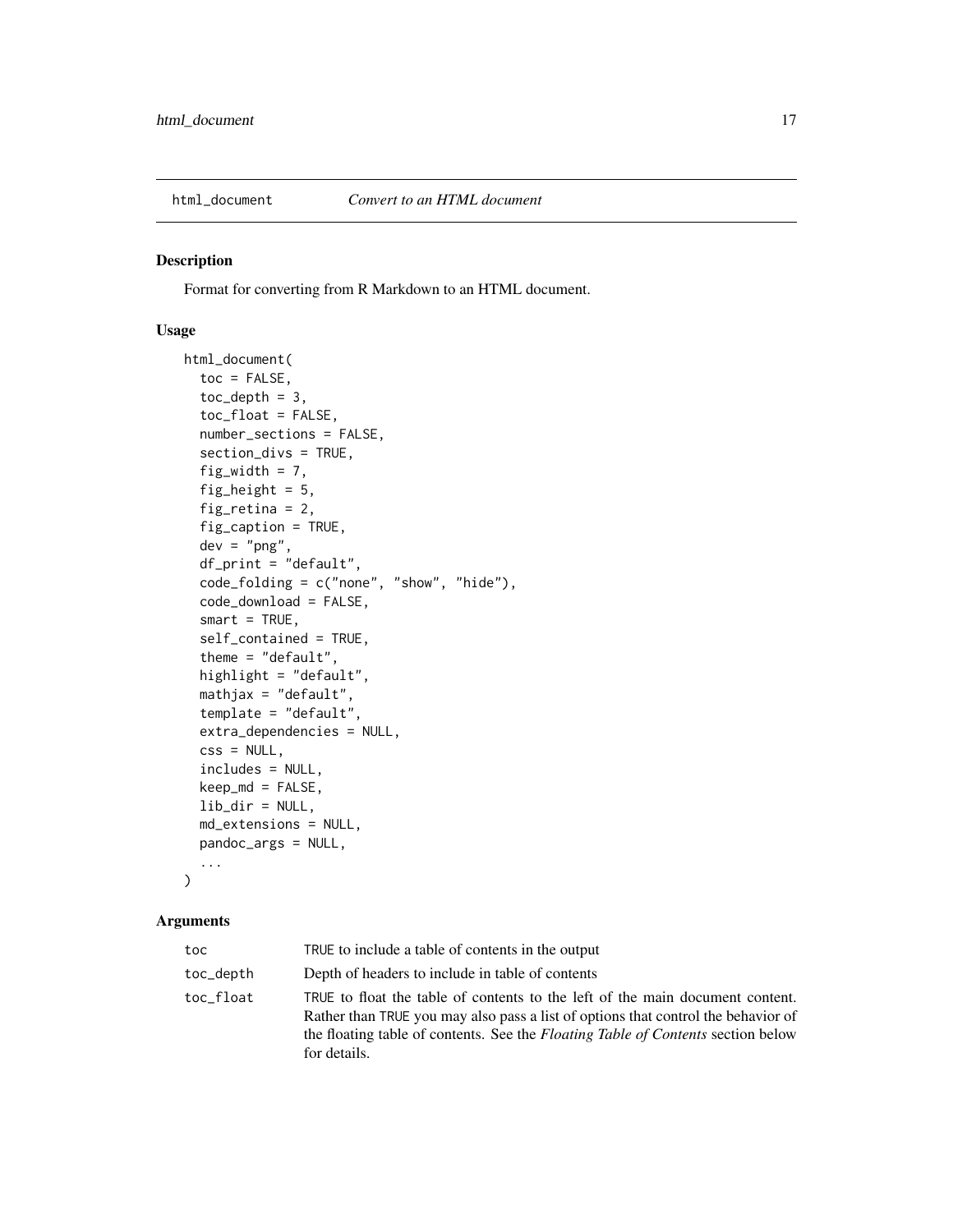| number_sections |                                                                                                                                                                                                                                                                                                                                                                                                                                                                                                                                                                                                                                                             |
|-----------------|-------------------------------------------------------------------------------------------------------------------------------------------------------------------------------------------------------------------------------------------------------------------------------------------------------------------------------------------------------------------------------------------------------------------------------------------------------------------------------------------------------------------------------------------------------------------------------------------------------------------------------------------------------------|
|                 | TRUE to number section headings                                                                                                                                                                                                                                                                                                                                                                                                                                                                                                                                                                                                                             |
| section_divs    | Wrap sections in <div> tags (or <section> tags in HTML5), and attach identifiers<br/>to the enclosing <div> (or <section>) rather than the header itself.</section></div></section></div>                                                                                                                                                                                                                                                                                                                                                                                                                                                                   |
| fig_width       | Default width (in inches) for figures                                                                                                                                                                                                                                                                                                                                                                                                                                                                                                                                                                                                                       |
| fig_height      | Default height (in inches) for figures                                                                                                                                                                                                                                                                                                                                                                                                                                                                                                                                                                                                                      |
| fig_retina      | Scaling to perform for retina displays (defaults to 2, which currently works for<br>all widely used retina displays). Set to NULL to prevent retina scaling. Note that<br>this will always be NULL when keep_md is specified (this is because fig_retina<br>relies on outputting HTML directly into the markdown document).                                                                                                                                                                                                                                                                                                                                 |
| fig_caption     | TRUE to render figures with captions                                                                                                                                                                                                                                                                                                                                                                                                                                                                                                                                                                                                                        |
| dev             | Graphics device to use for figure output (defaults to png)                                                                                                                                                                                                                                                                                                                                                                                                                                                                                                                                                                                                  |
| df_print        | Method to be used for printing data frames. Valid values include "default",<br>"kable", "tibble", and "paged". The "default" method uses print.data.frame.<br>The "kable" method uses the knitr::kable function. The "tibble" method<br>uses the tibble package to print a summary of the data frame. The "paged"<br>method creates a paginated HTML table (note that this method is only valid for<br>formats that produce HTML). In addition to the named methods you can also<br>pass an arbitrary function to be used for printing data frames. You can disable<br>the df_print behavior entirely by setting the option rmarkdown.df_print to<br>FALSE. |
| code_folding    | Enable document readers to toggle the display of R code chunks. Specify "none"<br>to display all code chunks (assuming they were knit with echo = TRUE). Spec-<br>ify "hide" to hide all R code chunks by default (users can show hidden code<br>chunks either individually or document-wide). Specify "show" to show all R<br>code chunks by default.                                                                                                                                                                                                                                                                                                      |
| code_download   | Embed the Rmd source code within the document and provide a link that can be<br>used by readers to download the code.                                                                                                                                                                                                                                                                                                                                                                                                                                                                                                                                       |
| smart           | Produce typographically correct output, converting straight quotes to curly quotes,<br>$---$ to em-dashes, $---$ to en-dashes, and  to ellipses.                                                                                                                                                                                                                                                                                                                                                                                                                                                                                                            |
|                 | self_contained Produce a standalone HTML file with no external dependencies, using data:<br>URIs to incorporate the contents of linked scripts, stylesheets, images, and<br>videos. Note that even for self contained documents MathJax is still loaded<br>externally (this is necessary because of its size).                                                                                                                                                                                                                                                                                                                                              |
| theme           | Visual theme ("default", "cerulean", "journal", "flatly", "darkly", "readable",<br>"spacelab", "united", "cosmo", "lumen", "paper", "sandstone", "simplex", or<br>"yeti"). Pass NULL for no theme (in this case you can use the css parameter<br>to add your own styles).                                                                                                                                                                                                                                                                                                                                                                                   |
| highlight       | Syntax highlighting style. Supported styles include "default", "tango", "pyg-<br>ments", "kate", "monochrome", "espresso", "zenburn", "haddock", and "text-<br>mate". Pass NULL to prevent syntax highlighting.                                                                                                                                                                                                                                                                                                                                                                                                                                             |
| mathjax         | Include mathjax. The "default" option uses an https URL from a MathJax CDN.<br>The "local" option uses a local version of MathJax (which is copied into the out-<br>put directory). You can pass an alternate URL or pass NULL to exclude MathJax<br>entirely.                                                                                                                                                                                                                                                                                                                                                                                              |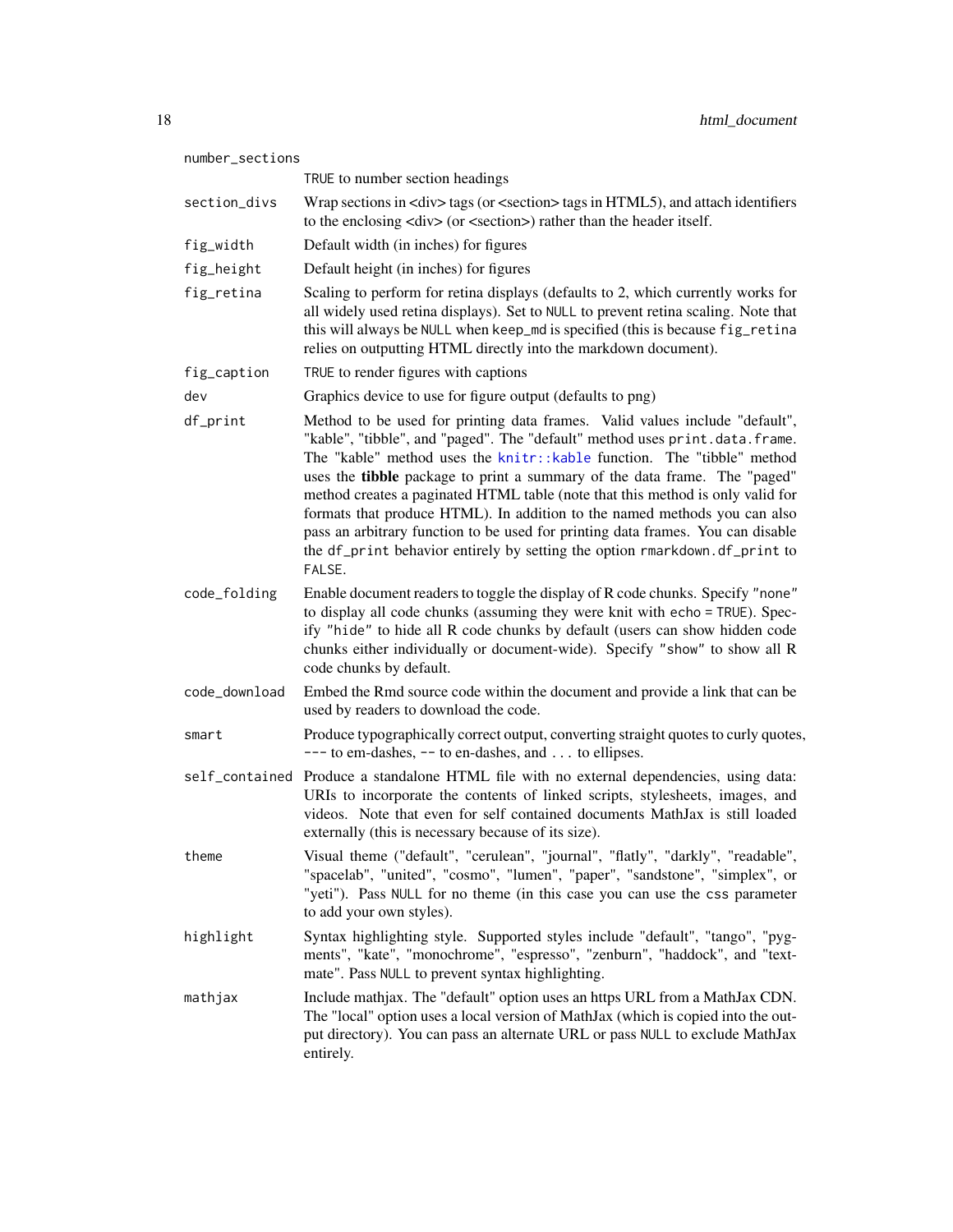| template            | Pandoc template to use for rendering. Pass "default" to use the rmarkdown pack-<br>age default template; pass NULL to use pandoc's built-in template; pass a path to<br>use a custom template that you've created. Note that if you don't use the "de-<br>fault" template then some features of html_document won't be available (see<br>the Templates section below for more details). |
|---------------------|-----------------------------------------------------------------------------------------------------------------------------------------------------------------------------------------------------------------------------------------------------------------------------------------------------------------------------------------------------------------------------------------|
| extra_dependencies, |                                                                                                                                                                                                                                                                                                                                                                                         |
|                     | Additional function arguments to pass to the base R Markdown HTML output<br>formatter html_document_base                                                                                                                                                                                                                                                                                |
| <b>CSS</b>          | One or more css files to include                                                                                                                                                                                                                                                                                                                                                        |
| includes            | Named list of additional content to include within the document (typically cre-<br>ated using the includes function).                                                                                                                                                                                                                                                                   |
| keep_md             | Keep the markdown file generated by knitting.                                                                                                                                                                                                                                                                                                                                           |
| lib_dir             | Directory to copy dependent HTML libraries (e.g. jquery, bootstrap, etc.) into.<br>By default this will be the name of the document with _files appended to it.                                                                                                                                                                                                                         |
| md_extensions       | Markdown extensions to be added or removed from the default definition or R<br>Markdown. See the rmarkdown format for additional details.                                                                                                                                                                                                                                               |
| pandoc_args         | Additional command line options to pass to pandoc                                                                                                                                                                                                                                                                                                                                       |

See the [online documentation](https://rmarkdown.rstudio.com/html_document_format.html) for additional details on using the html\_document format.

R Markdown documents can have optional metadata that is used to generate a document header that includes the title, author, and date. For more details see the documentation on R Markdown [metadata.](#page-67-1)

R Markdown documents also support citations. You can find more information on the markdown syntax for citations in the [Bibliographies and Citations](https://rmarkdown.rstudio.com/authoring_bibliographies_and_citations.html) article in the online documentation.

# Value

R Markdown output format to pass to [render](#page-57-1)

#### Navigation Bars

If you have a set of html documents which you'd like to provide a common global navigation bar for, you can include a "\_navbar.yml" or "\_navbar.html" file within the same directory as your html document and it will automatically be included at the top of the document.

The "\_navbar.yml" file includes title, type, left, and right fields (to define menu items for the left and right of the navbar respectively). Menu items include title and href fields. For example:

```
title: "My Website"
type: default
left:
  - text: "Home"
   href: index.html
  - text: "Other"
    href: other.html
```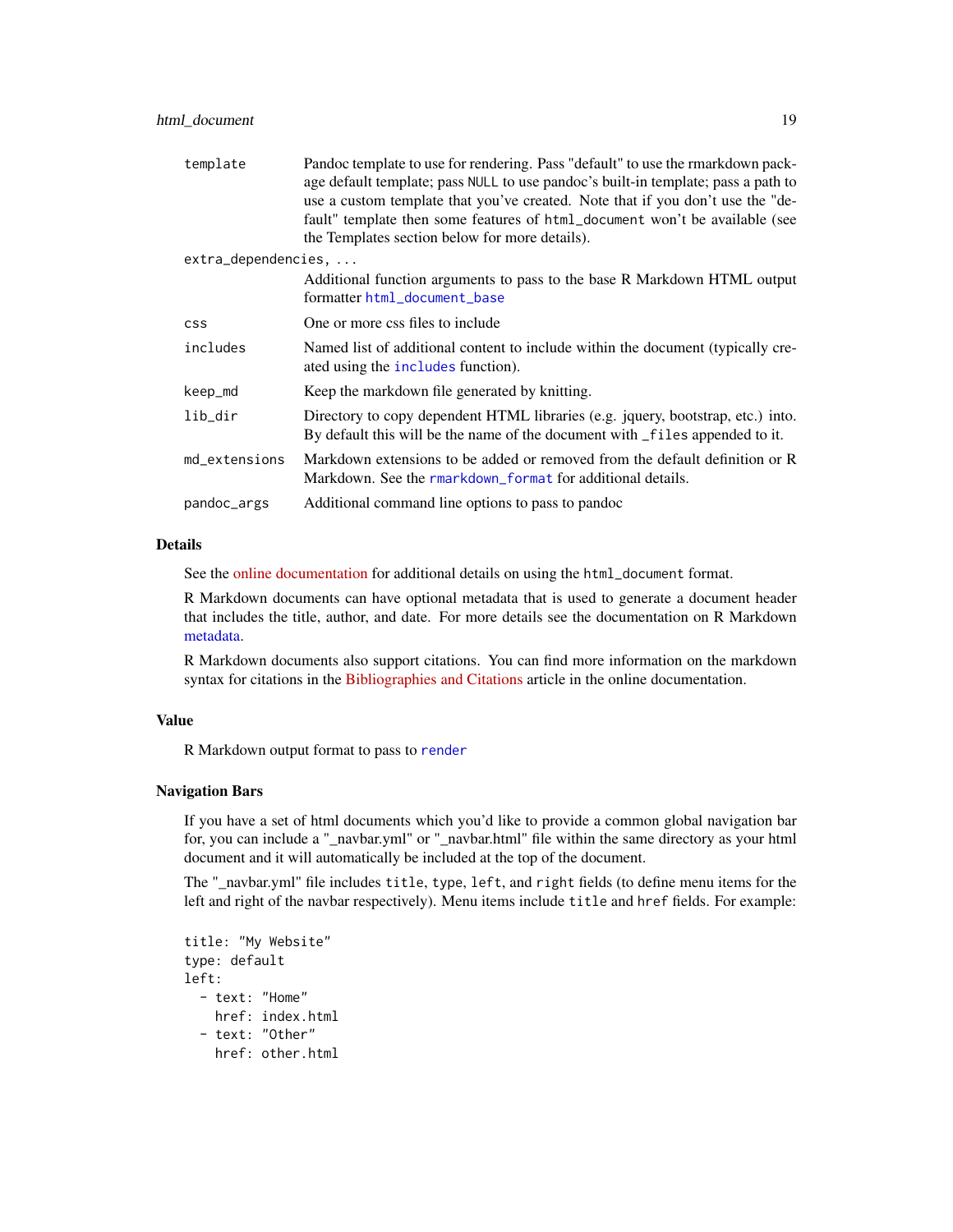```
right:
  - text: GitHub
   href: https://github.com
```
The type field is optional and can take the value "default" or "inverse" (which provides a different color scheme for the navigation bar).

Alternatively, you can include a "\_navbar.html" file which is a full HTML definition of a bootstrap navigation bar. For a simple example of including a navigation bar see [https://github.com/](https://github.com/rstudio/rmarkdown-website/blob/master/_navbar.html) [rstudio/rmarkdown-website/blob/master/\\_navbar.html](https://github.com/rstudio/rmarkdown-website/blob/master/_navbar.html). For additional documentation on creating Bootstrap navigation bars see <http://getbootstrap.com/components/#navbar>.

# Floating Table of Contents

You may specify a list of options for the toc\_float parameter which control the behavior of the floating table of contents. Options include:

- collapsed (defaults to TRUE) controls whether the table of contents appears with only the top-level (H2) headers. When collapsed the table of contents is automatically expanded inline when necessary.
- smooth\_scroll (defaults to TRUE) controls whether page scrolls are animated when table of contents items are navigated to via mouse clicks.
- print (defaults to TRUE) controls whether the table of contents appears when user prints out the HTML page.

# Tabbed Sections

You can organize content using tabs by applying the .tabset class attribute to headers within a document. This will cause all sub-headers of the header with the .tabset attribute to appear within tabs rather than as standalone sections. For example:

```
## Quarterly Results {.tabset}
```
### By Product

### By Region

You can also specify two additional attributes to control the appearance and behavior of the tabs. The .tabset-fade attributes causes the tabs to fade in and out when switching. The .tabset-pills attribute causes the visual appearance of the tabs to be "pill" rather than traditional tabs. For example:

## Quarterly Results {.tabset .tabset-fade .tabset-pills}

#### **Templates**

You can provide a custom HTML template to be used for rendering. The syntax for templates is described in the [pandoc documentation.](http://pandoc.org/README.html) You can also use the basic pandoc template by passing template = NULL.

Note however that if you choose not to use the "default" HTML template then several aspects of HTML document rendering will behave differently: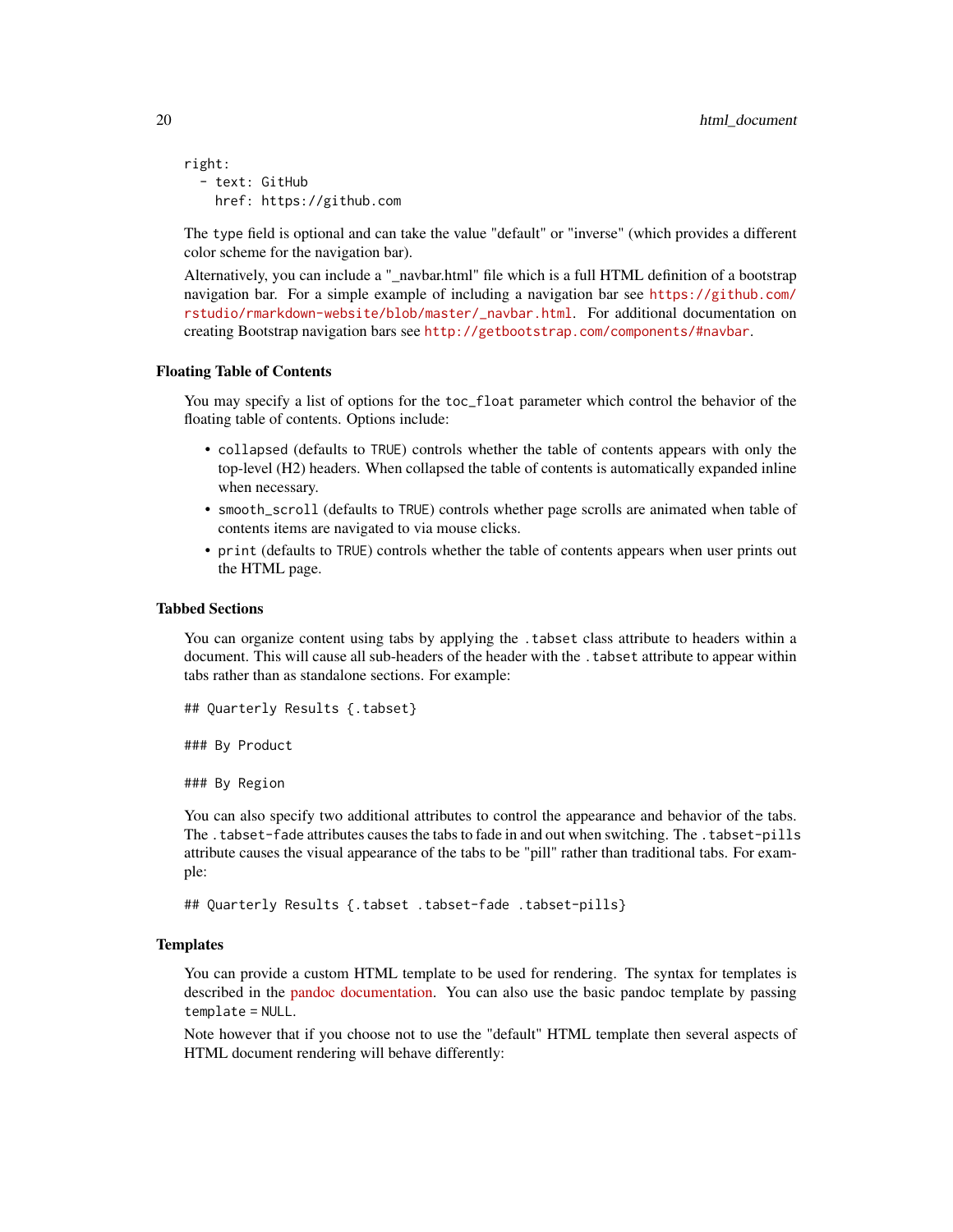- <span id="page-20-0"></span>• The theme parameter does not work (you can still provide styles using the css parameter).
- For the highlight parameter, the default highlighting style will resolve to "pygments" and the "textmate" highlighting style is not available
- The toc\_float parameter will not work.
- The code\_folding parameter will not work.
- Tabbed sections (as described above) will not work.
- Navigation bars (as described above) will not work.
- MathJax will not work if self\_contained is TRUE (these two options can't be used together in normal pandoc templates).

Due to the above restrictions, you might consider using the includes parameter as an alternative to providing a fully custom template.

# Examples

```
## Not run:
library(rmarkdown)
render("input.Rmd", html_document())
render("input.Rmd", html_document(toc = TRUE))
## End(Not run)
```
<span id="page-20-1"></span>html\_document\_base *Base output format for HTML-based output formats*

#### Description

Creates an HTML base output format suitable for passing as the base\_format argument of the [output\\_format](#page-43-1) function.

#### Usage

```
html_document_base(
  smart = TRUE,theme = NULL,
  self_contained = TRUE,
  lib\_dir = NULL,mathjax = "default",
  pandoc_args = NULL,
  template = "default",
  dependency_resolver = NULL,
  copy_resources = FALSE,
  extra_dependencies = NULL,
 bootstrap_compatible = FALSE,
  ...
)
```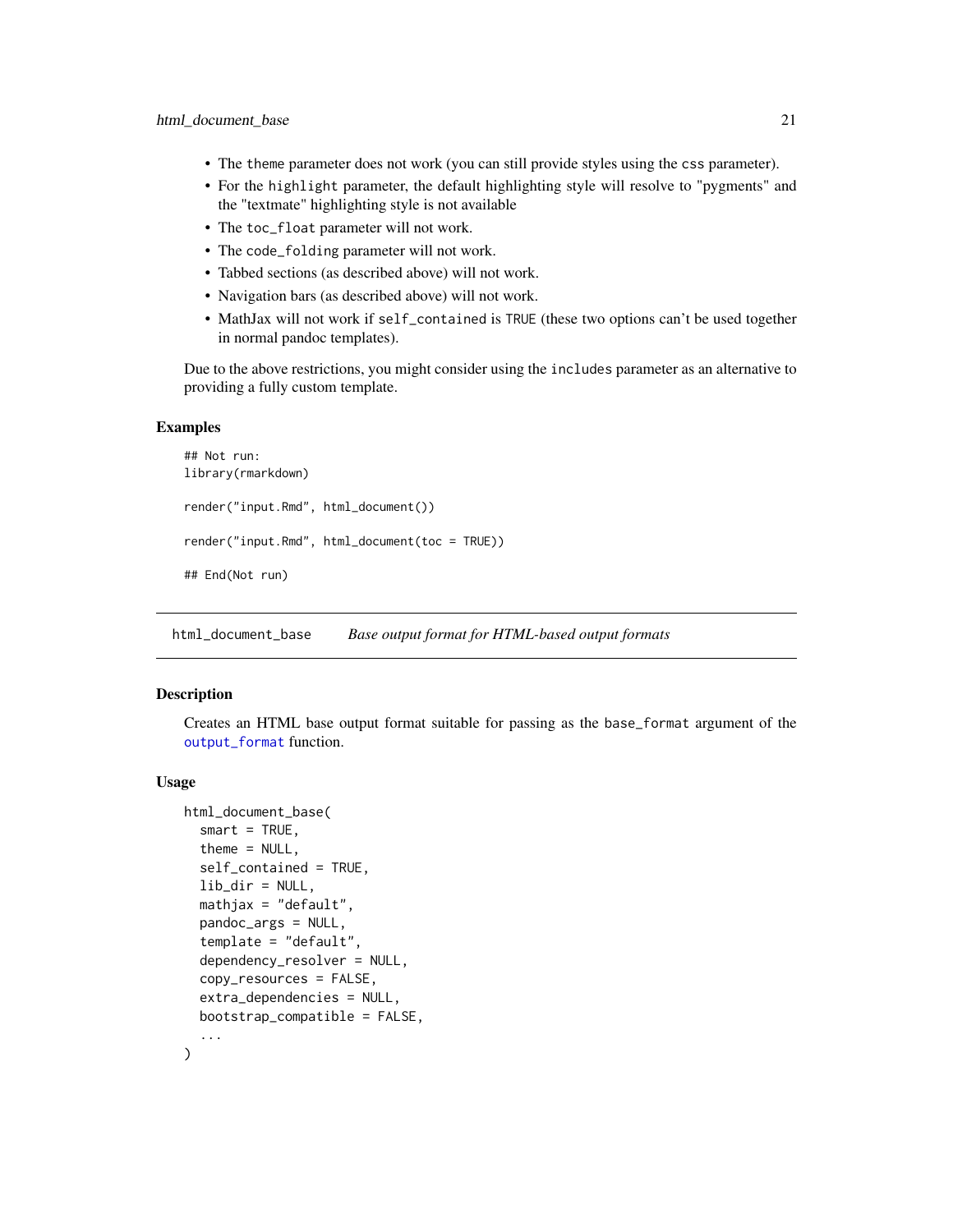# <span id="page-21-0"></span>Arguments

| Produce typographically correct output, converting straight quotes to curly quotes,<br>$---$ to em-dashes, $--$ to en-dashes, and  to ellipses.                                                                                                                                                                                                                                         |
|-----------------------------------------------------------------------------------------------------------------------------------------------------------------------------------------------------------------------------------------------------------------------------------------------------------------------------------------------------------------------------------------|
| Visual theme ("default", "cerulean", "journal", "flatly", "darkly", "readable",<br>"spacelab", "united", "cosmo", "lumen", "paper", "sandstone", "simplex", or<br>"yeti"). Pass NULL for no theme (in this case you can use the css parameter<br>to add your own styles).                                                                                                               |
| self_contained Produce a standalone HTML file with no external dependencies, using data:<br>URIs to incorporate the contents of linked scripts, stylesheets, images, and<br>videos. Note that even for self contained documents MathJax is still loaded<br>externally (this is necessary because of its size).                                                                          |
| Directory to copy dependent HTML libraries (e.g. jquery, bootstrap, etc.) into.<br>By default this will be the name of the document with _files appended to it.                                                                                                                                                                                                                         |
| Include mathjax. The "default" option uses an https URL from a MathJax CDN.<br>The "local" option uses a local version of MathJax (which is copied into the out-<br>put directory). You can pass an alternate URL or pass NULL to exclude MathJax<br>entirely.                                                                                                                          |
| Additional command line options to pass to pandoc                                                                                                                                                                                                                                                                                                                                       |
| Pandoc template to use for rendering. Pass "default" to use the rmarkdown pack-<br>age default template; pass NULL to use pandoc's built-in template; pass a path to<br>use a custom template that you've created. Note that if you don't use the "de-<br>fault" template then some features of html_document won't be available (see<br>the Templates section below for more details). |
| dependency_resolver                                                                                                                                                                                                                                                                                                                                                                     |
| A dependency resolver                                                                                                                                                                                                                                                                                                                                                                   |
| copy_resources Copy resources<br>extra_dependencies                                                                                                                                                                                                                                                                                                                                     |
| Extra dependencies                                                                                                                                                                                                                                                                                                                                                                      |
| bootstrap_compatible                                                                                                                                                                                                                                                                                                                                                                    |
| Bootstrap compatible                                                                                                                                                                                                                                                                                                                                                                    |
| Ignored                                                                                                                                                                                                                                                                                                                                                                                 |
|                                                                                                                                                                                                                                                                                                                                                                                         |

# Value

HTML base output format.

html\_fragment *Convert to an HTML fragment.*

# Description

An html fragment is suitable for inclusion into an external html page. See [html\\_document](#page-16-1) for full details - this is a minor variation that assumes you will include the output into an existing document (e.g. a blog post).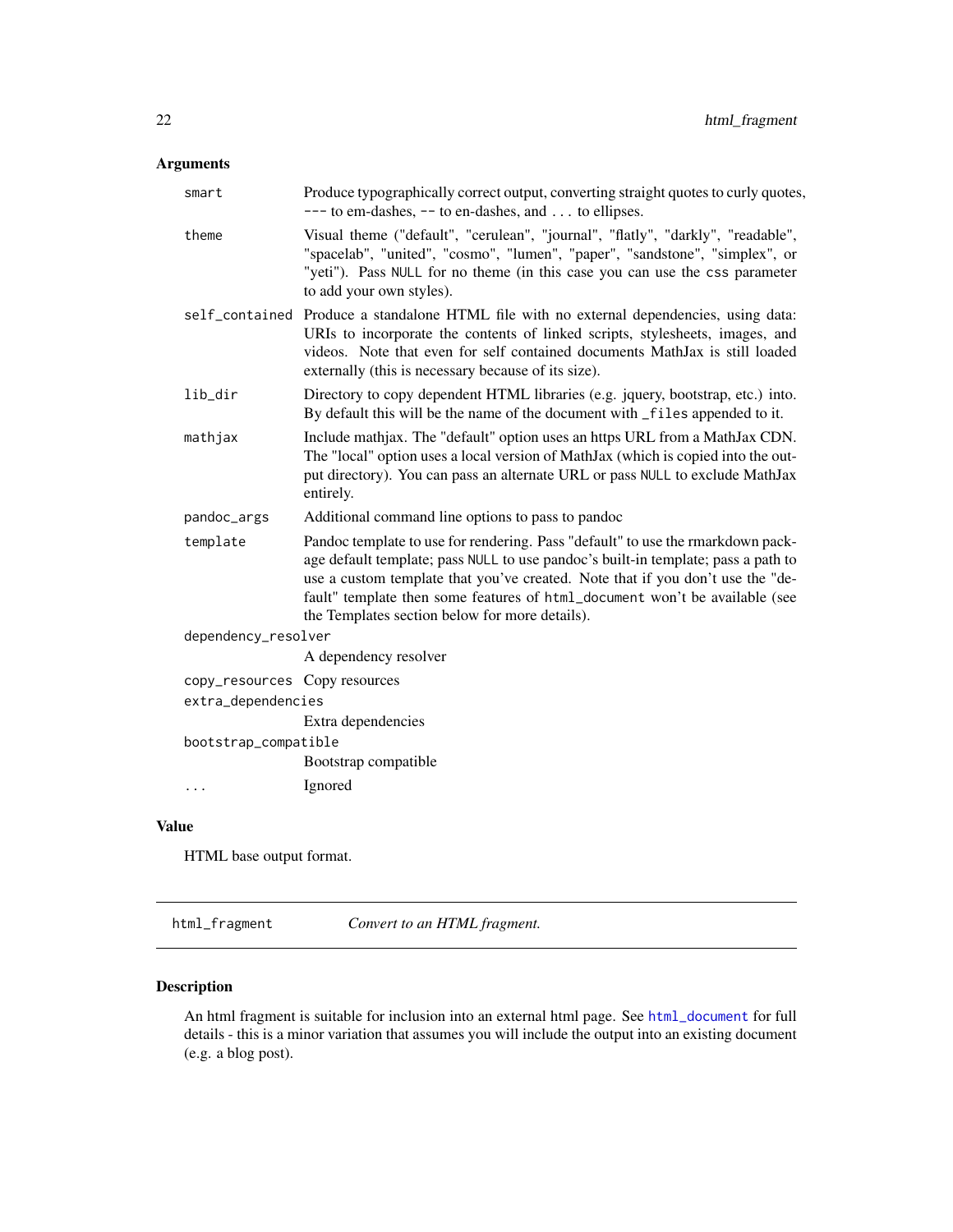# html\_fragment 23

# Usage

```
html_fragment(
 number_sections = FALSE,
  section_divs = TRUE,
  fig_width = 7,
  fig_height = 5,
  fig_retina = 2,
  fig_caption = TRUE,
  dev = "png",df_print = "default",
  smart = TRUE,mathis = TRUE,
 includes = NULL,
 keep\_md = FALSE,md_extensions = NULL,
 pandoc_args = NULL,
  ...
\mathcal{L}
```
# Arguments

number\_sections

|              | TRUE to number section headings                                                                                                                                                                                                                                                                                                                                                                                                                                                                                                                                                                                                                                    |
|--------------|--------------------------------------------------------------------------------------------------------------------------------------------------------------------------------------------------------------------------------------------------------------------------------------------------------------------------------------------------------------------------------------------------------------------------------------------------------------------------------------------------------------------------------------------------------------------------------------------------------------------------------------------------------------------|
| section_divs | Wrap sections in <div> tags (or <section> tags in HTML5), and attach identifiers<br/>to the enclosing <div> (or <section>) rather than the header itself.</section></div></section></div>                                                                                                                                                                                                                                                                                                                                                                                                                                                                          |
| fig_width    | Default width (in inches) for figures                                                                                                                                                                                                                                                                                                                                                                                                                                                                                                                                                                                                                              |
| fig_height   | Default height (in inches) for figures                                                                                                                                                                                                                                                                                                                                                                                                                                                                                                                                                                                                                             |
| fig_retina   | Scaling to perform for retina displays (defaults to 2, which currently works for<br>all widely used retina displays). Set to NULL to prevent retina scaling. Note that<br>this will always be NULL when keep_md is specified (this is because fig_retina<br>relies on outputting HTML directly into the markdown document).                                                                                                                                                                                                                                                                                                                                        |
| fig_caption  | TRUE to render figures with captions                                                                                                                                                                                                                                                                                                                                                                                                                                                                                                                                                                                                                               |
| dev          | Graphics device to use for figure output (defaults to png)                                                                                                                                                                                                                                                                                                                                                                                                                                                                                                                                                                                                         |
| df_print     | Method to be used for printing data frames. Valid values include "default",<br>"kable", "tibble", and "paged". The "default" method uses print.data.frame.<br>The "kable" method uses the knitr::kable function. The "tibble" method<br>uses the <b>tibble</b> package to print a summary of the data frame. The "paged"<br>method creates a paginated HTML table (note that this method is only valid for<br>formats that produce HTML). In addition to the named methods you can also<br>pass an arbitrary function to be used for printing data frames. You can disable<br>the df_print behavior entirely by setting the option rmarkdown.df_print to<br>FALSE. |
| smart        | Produce typographically correct output, converting straight quotes to curly quotes,<br>$---$ to em-dashes, $--$ to en-dashes, and  to ellipses.                                                                                                                                                                                                                                                                                                                                                                                                                                                                                                                    |
| mathjax      | TRUE to convert \$ and \$\$ math blocks into MathJax compatible output. Note that<br>you'll still need to ensure that the page where the fragment is included loads the<br>required MathJax scripts.                                                                                                                                                                                                                                                                                                                                                                                                                                                               |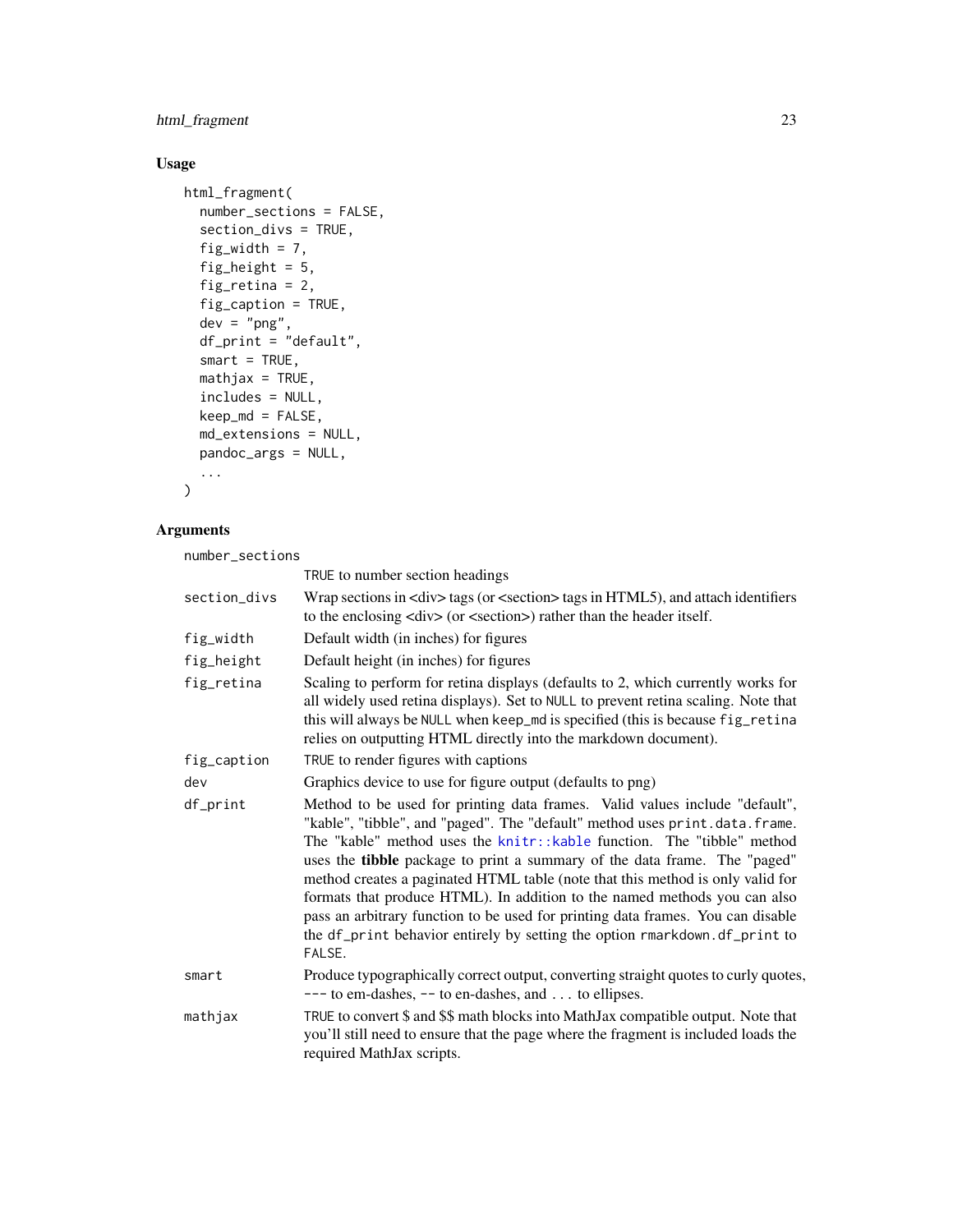<span id="page-23-0"></span>

| includes      | Named list of additional content to include within the document (typically cre-<br>ated using the includes function).                     |
|---------------|-------------------------------------------------------------------------------------------------------------------------------------------|
| keep_md       | Keep the markdown file generated by knitting.                                                                                             |
| md_extensions | Markdown extensions to be added or removed from the default definition or R<br>Markdown. See the rmarkdown format for additional details. |
| pandoc_args   | Additional command line options to pass to pandoc                                                                                         |
| $\cdots$      | Additional arguments passed to html_document                                                                                              |

See the [online documentation](https://rmarkdown.rstudio.com/html_document_format.html) for additional details on using the html\_fragment format.

#### Value

R Markdown output format to pass to [render](#page-57-1)

html\_notebook *Convert to an HTML notebook*

#### Description

Format for converting from R Markdown to an HTML notebook.

#### Usage

```
html_notebook(
  toc = FALSE,toc\_depth = 3,
  toc_float = FALSE,
  number_sections = FALSE,
  fig\_width = 7,fig_height = 5,
  fig_retina = 2,
  fig_caption = TRUE,
  code_folding = "show",
  smart = TRUE,
  theme = "default",highlight = "textmate",
  mathjax = "default",
  extra_dependencies = NULL,
  \text{css} = \text{NULL},
  includes = NULL,
  md_extensions = NULL,
  pandoc_args = NULL,
  output_source = NULL,
  self_contained = TRUE,
  ...
\mathcal{L}
```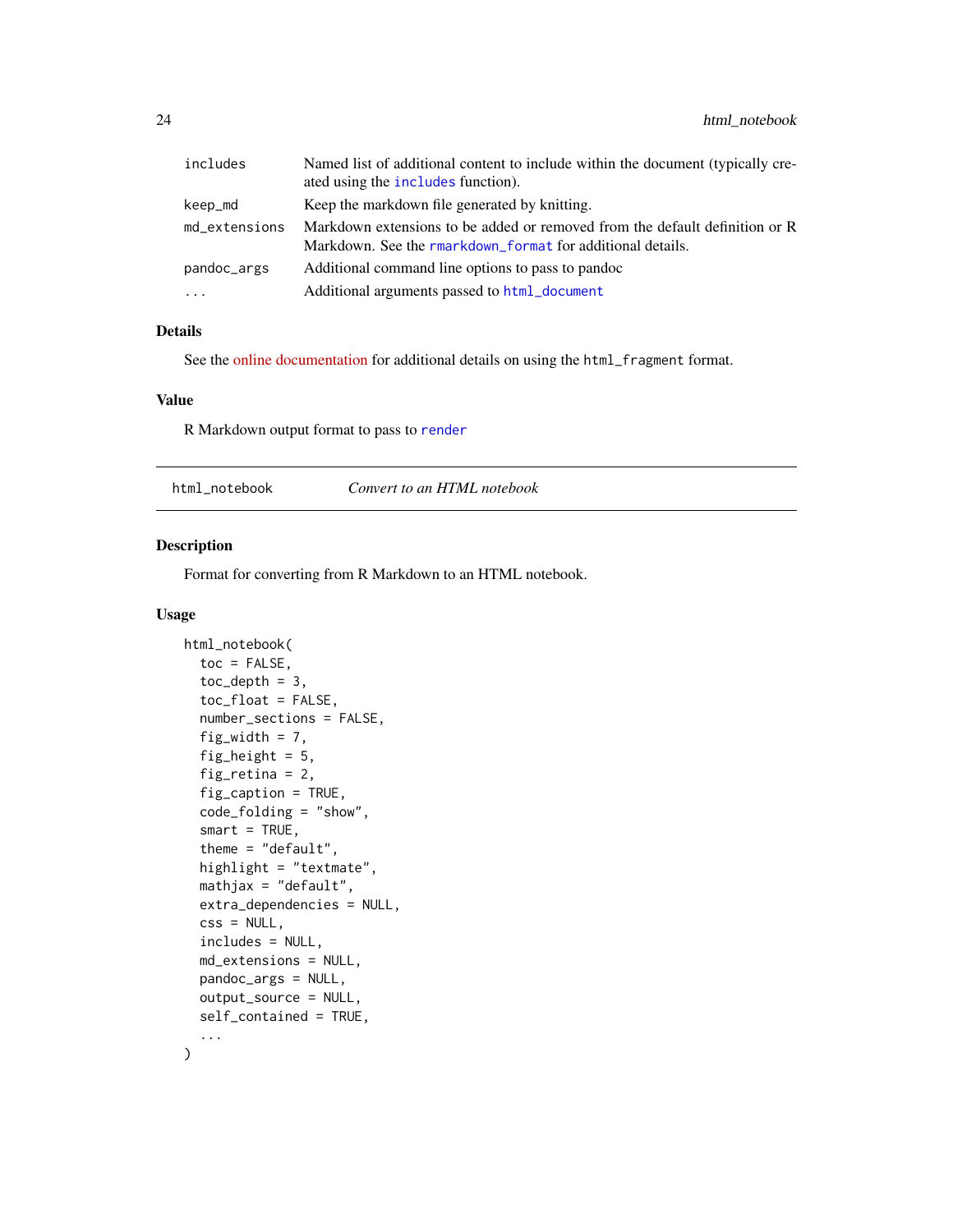# html\_notebook 25

| toc                | TRUE to include a table of contents in the output                                                                                                                                                                                                                                                                                                      |
|--------------------|--------------------------------------------------------------------------------------------------------------------------------------------------------------------------------------------------------------------------------------------------------------------------------------------------------------------------------------------------------|
| toc_depth          | Depth of headers to include in table of contents                                                                                                                                                                                                                                                                                                       |
| toc_float          | TRUE to float the table of contents to the left of the main document content.<br>Rather than TRUE you may also pass a list of options that control the behavior of<br>the floating table of contents. See the Floating Table of Contents section below<br>for details.                                                                                 |
| number_sections    |                                                                                                                                                                                                                                                                                                                                                        |
|                    | TRUE to number section headings                                                                                                                                                                                                                                                                                                                        |
| fig_width          | Default width (in inches) for figures                                                                                                                                                                                                                                                                                                                  |
| fig_height         | Default height (in inches) for figures                                                                                                                                                                                                                                                                                                                 |
| fig_retina         | Scaling to perform for retina displays (defaults to 2, which currently works for<br>all widely used retina displays). Set to NULL to prevent retina scaling. Note that<br>this will always be NULL when keep_md is specified (this is because fig_retina<br>relies on outputting HTML directly into the markdown document).                            |
| fig_caption        | TRUE to render figures with captions                                                                                                                                                                                                                                                                                                                   |
| code_folding       | Enable document readers to toggle the display of R code chunks. Specify "none"<br>to display all code chunks (assuming they were knit with echo = TRUE). Spec-<br>ify "hide" to hide all R code chunks by default (users can show hidden code<br>chunks either individually or document-wide). Specify "show" to show all R<br>code chunks by default. |
| smart              | Produce typographically correct output, converting straight quotes to curly quotes,<br>$---$ to em-dashes, $--$ to en-dashes, and  to ellipses.                                                                                                                                                                                                        |
| theme              | Visual theme ("default", "cerulean", "journal", "flatly", "darkly", "readable",<br>"spacelab", "united", "cosmo", "lumen", "paper", "sandstone", "simplex", or<br>"yeti"). Pass NULL for no theme (in this case you can use the css parameter<br>to add your own styles).                                                                              |
| highlight          | Syntax highlighting style. Supported styles include "default", "tango", "pyg-<br>ments", "kate", "monochrome", "espresso", "zenburn", "haddock", and "text-<br>mate". Pass NULL to prevent syntax highlighting.                                                                                                                                        |
| mathjax            | Include mathjax. The "default" option uses an https URL from a MathJax CDN.<br>The "local" option uses a local version of MathJax (which is copied into the out-<br>put directory). You can pass an alternate URL or pass NULL to exclude MathJax<br>entirely.                                                                                         |
| extra_dependencies |                                                                                                                                                                                                                                                                                                                                                        |
|                    | Additional function arguments to pass to the base R Markdown HTML output<br>formatter html_document_base                                                                                                                                                                                                                                               |
| <b>CSS</b>         | One or more css files to include                                                                                                                                                                                                                                                                                                                       |
| includes           | Named list of additional content to include within the document (typically cre-<br>ated using the includes function).                                                                                                                                                                                                                                  |
| md_extensions      | Markdown extensions to be added or removed from the default definition or R<br>Markdown. See the rmarkdown_format for additional details.                                                                                                                                                                                                              |
| pandoc_args        | Additional command line options to pass to pandoc                                                                                                                                                                                                                                                                                                      |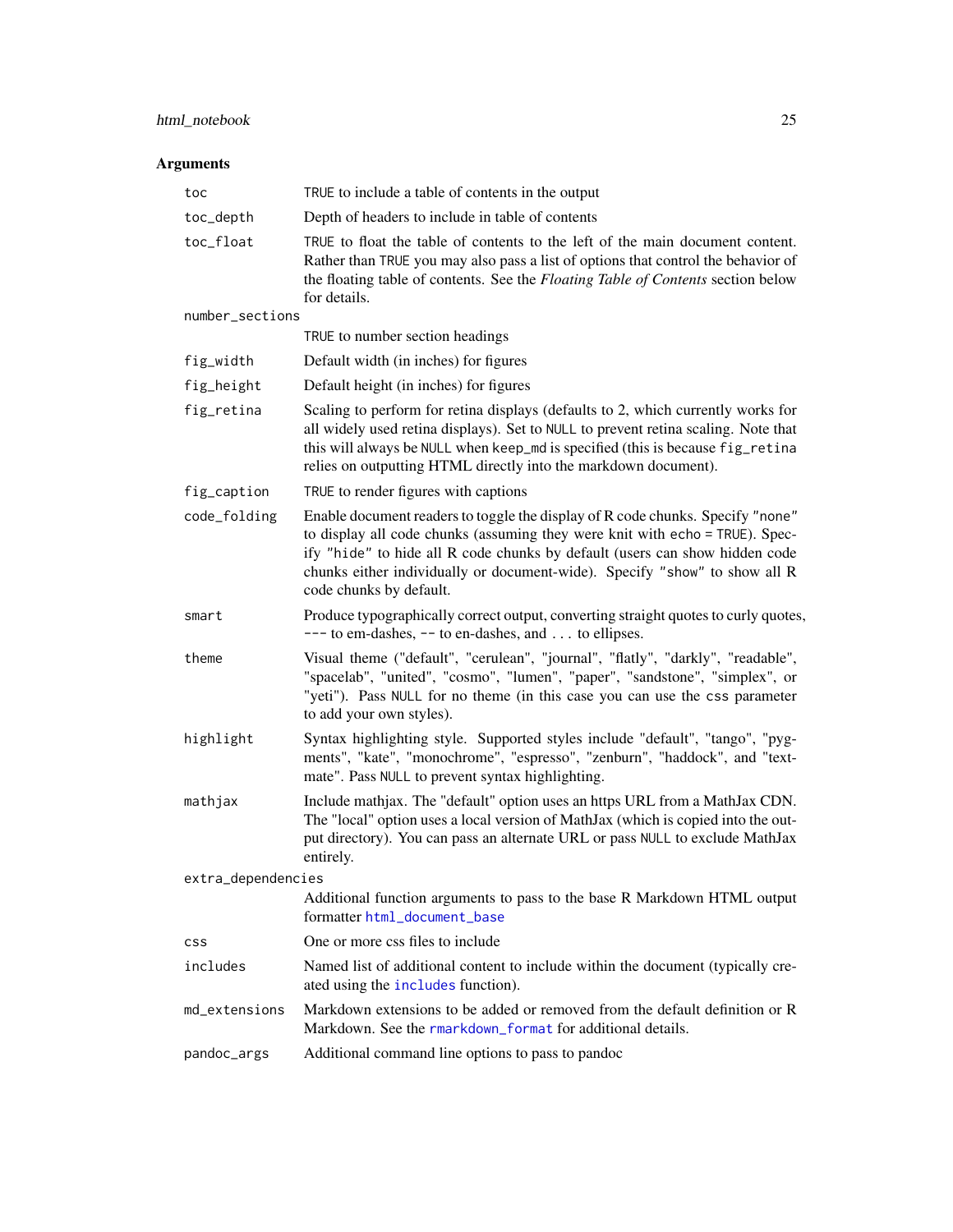<span id="page-25-0"></span>

| output_source           | Define an output source for R chunks (ie, outputs to use instead of those pro-<br>duced by evaluating the underlying R code). See html_notebook_output for<br>more details.                                                                               |
|-------------------------|-----------------------------------------------------------------------------------------------------------------------------------------------------------------------------------------------------------------------------------------------------------|
|                         | self_contained Produce a standalone HTML file with no external dependencies. Defaults to<br>TRUE. In notebooks, setting this to FALSE is not recommended, since the setting<br>does not apply to embedded notebook output such as plots and HTML widgets. |
| $\cdot$ $\cdot$ $\cdot$ | Additional function arguments to pass to the base R Markdown HTML output<br>formatter html_document_base                                                                                                                                                  |

See the [online documentation](https://rmarkdown.rstudio.com/r_notebook_format.html) for additional details on using the html\_notebook format.

html\_notebook\_metadata

*Generate R Notebook Metadata*

# Description

A structured helper for the construction of metadata used by the R Notebook output functions. See [html\\_notebook\\_output](#page-25-1) for more details.

# Usage

```
html_notebook_metadata(iframe = TRUE)
```
#### Arguments

iframe Boolean; should output be shown in an <iframe>?

<span id="page-25-1"></span>html\_notebook\_output *Generate R Notebook Output*

# Description

Utilities for generating output for the html\_notebook format, through the output\_source function attached to a [output\\_format](#page-43-1).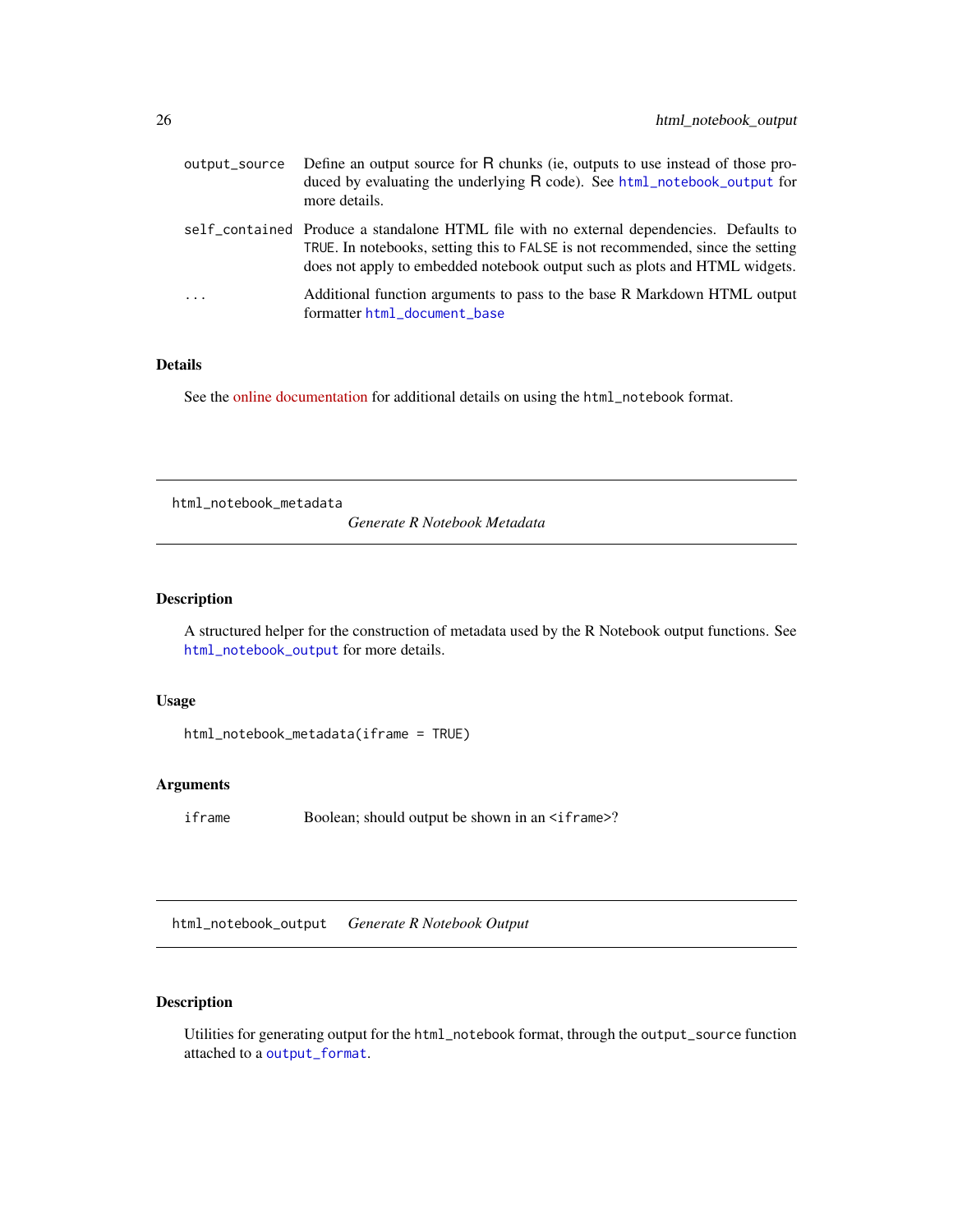# <span id="page-26-0"></span>html\_vignette 27

# Usage

```
html_notebook_output_html(html, meta = NULL)
html_notebook_output_img(
  path = NULL,
 bytes = NULL,attributes = NULL,
 meta = NULL,
  format = c("png", "jpeg")\mathcal{L}html_notebook_output_png(
 path = NULL,
 bytes = NULL,
  attributes = NULL,
```

```
meta = NULL,
format = c("png", "jpeg")
```
html\_notebook\_output\_code(code, attributes = list(class = "r"), meta = NULL)

# Arguments

 $\mathcal{L}$ 

| html       | Arbitrary HTML content to insert.                                                                                                               |
|------------|-------------------------------------------------------------------------------------------------------------------------------------------------|
| meta       | An R list of arbitrary meta-data. The data will be converted to JSON, base64-<br>encoded, and injected into the header comment.                 |
| path       | A path to a file. For functions accepting both path and bytes, if bytes is NULL,<br>the bytewise contents will be obtained by reading the file. |
| bytes      | The bytewise representation of content.                                                                                                         |
| attributes | A named R list of HTML attributes. These will be escaped and inserted into the<br>generated HTML as appropriate.                                |
| format     | The image format; one of "png" or "jpeg".                                                                                                       |
| code       | Source code.                                                                                                                                    |

#### Details

See the [online documentation](https://rmarkdown.rstudio.com/r_notebook_format.html) for additional details on using the html\_notebook format.

html\_vignette *Convert to an HTML vignette*

## Description

A HTML vignette is a lightweight alternative to [html\\_document](#page-16-1) suitable for inclusion in packages to be released to CRAN. It reduces the size of a basic vignette from 100k to around 10k.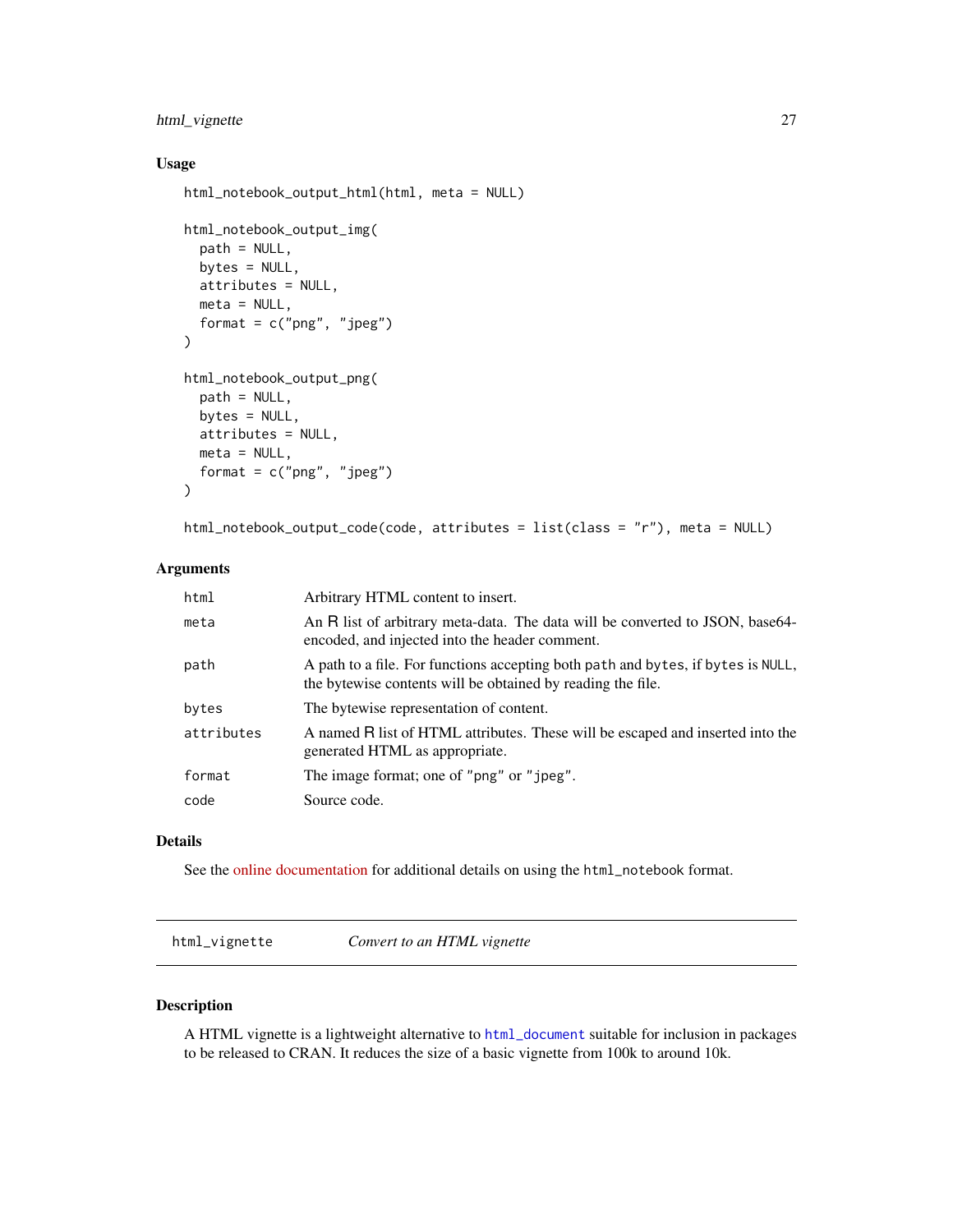# Usage

```
html_vignette(
  fig_width = 3,
  fig_height = 3,
  dev = "png",df_print = "default",
  \text{css} = \text{NULL},
  keep_md = FALSE,
  readme = FALSE,
  self_contained = TRUE,
  ...
)
```
# Arguments

| fig_width  | Default width (in inches) for figures                                                                                                                                                                                                                                                                                                                                                                                                                                                                                                                                                                                                                              |
|------------|--------------------------------------------------------------------------------------------------------------------------------------------------------------------------------------------------------------------------------------------------------------------------------------------------------------------------------------------------------------------------------------------------------------------------------------------------------------------------------------------------------------------------------------------------------------------------------------------------------------------------------------------------------------------|
| fig_height | Default height (in inches) for figures                                                                                                                                                                                                                                                                                                                                                                                                                                                                                                                                                                                                                             |
| dev        | Graphics device to use for figure output (defaults to png)                                                                                                                                                                                                                                                                                                                                                                                                                                                                                                                                                                                                         |
| df_print   | Method to be used for printing data frames. Valid values include "default",<br>"kable", "tibble", and "paged". The "default" method uses print.data.frame.<br>The "kable" method uses the knitr::kable function. The "tibble" method<br>uses the <b>tibble</b> package to print a summary of the data frame. The "paged"<br>method creates a paginated HTML table (note that this method is only valid for<br>formats that produce HTML). In addition to the named methods you can also<br>pass an arbitrary function to be used for printing data frames. You can disable<br>the df_print behavior entirely by setting the option rmarkdown.df_print to<br>FALSE. |
| <b>CSS</b> | One or more css files to include                                                                                                                                                                                                                                                                                                                                                                                                                                                                                                                                                                                                                                   |
| keep_md    | Keep the markdown file generated by knitting.                                                                                                                                                                                                                                                                                                                                                                                                                                                                                                                                                                                                                      |
| readme     | Use this vignette as the package README.md file (i.e. render it as README.md<br>to the package root). Note that if there are image files within your vignette you<br>should be sure to add README_files to .Rbuildignore                                                                                                                                                                                                                                                                                                                                                                                                                                           |
|            | self_contained Produce a standalone HTML file with no external dependencies, using data:<br>URIs to incorporate the contents of linked scripts, stylesheets, images, and<br>videos. Note that even for self contained documents MathJax is still loaded<br>externally (this is necessary because of its size).                                                                                                                                                                                                                                                                                                                                                     |
| .          | Additional arguments passed to html_document. Please note that theme, fig_retina<br>and highlight are hard coded. Setting any of those will yield an error.                                                                                                                                                                                                                                                                                                                                                                                                                                                                                                        |

# Details

Compared to html\_document, it:

- never uses retina figures
- never uses a theme
- has a smaller default figure size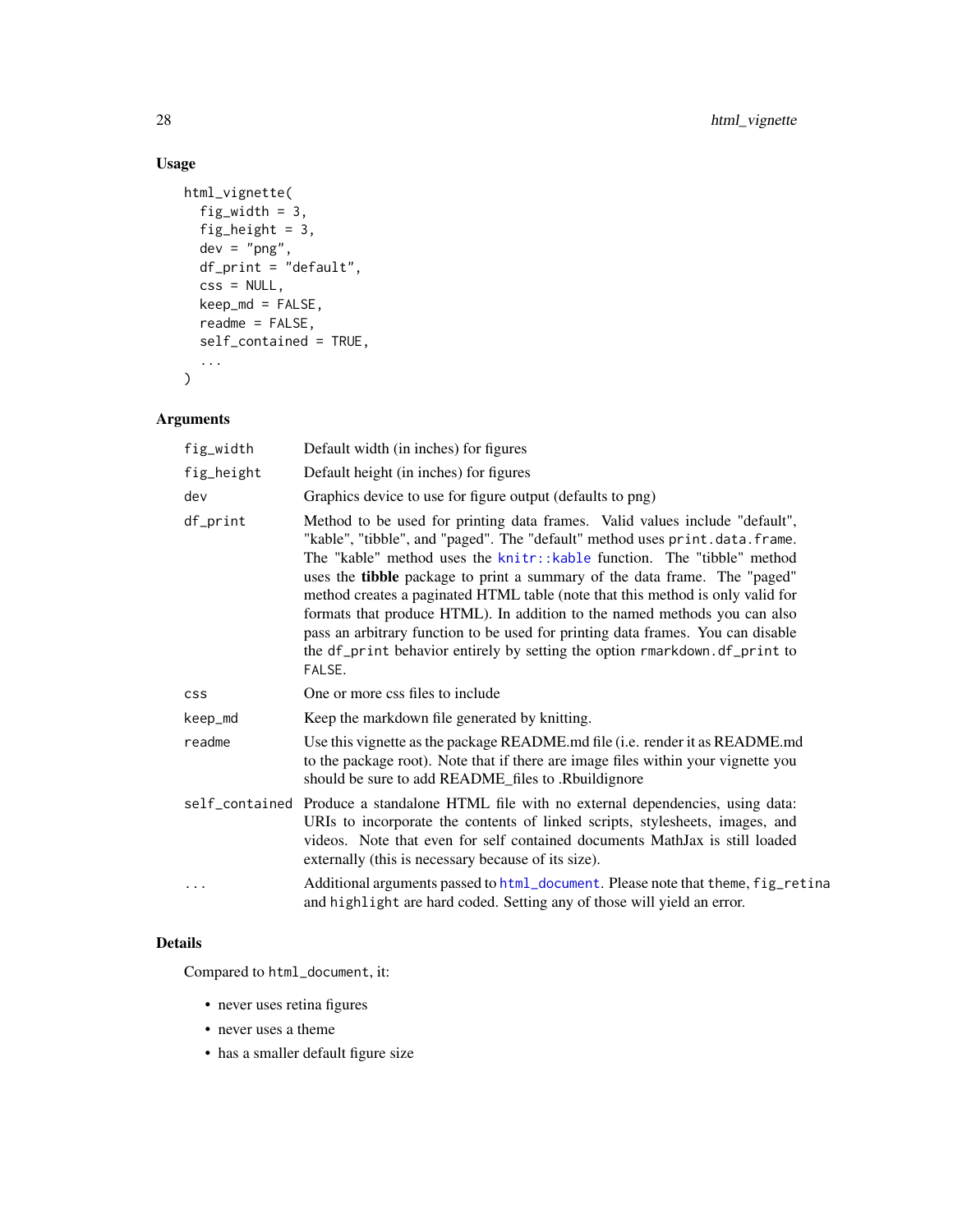#### <span id="page-28-0"></span>includes 29

- uses a custom css stylesheet
- uses a custom highlight scheme

See the [online documentation](https://rmarkdown.rstudio.com/package_vignette_format.html) for additional details on using the html\_vignette format.

#### Value

R Markdown output format to pass to [render](#page-57-1)

<span id="page-28-1"></span>includes *Include content within output*

# Description

Specify additional content to be included within an output document.

#### Usage

```
includes(in_header = NULL, before_body = NULL, after_body = NULL)
```

```
includes_to_pandoc_args(includes, filter = identity)
```
### Arguments

| in header   | One or more files with content to be included in the header of the document. |
|-------------|------------------------------------------------------------------------------|
| before_body | One or more files with content to be included before the document body.      |
| after_body  | One or more files with content to be included after the document body.       |
| includes    | Includes to convert to pandoc args.                                          |
| filter      | Filter to pre-process includes with.                                         |

# Details

Non-absolute paths for resources referenced from the in\_header, before\_body, and after\_body parameters are resolved relative to the directory of the input document.

#### Value

Includes list or pandoc args

#### Examples

```
## Not run:
library(rmarkdown)
html_document(includes = includes(before_body = "header.htm"))
pdf_document(includes = includes(after_body = "footer.tex"))
## End(Not run)
```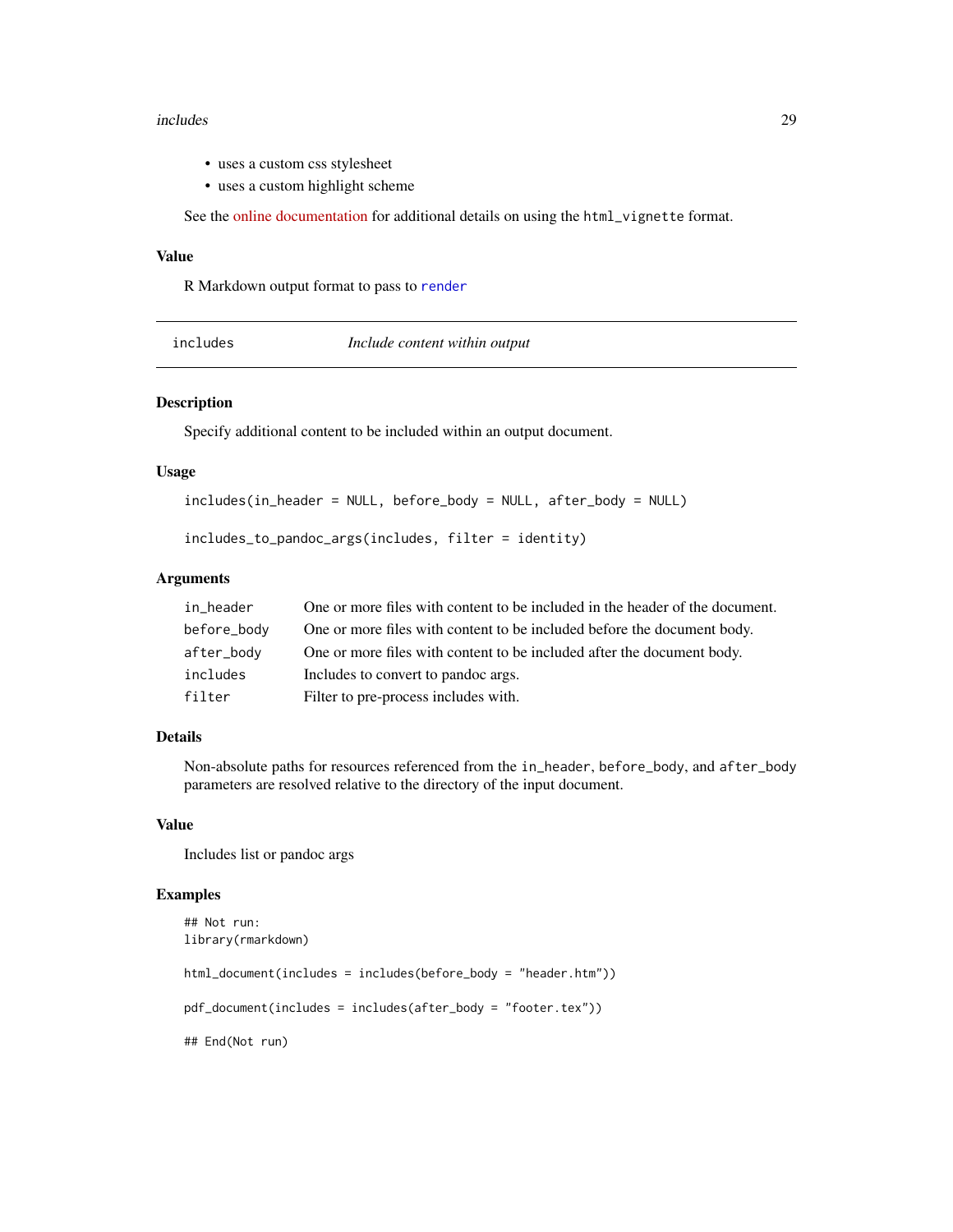# <span id="page-29-0"></span>Description

Format for converting from R Markdown to an [ioslides](https://code.google.com/p/io-2012-slides/) presentation.

#### Usage

```
ioslides_presentation(
  logo = NULL,slide_level = 2,
  incremental = FALSE,
  fig_width = 7.5,
  fig_height = 4.5,
  fig_retina = 2,
  fig_caption = TRUE,
  dev = "png",df_print = "default",
  smart = TRUE,self_contained = TRUE,
 widescreen = FALSE,
  smaller = FALSE,
  transition = "default",
 mathjax = "default",
  analytics = NULL,
  template = NULL,
  \text{css} = \text{NULL},
  includes = NULL,
 keep_md = FALSE,
  lib\_dir = NULL,md_extensions = NULL,
 pandoc_args = NULL,
 extra_dependencies = NULL,
  ...
\mathcal{L}
```

| logo        | Path to file that includes a logo for use in the presentation (should be square and<br>at least $128x128$ ).                                                                                                  |
|-------------|---------------------------------------------------------------------------------------------------------------------------------------------------------------------------------------------------------------|
| slide_level | Header level to consider as slide separator (Defaults to header 2).                                                                                                                                           |
| incremental | TRUE to render slide bullets incrementally. Note that if you want to reverse the<br>default incremental behavior for an individual bullet you can preceded it with $\ge$ .<br>For example: $>$ - Bullet Text. |
| fig_width   | Default width (in inches) for figures                                                                                                                                                                         |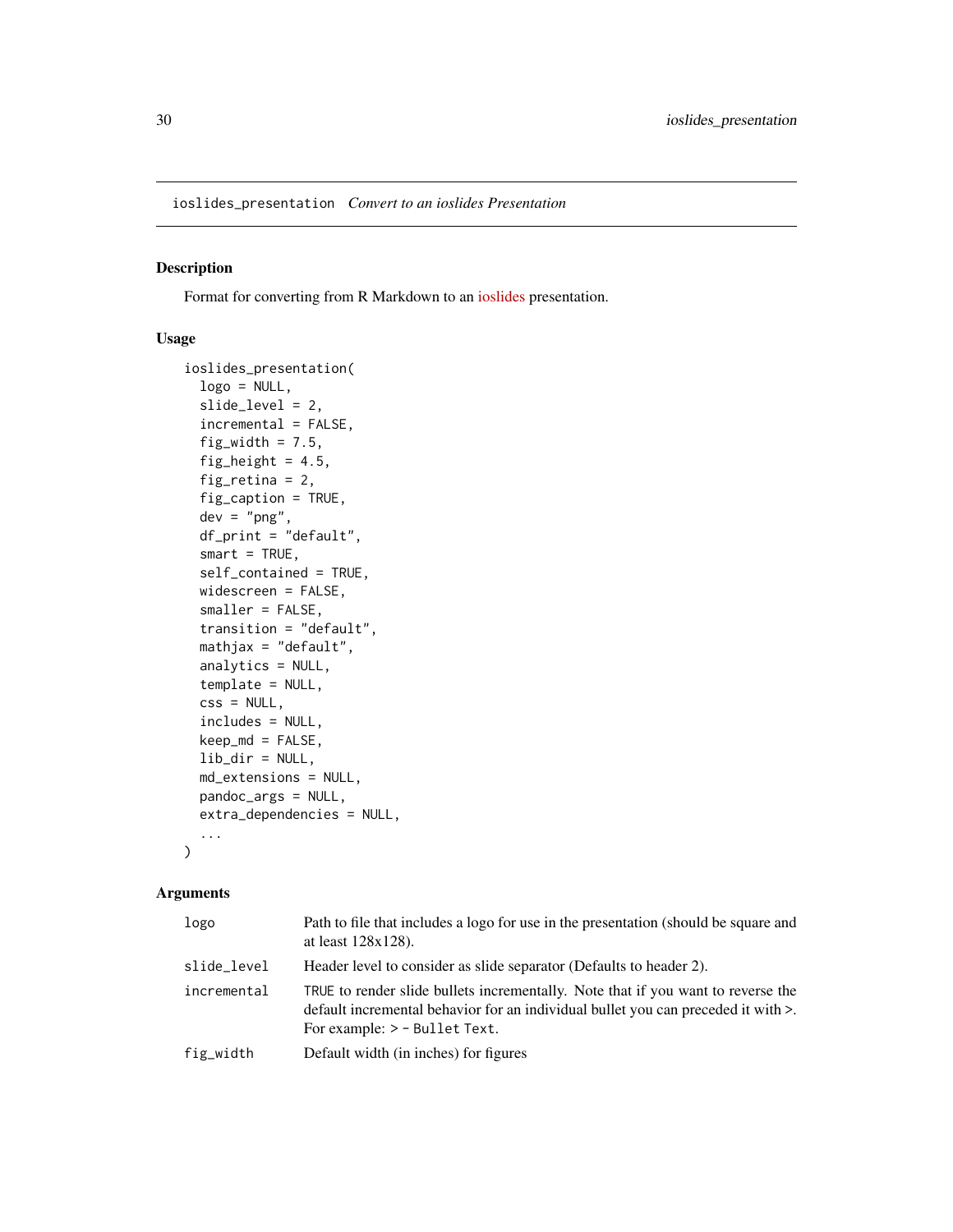| fig_height     | Default height (in inches) for figures                                                                                                                                                                                                                                                                                                                                                                                                                                                                                                                                                                                                                       |
|----------------|--------------------------------------------------------------------------------------------------------------------------------------------------------------------------------------------------------------------------------------------------------------------------------------------------------------------------------------------------------------------------------------------------------------------------------------------------------------------------------------------------------------------------------------------------------------------------------------------------------------------------------------------------------------|
| fig_retina     | Scaling to perform for retina displays (defaults to 2, which currently works for<br>all widely used retina displays). Set to NULL to prevent retina scaling. Note that<br>this will always be NULL when keep_md is specified (this is because fig_retina<br>relies on outputting HTML directly into the markdown document).                                                                                                                                                                                                                                                                                                                                  |
| fig_caption    | TRUE to render figures with captions                                                                                                                                                                                                                                                                                                                                                                                                                                                                                                                                                                                                                         |
| dev            | Graphics device to use for figure output (defaults to png)                                                                                                                                                                                                                                                                                                                                                                                                                                                                                                                                                                                                   |
| df_print       | Method to be used for printing data frames. Valid values include "default",<br>"kable", "tibble", and "paged". The "default" method uses print.data.frame.<br>The "kable" method uses the knitr:: kable function. The "tibble" method<br>uses the tibble package to print a summary of the data frame. The "paged"<br>method creates a paginated HTML table (note that this method is only valid for<br>formats that produce HTML). In addition to the named methods you can also<br>pass an arbitrary function to be used for printing data frames. You can disable<br>the df_print behavior entirely by setting the option rmarkdown.df_print to<br>FALSE. |
| smart          | Produce typographically correct output, converting straight quotes to curly quotes,<br>$---$ to em-dashes, $--$ to en-dashes, and  to ellipses.                                                                                                                                                                                                                                                                                                                                                                                                                                                                                                              |
| self_contained | Produce a standalone HTML file with no external dependencies, using data:<br>URIs to incorporate the contents of linked scripts, stylesheets, images, and<br>videos. Note that even for self contained documents MathJax is still loaded<br>externally (this is necessary because of its size).                                                                                                                                                                                                                                                                                                                                                              |
| widescreen     | Display presentation with wider dimensions.                                                                                                                                                                                                                                                                                                                                                                                                                                                                                                                                                                                                                  |
| smaller        | Use smaller text on all slides. You can also enable this for individual slides by<br>adding the .smaller attribute to the slide header (see Presentation Size below<br>for details).                                                                                                                                                                                                                                                                                                                                                                                                                                                                         |
| transition     | Speed of slide transitions. This can be "default", "slower", "faster", or a numeric<br>value with a number of seconds (e.g. 0.5).                                                                                                                                                                                                                                                                                                                                                                                                                                                                                                                            |
| mathjax        | Include mathjax. The "default" option uses an https URL from a MathJax CDN.<br>The "local" option uses a local version of MathJax (which is copied into the out-<br>put directory). You can pass an alternate URL or pass NULL to exclude MathJax<br>entirely.                                                                                                                                                                                                                                                                                                                                                                                               |
| analytics      | A Google analytics property ID.                                                                                                                                                                                                                                                                                                                                                                                                                                                                                                                                                                                                                              |
| template       | Pandoc template to use for rendering. Pass "default" to use the rmarkdown pack-<br>age default template; pass NULL to use pandoc's built-in template; pass a path to<br>use a custom template that you've created. Note that if you don't use the "de-<br>fault" template then some features of html_document won't be available (see<br>the Templates section below for more details).                                                                                                                                                                                                                                                                      |
| css            | One or more css files to include                                                                                                                                                                                                                                                                                                                                                                                                                                                                                                                                                                                                                             |
| includes       | Named list of additional content to include within the document (typically cre-<br>ated using the includes function).                                                                                                                                                                                                                                                                                                                                                                                                                                                                                                                                        |
| keep_md        | Keep the markdown file generated by knitting.                                                                                                                                                                                                                                                                                                                                                                                                                                                                                                                                                                                                                |
| lib_dir        | Directory to copy dependent HTML libraries (e.g. jquery, bootstrap, etc.) into.<br>By default this will be the name of the document with _files appended to it.                                                                                                                                                                                                                                                                                                                                                                                                                                                                                              |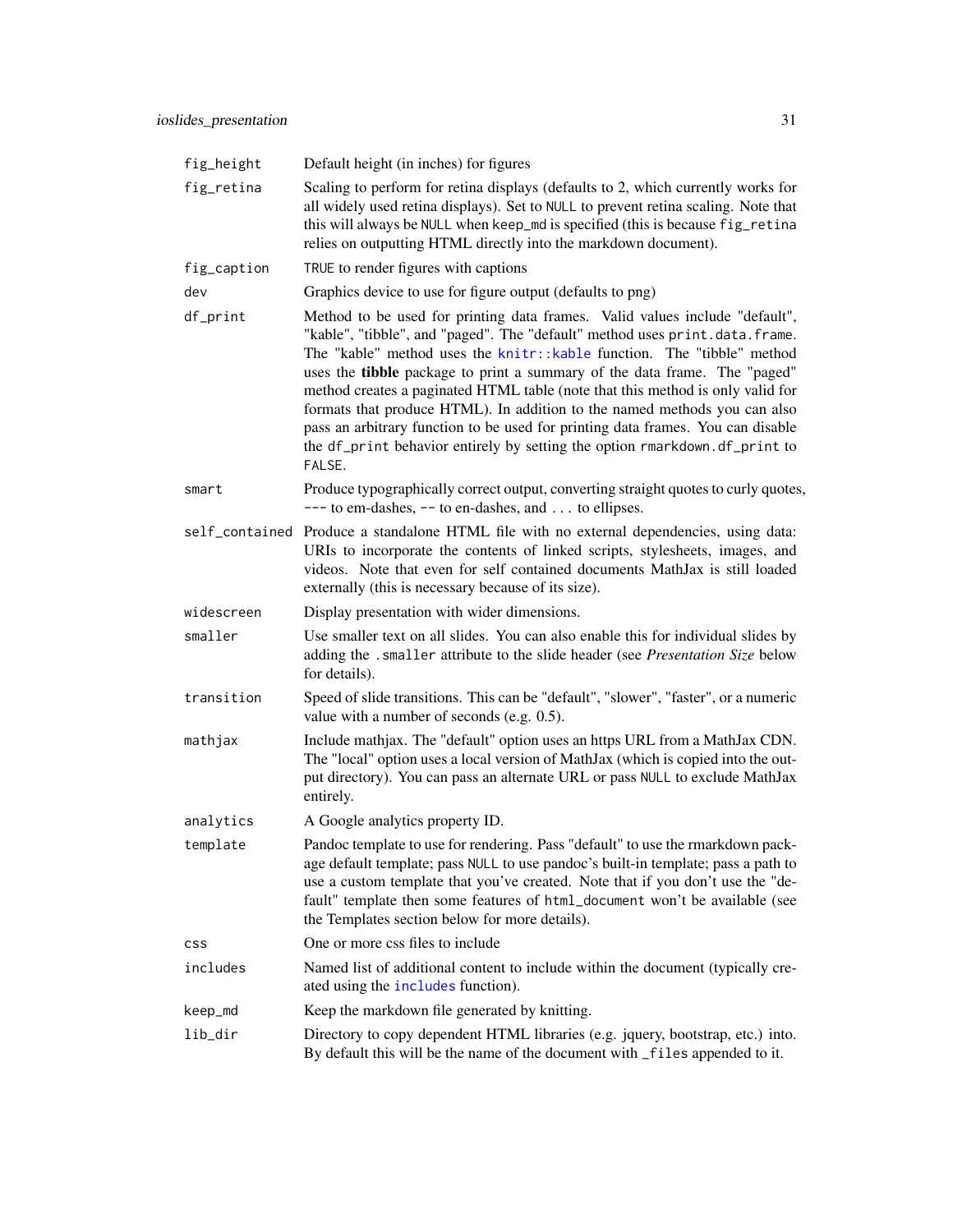| md extensions      | Markdown extensions to be added or removed from the default definition or R<br>Markdown. See the rmarkdown format for additional details. |  |
|--------------------|-------------------------------------------------------------------------------------------------------------------------------------------|--|
| pandoc_args        | Additional command line options to pass to pandoc                                                                                         |  |
| extra_dependencies |                                                                                                                                           |  |
|                    | Additional function arguments to pass to the base R Markdown HTML output<br>formatter html_document_base                                  |  |
| $\cdot$            | Additional function arguments to pass to the base R Markdown HTML output<br>formatter html_document_base                                  |  |

See the [online documentation](http://rmarkdown.rstudio.com/ioslides_presentation_format.html) for additional details on using the ioslides\_presentation format.

Note that, if a before\_body include is specified in includes, then it will replace the standard title slide entirely.

#### Value

R Markdown output format to pass to [render](#page-57-1).

# Slide Basics

You can create a slide show broken up into sections by using the # and ## heading tags (you can also create a new slide without a header using a horizontal rule (----------). For example here's a simple slide show:

```
---
title: "Habits"
author: John Doe
date: March 22, 2005
output: ioslides_presentation
---
# In the morning
## Getting up
- Turn off alarm
- Get out of bed
## Breakfast
- Eat eggs
- Drink coffee
# In the evening
## Dinner
```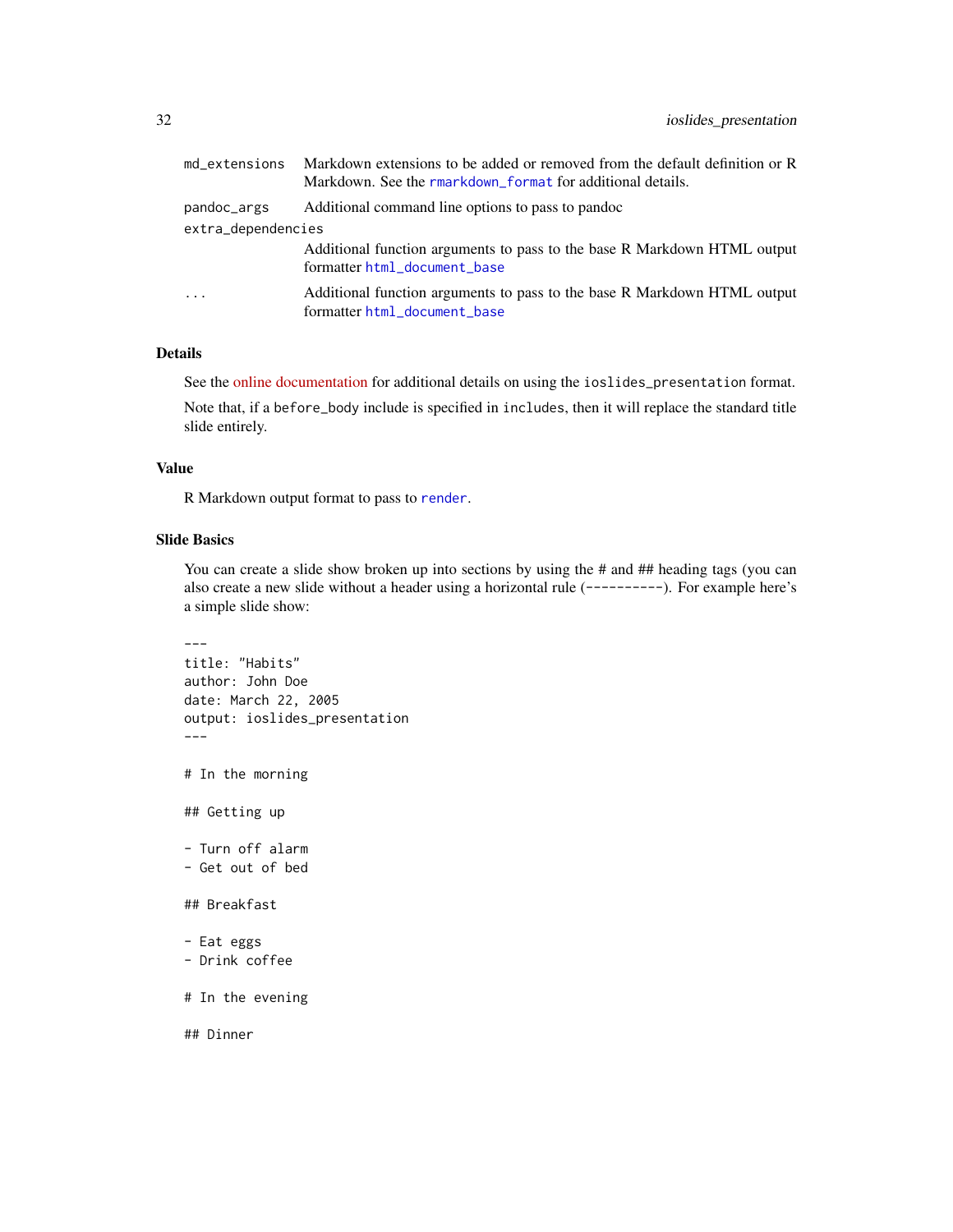ioslides\_presentation 33

- Eat spaghetti

- Drink wine

----------

![picture of spaghetti](images/spaghetti.jpg)

## Going to sleep

- Get in bed - Count sheep

You can add a subtitle to a slide or section by including text after the pipe (I) character. For example:

```
## Getting up | What I like to do first thing
```
# Display Modes

The following single character keyboard shortcuts enable alternate display modes:

- 'f' enable fullscreen mode
- 'w' toggle widescreen mode
- 'o' enable overview mode
- 'h' enable code highlight mode
- 'p' show presenter notes

Pressing Esc exits all of these modes. See the sections below on *Code Highlighting* and *Presenter Mode* for additional detail on those modes.

# Incremental Bullets

You can render bullets incrementally by adding the incremental option:

```
---
output:
  ioslides_presentation:
    incremental: true
---
```
If you want to render bullets incrementally for some slides but not others you can use this syntax:

> - Eat eggs > - Drink coffee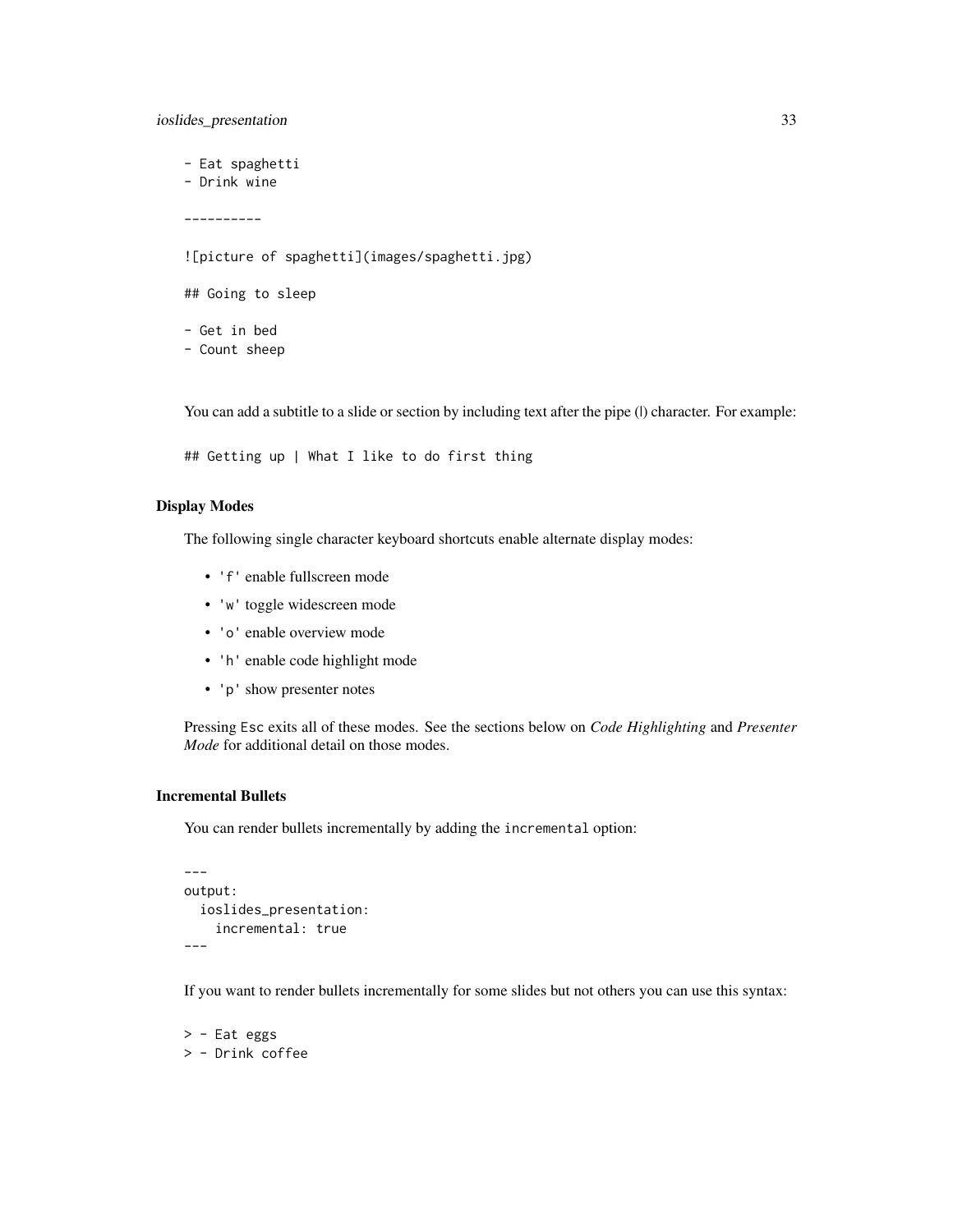#### Presentation Size

You can display the presentation using a wider form factor using the widescreen option. You can specify that smaller text be used with the smaller option. For example:

```
---output:
  ioslides_presentation:
    widescreen: true
    smaller: true
---
```
You can also enable the smaller option on a slide-by-slide basis by adding the . smaller attibute to the slide header:

```
## Getting up {.smaller}
```
#### Adding a Logo

You can add a logo to the presentation using the logo option (the logo should be square and at least 128x128). For example:

```
---
output:
  ioslides_presentation:
    logo: logo.png
---
```
A 128x128 version of the logo graphic will be added to the title slide and an icon version of the logo will be included in the bottom-left footer of each slide.

# Build Slides

Slides can also have a .build attribute that indicate that their content should be displayed incrementally. For example:

## Getting up {.build}

Slide attributes can be combined if you need to specify more than one, for example:

```
## Getting up {.smaller .build}
```
# Code Highlighting

It's possible to select subsets of code for additional emphasis by adding a special "highlight" comment around the code. For example:

### <b>  $x < -10$  $y \leq -x \times 2$ ### </b>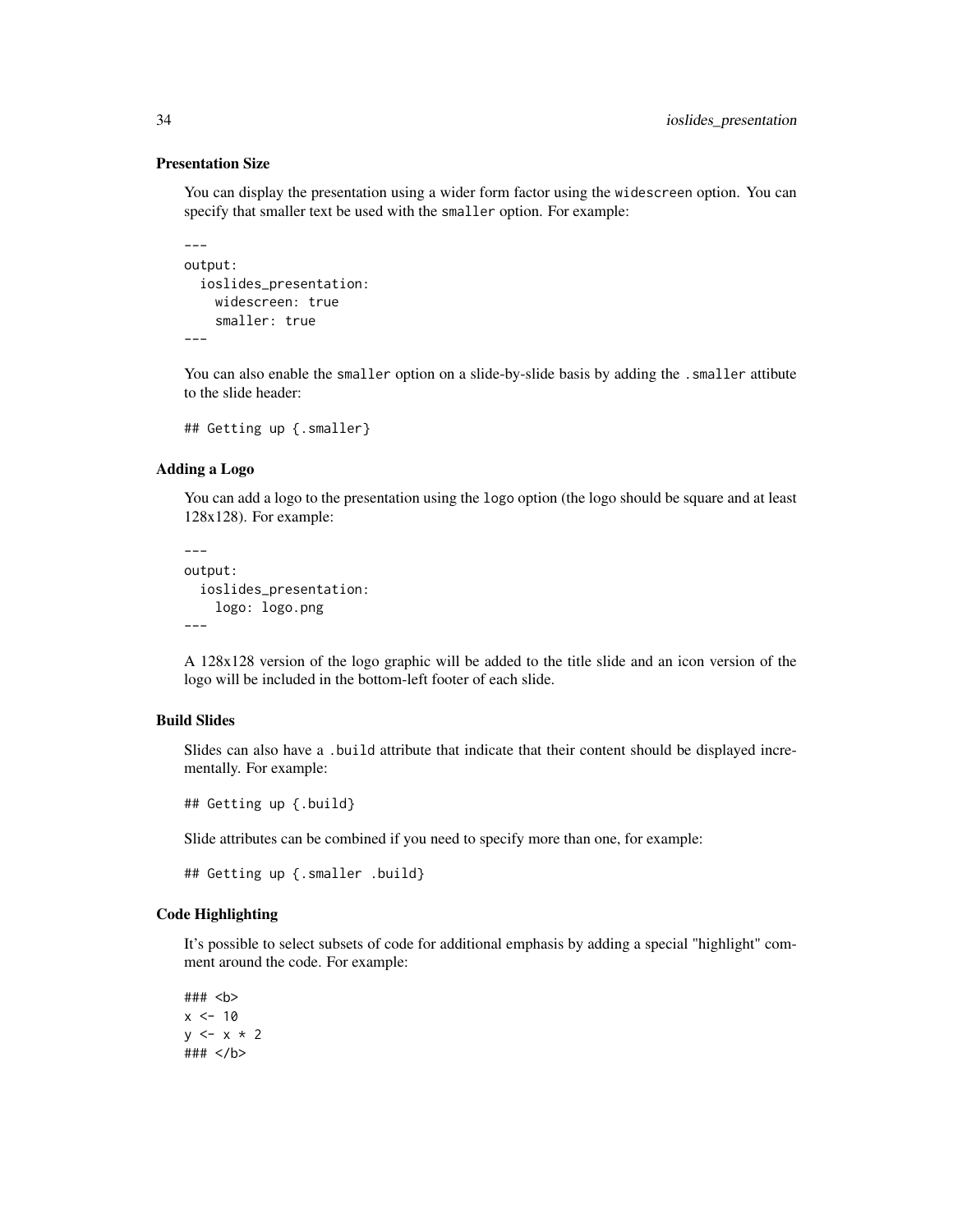#### ioslides\_presentation 35

The highlighted region will be displayed with a bold font. When you want to help the audience focus exclusively on the highlighted region press the 'h' key and the rest of the code will fade away.

## Tables

The ioslides template has an attractive default style for tables so you shouldn't hesitate to add tables for presenting more complex sets of information. Pandoc markdown supports several syntaxes for defining tables which are described in the [pandoc online documentation.](http://pandoc.org/README.html)

#### Advanced Layout

You can center content on a slide by adding the . flexbox and . vcenter attributes to the slide title. For example:

```
## Dinner {.flexbox .vcenter}
```
You can horizontally center content by enclosing it in a div tag with class centered. For example:

```
<div class="centered">
This text is centered.
</div>
```
You can do a two-column layout using the columns-2 class. For example:

```
<div class="columns-2">
  ![Image](image.png)
  - Bullet 1
  - Bullet 2
  - Bullet 3
\langle/div\rangle
```
Note that content will flow across the columns so if you want to have an image on one side and text on the other you should make sure that the image has sufficient height to force the text to the other side of the slide.

# Text Color

You can color content using base color classes red, blue, green, yellow, and gray (or variations of them e.g. red2, red3, blue2, blue3, etc.). For example:

```
<div class="red2">
This text is red
\langlediv\rangle
```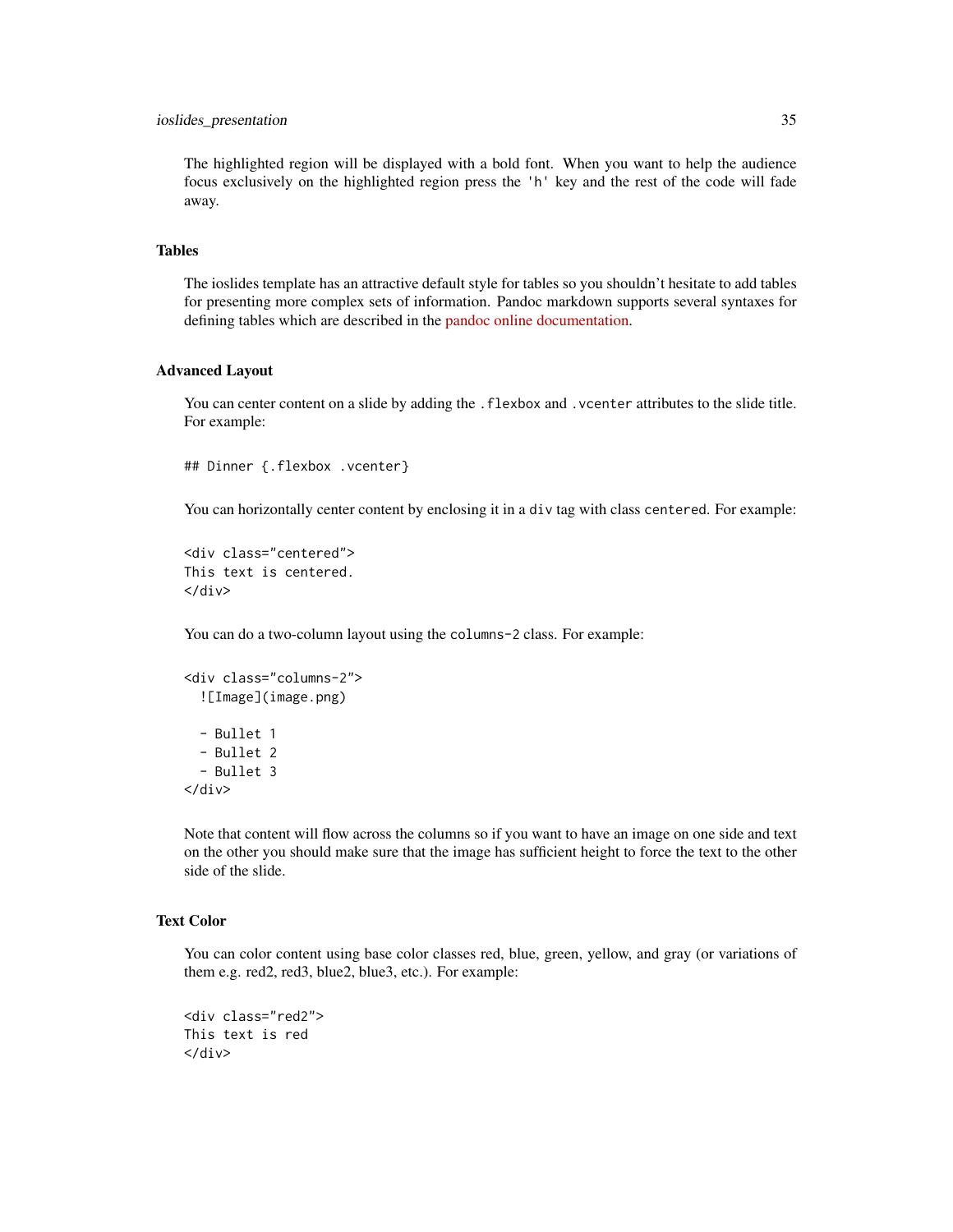# Presenter Mode

A separate presenter window can also be opened (ideal for when you are presenting on one screen but have another screen that's private to you). The window stays in sync with the main presentation window and also shows presenter notes and a thumbnail of the next slide. To enable presenter mode add ?presentme=true to the URL of the presentation, for example:

```
mypresentation.html?presentme=true
```
The presenter mode window will open and will always re-open with the presentation until it's disabled with:

```
mypresentation.html?presentme=false
```
To add presenter notes to a slide you include it within a "notes" div. For example:

```
<div class="notes">
This is my *note*.
- It can contain markdown
- like this list
```
</div>

# Printing and PDF Output

You can print an ioslides presentation from within browsers that have good support for print CSS (i.e. as of this writing Google Chrome has the best support). Printing maintains most of the visual styles of the HTML version of the presentation.

To create a PDF version of a presentation you can use Print to PDF from Google Chrome.

knitr\_options *Knitr options for an output format*

#### **Description**

Define the knitr options for an R Markdown output format.

#### Usage

```
knitr_options(
  opts_knit = NULL,
  opts_chunk = NULL,
 knit_hooks = NULL,
 opts_hooks = NULL,
  opts_template = NULL
)
```
<span id="page-35-0"></span>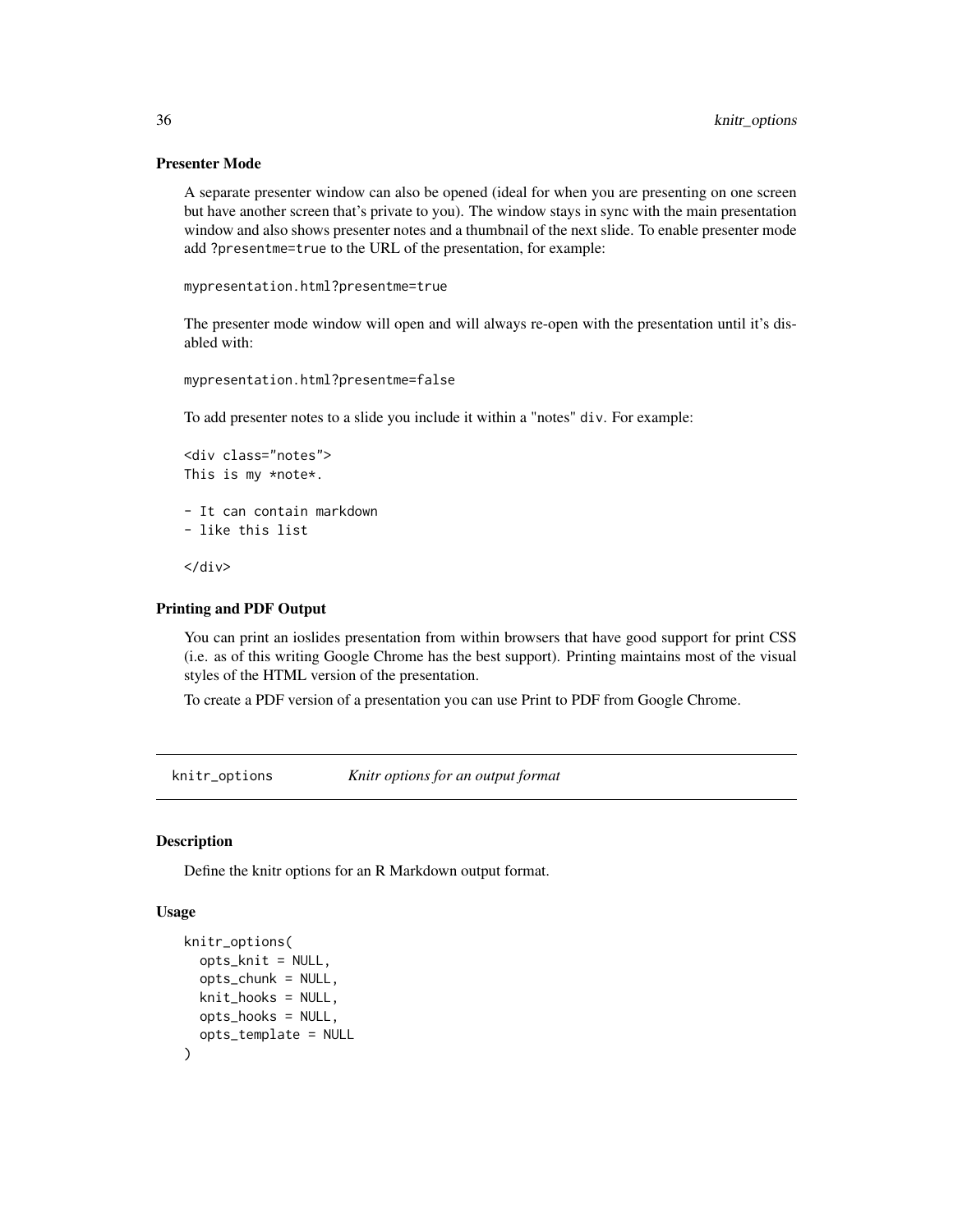# Arguments

| opts_knit     | List of package level knitr options (see opts_knit)                         |
|---------------|-----------------------------------------------------------------------------|
| opts_chunk    | List of chunk level knitr options (see opts_chunk)                          |
| knit_hooks    | List of hooks for R code chunks, inline R code, and output (see knit_hooks) |
| opts_hooks    | List of hooks for code chunk options (see opts_hooks)                       |
| opts_template | List of templates for chunk level knitr options (see opts_template)         |

### Value

An list that can be passed as the knitr argument of the [output\\_format](#page-43-0) function.

### See Also

[output\\_format](#page-43-0)

knitr\_options\_html *Knitr options for an HTML output format*

# Description

Define knitr options for an R Markdown output format that creates HTML output.

## Usage

knitr\_options\_html(fig\_width, fig\_height, fig\_retina, keep\_md, dev = "png")

# Arguments

| fig_width  | Default width (in inches) for figures                                                                                                                                                                                                                                                                                       |
|------------|-----------------------------------------------------------------------------------------------------------------------------------------------------------------------------------------------------------------------------------------------------------------------------------------------------------------------------|
| fig_height | Default height (in inches) for figures                                                                                                                                                                                                                                                                                      |
| fig_retina | Scaling to perform for retina displays (defaults to 2, which currently works for<br>all widely used retina displays). Set to NULL to prevent retina scaling. Note that<br>this will always be NULL when keep_md is specified (this is because fig_retina<br>relies on outputting HTML directly into the markdown document). |
| keep_md    | Keep the markdown file generated by knitting.                                                                                                                                                                                                                                                                               |
| dev        | Graphics device to use for figure output (defaults to png)                                                                                                                                                                                                                                                                  |

# Value

An list that can be passed as the knitr argument of the [output\\_format](#page-43-0) function.

# See Also

[knitr\\_options,](#page-35-0) [output\\_format](#page-43-0)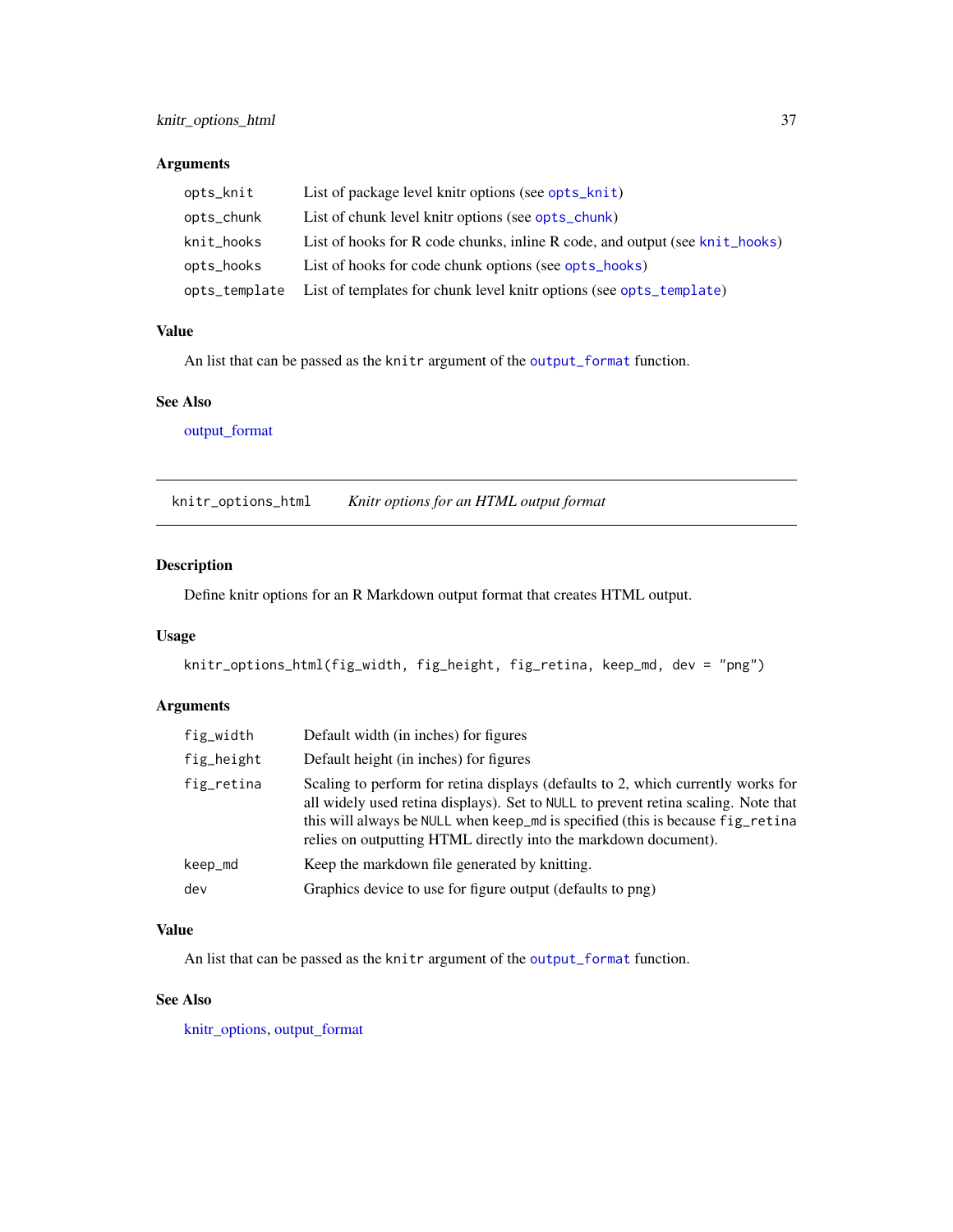knitr\_options\_pdf *Knitr options for a PDF output format*

# Description

Define knitr options for an R Markdown output format that creates PDF output.

# Usage

```
knitr_options_pdf(fig_width, fig_height, fig_crop, dev = "pdf")
```
## Arguments

| fig_width  | Default width (in inches) for figures                                          |
|------------|--------------------------------------------------------------------------------|
| fig_height | Default height (in inches) for figures                                         |
| fig_crop   | TRUE to automatically apply the pdf crop utility (if available) to pdf figures |
| dev        | Graphics device to use for figure output (defaults to png)                     |

### Value

An list that can be passed as the knitr argument of the [output\\_format](#page-43-0) function.

## See Also

[knitr\\_options,](#page-35-0) [output\\_format](#page-43-0)

| knit_params_ask | Run a shiny application asking for parameter configuration for the |
|-----------------|--------------------------------------------------------------------|
|                 | given document.                                                    |

# Description

Run a shiny application asking for parameter configuration for the given document.

```
knit_params_ask(
  file = NULL,
  input_lines = NULL,
  params = NULL,
  shiny_args = NULL,
  save_caption = "Save",
  encoding = "UTF-8"
\mathcal{E}
```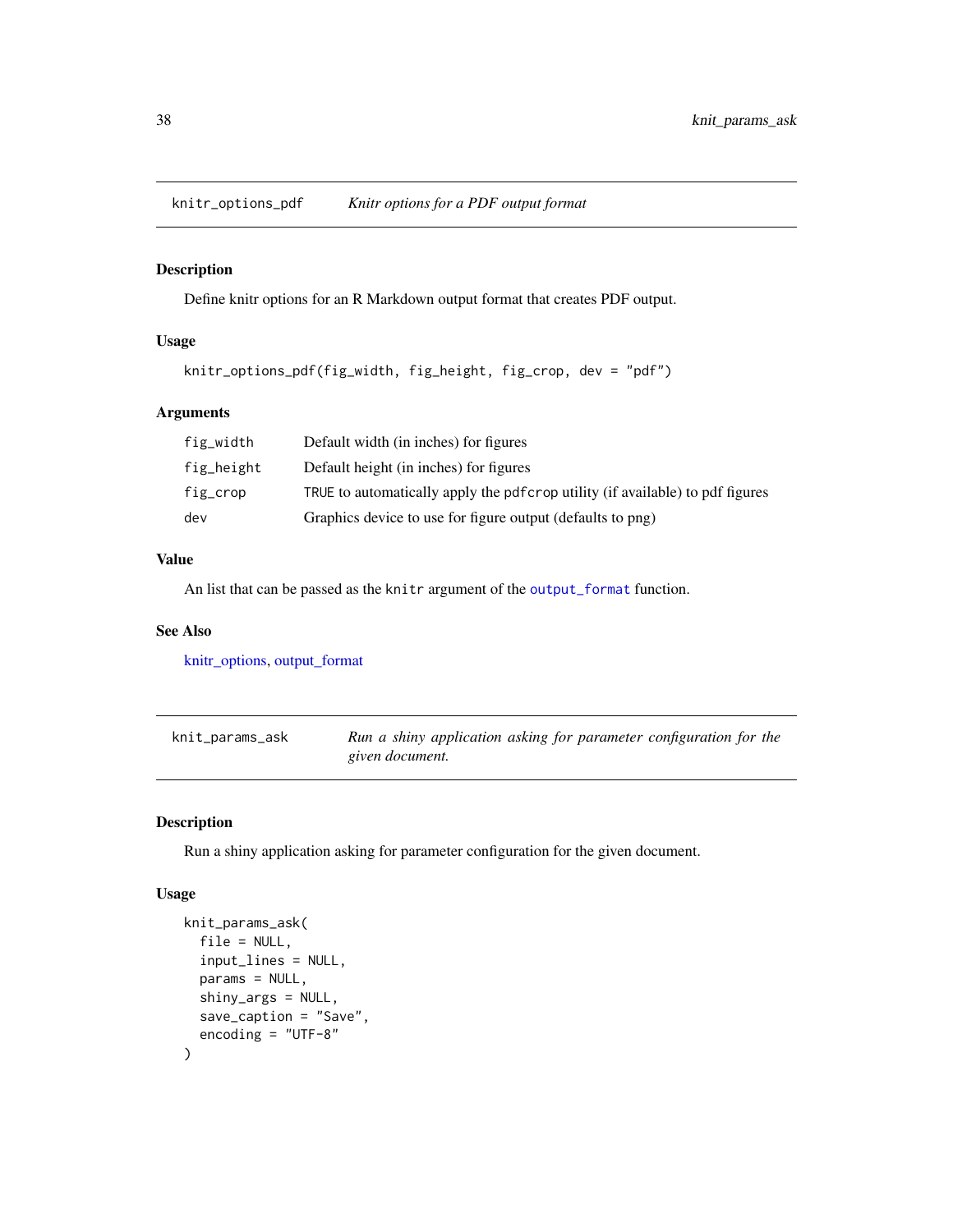# latex-dependencies 39

# Arguments

| file         | Path to the R Markdown document with configurable parameters.                           |
|--------------|-----------------------------------------------------------------------------------------|
| input_lines  | Content of the R Markdown document. If NULL, the contents of file will be<br>read.      |
| params       | A named list of optional parameter overrides used in place of the document<br>defaults. |
| shiny_args   | Additional arguments to runApp.                                                         |
| save_caption | Caption to use use for button that saves/confirms parameters.                           |
| encoding     | Ignored. The encoding is always assumed to be UTF-8.                                    |
|              |                                                                                         |

# Value

named list with overridden parameter names and value.

latex-dependencies *Provide common LaTeX dependencies*

# Description

These functions provide common LaTeX dependencies (e.g. tikz) for R Markdown formats that use LaTeX.

# Usage

```
latex_dependency_tikz(libraries, options = NULL, extra_lines = NULL)
```

| libraries   | A character vector of tikz libraries to load            |
|-------------|---------------------------------------------------------|
| options     | The LaTeX options for the package                       |
| extra_lines | LaTeX code related to the package added to the preamble |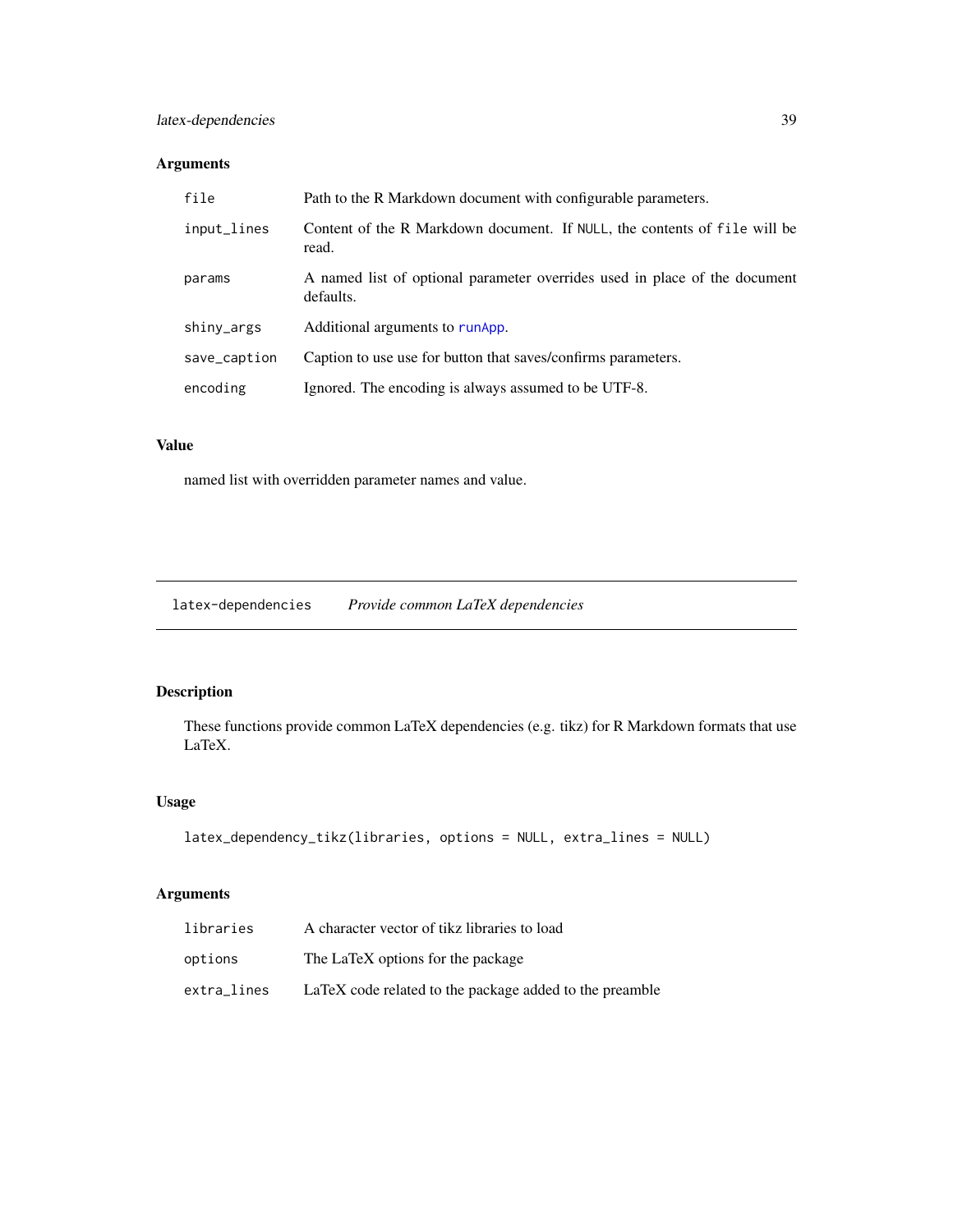latex\_dependency *Define a LaTeX package dependency*

### Description

Define a LaTeX package dependency

# Usage

```
latex_dependency(name, options = NULL, extra_lines = NULL)
```
## Arguments

| name        | The LaTeX package name                                  |
|-------------|---------------------------------------------------------|
| options     | The LaTeX options for the package                       |
| extra_lines | LaTeX code related to the package added to the preamble |

| md document | Convert to a markdown document |  |
|-------------|--------------------------------|--|
|-------------|--------------------------------|--|

# Description

Format for converting from R Markdown to another variant of markdown (e.g. strict markdown or github flavored markdown)

```
md_document(
  variant = "markdown_strict",
 preserve_yaml = FALSE,
  toc = FALSE,toc\_depth = 3,
  fig_width = 7,
  fig_height = 5,
  fig_retina = NULL,
  dev = "png",df<sub>-print</sub> = "default",
  includes = NULL,
 md_extensions = NULL,
 pandoc_args = NULL,
  ext = " . md")
```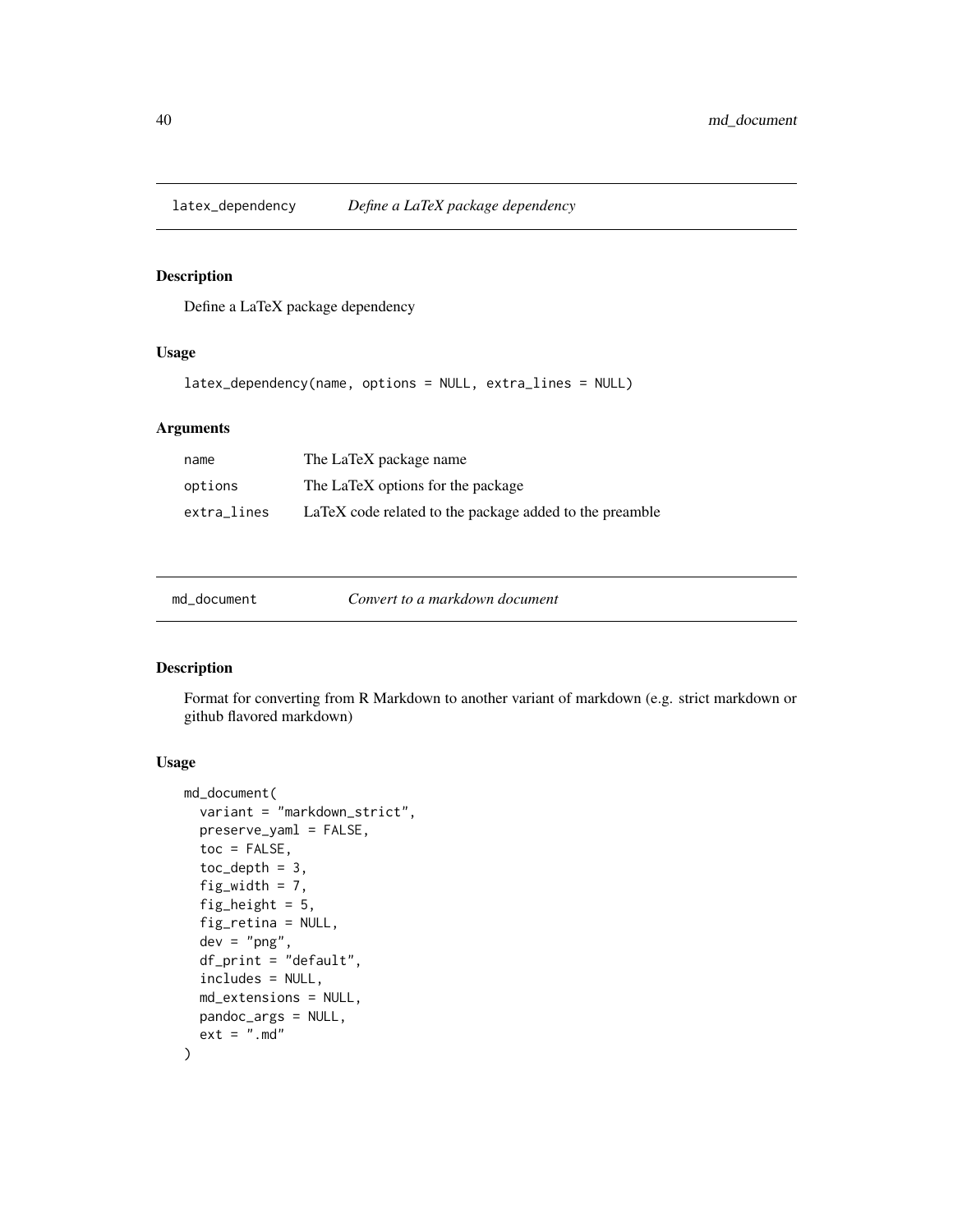# md\_document 41

# Arguments

| variant       | Markdown variant to produce (defaults to "markdown_strict"). Other valid val-<br>ues are "commonmark", "markdown_github", "markdown_mmd", markdown_phpextra",<br>or even "markdown" (which produces pandoc markdown). You can also com-<br>pose custom markdown variants, see the pandoc online documentation for de-<br>tails.                                                                                                                                                                                                                                                                                                                                    |
|---------------|--------------------------------------------------------------------------------------------------------------------------------------------------------------------------------------------------------------------------------------------------------------------------------------------------------------------------------------------------------------------------------------------------------------------------------------------------------------------------------------------------------------------------------------------------------------------------------------------------------------------------------------------------------------------|
| preserve_yaml | Preserve YAML front matter in final document.                                                                                                                                                                                                                                                                                                                                                                                                                                                                                                                                                                                                                      |
| toc           | TRUE to include a table of contents in the output                                                                                                                                                                                                                                                                                                                                                                                                                                                                                                                                                                                                                  |
| toc_depth     | Depth of headers to include in table of contents                                                                                                                                                                                                                                                                                                                                                                                                                                                                                                                                                                                                                   |
| fig_width     | Default width (in inches) for figures                                                                                                                                                                                                                                                                                                                                                                                                                                                                                                                                                                                                                              |
| fig_height    | Default height (in inches) for figures                                                                                                                                                                                                                                                                                                                                                                                                                                                                                                                                                                                                                             |
| fig_retina    | Scaling to perform for retina displays. Defaults to NULL which performs no<br>scaling. A setting of 2 will work for all widely used retina displays, but will also<br>result in the output of <img/> tags rather than markdown images due to the need<br>to set the width of the image explicitly.                                                                                                                                                                                                                                                                                                                                                                 |
| dev           | Graphics device to use for figure output (defaults to png)                                                                                                                                                                                                                                                                                                                                                                                                                                                                                                                                                                                                         |
| df_print      | Method to be used for printing data frames. Valid values include "default",<br>"kable", "tibble", and "paged". The "default" method uses print.data.frame.<br>The "kable" method uses the knitr::kable function. The "tibble" method<br>uses the <b>tibble</b> package to print a summary of the data frame. The "paged"<br>method creates a paginated HTML table (note that this method is only valid for<br>formats that produce HTML). In addition to the named methods you can also<br>pass an arbitrary function to be used for printing data frames. You can disable<br>the df_print behavior entirely by setting the option rmarkdown.df_print to<br>FALSE. |
| includes      | Named list of additional content to include within the document (typically cre-<br>ated using the includes function).                                                                                                                                                                                                                                                                                                                                                                                                                                                                                                                                              |
| md_extensions | Markdown extensions to be added or removed from the default definition or R<br>Markdown. See the rmarkdown_format for additional details.                                                                                                                                                                                                                                                                                                                                                                                                                                                                                                                          |
| pandoc_args   | Additional command line options to pass to pandoc                                                                                                                                                                                                                                                                                                                                                                                                                                                                                                                                                                                                                  |
| ext           | Extention of the output document (defaults to ".md").                                                                                                                                                                                                                                                                                                                                                                                                                                                                                                                                                                                                              |

## Details

See the [online documentation](http://rmarkdown.rstudio.com/markdown_document_format.html) for additional details on using the md\_document format.

R Markdown documents can have optional metadata that is used to generate a document header that includes the title, author, and date. For more details see the documentation on R Markdown [metadata.](#page-67-0)

# Value

R Markdown output format to pass to [render](#page-57-0)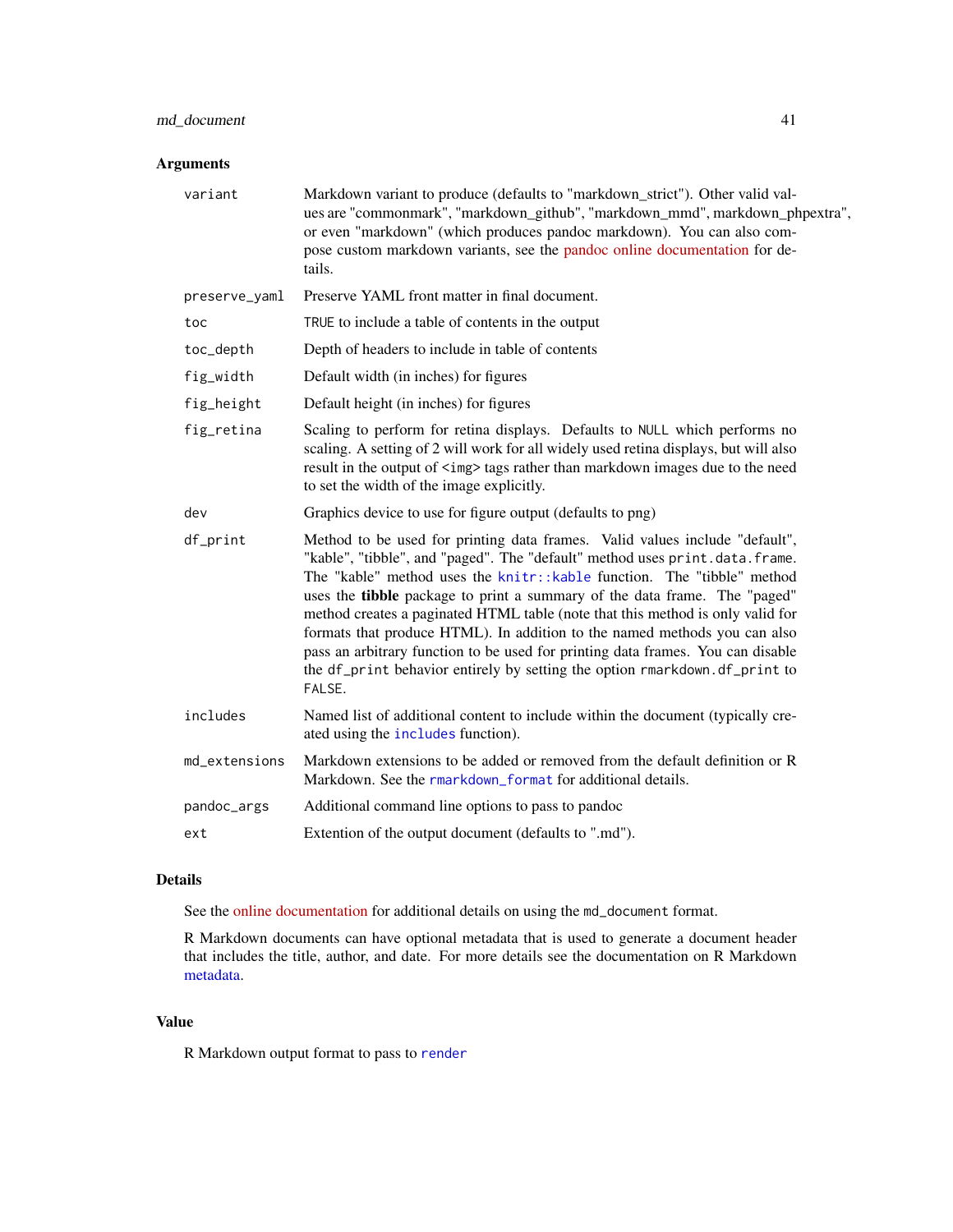### Examples

```
## Not run:
library(rmarkdown)
render("input.Rmd", md_document())
render("input.Rmd", md_document(variant = "markdown_github"))
## End(Not run)
```
metadata *The YAML metadata of the current R Markdown document*

# Description

The object metadata stores the YAML metadata of the current R Markdown document as a list, which you may use in the R code chunks, e.g. rmarkdown: : metadata\$title (the title of the document), rmarkdown::metadata\$author, and rmarkdown::metadata\$foo (if you have a YAML field named foo), etc.

### Format

An object of class list of length 0.

#### Examples

rmarkdown::metadata

odt\_document *Convert to an OpenDocument Text (ODT) document*

## Description

Format for converting from R Markdown to an ODT document.

```
odt_document(
  fig_width = 5,
  fig_height = 4,
  fig_caption = TRUE,
  template = "default",
  reference_odt = "default",
  includes = NULL,
  keep\_md = FALSE,md_extensions = NULL,
 pandoc_args = NULL
)
```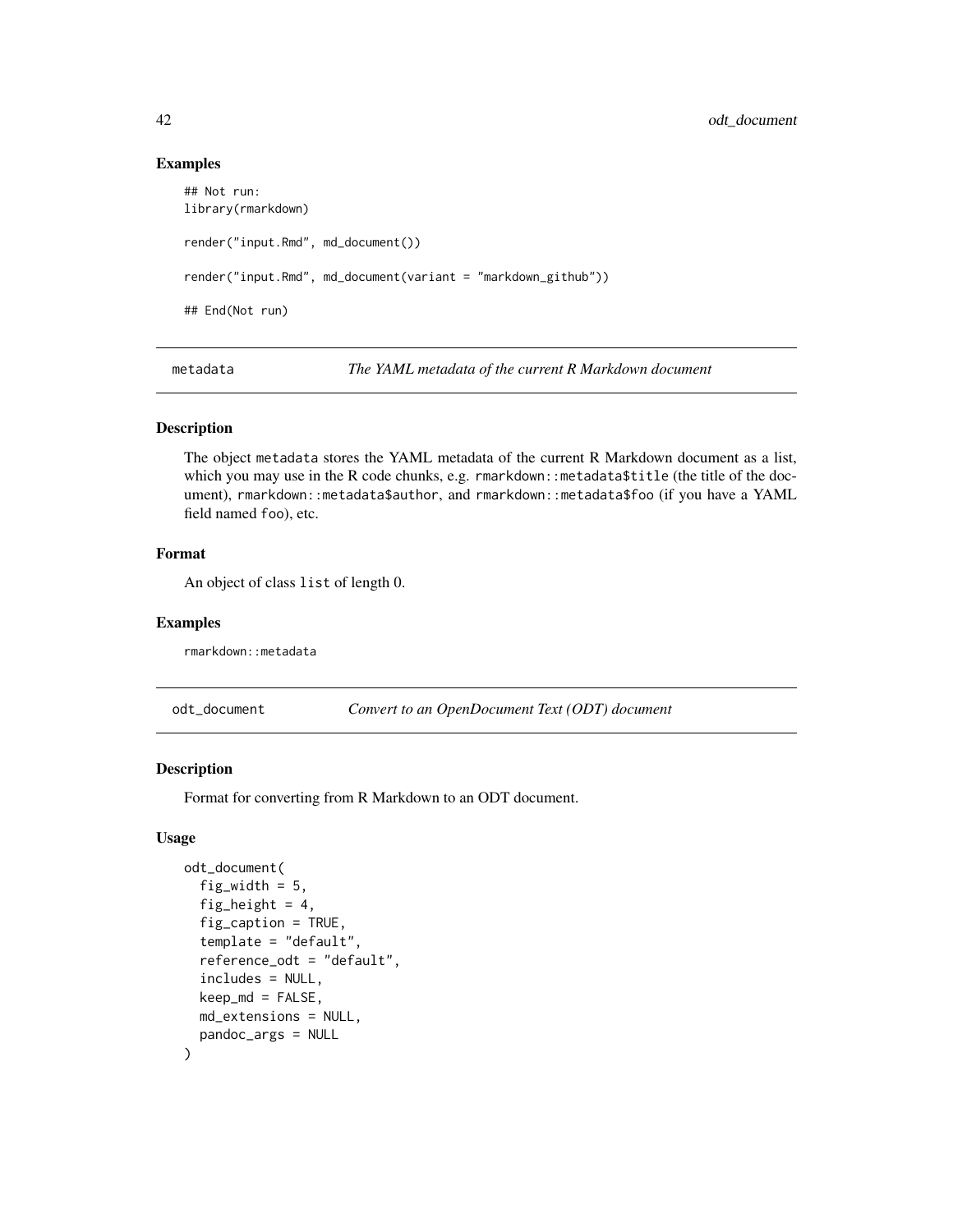# odt\_document 43

### Arguments

| fig_width     | Default width (in inches) for figures                                                                                                                                                                                                                                                                                |
|---------------|----------------------------------------------------------------------------------------------------------------------------------------------------------------------------------------------------------------------------------------------------------------------------------------------------------------------|
| fig_height    | Default height (in inches) for figures                                                                                                                                                                                                                                                                               |
| fig_caption   | TRUE to render figures with captions                                                                                                                                                                                                                                                                                 |
| template      | Pandoc template to use for rendering. Pass "default" to use the rmarkdown pack-<br>age default template; pass NULL to use pandoc's built-in template; pass a path to<br>use a custom template that you've created. See the documentation on pandoc<br>online documentation for details on creating custom templates. |
| reference_odt | Use the specified file as a style reference in producing an odt file. For best<br>results, the reference odt should be a modified version of an odt file produced<br>using pandoc. Pass "default" to use the rmarkdown default styles.                                                                               |
| includes      | Named list of additional content to include within the document (typically cre-<br>ated using the includes function).                                                                                                                                                                                                |
| keep_md       | Keep the markdown file generated by knitting.                                                                                                                                                                                                                                                                        |
| md_extensions | Markdown extensions to be added or removed from the default definition or R<br>Markdown. See the rmarkdown_format for additional details.                                                                                                                                                                            |
| pandoc_args   | Additional command line options to pass to pandoc                                                                                                                                                                                                                                                                    |

#### Details

See the [online documentation](https://rmarkdown.rstudio.com/odt_document_format.html) for additional details on using the odt\_document format.

R Markdown documents can have optional metadata that is used to generate a document header that includes the title, author, and date. For more details see the documentation on R Markdown [metadata.](#page-67-0)

R Markdown documents also support citations. You can find more information on the markdown syntax for citations in the [Bibliographies and Citations](https://rmarkdown.rstudio.com/authoring_bibliographies_and_citations.html) article in the online documentation.

# Value

R Markdown output format to pass to [render](#page-57-0)

### Examples

```
## Not run:
library(rmarkdown)
# simple invocation
render("input.Rmd", odt_document())
# specify an option for syntax highlighting
render("input.Rmd", odt_document(highlight = "zenburn"))
## End(Not run)
```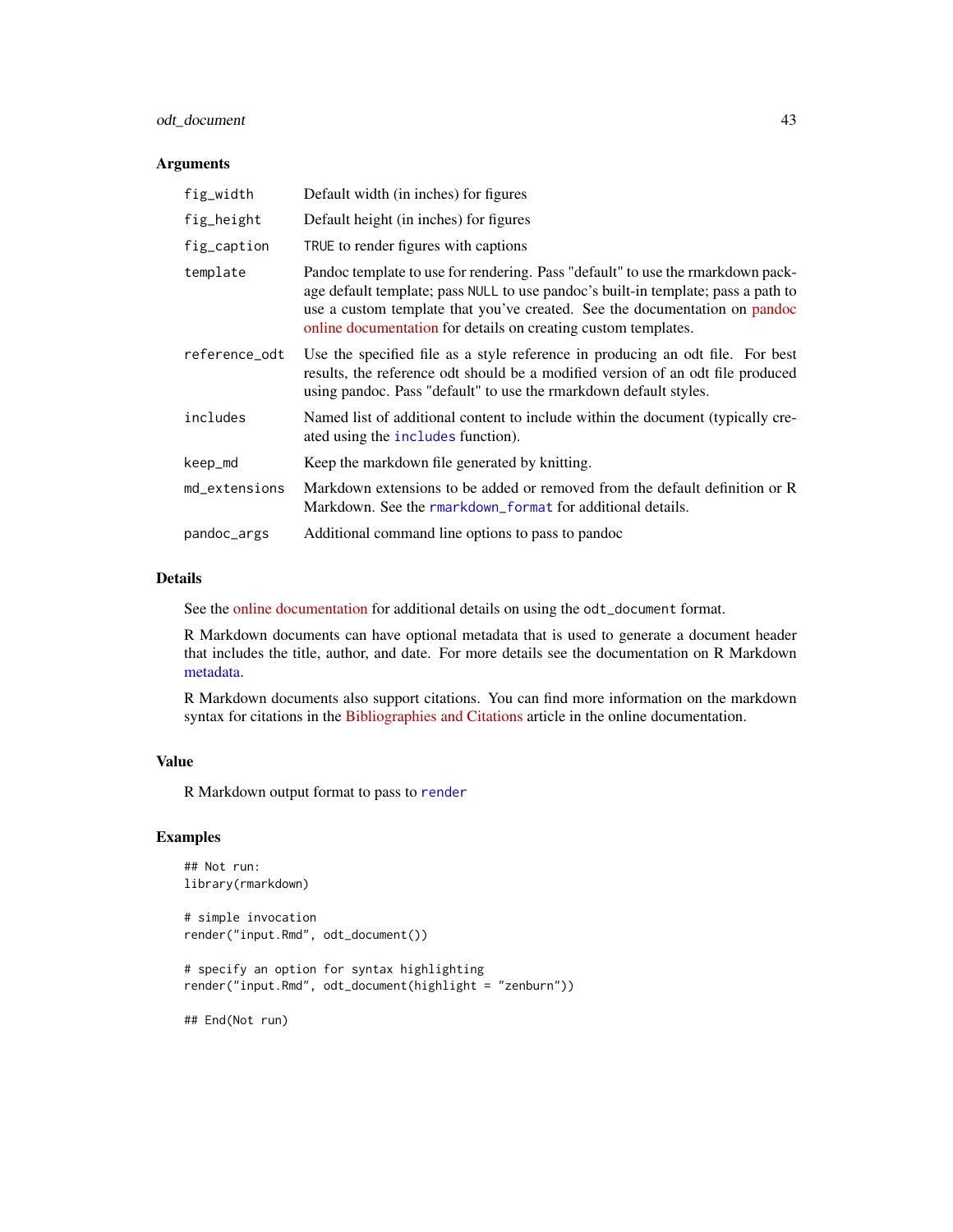<span id="page-43-0"></span>

# Description

Define an R Markdown output format based on a combination of knitr and pandoc options.

# Usage

```
output_format(
 knitr,
 pandoc,
 keep\_md = FALSE,clean_supporting = TRUE,
 df_print = NULL,
 pre_knit = NULL,
 post_knit = NULL,
 pre_processor = NULL,
  intermediates_generator = NULL,
 post_processor = NULL,
 on_exit = NULL,
 base_format = NULL
)
```

| knitr            | Knitr options for an output format (see knitr_options)                                                                                                                                                                                                                                                                                                                                                                                                                                                                                                                                                                                                             |
|------------------|--------------------------------------------------------------------------------------------------------------------------------------------------------------------------------------------------------------------------------------------------------------------------------------------------------------------------------------------------------------------------------------------------------------------------------------------------------------------------------------------------------------------------------------------------------------------------------------------------------------------------------------------------------------------|
| pandoc           | Pandoc options for an output format (see pandoc_options)                                                                                                                                                                                                                                                                                                                                                                                                                                                                                                                                                                                                           |
| keep_md          | Keep the markdown file generated by knitting. Note that if this is TRUE then<br>clean_supporting will always be FALSE.                                                                                                                                                                                                                                                                                                                                                                                                                                                                                                                                             |
| clean_supporting |                                                                                                                                                                                                                                                                                                                                                                                                                                                                                                                                                                                                                                                                    |
|                  | Cleanup any supporting files after conversion see render_supporting_files                                                                                                                                                                                                                                                                                                                                                                                                                                                                                                                                                                                          |
| df_print         | Method to be used for printing data frames. Valid values include "default",<br>"kable", "tibble", and "paged". The "default" method uses print.data.frame.<br>The "kable" method uses the knitr::kable function. The "tibble" method<br>uses the <b>tibble</b> package to print a summary of the data frame. The "paged"<br>method creates a paginated HTML table (note that this method is only valid for<br>formats that produce HTML). In addition to the named methods you can also<br>pass an arbitrary function to be used for printing data frames. You can disable<br>the df_print behavior entirely by setting the option rmarkdown.df_print to<br>FALSE. |
| pre_knit         | An optional function that runs before knitting which receives the input (input<br>filename passed to render) and $\dots$ (for future expansion) arguments.                                                                                                                                                                                                                                                                                                                                                                                                                                                                                                         |
| post_knit        | An optional function that runs after knitting which receives the metadata, input_file,<br>runtime, and  (for future expansion) arguments. This function can return                                                                                                                                                                                                                                                                                                                                                                                                                                                                                                 |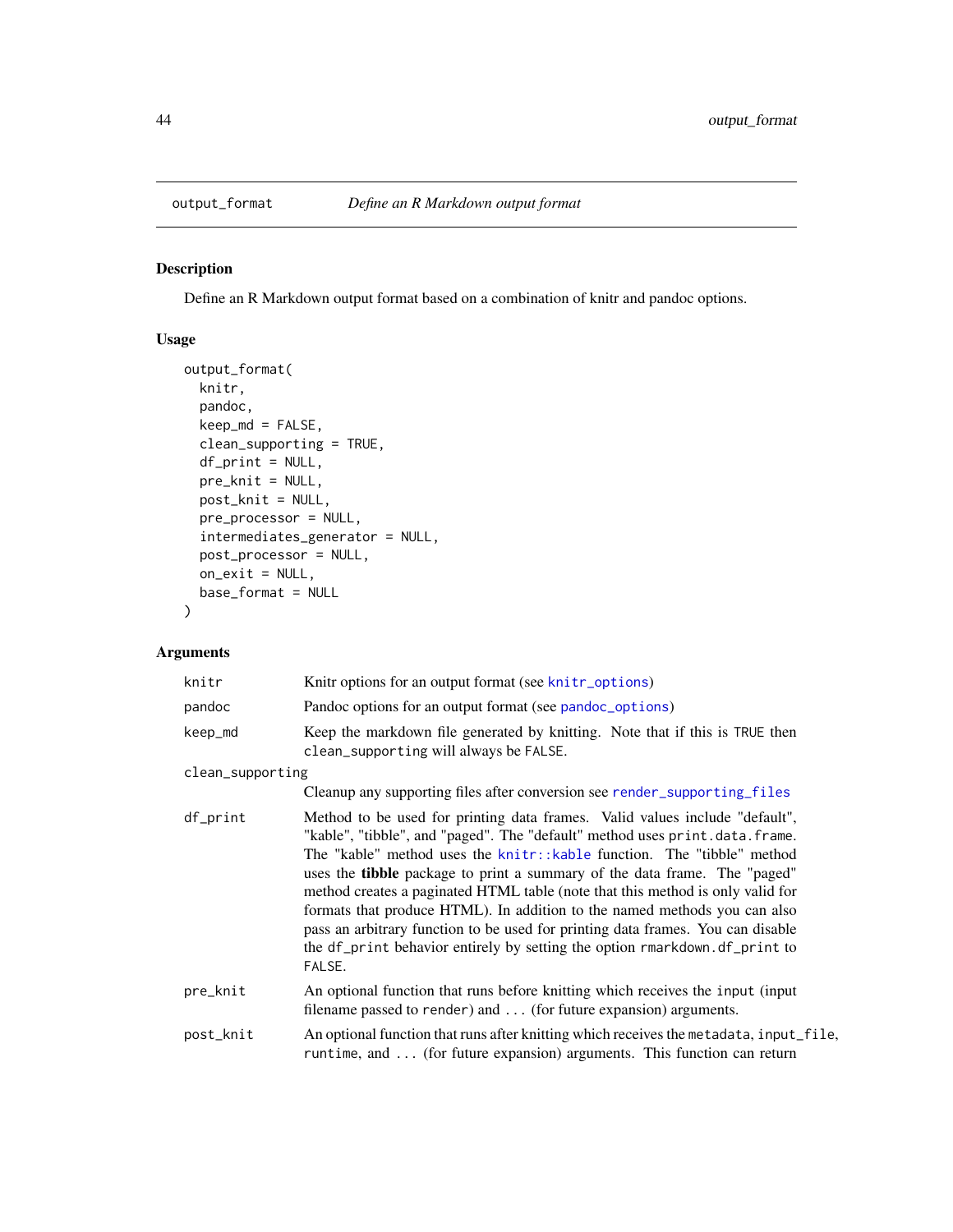|                         | additional arguments to pass to pandoc and can call knitr:: knit_meta_add to<br>add additional dependencies based on the contents of the input file or on other<br>assets side by side with it that may be used to produce html with dependencies<br>during subsequent processing. |
|-------------------------|------------------------------------------------------------------------------------------------------------------------------------------------------------------------------------------------------------------------------------------------------------------------------------|
| pre_processor           | An optional pre-processor function that receives the metadata, input_file,<br>runtime, knit_meta, files_dir, and output_dir and can return additional<br>arguments to pass to pandoc.                                                                                              |
| intermediates_generator |                                                                                                                                                                                                                                                                                    |
|                         | An optional function that receives the original input_file, and the intermedi-<br>ates directory (i.e. the intermediates_dir argument to render). The function<br>should generate and return the names of any intermediate files required to render<br>the input_file.             |
|                         | post_processor An optional post-processor function that receives the metadata, input_file,<br>output_file, clean, and verbose parameters, and can return an alternative<br>output_file.                                                                                            |
| on_exit                 | A function to call when rmarkdown:: render() finishes execution (as registered<br>with a on. exit handler).                                                                                                                                                                        |
| base_format             | An optional format to extend.                                                                                                                                                                                                                                                      |

#### Value

An R Markdown output format definition that can be passed to [render](#page-57-0).

### See Also

[render,](#page-57-0) [knitr\\_options,](#page-35-0) [pandoc\\_options](#page-49-0)

### Examples

```
## Not run:
output_format(knitr = knitr_options(opts_chunk = list(dev = 'png')),
             pandoc = pandoc_options(to = "html"))
```
## End(Not run)

output\_metadata *The output metadata object*

### Description

This object provides a mechanism for users to attach metadata as an attribute (named rmd\_output\_metadata) of the returned value of [render\(](#page-57-0)). The initial value of the metadata comes from in the rmd\_output\_metadata field of the YAML frontmatter of an R Markdown document. The metadata can be queried via the output\_metadata\$get() method, and modified via the output\_metadata\$set() method.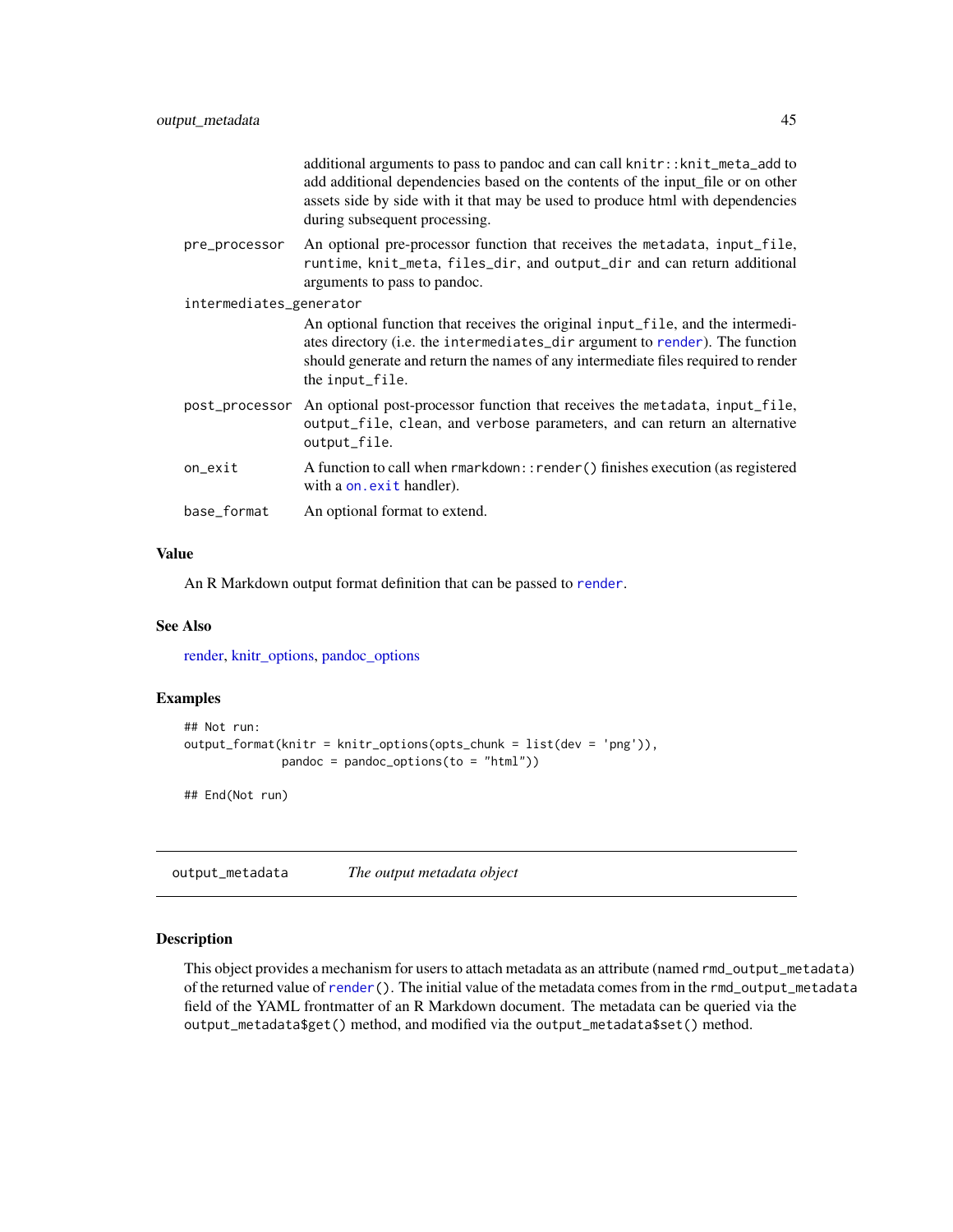### Description

Create a table in HTML with support for paging rows and columns

### Usage

```
paged_table(x, options = NULL)
```
# Arguments

| $\mathsf{x}$ | a data frame to be rendered as a paged table. |
|--------------|-----------------------------------------------|
| options      | options for printing the paged table          |

pandoc\_args *Functions for generating pandoc command line arguments*

#### Description

Functions that assist in creating various types of pandoc command line arguments (e.g. for templates, table of contents, highlighting, and content includes).

### Usage

```
pandoc_variable_arg(name, value)
pandoc_include_args(in_header = NULL, before_body = NULL, after_body = NULL)
pandoc_highlight_args(highlight, default = "tango")
pandoc_latex_engine_args(latex_engine)
```

```
pandoc_toc_args(toc, toc_depth = 3)
```

| name        | Name of template variable to set.                                            |
|-------------|------------------------------------------------------------------------------|
| value       | Value of template variable (defaults to true if missing).                    |
| in_header   | One or more files with content to be included in the header of the document. |
| before_body | One or more files with content to be included before the document body.      |
| after_body  | One or more files with content to be included after the document body.       |
| highlight   | The name of a pandoc syntax highlighting theme.                              |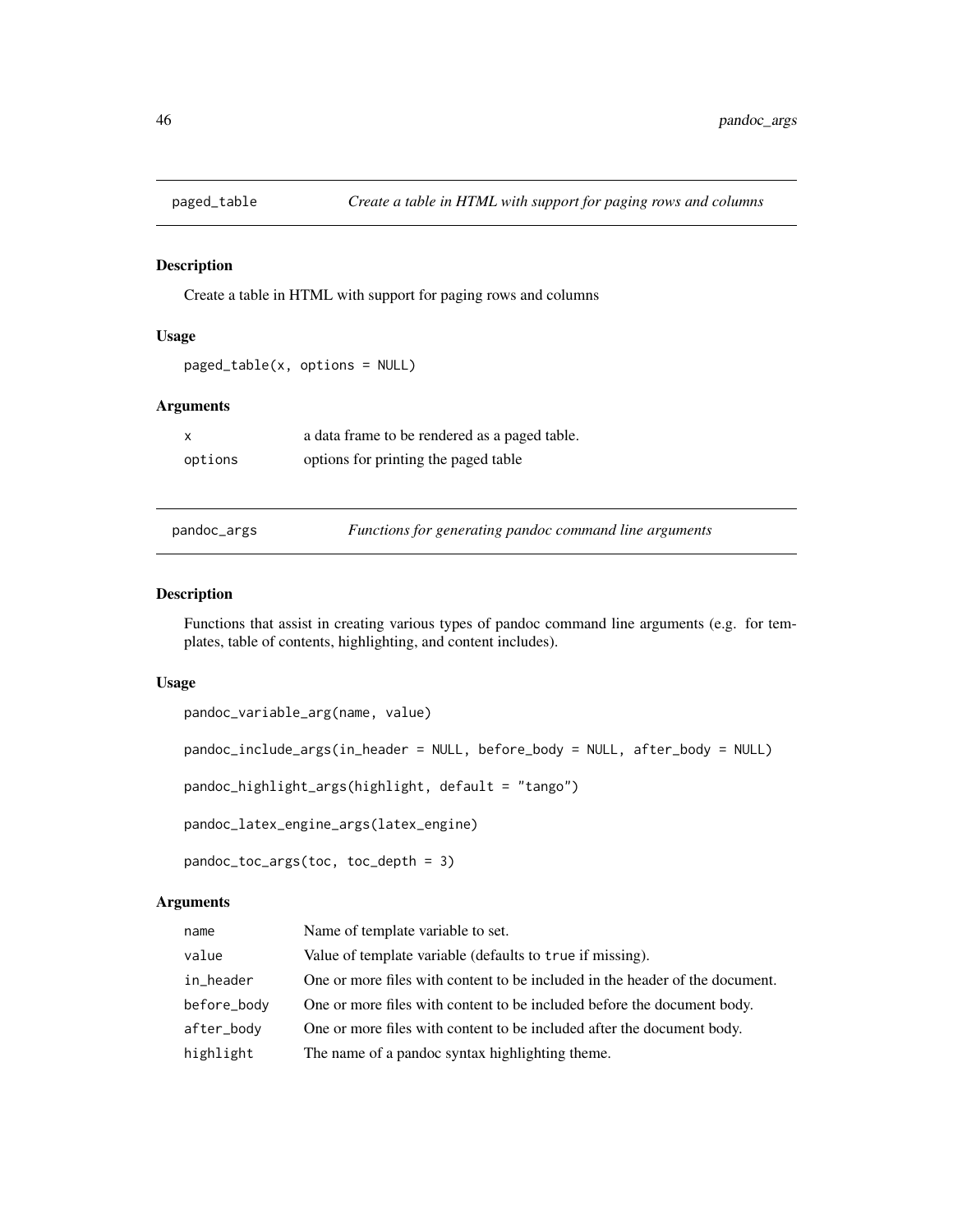| default      | The highlighting theme to use if "default" is specified.                                     |
|--------------|----------------------------------------------------------------------------------------------|
| latex_engine | LaTeX engine for producing PDF output. Options are "pdflatex", "lualatex", and<br>"xelatex". |
| toc          | TRUE to include a table of contents in the output.                                           |
| toc_depth    | Depth of headers to include in table of contents.                                            |

## Details

Non-absolute paths for resources referenced from the in\_header, before\_body, and after\_body parameters are resolved relative to the directory of the input document.

### Value

A character vector with pandoc command line arguments.

#### Examples

```
## Not run:
library(rmarkdown)
pandoc_include_args(before_body = "header.htm")
pandoc_include_args(before_body = "header.tex")
pandoc_highlight_args("kate")
pandoc_latex_engine_args("pdflatex")
pandoc_toc_args(toc = TRUE, toc_depth = 2)
## End(Not run)
```
pandoc\_available *Check pandoc availability and version*

### Description

Determine whether pandoc is currently available on the system (optionally checking for a specific version or greater). Determine the specific version of pandoc available.

#### Usage

```
pandoc_available(version = NULL, error = FALSE)
```
pandoc\_version()

| version | Required version of pandoc                                                  |
|---------|-----------------------------------------------------------------------------|
| error   | Whether to signal an error if pandoc with the required version is not found |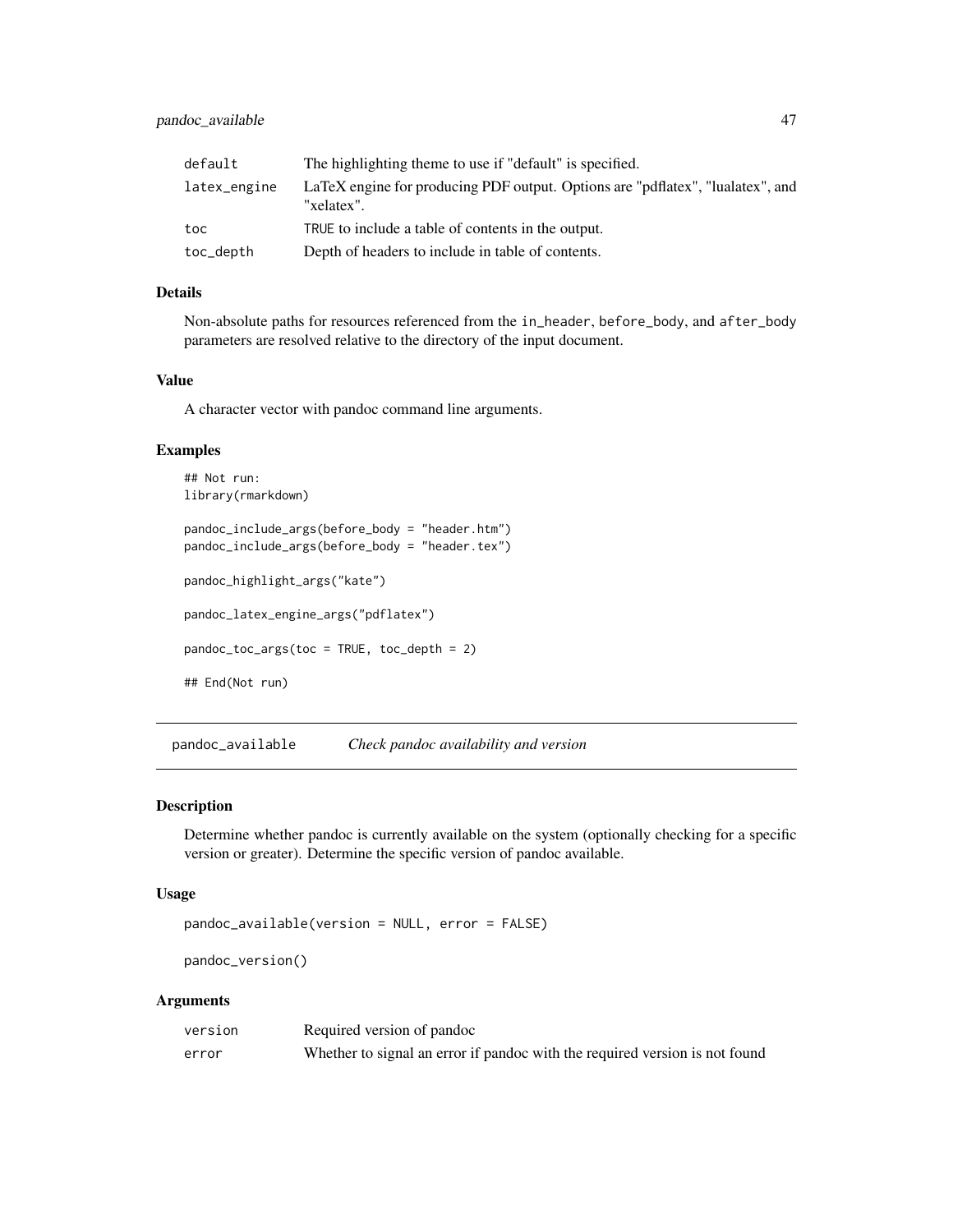## Details

The system environment variable 'PATH' as well as the version of pandoc shipped with RStudio (its location is set via the environment variable 'RSTUDIO\_PANDOC' by RStudio products like the RStudio IDE, RStudio Server, Shiny Server, and RStudio Connect, etc) are scanned for pandoc and the highest version available is used. Please do not modify the environment variable 'RSTUDIO\_PANDOC' unless you know what it means.

## Value

pandoc\_available returns a logical indicating whether the required version of pandoc is available. pandoc\_version returns a [numeric\\_version](#page-0-0) with the version of pandoc found.

#### Examples

```
## Not run:
library(rmarkdown)
```

```
if (pandoc_available())
 cat("pandoc", as.character(pandoc_version()), "is available!\n")
```

```
if (pandoc_available("1.12.3"))
 cat("required version of pandoc is available!\n")
```

```
## End(Not run)
```
pandoc\_citeproc\_convert

*Convert a bibliograpy file*

### Description

Convert a bibliography file (e.g. a BibTeX file) to an R list, JSON text, or YAML text

### Usage

```
pandoc_citeproc_convert(file, type = c("list", "json", "yaml"))
```
#### Arguments

| file | Bibliography file |
|------|-------------------|
| type | Conversion type   |

### Value

For 'type = "list"', and R list. For 'type = "json"' or 'type = "yaml"', a character vector with the specified format.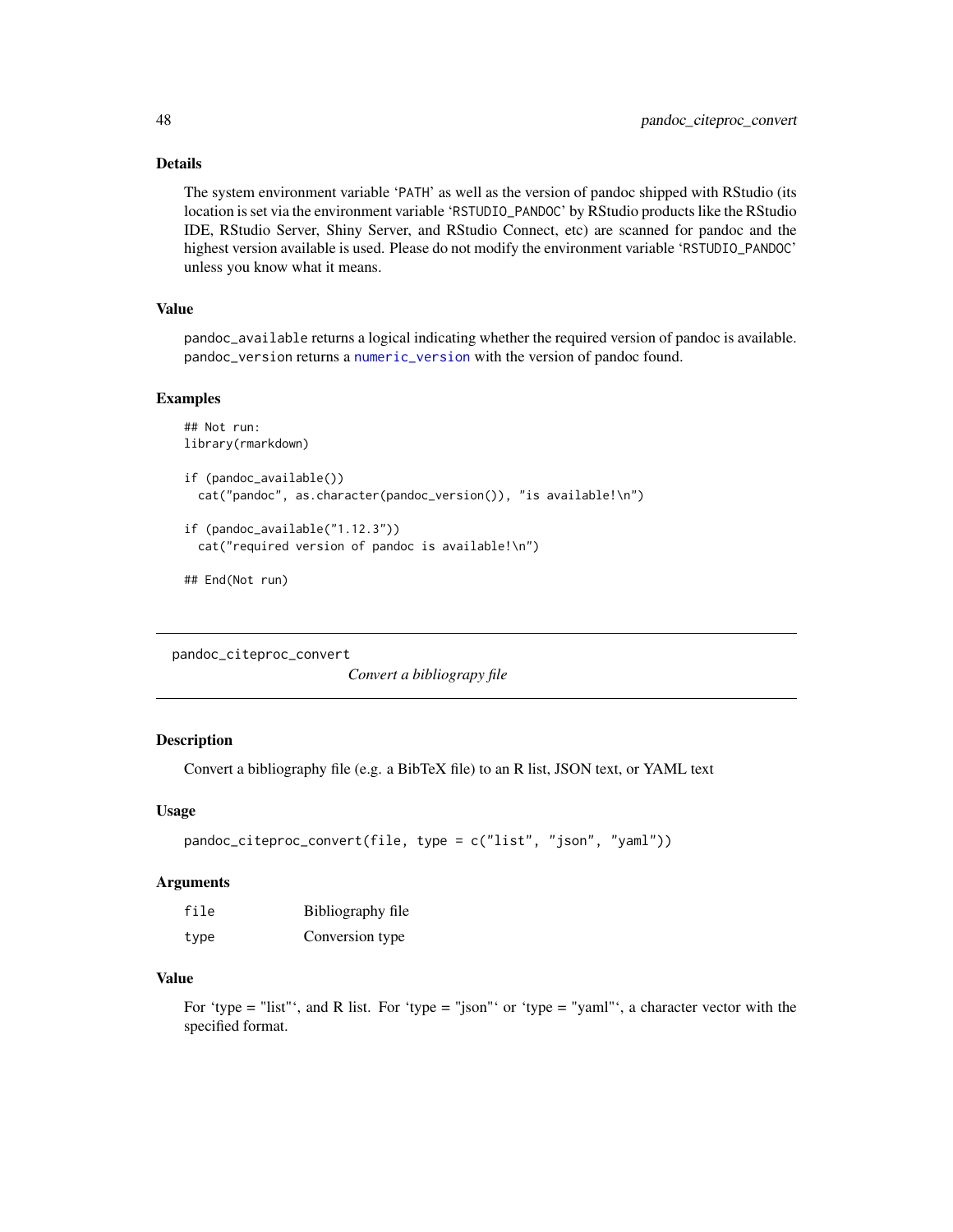# Description

Convert documents to and from various formats using the pandoc utility.

### Usage

```
pandoc_convert(
  input,
  to = NULL,
  from = NULL,
 output = NULL,
  citeproc = FALSE,
 options = NULL,
 verbose = FALSE,
 wd = NULL)
```
# Arguments

| input    | Character vector containing paths to input files (files must be UTF-8 encoded)                                        |
|----------|-----------------------------------------------------------------------------------------------------------------------|
| to       | Format to convert to (if not specified, you must specify output)                                                      |
| from     | Format to convert from (if not specified then the format is determined based on<br>the file extension of input).      |
| output   | Output file (if not specified then determined based on format being converted<br>$\circ$ .                            |
| citeproc | TRUE to run the pandoc-citeproc filter (for processing citations) as part of the<br>conversion.                       |
| options  | Character vector of command line options to pass to pandoc.                                                           |
| verbose  | TRUE to show the pandoc command line which was executed                                                               |
| wd       | Working directory in which code will be executed. If not supplied, defaults to<br>the common base directory of input. |

# Details

Supported input and output formats are described in the [pandoc user guide.](http://johnmacfarlane.net/pandoc/README.html)

The system path as well as the version of pandoc shipped with RStudio (if running under RStudio) are scanned for pandoc and the highest version available is used.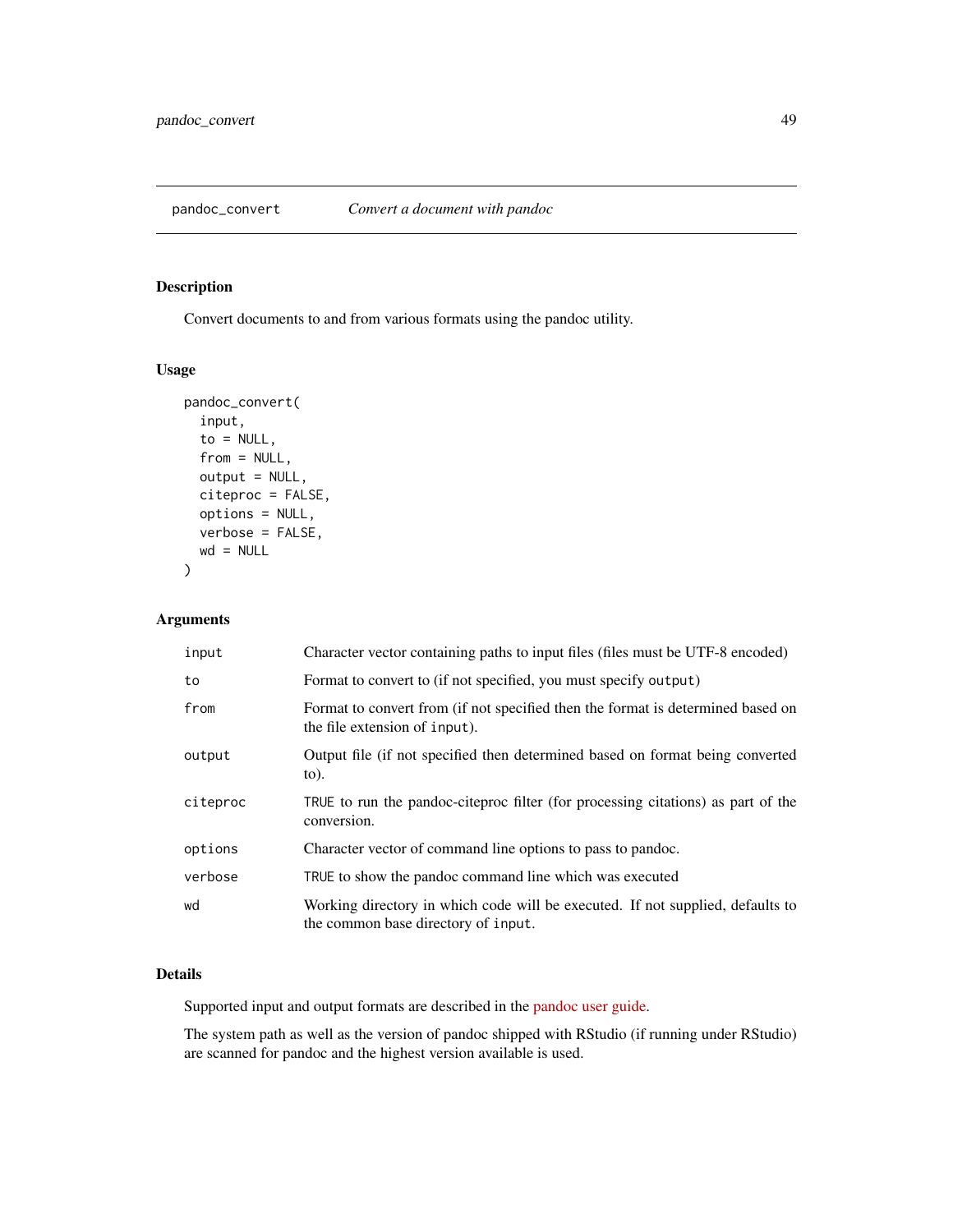### Examples

```
## Not run:
library(rmarkdown)
# convert markdown to various formats
pandoc_convert("input.md", to = "html")
pandoc_convert("input.md", to = "pdf")
# process citations
pandoc_convert("input.md", to = "html", citeproc = TRUE)
# add some pandoc options
pandoc_convert("input.md", to="pdf", options = c("--listings"))
## End(Not run)
```
pandoc\_exec *Get the path of the pandoc executable*

### Description

Returns the path of the pandoc executable used by functions in the the rmarkdown package. This is the most recent version of pandoc found in either the system path or shipped with RStudio.

#### Usage

pandoc\_exec()

#### Details

See the [pandoc manual](http://pandoc.org/MANUAL.html) for pandoc commands.

<span id="page-49-0"></span>pandoc\_options *Pandoc options for an output format*

#### Description

Define the pandoc options for an R Markdown output format.

```
pandoc_options(
  to,
  from = rmarkdown_format(),
 args = NULL,
 keep\_tex = FALSE,latex_engine = c("pdflatex", "lualatex", "xelatex"),
  ext = NULL)
```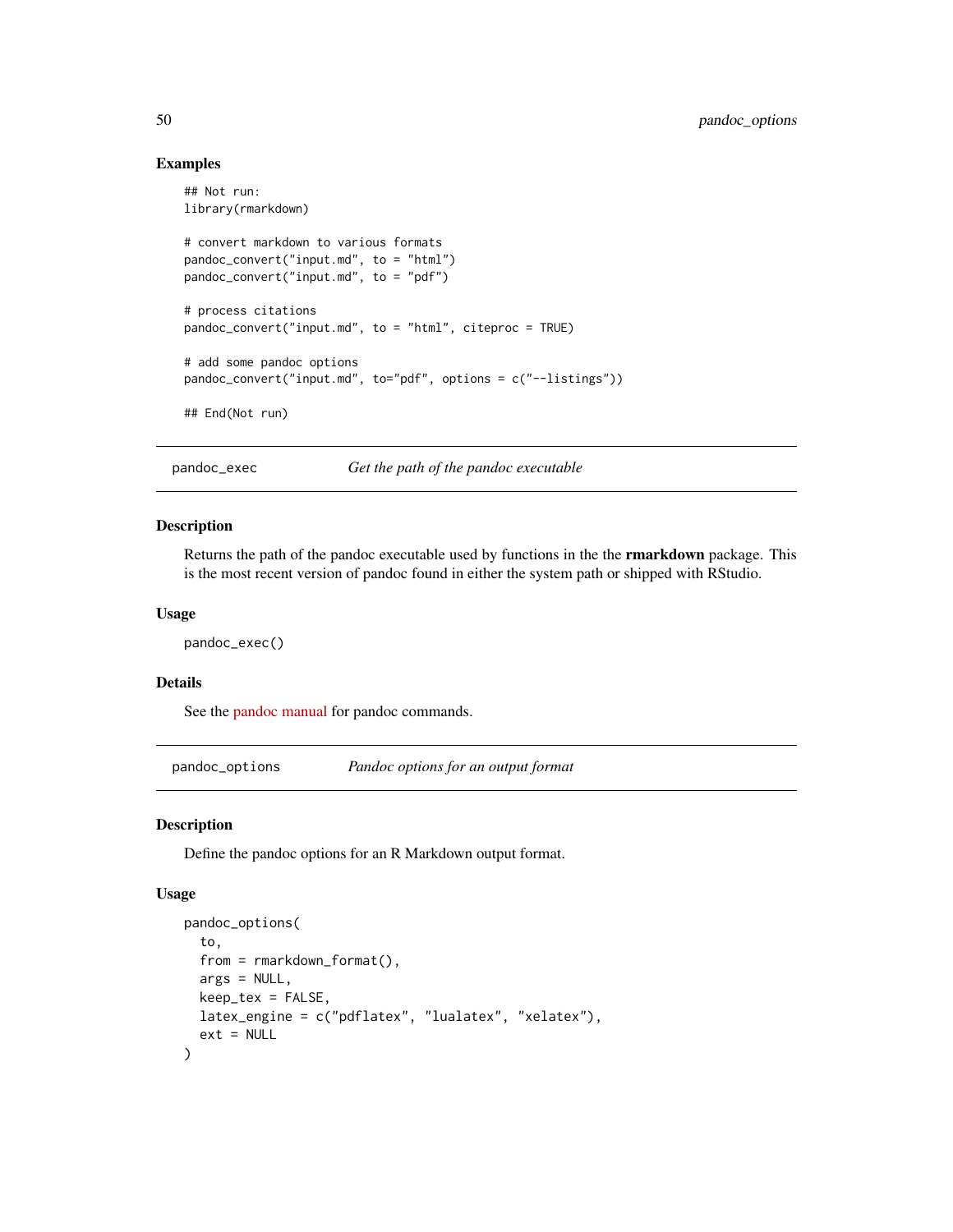### Arguments

| to           | Pandoc format to convert to                                                                                                                                                                               |
|--------------|-----------------------------------------------------------------------------------------------------------------------------------------------------------------------------------------------------------|
| from         | Pandoc format to convert from                                                                                                                                                                             |
| args         | Character vector of command line arguments to pass to pandoc                                                                                                                                              |
| keep_tex     | Keep the intermediate tex file used in the conversion to PDF (applies only to<br>'latex' and 'beamer' target formats)                                                                                     |
| latex_engine | LaTeX engine to producing PDF output (applies only to 'latex' and 'beamer'<br>target formats)                                                                                                             |
| ext          | File extension (e.g. ".tex") for output file (if NULL chooses default based on to).<br>This is typically used to force the final output of a latex or beamer conversion to<br>be . tex rather than . pdf. |

# Details

The from argument should be used very cautiously as it's important for users to be able to rely on a stable definition of supported markdown extensions.

### Value

An list that can be passed as the pandoc argument of the [output\\_format](#page-43-0) function.

#### See Also

[output\\_format,](#page-43-0) [rmarkdown\\_format](#page-66-0)

pandoc\_path\_arg *Transform path for passing to pandoc*

## Description

Transform a path for passing to pandoc on the command line. Calls [path.expand](#page-0-0) on all platforms. On Windows, transform it to a short path name if it contains spaces, and then convert forward slashes to back slashes (as required by pandoc for some path references).

### Usage

```
pandoc_path_arg(path, backslash = TRUE)
```
# Arguments

| path      | Path to transform                                                       |
|-----------|-------------------------------------------------------------------------|
| backslash | Whether to replace forward slashes in path with backslashes on Windows. |

### Value

Transformed path that can be passed to pandoc on the command line.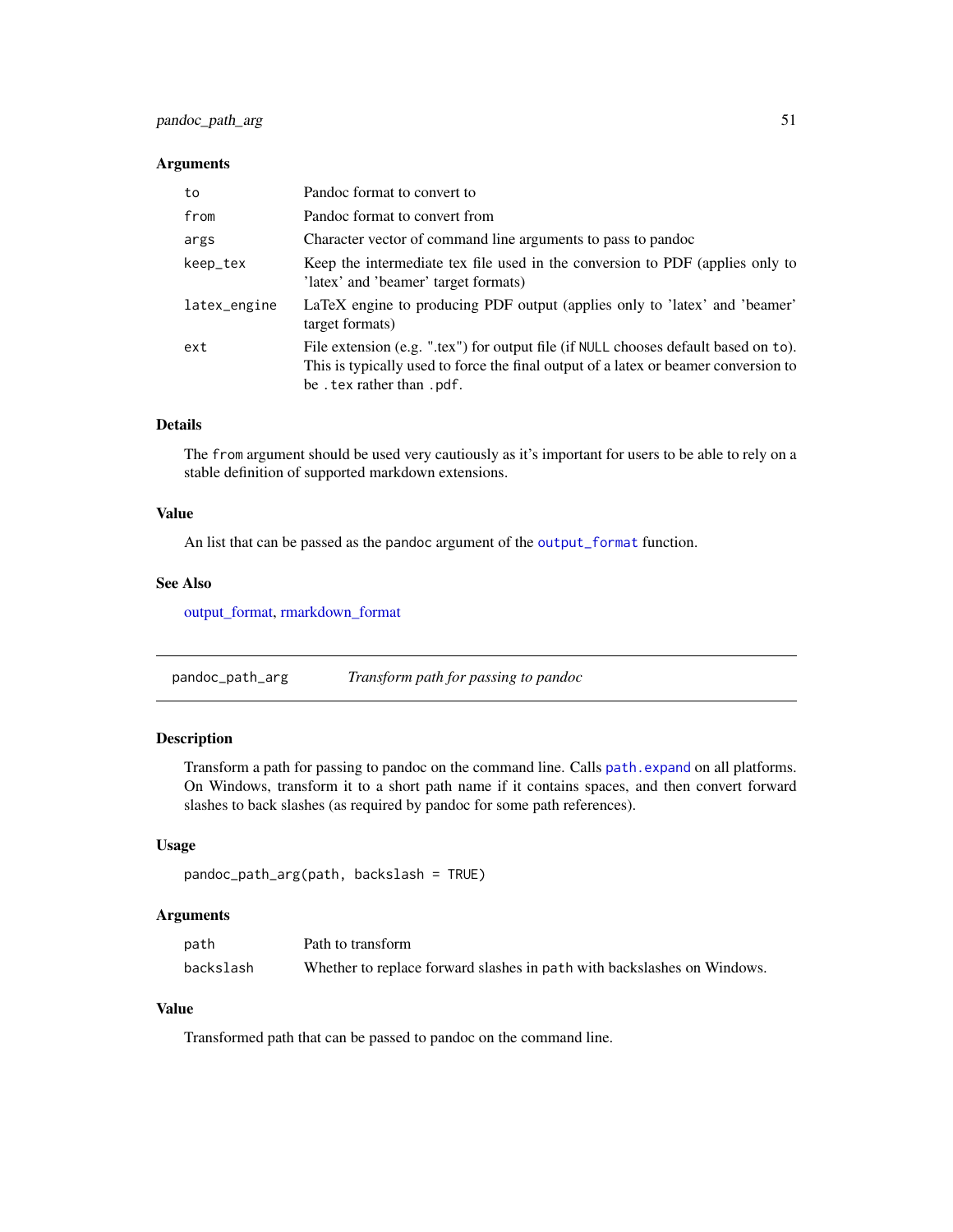pandoc\_self\_contained\_html

*Create a self-contained HTML document using pandoc.*

### Description

Create a self-contained HTML document by base64 encoding images, scripts, and stylesheets referred by the input document.

### Usage

pandoc\_self\_contained\_html(input, output)

# Arguments

| input  | Input html file to create self-contained version of. |
|--------|------------------------------------------------------|
| output | Path to save output.                                 |

# Value

(Invisibly) The path of the generated file.

pandoc\_template *Render a pandoc template.*

### Description

Use the pandoc templating engine to render a text file. Substitutions are done using the metadata list passed to the function.

### Usage

```
pandoc_template(metadata, template, output, verbose = FALSE)
```
# Arguments

| metadata | A named list containing metadata to pass to template.    |
|----------|----------------------------------------------------------|
| template | Path to a pandoc template.                               |
| output   | Path to save output.                                     |
| verbose  | TRUE to show the pandoc command line which was executed. |

### Value

(Invisibly) The path of the generated file.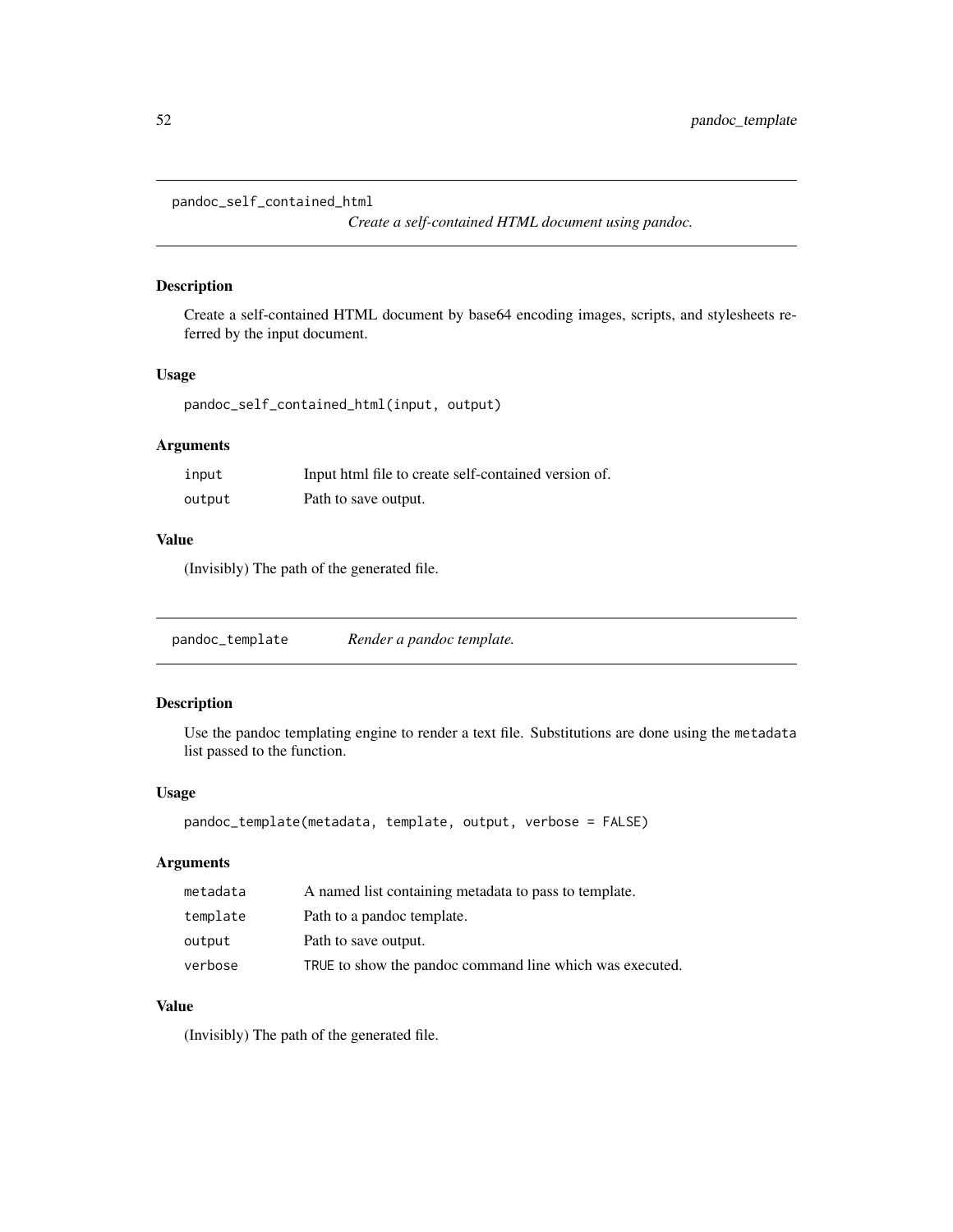parse\_html\_notebook *Parse an HTML Notebook*

# Description

Parse an HTML notebook, retrieving annotation information related to generated outputs in the document, as well as the original R Markdown source document.

### Usage

```
parse_html_notebook(path)
```
### Arguments

path The path to an R Notebook file (with extension .nb.html).

# Details

See the [online documentation](https://rmarkdown.rstudio.com/r_notebook_format.html) for additional details on using the html\_notebook format.

<span id="page-52-0"></span>pdf\_document *Convert to a PDF/LaTeX document*

### Description

Formats for converting from R Markdown to a PDF or LaTeX document.

```
pdf_document(
  toc = FALSE,toc\_depth = 2,
  number_sections = FALSE,
  fig\_width = 6.5,fig_height = 4.5,
  fig\_crop = TRUE,fig_caption = TRUE,
  dev = "pdf",
  df_print = "default",
  highlight = "default",
  template = "default",
  keep_tex = FALSE,
  keep_m d = FALSE,latex_engine = "pdflatex",
  citation_package = c("none", "natbib", "biblatex"),
  includes = NULL,
```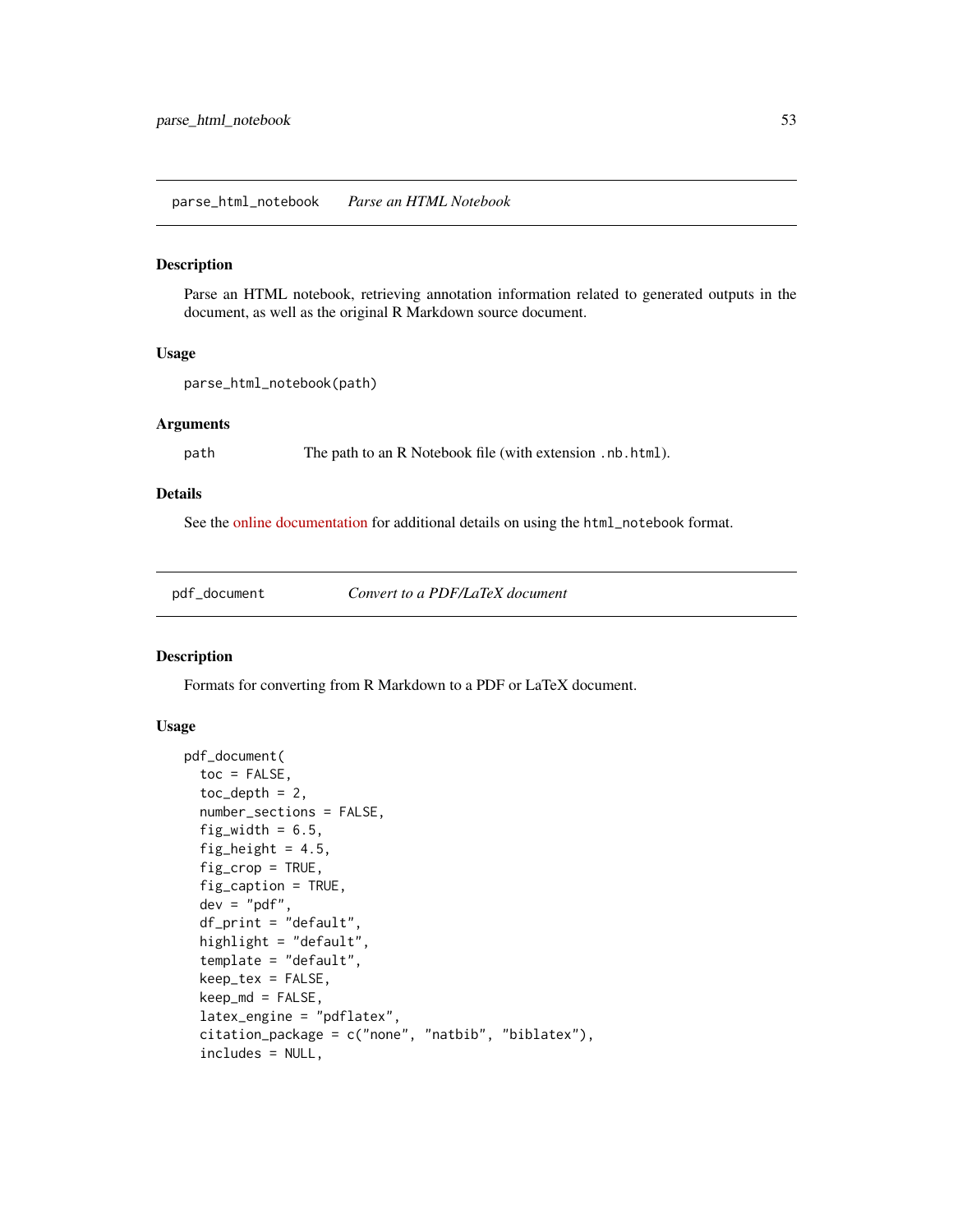```
md_extensions = NULL,
 output_extensions = NULL,
 pandoc_args = NULL,
 extra_dependencies = NULL
)
latex_document(...)
latex_fragment(...)
```

| toc              | TRUE to include a table of contents in the output                                                                                                                                                                                                                                                                                                                                                                                                                                                                                                                                                                                                           |  |
|------------------|-------------------------------------------------------------------------------------------------------------------------------------------------------------------------------------------------------------------------------------------------------------------------------------------------------------------------------------------------------------------------------------------------------------------------------------------------------------------------------------------------------------------------------------------------------------------------------------------------------------------------------------------------------------|--|
| toc_depth        | Depth of headers to include in table of contents                                                                                                                                                                                                                                                                                                                                                                                                                                                                                                                                                                                                            |  |
| number_sections  |                                                                                                                                                                                                                                                                                                                                                                                                                                                                                                                                                                                                                                                             |  |
|                  | TRUE to number section headings                                                                                                                                                                                                                                                                                                                                                                                                                                                                                                                                                                                                                             |  |
| fig_width        | Default width (in inches) for figures                                                                                                                                                                                                                                                                                                                                                                                                                                                                                                                                                                                                                       |  |
| fig_height       | Default height (in inches) for figures                                                                                                                                                                                                                                                                                                                                                                                                                                                                                                                                                                                                                      |  |
| fig_crop         | TRUE to automatically apply the pdf crop utility (if available) to pdf figures                                                                                                                                                                                                                                                                                                                                                                                                                                                                                                                                                                              |  |
| fig_caption      | TRUE to render figures with captions                                                                                                                                                                                                                                                                                                                                                                                                                                                                                                                                                                                                                        |  |
| dev              | Graphics device to use for figure output (defaults to pdf)                                                                                                                                                                                                                                                                                                                                                                                                                                                                                                                                                                                                  |  |
| df_print         | Method to be used for printing data frames. Valid values include "default",<br>"kable", "tibble", and "paged". The "default" method uses print.data.frame.<br>The "kable" method uses the knitr::kable function. The "tibble" method<br>uses the tibble package to print a summary of the data frame. The "paged"<br>method creates a paginated HTML table (note that this method is only valid for<br>formats that produce HTML). In addition to the named methods you can also<br>pass an arbitrary function to be used for printing data frames. You can disable<br>the df_print behavior entirely by setting the option rmarkdown.df_print to<br>FALSE. |  |
| highlight        | Syntax highlighting style. Supported styles include "default", "tango", "pyg-<br>ments", "kate", "monochrome", "espresso", "zenburn", and "haddock". Pass<br>NULL to prevent syntax highlighting.                                                                                                                                                                                                                                                                                                                                                                                                                                                           |  |
| template         | Pandoc template to use for rendering. Pass "default" to use the rmarkdown pack-<br>age default template; pass NULL to use pandoc's built-in template; pass a path to<br>use a custom template that you've created. See the documentation on pandoc<br>online documentation for details on creating custom templates.                                                                                                                                                                                                                                                                                                                                        |  |
| keep_tex         | Keep the intermediate tex file used in the conversion to PDF                                                                                                                                                                                                                                                                                                                                                                                                                                                                                                                                                                                                |  |
| keep_md          | Keep the markdown file generated by knitting.                                                                                                                                                                                                                                                                                                                                                                                                                                                                                                                                                                                                               |  |
| latex_engine     | LaTeX engine for producing PDF output. Options are "pdflatex", "lualatex", and<br>"xelatex".                                                                                                                                                                                                                                                                                                                                                                                                                                                                                                                                                                |  |
| citation_package |                                                                                                                                                                                                                                                                                                                                                                                                                                                                                                                                                                                                                                                             |  |
|                  | The LaTeX package to process citations, natbib or biblatex. Use none if<br>neither package is to be used.                                                                                                                                                                                                                                                                                                                                                                                                                                                                                                                                                   |  |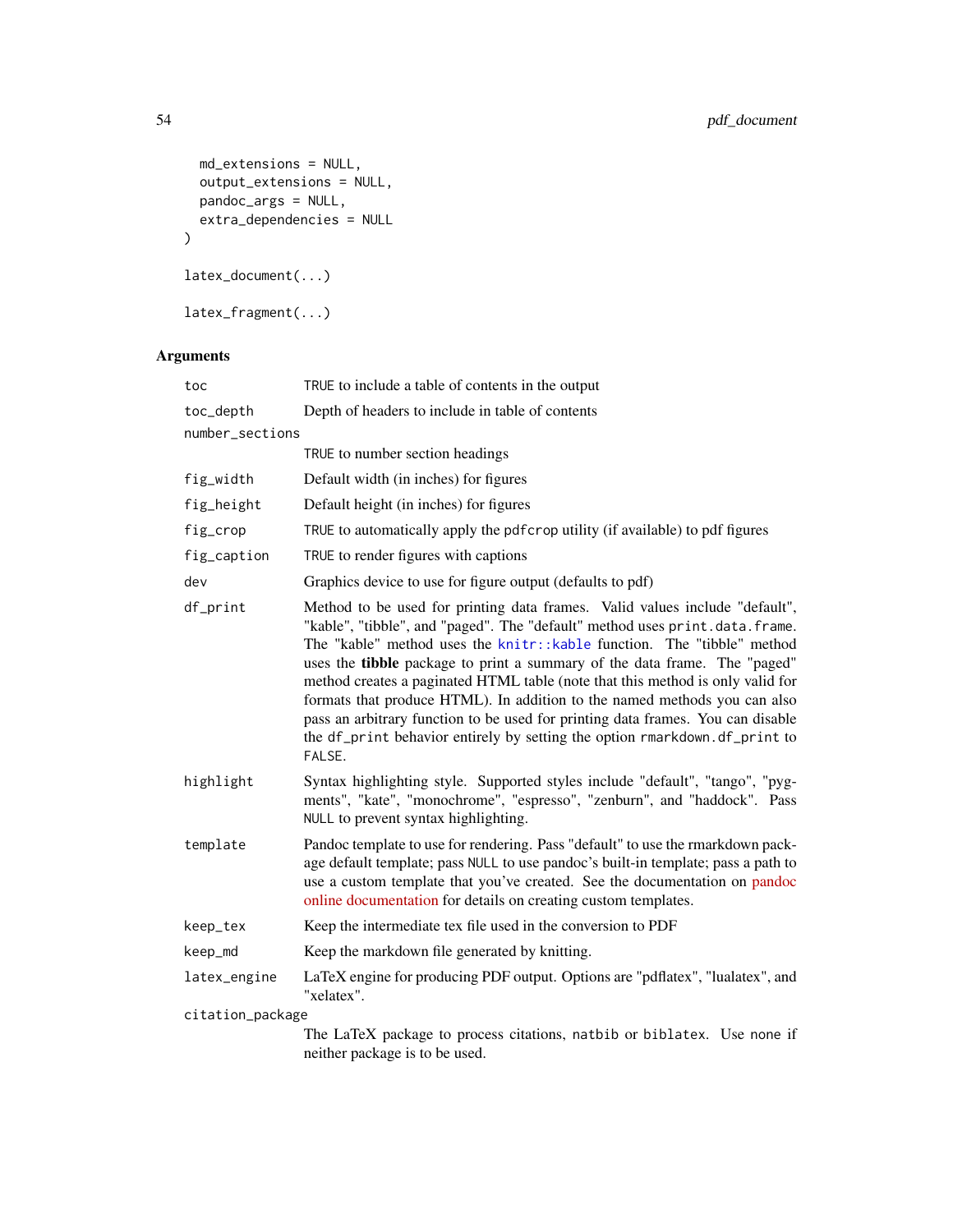## pdf\_document 55

| includes           | Named list of additional content to include within the document (typically cre-<br>ated using the includes function).                                                                                                                                                                                                                                                                  |  |
|--------------------|----------------------------------------------------------------------------------------------------------------------------------------------------------------------------------------------------------------------------------------------------------------------------------------------------------------------------------------------------------------------------------------|--|
| md_extensions      | Markdown extensions to be added or removed from the default definition or R<br>Markdown. See the rmarkdown format for additional details.                                                                                                                                                                                                                                              |  |
| output_extensions  |                                                                                                                                                                                                                                                                                                                                                                                        |  |
|                    | Pandoc extensions to be added or removed from the output format, e.g., "-smart"<br>means the output format will be latex-smart.                                                                                                                                                                                                                                                        |  |
| pandoc_args        | Additional command line options to pass to pandoc                                                                                                                                                                                                                                                                                                                                      |  |
| extra_dependencies |                                                                                                                                                                                                                                                                                                                                                                                        |  |
|                    | A LaTeX dependency latex_dependency(), a list of LaTeX dependencies, a<br>character vector of LaTeX package names (e.g. c("framed", "hyperref")),<br>or a named list of LaTeX package options with the names being package names<br>$(e.g. list(hypreref = c("unicode=true", "breaklinks=true"), lmodern =$<br>NULL)). It can be used to add custom LaTeX packages to the .tex header. |  |
|                    | Arguments passed to pdf_document().                                                                                                                                                                                                                                                                                                                                                    |  |

## Details

See the [online documentation](https://rmarkdown.rstudio.com/pdf_document_format.html) for additional details on using the pdf\_document format.

Creating PDF output from R Markdown requires that LaTeX be installed.

R Markdown documents can have optional metadata that is used to generate a document header that includes the title, author, and date. For more details see the documentation on R Markdown [metadata.](#page-67-0)

R Markdown documents also support citations. You can find more information on the markdown syntax for citations in the [Bibliographies and Citations](https://rmarkdown.rstudio.com/authoring_bibliographies_and_citations.html) article in the online documentation.

Many aspects of the LaTeX template used to create PDF documents can be customized using metadata. For example:

> -- title: "Crop Analysis Q3 2013" fontsize: 11pt geometry: margin=1in ---

Available metadata variables include:

lang Document language code (e.g. "es", "fr", "pt-BR")

fontsize Font size (e.g. 10pt, 11pt, 12pt)

documentclass LaTeX document class (e.g. article)

classoption Option for documentclass (e.g. oneside); may be repeated

geometry Options for geometry class (e.g. margin=1in); may be repeated

mainfont, sansfont, monofont, mathfont Document fonts (works only with xelatex and lualatex, see the latex\_engine option)

linkcolor, urlcolor, citecolor Color for internal, external, and citation links (red, green, magenta, cyan, blue, black)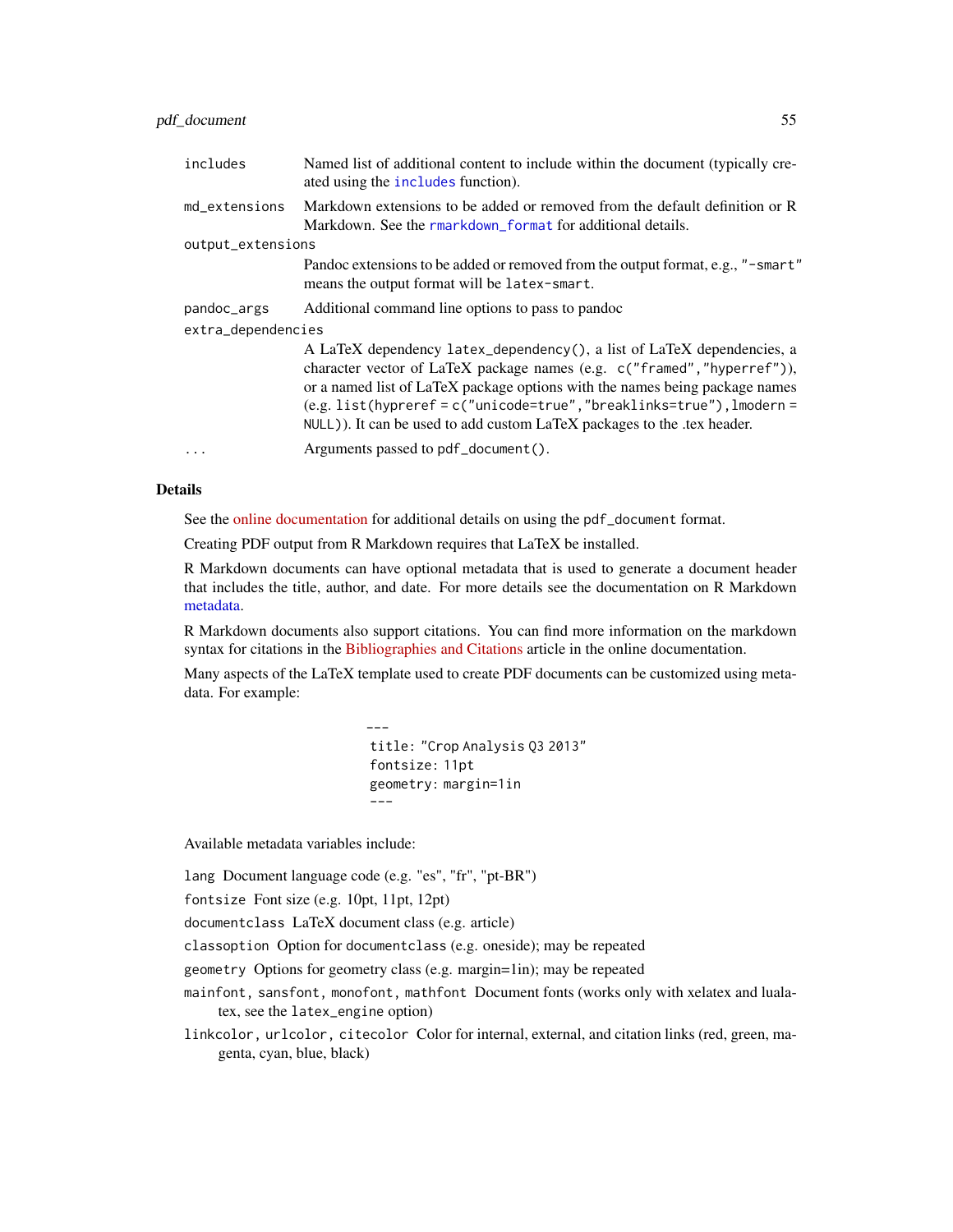linestretch Options for line spacing (e.g. 1, 1.5, 3)

## Value

R Markdown output format to pass to [render](#page-57-0)

# Examples

```
## Not run:
library(rmarkdown)
# simple invocation
render("input.Rmd", pdf_document())
# specify an option for latex engine
render("input.Rmd", pdf_document(latex_engine = "lualatex"))
# add a table of contents and pass an option to pandoc
render("input.Rmd", pdf_document(toc = TRUE, "--listings"))
## End(Not run)
```
powerpoint\_presentation

```
Convert to a PowerPoint presentation
```
#### Description

Format for converting from R Markdown to a PowerPoint presentation. Pandoc v2.0.5 or above is required.

```
powerpoint_presentation(
  toc = FALSE,
  toc\_depth = 2,
  fig_width = 5,
  fig_height = 4,
  fig_caption = TRUE,
  df_print = "default",
  smart = TRUE,
  keep_m d = FALSE,md_extensions = NULL,
  slide_level = NULL,
  reference_doc = "default",
 pandoc_args = NULL
)
```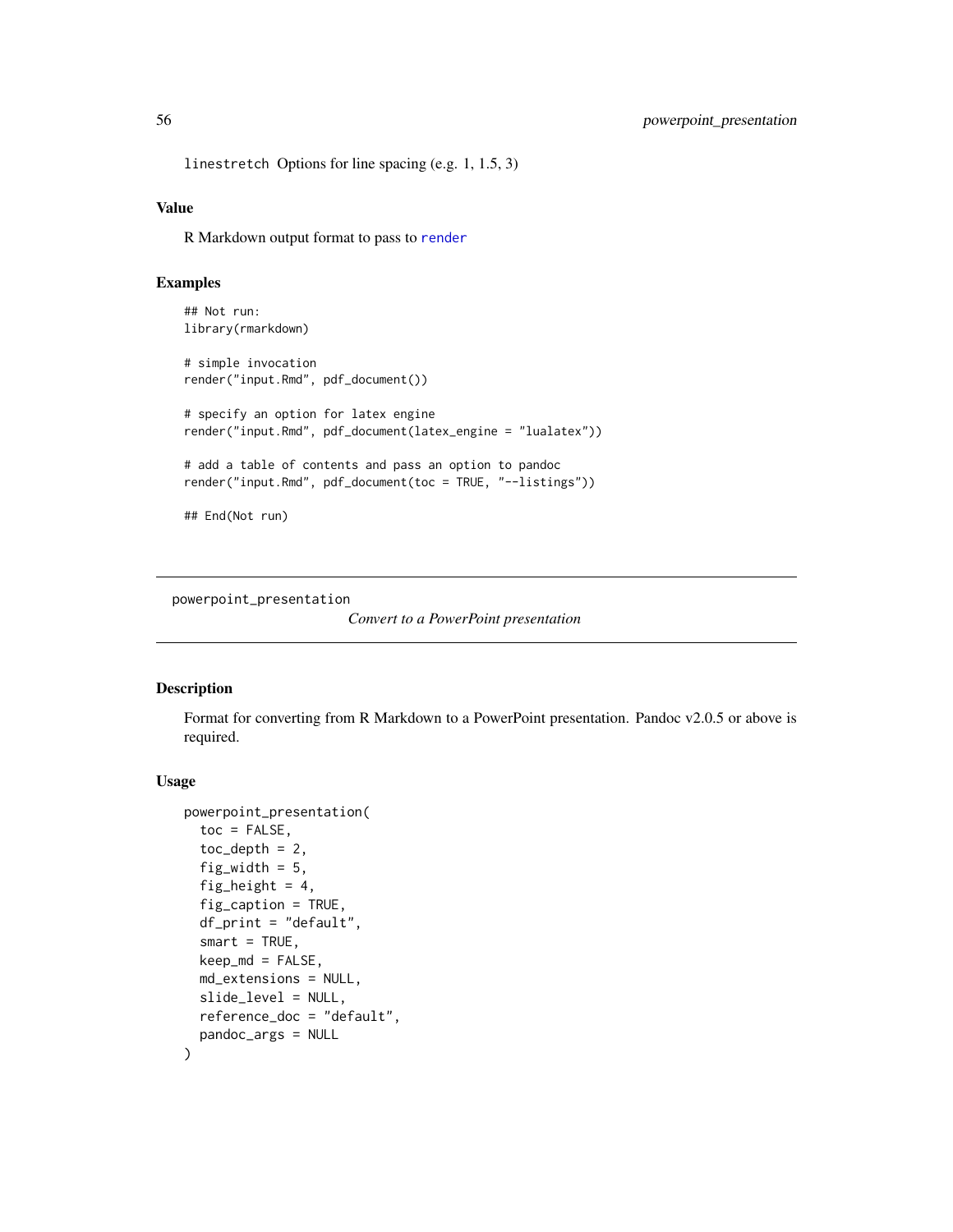# relative\_to 57

# Arguments

| toc           | TRUE to include a table of contents in the output                                                                                                                                                                                                                                                                                                                                                                                                                                                                                                                                                                                                           |
|---------------|-------------------------------------------------------------------------------------------------------------------------------------------------------------------------------------------------------------------------------------------------------------------------------------------------------------------------------------------------------------------------------------------------------------------------------------------------------------------------------------------------------------------------------------------------------------------------------------------------------------------------------------------------------------|
| toc_depth     | Depth of headers to include in table of contents                                                                                                                                                                                                                                                                                                                                                                                                                                                                                                                                                                                                            |
| fig_width     | Default width (in inches) for figures                                                                                                                                                                                                                                                                                                                                                                                                                                                                                                                                                                                                                       |
| fig_height    | Default height (in inches) for figures                                                                                                                                                                                                                                                                                                                                                                                                                                                                                                                                                                                                                      |
| fig_caption   | TRUE to render figures with captions                                                                                                                                                                                                                                                                                                                                                                                                                                                                                                                                                                                                                        |
| df_print      | Method to be used for printing data frames. Valid values include "default",<br>"kable", "tibble", and "paged". The "default" method uses print.data.frame.<br>The "kable" method uses the knitr::kable function. The "tibble" method<br>uses the tibble package to print a summary of the data frame. The "paged"<br>method creates a paginated HTML table (note that this method is only valid for<br>formats that produce HTML). In addition to the named methods you can also<br>pass an arbitrary function to be used for printing data frames. You can disable<br>the df_print behavior entirely by setting the option rmarkdown.df_print to<br>FALSE. |
| smart         | Produce typographically correct output, converting straight quotes to curly quotes,<br>$---$ to em-dashes, $--$ to en-dashes, and  to ellipses.                                                                                                                                                                                                                                                                                                                                                                                                                                                                                                             |
| keep_md       | Keep the markdown file generated by knitting.                                                                                                                                                                                                                                                                                                                                                                                                                                                                                                                                                                                                               |
| md_extensions | Markdown extensions to be added or removed from the default definition or R<br>Markdown. See the rmarkdown_format for additional details.                                                                                                                                                                                                                                                                                                                                                                                                                                                                                                                   |
| slide_level   | The heading level which defines individual slides. By default this is the highest<br>header level in the hierarchy that is followed immediately by content, and not<br>another header, somewhere in the document. This default can be overridden by<br>specifying an explicit slide_level.                                                                                                                                                                                                                                                                                                                                                                  |
| reference_doc | Path to a PowerPoint template.                                                                                                                                                                                                                                                                                                                                                                                                                                                                                                                                                                                                                              |
| pandoc_args   | Additional command line options to pass to pandoc                                                                                                                                                                                                                                                                                                                                                                                                                                                                                                                                                                                                           |
|               |                                                                                                                                                                                                                                                                                                                                                                                                                                                                                                                                                                                                                                                             |

# Value

R Markdown output format to pass to [render](#page-57-0)

| relative to | Relative path utility function |
|-------------|--------------------------------|
|-------------|--------------------------------|

# Description

Given a directory and a file, return a relative path from the directory to the file, or the unmodified file path if the file does not appear to be in the directory.

# Usage

relative\_to(dir, file)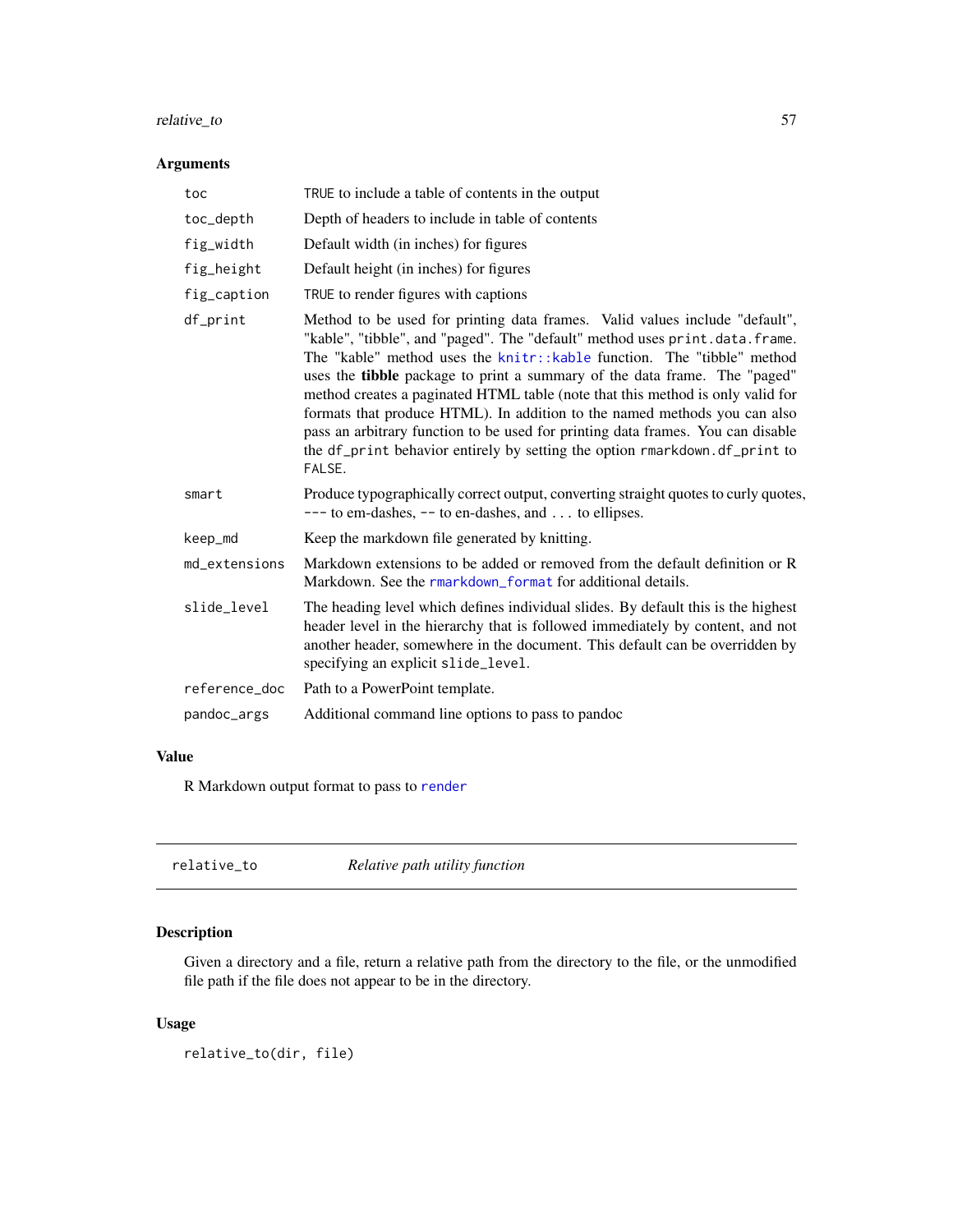58 render that the set of the set of the set of the set of the set of the set of the set of the set of the set of the set of the set of the set of the set of the set of the set of the set of the set of the set of the set o

### Arguments

| dir  | Directory |
|------|-----------|
| file | File      |

# Value

Relative path from the directory to the file (or the unmodified file path if the file does not appear to be in the directory).

<span id="page-57-0"></span>

render *Render R Markdown*

# Description

Render the input file to the specified output format using pandoc. If the input requires knitting then [knit](#page-0-0) is called prior to pandoc.

## Usage

```
render(
  input,
  output_format = NULL,
  output_file = NULL,
  output_dir = NULL,
  output_options = NULL,
  output_yaml = NULL,
  intermediates_dir = NULL,
  knit_root_dir = NULL,
  runtime = c("auto", "static", "shiny", "shiny_prerendered"),
  clean = TRUE,
  params = NULL,
  knit_meta = NULL,
  envir = parent.frame(),run_pandoc = TRUE,
  quiet = FALSE,
  encoding = "UTF-8"
\lambda
```

| input         | The input file to be rendered. This can be an R script $(R)$ , an R Markdown      |
|---------------|-----------------------------------------------------------------------------------|
|               | document (.Rmd), or a plain markdown document.                                    |
| output_format | The R Markdown output format to convert to. The option "all" will render          |
|               | all formats defined within the file. The option can be the name of a format (e.g. |
|               | "html_document") and that will render the document to that single format. One     |
|               | can also use a vector of format names to render to multiple formats. Alterna-     |
|               | tively, you can pass an output format object (e.g. html_document()). If using     |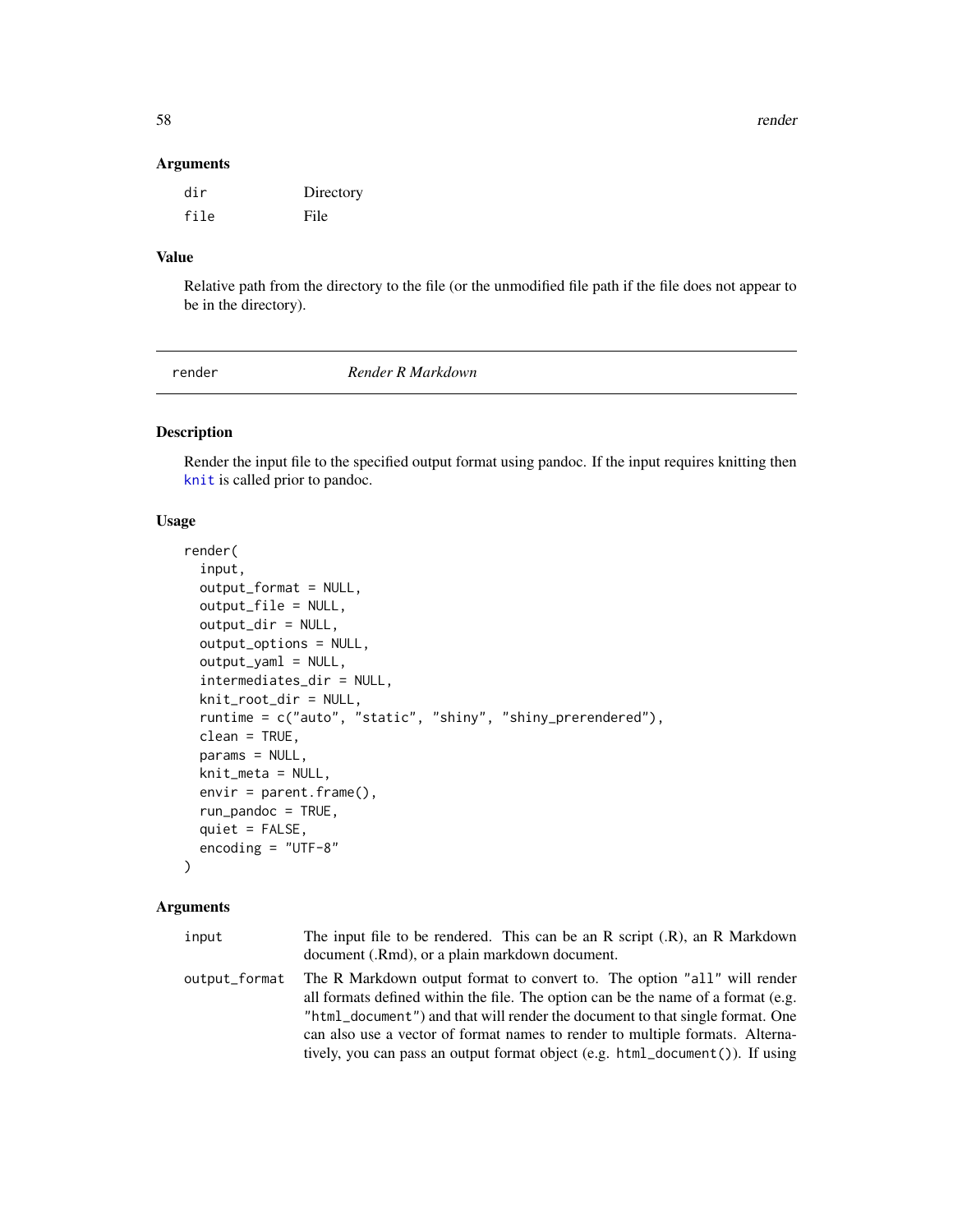| NULL then the output format is the first one defined in the YAML frontmatter in |
|---------------------------------------------------------------------------------|
| the input file (this defaults to HTML if no format is specified there).         |

- output\_file The name of the output file. If using NULL then the output filename will be based on filename for the input file. If a filename is provided, a path to the output file can also be provided. Note that the output\_dir option allows for specifying the output file path as well, however, if also specifying the path, the directory must exist. If output\_file is specified but does not have a file extension, an extension will be automatically added according to the output format. To avoid the automatic file extension, put the output\_file value in  $I($ ), e.g., I('my-output').
- output\_dir The output directory for the rendered output\_file. This allows for a choice of an alternate directory to which the output file should be written (the default output directory of that of the input file). If a path is provided with a filename in output\_file the directory specified here will take precedence. Please note that any directory path provided will create any necessary directories if they do not exist.
- output\_options List of output options that can override the options specified in metadata (e.g. could be used to force self\_contained or mathjax = "local"). Note that this is only valid when the output format is read from metadata (i.e. not a custom format object passed to output\_format).
- output\_yaml Paths to YAML files specifying output formats and their configurations. The first existing one is used. If none are found, then the function searches YAML files specified to the output\_yaml top-level parameter in the YAML front matter, \_output.yml or \_output.yaml, and then uses the first existing one.

intermediates\_dir

Intermediate files directory. If a path is specified then intermediate files will be written to that path. If NULL, intermediate files are written to the same directory as the input file.

- knit\_root\_dir The working directory in which to knit the document; uses knitr's root.dir knit option. If NULL then the behavior will follow the knitr default, which is to use the parent directory of the document.
- runtime The runtime target for rendering. The static option produces output intended for static files; shiny produces output suitable for use in a Shiny document (see [run](#page-68-0)). The default, auto, allows the runtime target specified in the YAML metadata to take precedence, and renders for a static runtime target otherwise.
- clean Using TRUE will clean intermediate files that are created during rendering.
- params A list of named parameters that override custom params specified within the YAML front-matter (e.g. specifying a dataset to read or a date range to confine output to). Pass "ask" to start an application that helps guide parameter configuration.
- knit\_meta (This option is reserved for expert use.) Metadata generated by **knitr**.
- envir The environment in which the code chunks are to be evaluated during knitting (can use [new.env\(](#page-0-0)) to guarantee an empty new environment).
- run\_pandoc An option for whether to run pandoc to convert Markdown output.
- quiet An option to suppress printing of the pandoc command line.
- encoding Ignored. The encoding is always assumed to be UTF-8.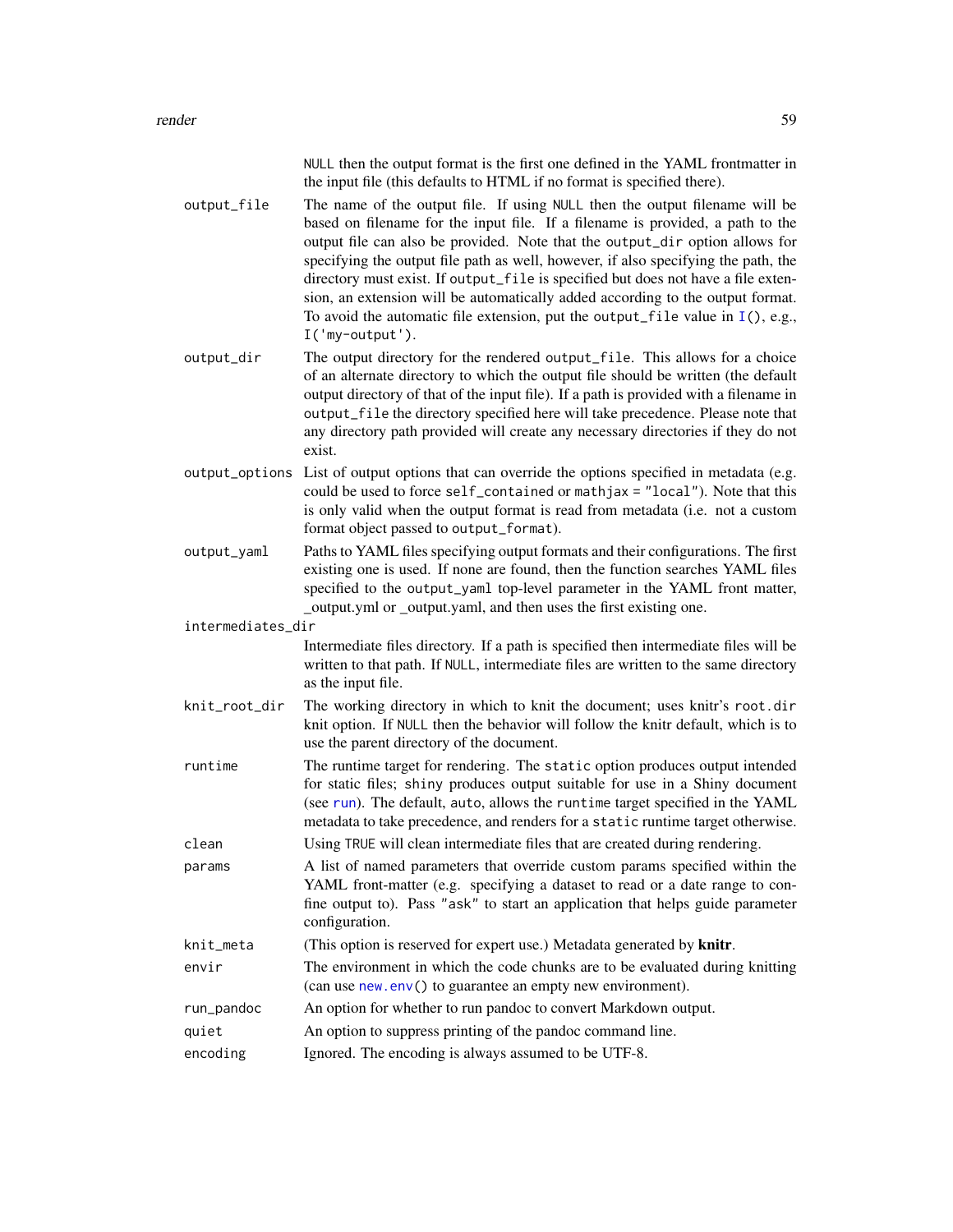### Details

Note that the **knitr** error option is set to FALSE during rendering (which is different from the **knitr** default value of TRUE).

For additional details on rendering R scripts see [Compiling R scripts to a notebook.](#page-7-0)

If no output\_format parameter is specified then the output format is read from the YAML frontmatter of the input file. For example, the following YAML would yield a PDF document:

```
output: pdf_document
```
Additional format options can also be specified in metadata. For example:

```
output:
  pdf_document:
    toc: true
    highlight: zenburn
```
Multiple formats can be specified in metadata. If no output\_format is passed to render then the first one defined will be used:

```
output:
 pdf_document:
   toc: true
   highlight: zenburn
  html document:
    toc: true
    theme: united
```
Formats specified in metadata can be any one of the built in formats (e.g. [html\\_document](#page-16-0), [pdf\\_document](#page-52-0)) or a format defined in another package (e.g. pkg::custom\_format).

If there is no format defined in the YAML then [html\\_document](#page-16-0) will be used.

### Value

When run\_pandoc = TRUE, the compiled document is written into the output file, and the path of the output file is returned. When run\_pandoc = FALSE, the path of the Markdown output file, with attributes knit\_meta (the knitr meta data collected from code chunks) and intermediates (the intermediate files/directories generated by render()).

# R Markdown

R Markdown supports all of the base pandoc markdown features as well as some optional features for compatibility with GitHub Flavored Markdown (which previous versions of R Markdown were based on). See [rmarkdown\\_format](#page-66-0) for details.

## See Also

[knit,](#page-0-0) [output\\_format,](#page-43-0) [pandoc](http://johnmacfarlane.net/pandoc)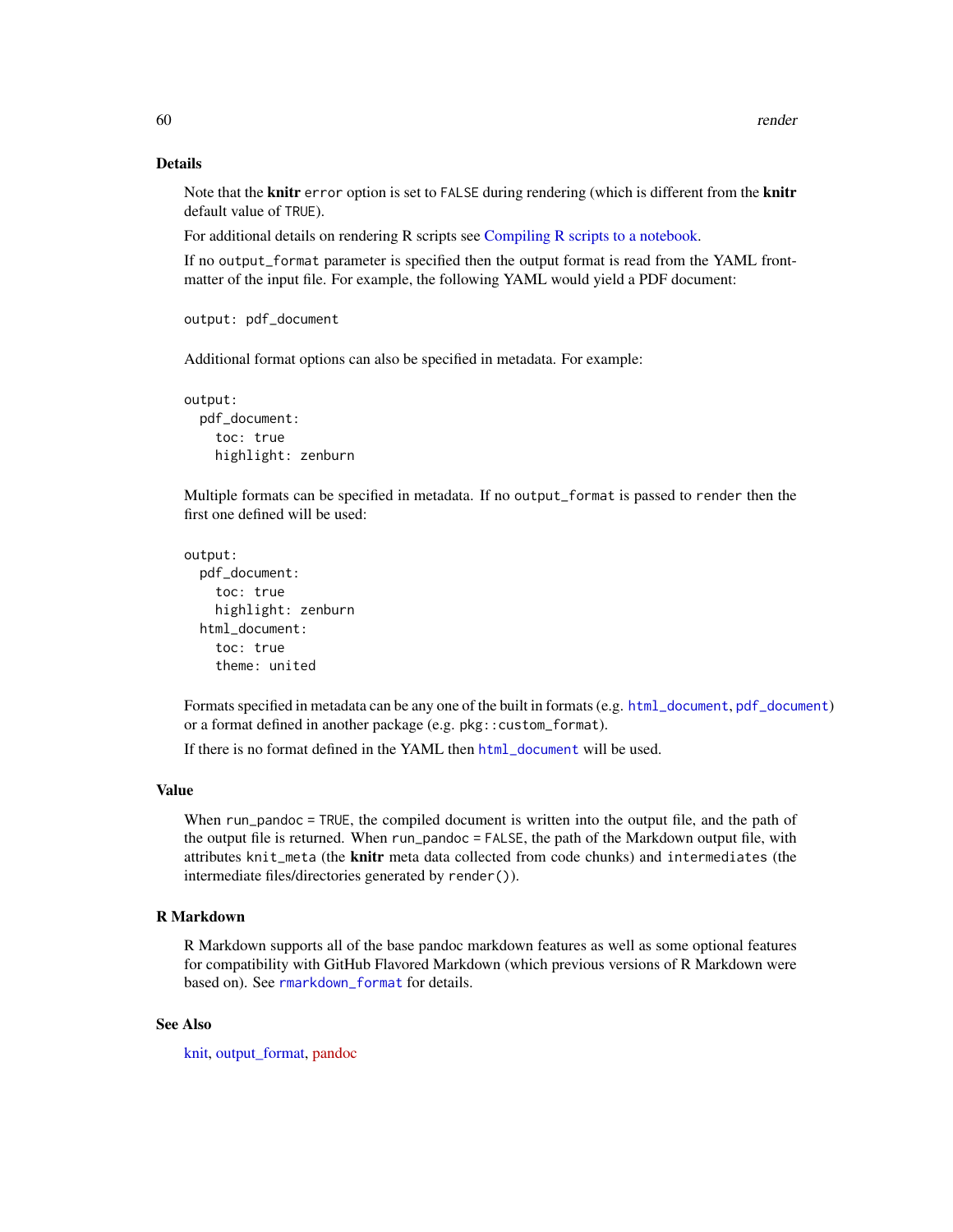# render\_delayed 61

### Examples

```
## Not run:
library(rmarkdown)
# Render the default (first) format defined in the file
render("input.Rmd")
# Render all formats defined in the file
render("input.Rmd", "all")
# Render a single format
render("input.Rmd", "html_document")
# Render multiple formats
render("input.Rmd", c("html_document", "pdf_document"))
## End(Not run)
```
render\_delayed *Delay Rendering for an Expression*

### Description

In a Shiny document, evaluate the given expression after the document has finished rendering, instead of during render.

#### Usage

```
render_delayed(expr)
```
## Arguments

expr The expression to evaluate.

#### Details

This function is useful inside Shiny documents. It delays the evaluation of its argument until the document has finished its initial render, so that the document can be viewed before the calculation is finished.

Any expression that returns HTML can be wrapped in render\_delayed.

#### Value

An object representing the expression.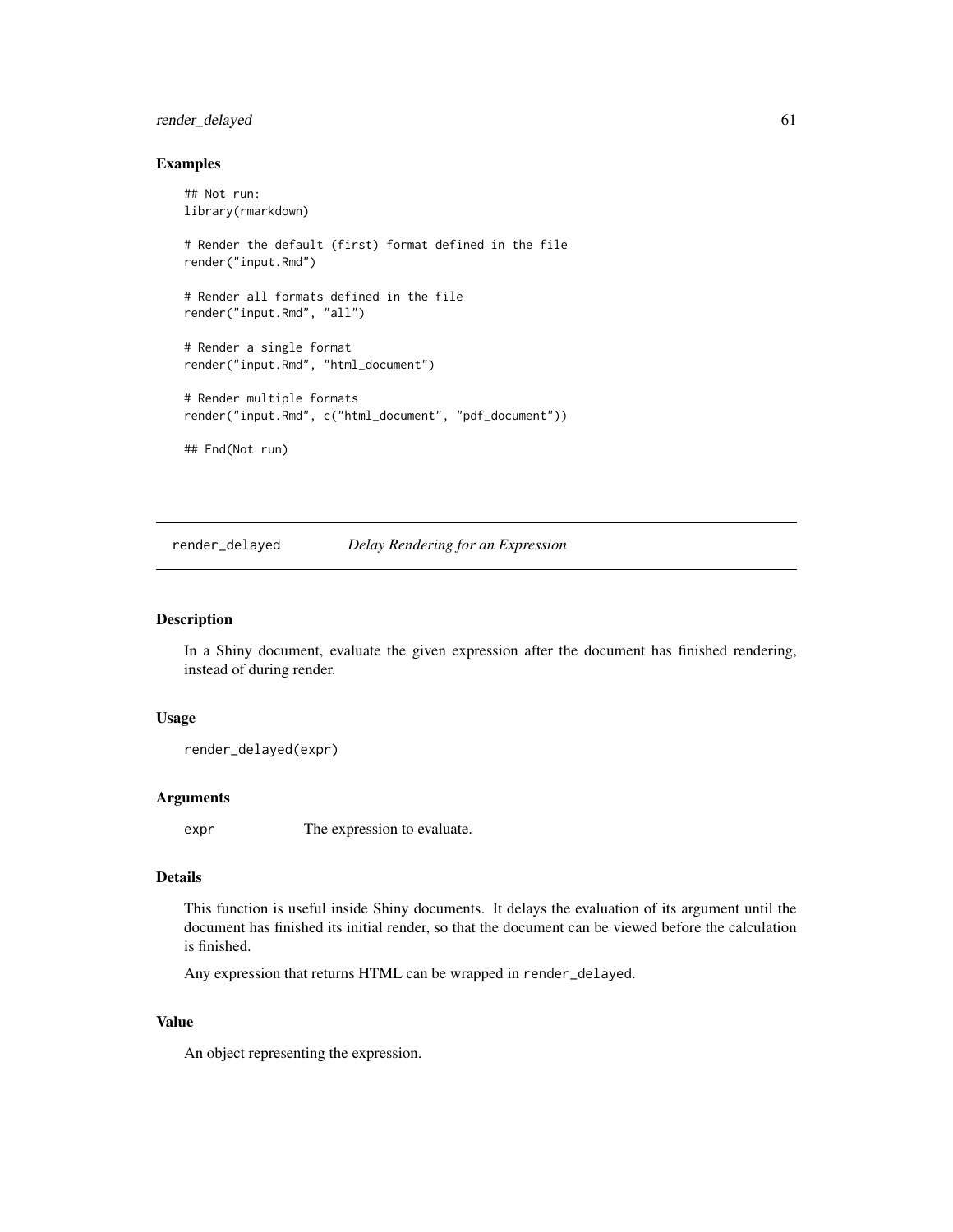Note

expr is evaluated in a copy of the environment in which the render\_delayed call appears. Consequently, no side effects created by expr are visible in succeeding expressions, nor are changes to the environment after the call to render\_delayed visible to expr.

expr must be an expression that produces HTML.

## Examples

```
## Not run:
# Add the following code to an R Markdown document
div(Sys.time())
render_delayed({
Sys.sleep(3) # simulate an expensive computation
div(Sys.time())
})
div(Sys.time())
## End(Not run)
```
render\_site *Render multiple documents as a website*

#### Description

Render all of the R Markdown documents within a directory as a website.

```
render_site(
  input = "."output_format = "all",
 envir = parent.frame(),
 quiet = FALSE,
  encoding = "UTF-8"
)
clean_site(input = ".", preview = FALSE, quiet = FALSE, encoding = "UTF-8")
site\_generator(input = "." , output\_format = NULL)site_config(input = ".", encoding = "UTF-8")
default_site_generator(input, ...)
```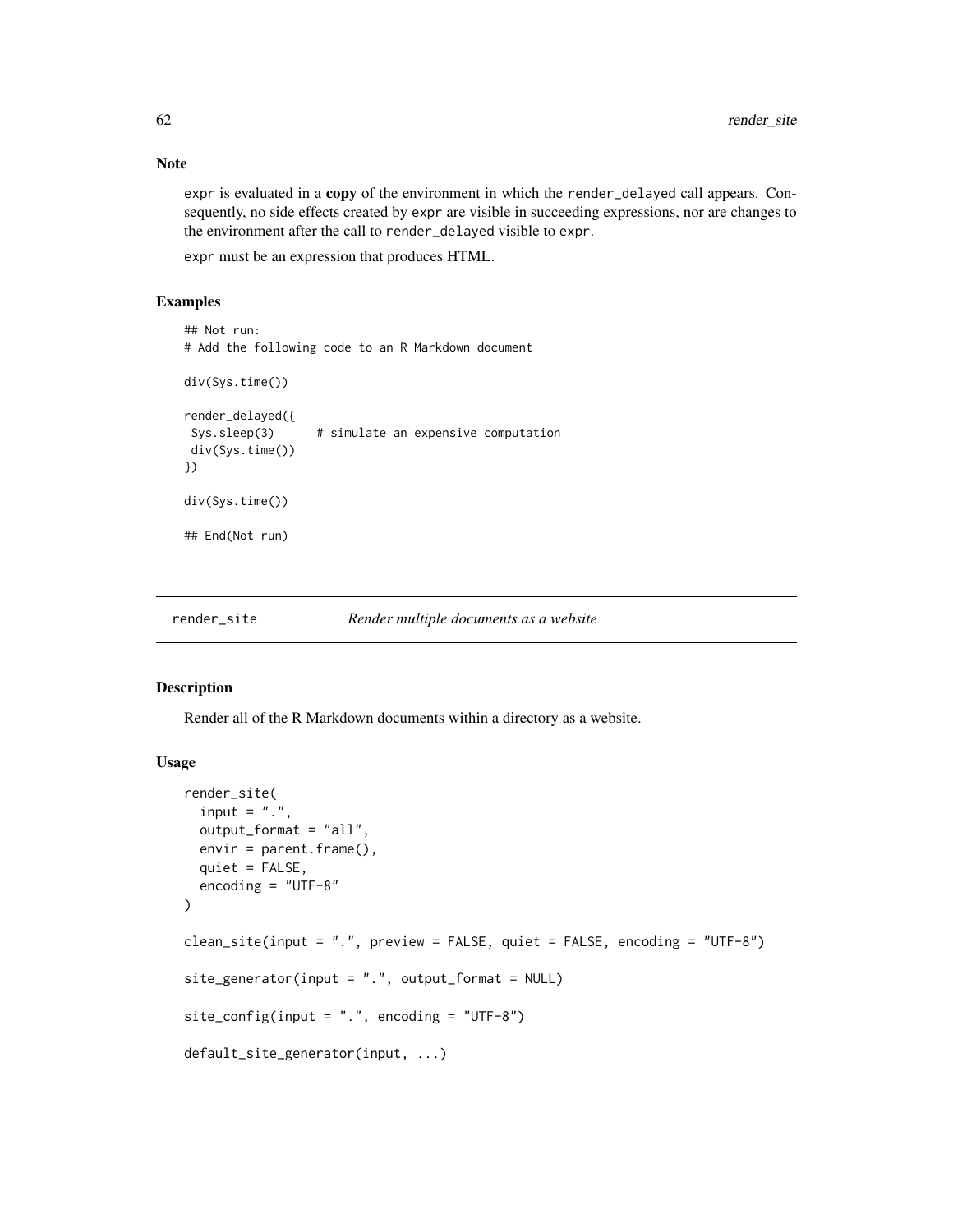#### render\_site 63

#### Arguments

| input         | Website directory (or the name of a file within the directory).                                                                           |
|---------------|-------------------------------------------------------------------------------------------------------------------------------------------|
| output_format | R Markdown format to convert to (defaults to "all").                                                                                      |
| envir         | The environment in which the code chunks are to be evaluated during knitting<br>(can use new, env to guarantee an empty new environment). |
| quiet         | TRUE to suppress messages and other output.                                                                                               |
| encoding      | Ignored. The encoding is always assumed to be UTF-8.                                                                                      |
| preview       | Whether to list the files to be removed rather than actually removing them.                                                               |
| $\cdot$       | Currently unused.                                                                                                                         |

#### Details

The render\_site function enables you to render a collection of markdown documents within a directory as a website. There are two requirements for a directory to be rendered as a website:

- 1. It must contain either an "index.Rmd" or "index.md" file.
- 2. It must contain a site configuration file (" site.yml").

The most minimal valid website is an empty "index.Rmd" and an empty "\_site.yml". With this configuration a single empty webpage would be generated via a call to render\_site. If you add additional markdown documents to the directory they will also be rendered. By default a site is rendered in the following fashion:

- 1. R Markdown (.Rmd) and plain markdown (.md) files in the root directory are rendered. Note however that markdown files beginning with "\_" are not rendered (this is a convention to designate files that are included by top level documents).
- 2. All output and supporting files are copied to a "\_site" subdirectory of the website directory (this is configurable, see discussion below).
- 3. The following files are not copied to the "\_site" sub-directory:
	- Files beginning with "." (hidden files).
	- Files beginning with " "
	- Files known to contain R source code (e.g. ".R", ".s", ".Rmd"), R data (e.g. ".RData", ".rds"), or configuration data (e.g. ".Rproj", "rsconnect")).

Note that you can override which files are included or excluded via settings in "\_site.yml" (described below).

4. Normally R Markdown renders documents as self-contained HTML. However, render\_site ensures that dependencies (e.g. CSS, JavaScript, images, etc.) remain in external files. CSS/JavaScript libraries are copied to a "site\_libs" sub-directory and plots/images are copied to "\_files" sub-directories.

You can remove the files generated by render\_site using the clean\_site function.

#### Value

render\_site returns the name of the site output file (relative to the input directory). clean\_site returns the names of the generated files removed during cleaning. site\_config returns the contents of \_site.yml as an R list. default\_site\_generator returns the default site generator for R Markdown websites.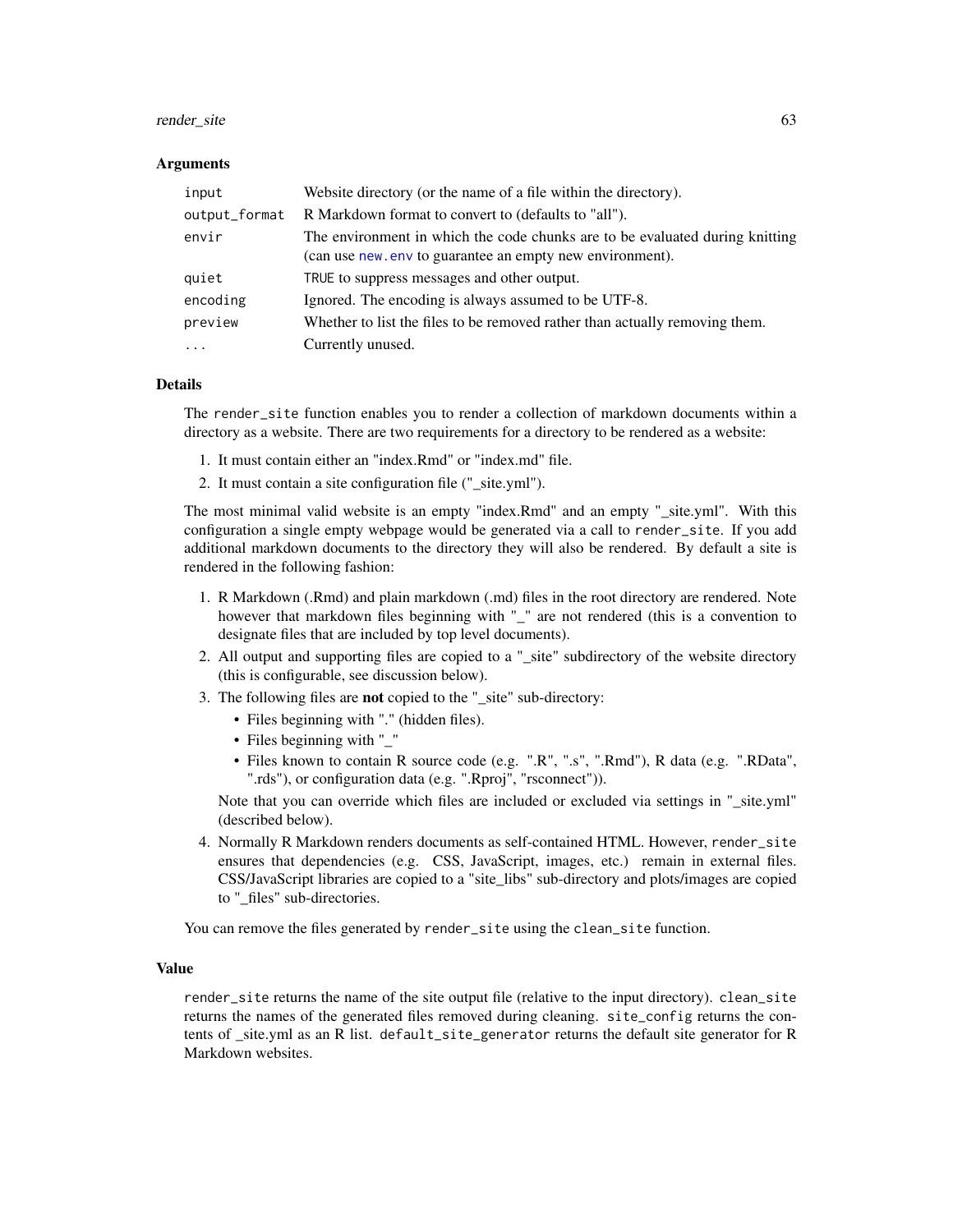### **Configuration**

A "\_site.yml" file can be used to configure the behavior of site generation. Here is an example configuration file:

```
name: my-website
output_dir: _site
include: ["demo.R"]
exclude: ["docs.txt", "*.csv"]
navbar:
  title: "My Website"
  left:
    - text: "Home"
      href: index.html
    - text: "About"
      href: about.html
output:
  html_document:
    toc: true
    highlight: textmate
```
The name field provides a suggested URL path for your website when it is published (by default this is just the name of the directory containing the site). The output\_dir indicates which directory to copy site content into ("\_site" is the default if none is specified). Note that this can be "." to keep all content within the root website directory alongside the source code.

The include and exclude fields enable you to override the default behavior vis-a-vis what files are copied into the "\_site" directory (wildcards can be used as in the above example).

The navbar field can be used to define a navigation bar for websites based on the [html\\_document](#page-16-0) format.

Finally, the output field enables you to specify output options that are common to all documents within the website (you can also still provide local options within each document that override any common options).

new\_session: true causes each file to be rendered in a new R session. This prevents the masking problem that arises when different files use functions from different packages (namespaces) that share a common name, such as here::here and lubridate::here or dplyr::filter and MASS::filter. The default behaviour of render\_site is to use a common R session.

autospin: true causes .R files to be spinned and rendered (as well as .Rmd files). If autospin is set to false (the default), .R files will not be spinned nor rendered. autospin can also enumerate a list of .R files to be spinned and rendered.

## Custom Site Generation

The behavior of the default site generation function (rmarkdown::default\_site) is described above. It is also possible to define a custom site generator that has alternate behavior. A site generator is an R function that is bound to by including it in the "site:" field of the "index.Rmd" or "index.md" file. For example: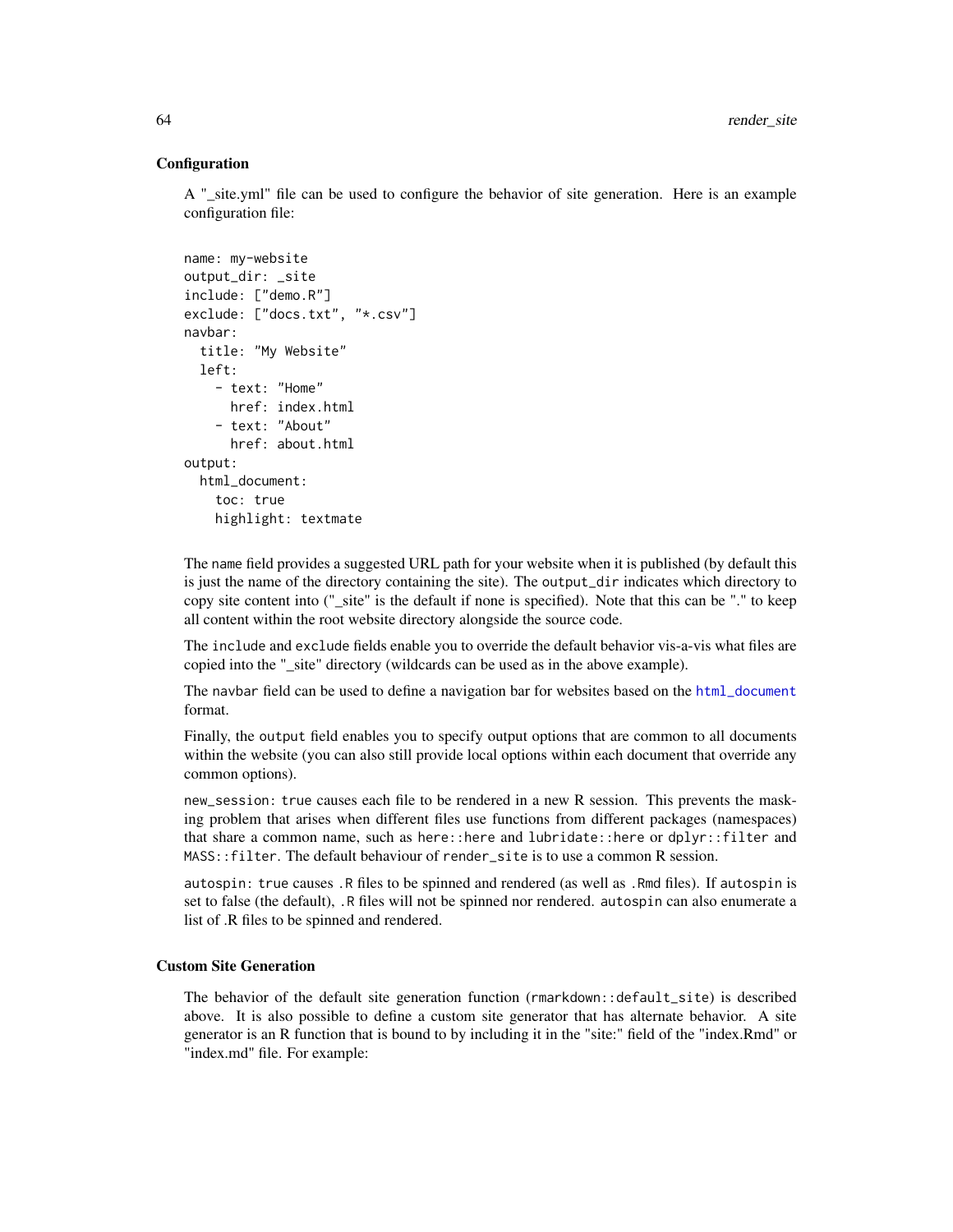title: "My Book" output: bookdown::gitbook site: bookdown::bookdown\_site

A site generation function should return a list with the following elements:

- name The name for the website (e.g. the parent directory name).
- output\_dir The directory where the website output is written to. This path should be relative to the site directory (e.g. "." or "\_site")
- render An R function that can be called to generate the site. The function should accept the input\_file, output\_format, envir, and quiet arguments.
- clean An R function that returns relative paths to the files generated by render\_site (these files are the ones which will be removed by the clean\_site function.

Note that the input\_file argument will be NULL when the entire site is being generated. It will be set to a specific file name if a front-end tool is attempting to preview it (e.g. RStudio IDE via the Knit button).

When quiet = FALSE the render function should also print a line of output using the [message](#page-0-0) function indicating which output file should be previewed, for example:

```
if (!quiet)
 message("\nOutput created: ", output)
```
Emitting this line enables front-ends like RStudio to determine which file they should open to preview the website.

See the source code of the rmarkdown::default\_site function for a example of a site generation function.

<span id="page-64-0"></span>render\_supporting\_files

```
Render supporting files for an input document
```
### **Description**

Render (copy) required supporting files for an input document to the \_files directory that is associated with the document.

### Usage

```
render_supporting_files(from, files_dir, rename_to = NULL)
```

| from      | The directory from which the files should be copied.                           |
|-----------|--------------------------------------------------------------------------------|
| files dir | The directory that will receive the copied files.                              |
| rename to | An option to rename the source directory after the copy operation is complete. |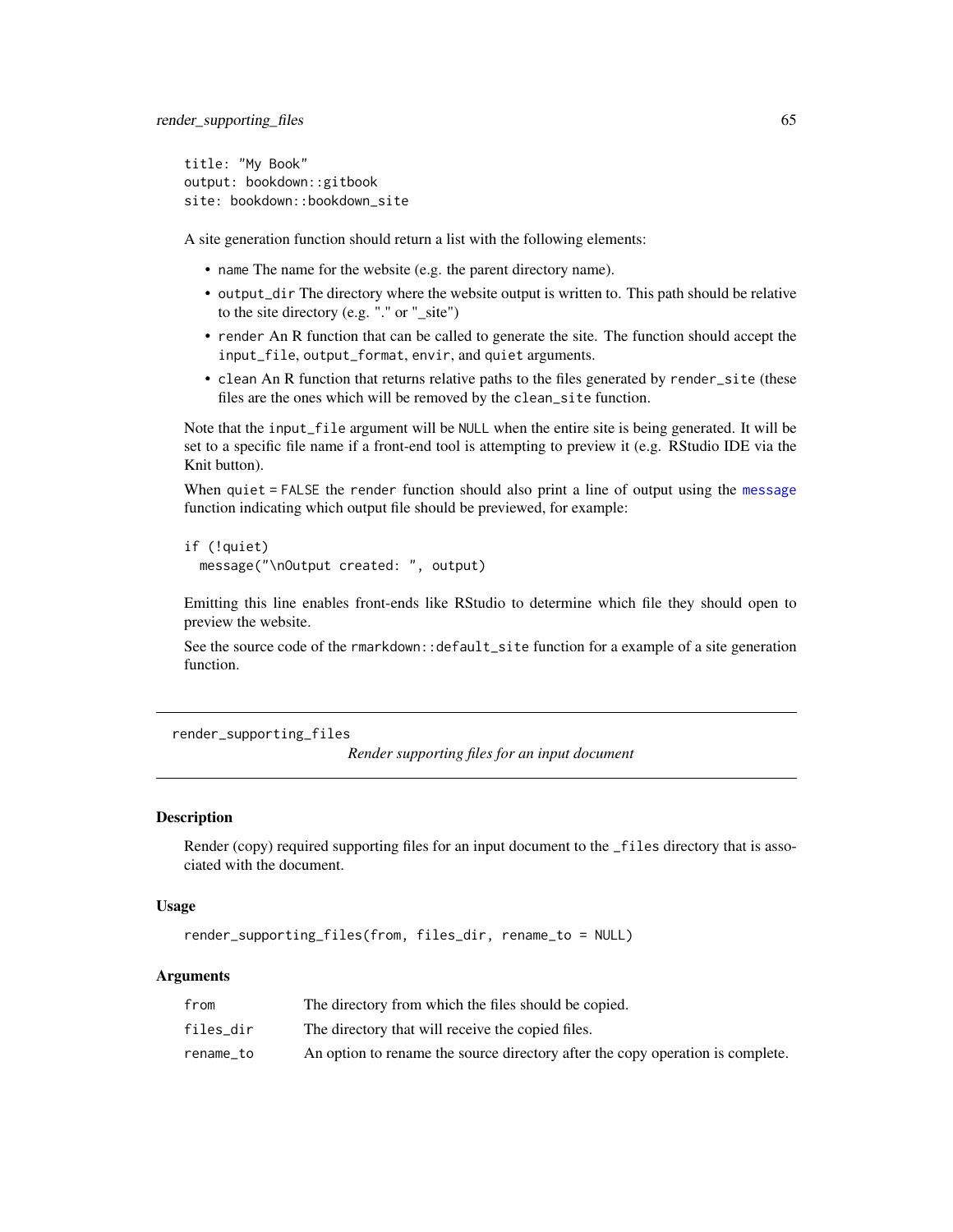# Value

The relative path to the supporting files. This path is suitable for inclusion in HTMLhref and src attributes.

resolve\_output\_format *Resolve the output format for an R Markdown document*

# Description

Read the YAML metadata (and any common output YAML file) for the document and return an output format object that can be passed to the [render](#page-57-0) function.

# Usage

```
resolve_output_format(
  input,
  output_format = NULL,
 output_options = NULL,
  output_yaml = NULL
\lambda
```
## Arguments

| input         | Input file (Rmd or plain markdown)                                                                                                                                                                                                                                                                                      |
|---------------|-------------------------------------------------------------------------------------------------------------------------------------------------------------------------------------------------------------------------------------------------------------------------------------------------------------------------|
| output_format | Name of output format (or NULL to use the default format for the input file).                                                                                                                                                                                                                                           |
|               | output_options List of output options that should override the options specified in metadata.                                                                                                                                                                                                                           |
| output_yaml   | Paths to YAML files specifying output formats and their configurations. The first<br>existing one is used. If none are found, then the function searches YAML files<br>specified to the output_yaml top-level parameter in the YAML front matter,<br>_output.yml or _output.yaml, and then uses the first existing one. |

#### Details

This function is useful for front-end tools that need to modify the default behavior of an output format.

### Value

An R Markdown output format definition that can be passed to [render](#page-57-0).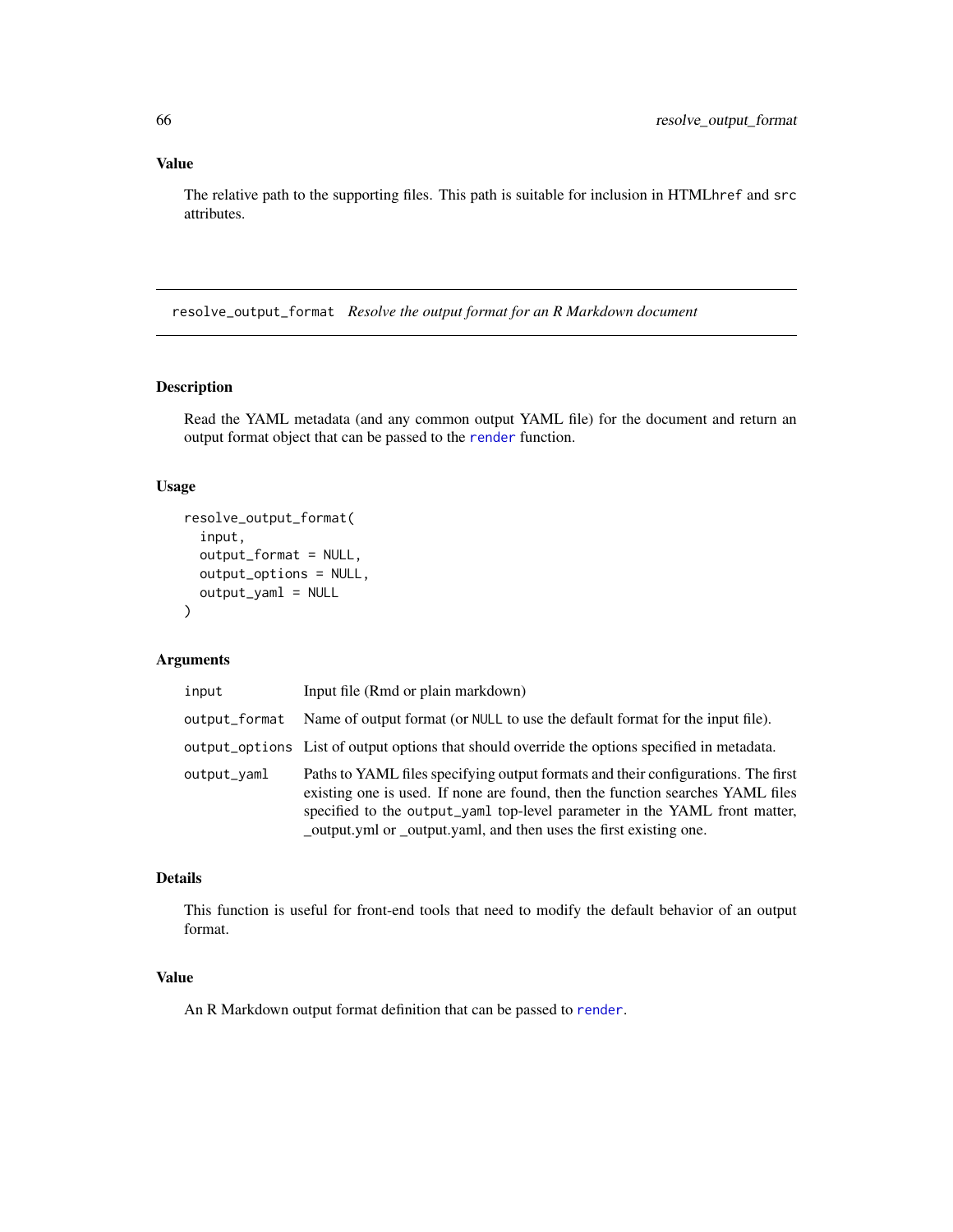<span id="page-66-0"></span>rmarkdown\_format *R Markdown input format definition*

#### Description

Compose a pandoc markdown input definition for R Markdown that can be passed as the from argument of [pandoc\\_options.](#page-49-0)

### Usage

```
rmarkdown_format(extensions = NULL)
```
from\_rmarkdown(implicit\_figures = TRUE, extensions = NULL)

#### Arguments

extensions Markdown extensions to be added or removed from the default definition of R Markdown.

implicit\_figures

Automatically make figures from images (defaults to TRUE).

### Details

By default R Markdown is defined as all pandoc markdown extensions with the following tweaks for backward compatibility with the markdown package (+ features are added, - features are removed):

> +autolink\_bare\_uris +tex\_math\_single\_backslash

For more on pandoc markdown see the [pandoc online documentation.](http://pandoc.org/README.html)

#### Value

Pandoc markdown format specification

#### See Also

[output\\_format,](#page-43-0) [pandoc\\_options](#page-49-0)

#### Examples

```
## Not run:
rmarkdown_format("-implicit_figures")
```
## End(Not run)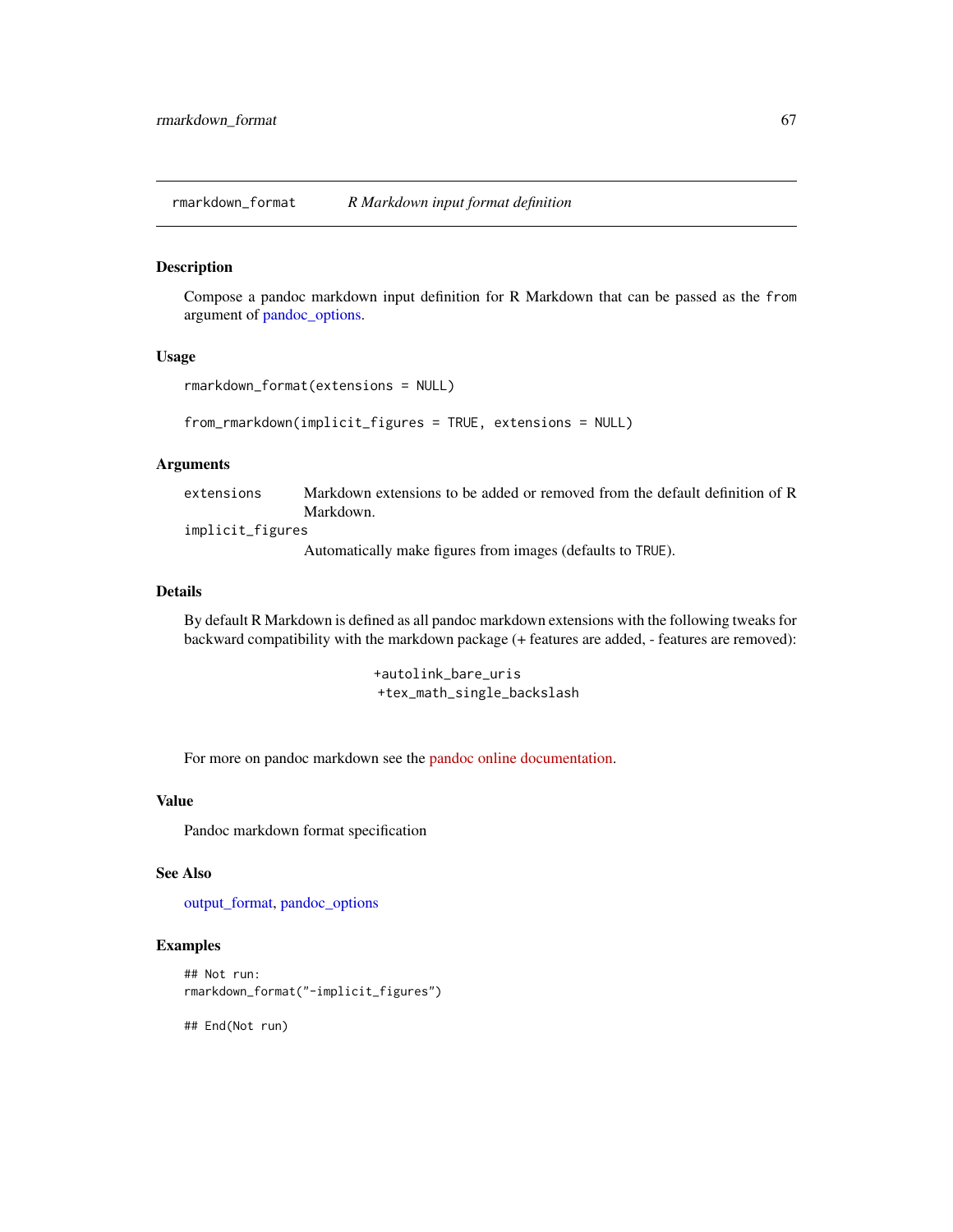<span id="page-67-0"></span>

#### Description

---

Rmd files include a metadata section (typically located at the top of the file) that can specify (among other things) the title, author, and date of the document. Metadata adheres to the [YAML](https://yaml.org) format and is delimited by lines containing three dashes  $(--)$ . Here is an example metadata section:

```
title: "Crop Analysis Q3 2013"
author: Martha Smith
date: October 23rd, 2013
---
```
Note that the title field is quoted. This is because titles often contained embedded colons (:) and colons followed by a space need to be quoted in YAML.

### Details

When title, author, and date metadata is provided it's used to automatically create a title section within output documents. If you don't want this section included in your document then you should remove the corresponding metadata fields.

When generating PDF and Beamer output there are also a number of other metadata fields that can be included to customize the appearance and theme of PDF output. For more details see the documentation for [pdf\\_document](#page-52-0) and [beamer\\_presentation](#page-4-0).

rtf\_document *Convert to an RTF document*

#### Description

Format for converting from R Markdown to an RTF document.

```
rtf_document(
  \text{toc} = \text{FALSE},
  toc\_depth = 3,
  fig_width = 5,
  fig_height = 4,
  keep_m d = FALSE,md_extensions = NULL,
  pandoc_args = NULL
)
```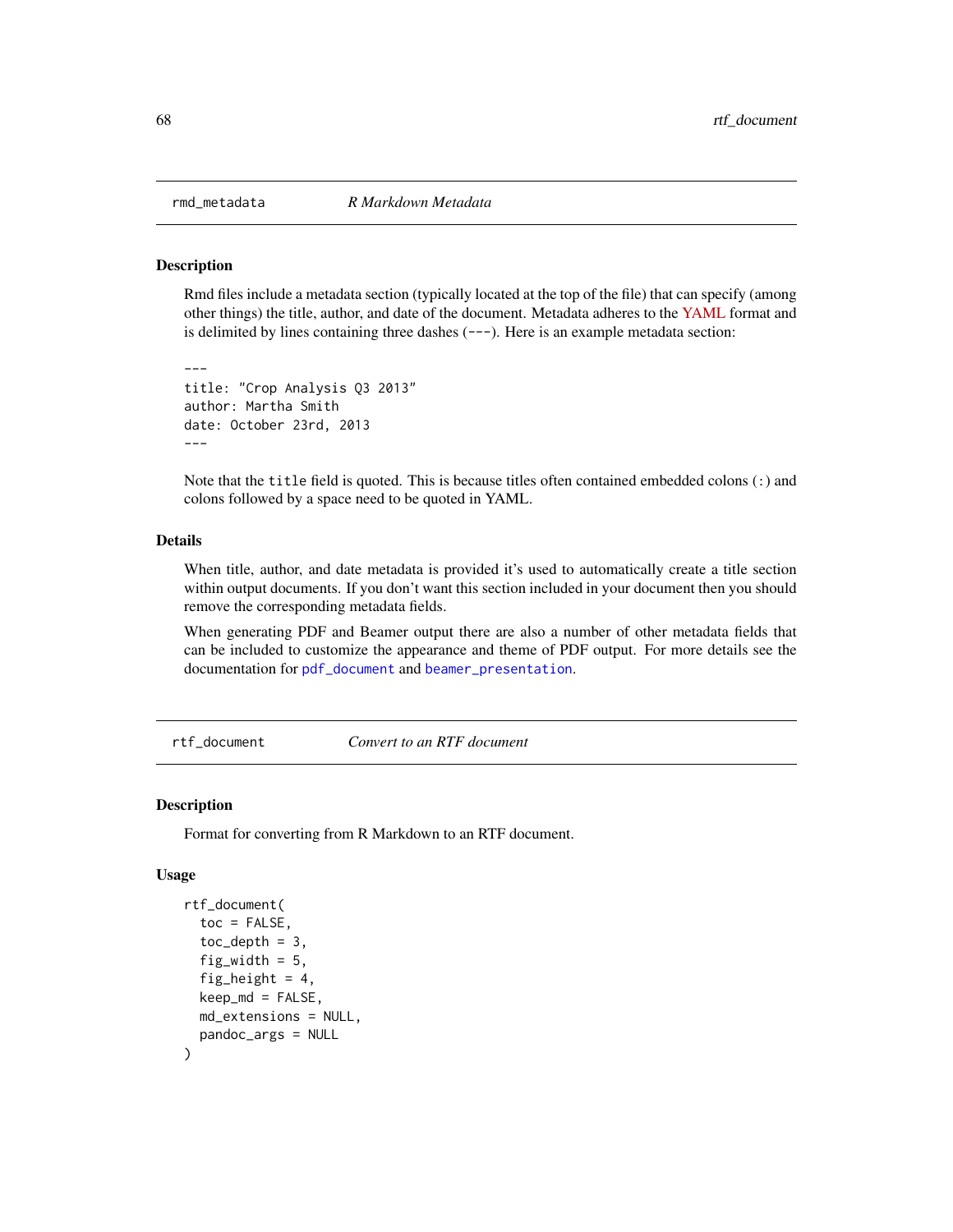run 69

### Arguments

| toc           | TRUE to include a table of contents in the output                                                                                         |
|---------------|-------------------------------------------------------------------------------------------------------------------------------------------|
| toc_depth     | Depth of headers to include in table of contents                                                                                          |
| fig_width     | Default width (in inches) for figures                                                                                                     |
| fig_height    | Default height (in inches) for figures                                                                                                    |
| keep_md       | Keep the markdown file generated by knitting.                                                                                             |
| md_extensions | Markdown extensions to be added or removed from the default definition or R<br>Markdown. See the rmarkdown_format for additional details. |
| pandoc_args   | Additional command line options to pass to pandoc                                                                                         |

### Details

See the [online documentation](https://rmarkdown.rstudio.com/rtf_document_format.html) for additional details on using the rtf\_document format.

R Markdown documents can have optional metadata that is used to generate a document header that includes the title, author, and date. For more details see the documentation on R Markdown [metadata.](#page-67-0)

R Markdown documents also support citations. You can find more information on the markdown syntax for citations in the [Bibliographies and Citations](https://rmarkdown.rstudio.com/authoring_bibliographies_and_citations.html) article in the online documentation.

### Value

R Markdown output format to pass to [render](#page-57-0)

### Examples

```
## Not run:
library(rmarkdown)
# simple invocation
render("input.Rmd", rtf_document())
# specify table of contents option
render("input.Rmd", rtf_document(toc = TRUE))
## End(Not run)
```
<span id="page-68-0"></span>run *Run a Shiny document*

### Description

Start a Shiny server for the given document, and render it for display.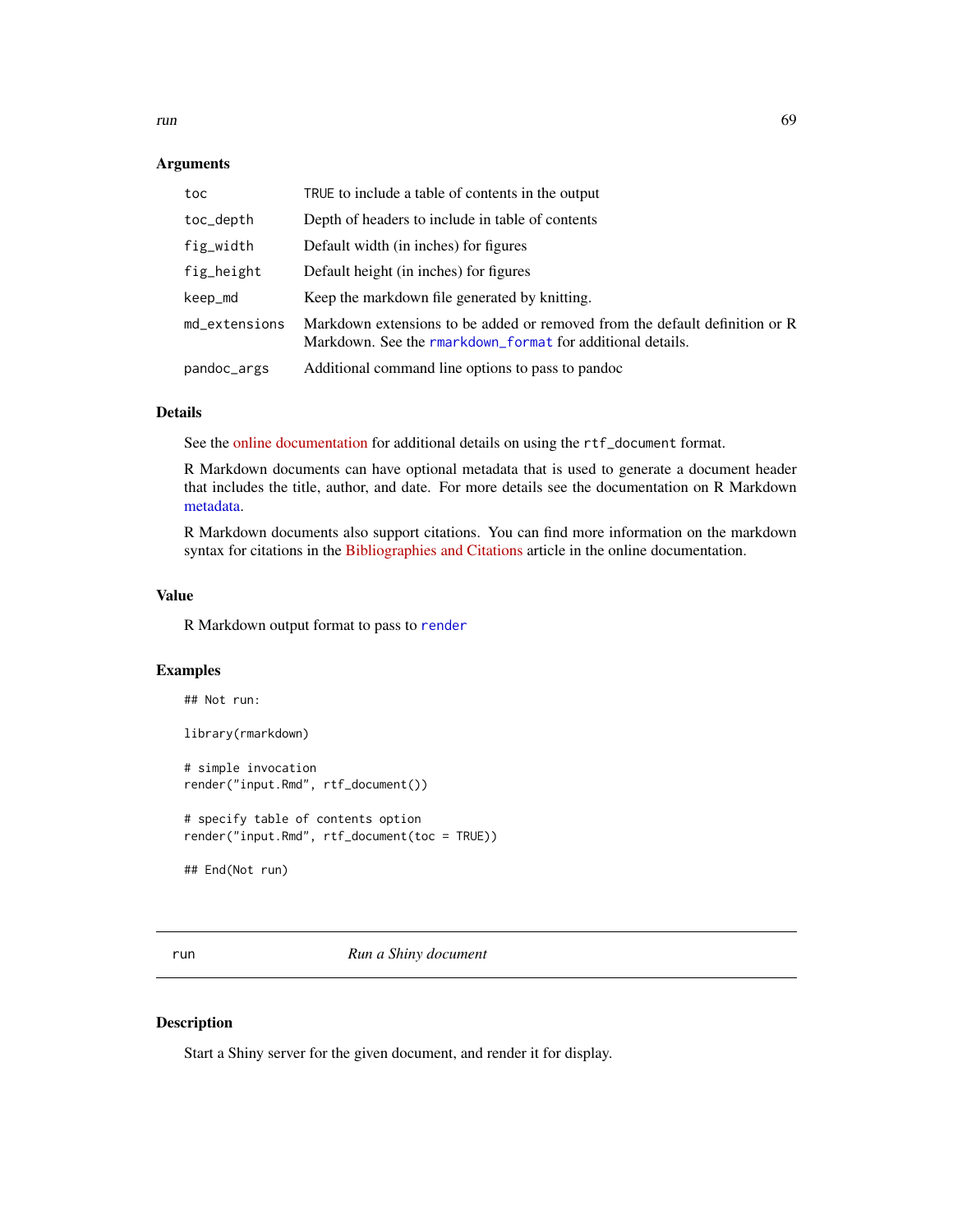## Usage

```
run(
  file = "index.Rmd",
  dir = dirname(file),
  default_file = NULL,
  auto_reload = TRUE,
  shiny_args = NULL,
  render_args = NULL
)
```
#### Arguments

| file         | Path to the R Markdown document to launch in a web browser. Defaults to<br>index. Rmd in the current working directory, but may be NULL to skip launching<br>a browser. |
|--------------|-------------------------------------------------------------------------------------------------------------------------------------------------------------------------|
| dir          | The directory from which to to read input documents. Defaults to the parent<br>directory of file.                                                                       |
| default_file | The file to serve at the Shiny server's root URL. If NULL (the default), a sensible<br>default is chosen (see Details)                                                  |
| auto_reload  | If TRUE (the default), automatically reload the Shiny application when the file<br>currently being viewed is changed on disk.                                           |
| shiny_args   | Additional arguments to runApp.                                                                                                                                         |
| render_args  | Additional arguments to render.                                                                                                                                         |

## Details

The run function runs a Shiny document by starting a Shiny server associated with the document. The shiny\_args parameter can be used to configure the server; see the [runApp](#page-0-0) documentation for details.

Once the server is started, the document will be rendered using [render](#page-57-0). The server will initiate a render of the document whenever necessary, so it is not necessary to call run every time the document changes: if auto\_reload is TRUE, saving the document will trigger a render. You can also manually trigger a render by reloading the document in a Web browser.

The server will render any R Markdown (.Rmd) document in dir; the file argument specifies only the initial document to be rendered and viewed. You can therefore link to other documents in the directory using standard Markdown syntax, e.g. [Analysis Page 2](page2.Rmd).

If default\_file is not specified, nor is a file specified on the URL, then the default document to serve at  $\ell$  is chosen from (in order of preference):

- If dir contains only one Rmd, that Rmd.
- The file 'index.Rmd', if it exists in dir.
- The first Rmd that has runtime: shiny in its YAML metadata.
- The file 'index.html' (or 'index.htm'), if it exists in dir.

If you wish to share R code between your documents, place it in a file named global.R in dir; it will be sourced into the global environment.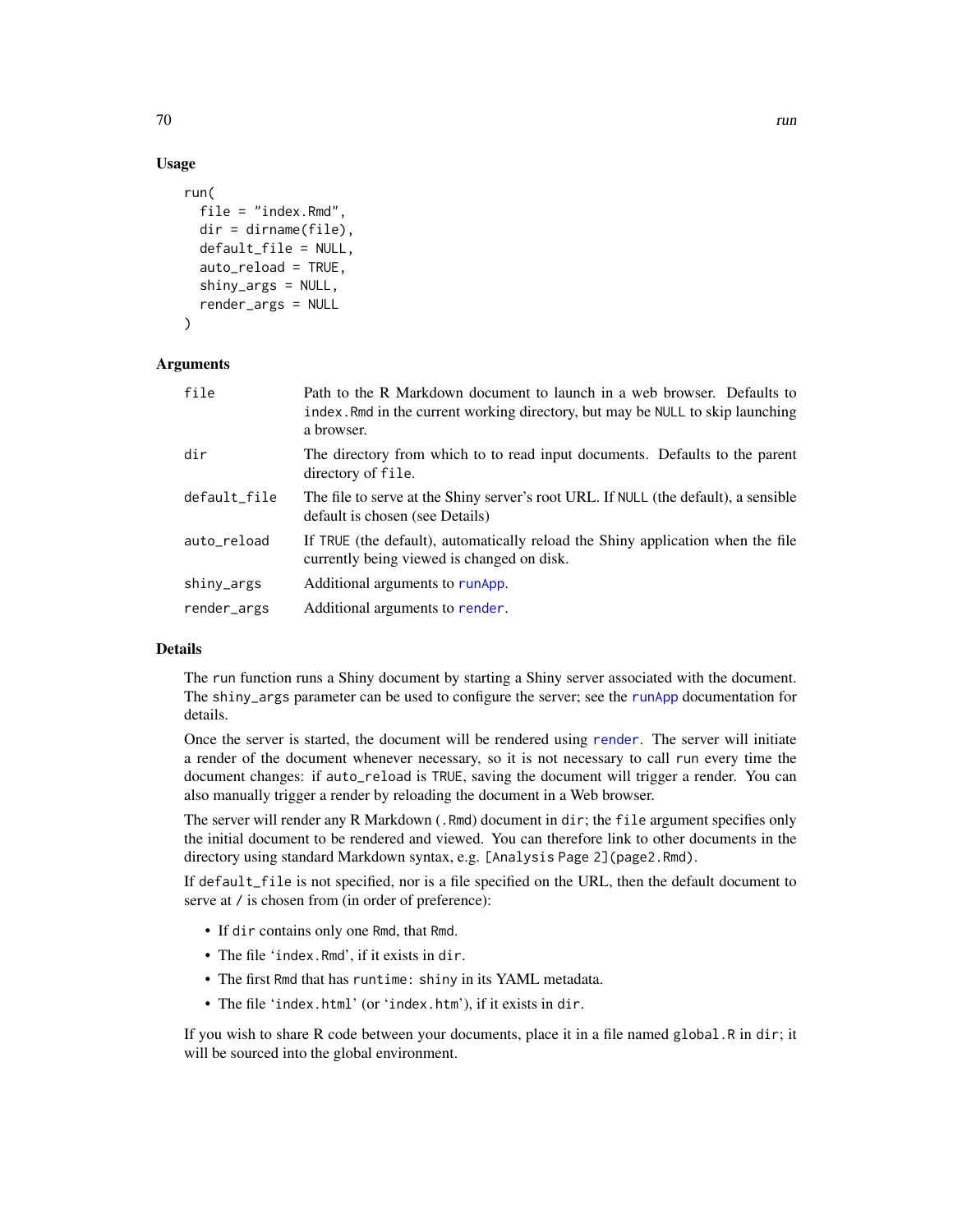### Value

Invisible NULL.

# Note

Unlike [render](#page-57-0), run does not render the document to a file on disk. In most cases a Web browser will be started automatically to view the document; see launch. browser in the [runApp](#page-0-0) documentation for details.

When using an external web browser with the server, specify the name of the R Markdown file to view in the URL (e.g. http://127.0.0.1:1234/foo.Rmd). A URL without a filename will show the default\_file as described above.

## Examples

```
## Not run:
# Run the Shiny document "index.Rmd" in the current directory
rmarkdown::run()
# Run the Shiny document "shiny_doc.Rmd" on port 8241
rmarkdown::run("shiny_doc.Rmd", shiny_args = list(port = 8241))
```
## End(Not run)

shiny\_prerendered\_chunk

*Add code to a shiny\_prerendered context*

### Description

Programmatic equivalent to including a code chunk with a context in a runtime: shiny\_prerendered document.

### Usage

```
shiny_prerendered_chunk(context, code, singleton = FALSE)
```

| context   | Context name (e.g. "server", "server-start")                            |
|-----------|-------------------------------------------------------------------------|
| code      | Character vector with code                                              |
| singleton | Collapse multiple identical versions of this chunk into a single chunk. |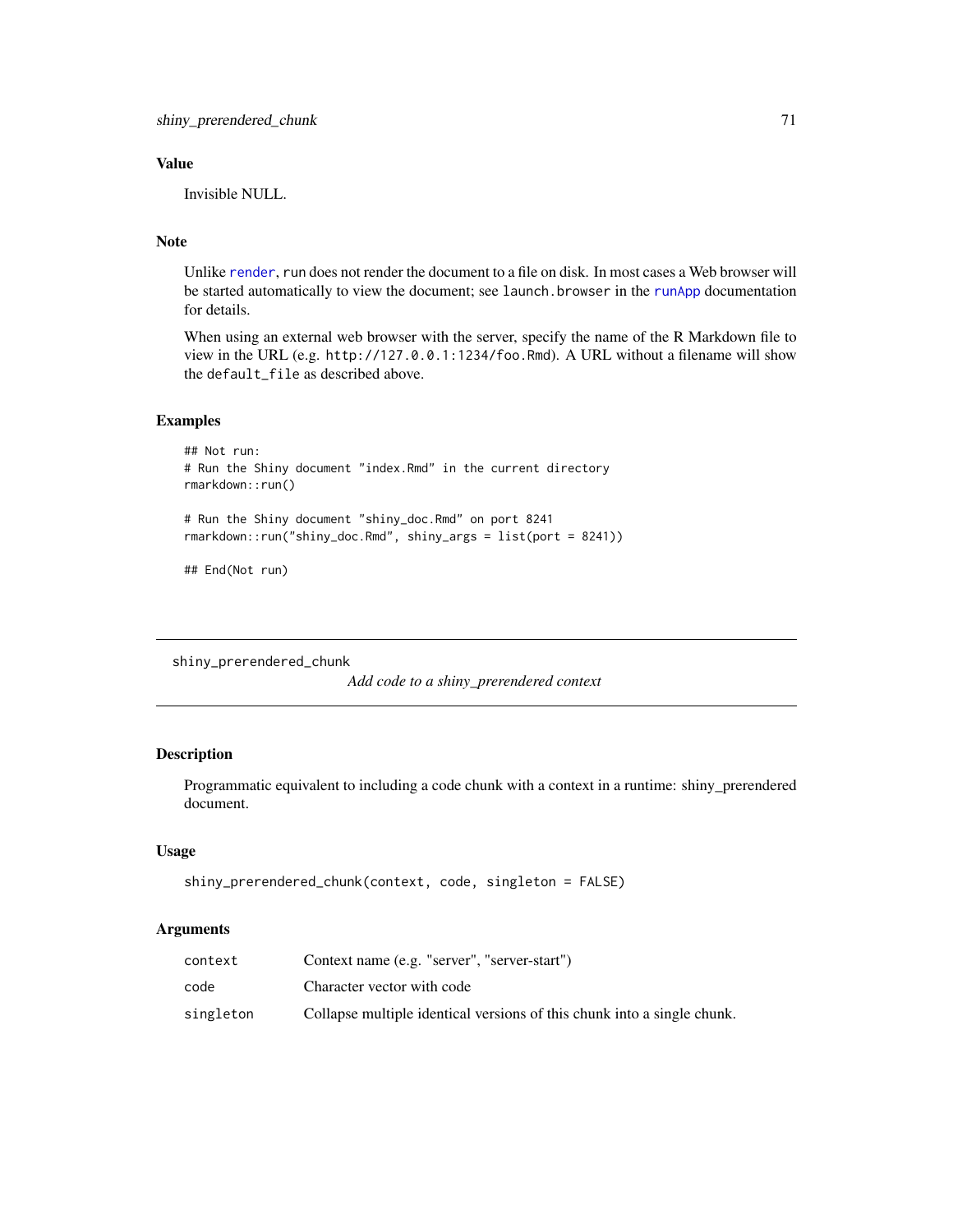```
shiny_prerendered_clean
```
*Clean prerendered content for the specified Rmd input file*

### Description

Remove the associated html file and supporting \_files directory for a shiny\_prerendered documet.

## Usage

```
shiny_prerendered_clean(input)
```
# Arguments

input Rmd input file to clean content for

site\_resources *Determine website resource files for a directory*

# Description

Determine which files within a given directory should be copied in order to serve a website from the directory. Attempts to automatically exclude source, data, hidden, and other files not required to serve website content.

### Usage

```
site_resources(site_dir, include = NULL, exclude = NULL, recursive = FALSE)
```
## Arguments

| site_dir  | Site directory to analyze                                                                               |
|-----------|---------------------------------------------------------------------------------------------------------|
| include   | Additional files to include (glob wildcards supported)                                                  |
| exclude   | Files to exclude (glob wildcards supported)                                                             |
| recursive | TRUE to return a full recursive file listing; FALSE to just provide top-level files<br>and directories. |

#### Value

Character vector of files and directories to copy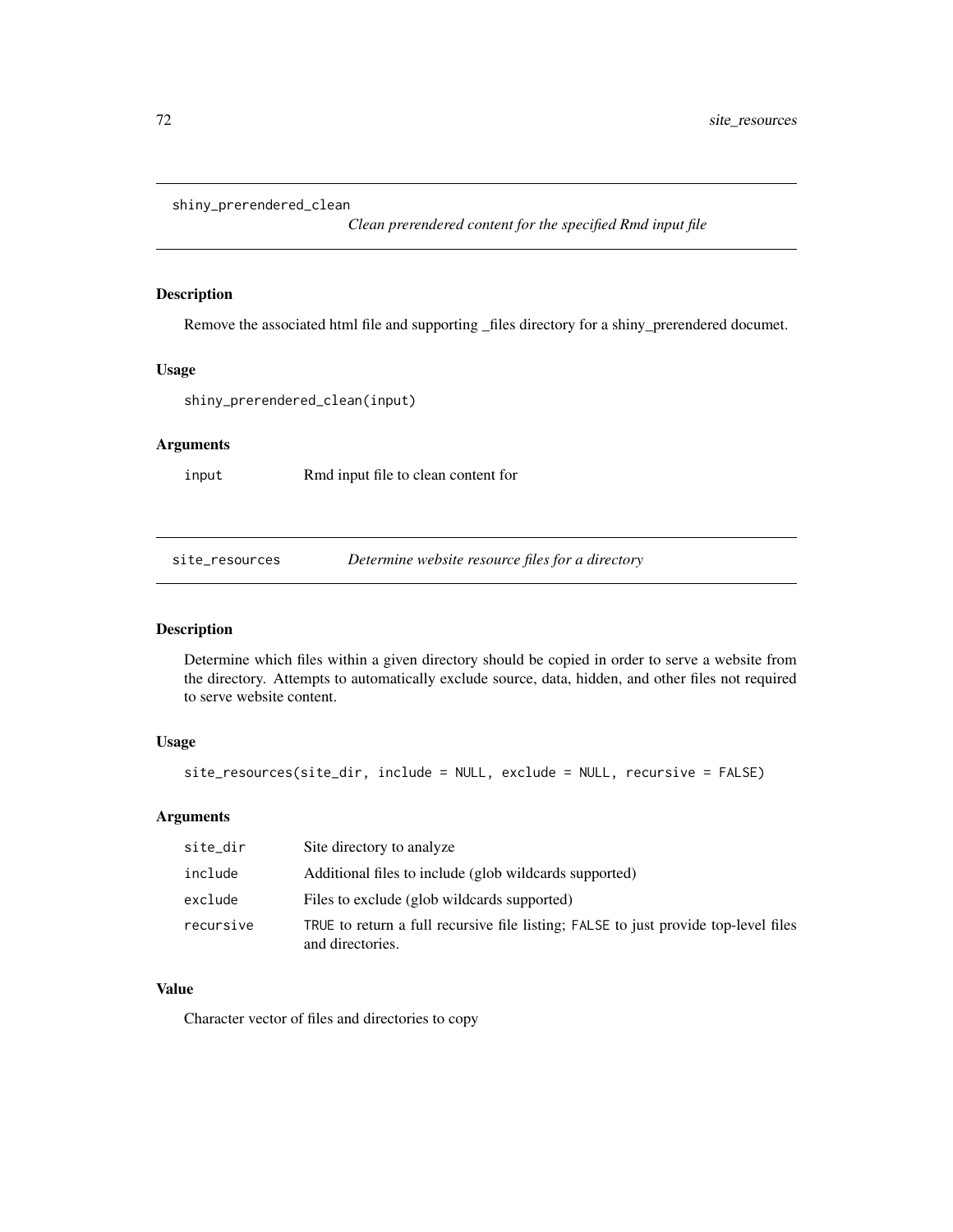<span id="page-72-0"></span>slidy\_presentation *Convert to a slidy presentation*

#### Description

Format for converting from R Markdown to a slidy presentation.

#### Usage

```
slidy_presentation(
  incremental = FALSE,
  duration = NULL,
  footer = NULL,
  font_adjustment = 0,
  fig_width = 8,
  fig_height = 6,
  fig_retina = 2,
  fig_caption = TRUE,
  dev = "png",df_print = "default",
  smart = TRUE,
  self_contained = TRUE,
 highlight = "default",
 mathjax = "default",
  template = "default",
  \text{css} = \text{NULL},
  includes = NULL,
 keep_md = FALSE,
 lib\_dir = NULL,md_extensions = NULL,
 pandoc_args = NULL,
  extra_dependencies = NULL,
  ...
)
```
#### Arguments

| incremental     | TRUE to render slide bullets incrementally. Note that if you want to reverse the<br>default incremental behavior for an individual bullet you can precede it with >.<br>For example: > - Bullet Text |  |
|-----------------|------------------------------------------------------------------------------------------------------------------------------------------------------------------------------------------------------|--|
| duration        | Duration (in minutes) of the slide deck. This value is used to add a countdown<br>timer to the slide footer.                                                                                         |  |
| footer          | Footer text (e.g. organization name and/or copyright)                                                                                                                                                |  |
| font_adjustment |                                                                                                                                                                                                      |  |
|                 | Increase or decrease the default font size (e.g. $-1$ or $+1$ ). You can also manu-<br>ally adjust the font size during the presentation using the 'S' (smaller) and 'B'<br>(bigger) keys.           |  |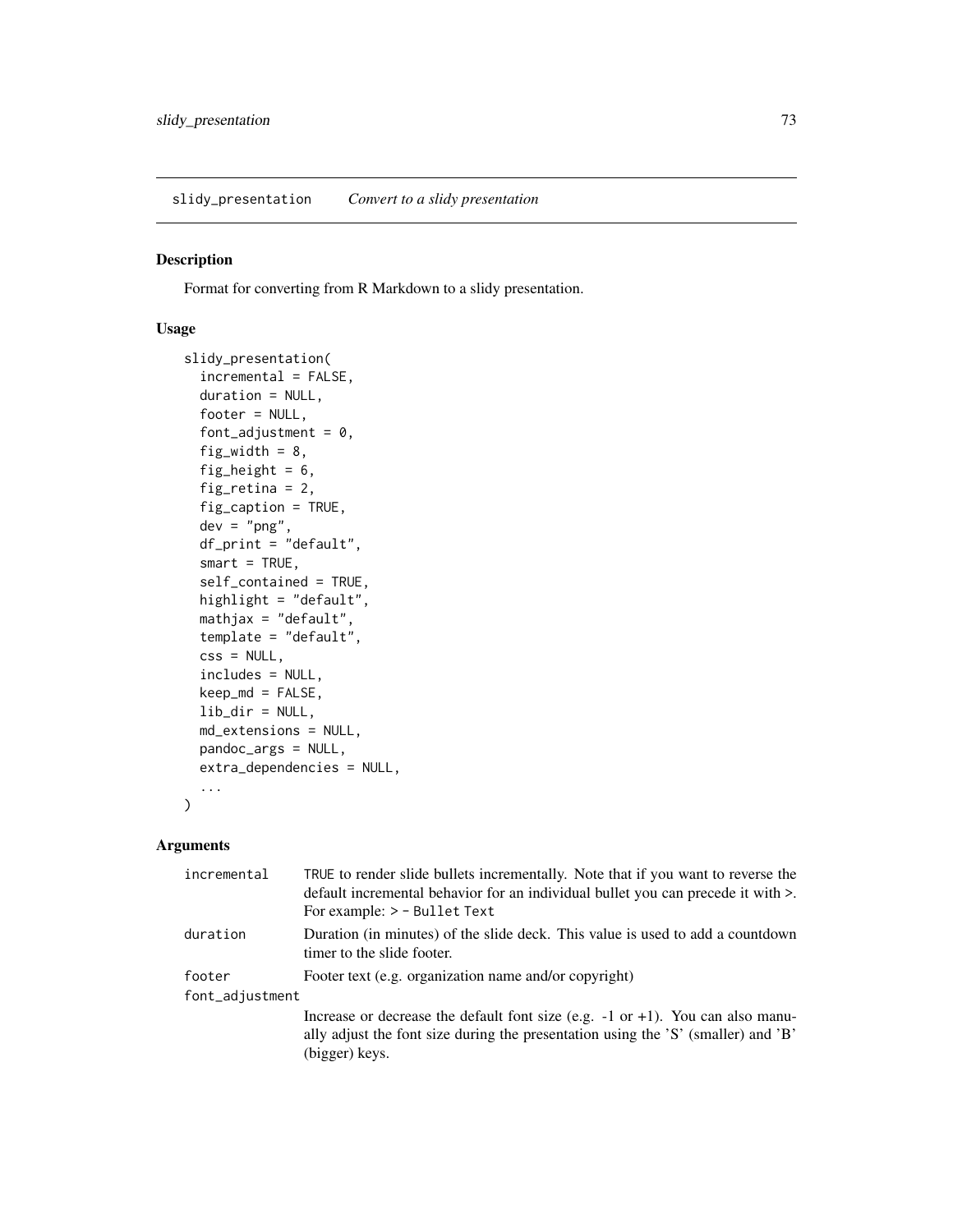<span id="page-73-0"></span>

| fig_width     | Default width (in inches) for figures                                                                                                                                                                                                                                                                                                                                                                                                                                                                                                                                                                                                                       |
|---------------|-------------------------------------------------------------------------------------------------------------------------------------------------------------------------------------------------------------------------------------------------------------------------------------------------------------------------------------------------------------------------------------------------------------------------------------------------------------------------------------------------------------------------------------------------------------------------------------------------------------------------------------------------------------|
| fig_height    | Default height (in inches) for figures                                                                                                                                                                                                                                                                                                                                                                                                                                                                                                                                                                                                                      |
| fig_retina    | Scaling to perform for retina displays (defaults to 2, which currently works for<br>all widely used retina displays). Set to NULL to prevent retina scaling. Note that<br>this will always be NULL when keep_md is specified (this is because fig_retina<br>relies on outputting HTML directly into the markdown document).                                                                                                                                                                                                                                                                                                                                 |
| fig_caption   | TRUE to render figures with captions                                                                                                                                                                                                                                                                                                                                                                                                                                                                                                                                                                                                                        |
| dev           | Graphics device to use for figure output (defaults to pdf)                                                                                                                                                                                                                                                                                                                                                                                                                                                                                                                                                                                                  |
| df_print      | Method to be used for printing data frames. Valid values include "default",<br>"kable", "tibble", and "paged". The "default" method uses print.data.frame.<br>The "kable" method uses the knitr::kable function. The "tibble" method<br>uses the tibble package to print a summary of the data frame. The "paged"<br>method creates a paginated HTML table (note that this method is only valid for<br>formats that produce HTML). In addition to the named methods you can also<br>pass an arbitrary function to be used for printing data frames. You can disable<br>the df_print behavior entirely by setting the option rmarkdown.df_print to<br>FALSE. |
| smart         | Produce typographically correct output, converting straight quotes to curly quotes,<br>$---$ to em-dashes, $--$ to en-dashes, and  to ellipses.                                                                                                                                                                                                                                                                                                                                                                                                                                                                                                             |
|               | self_contained Produce a standalone HTML file with no external dependencies, using data:<br>URIs to incorporate the contents of linked scripts, stylesheets, images, and<br>videos. Note that even for self contained documents MathJax is still loaded<br>externally (this is necessary because of its size).                                                                                                                                                                                                                                                                                                                                              |
| highlight     | Syntax highlighting style. Supported styles include "default", "tango", "pyg-<br>ments", "kate", "monochrome", "espresso", "zenburn", and "haddock". Pass<br>NULL to prevent syntax highlighting.                                                                                                                                                                                                                                                                                                                                                                                                                                                           |
| mathjax       | Include mathjax. The "default" option uses an https URL from a MathJax CDN.<br>The "local" option uses a local version of MathJax (which is copied into the out-<br>put directory). You can pass an alternate URL or pass NULL to exclude MathJax<br>entirely.                                                                                                                                                                                                                                                                                                                                                                                              |
| template      | Pandoc template to use for rendering. Pass "default" to use the rmarkdown pack-<br>age default template; pass NULL to use pandoc's built-in template; pass a path to<br>use a custom template that you've created. See the documentation on pandoc<br>online documentation for details on creating custom templates.                                                                                                                                                                                                                                                                                                                                        |
| <b>CSS</b>    | One or more css files to include                                                                                                                                                                                                                                                                                                                                                                                                                                                                                                                                                                                                                            |
| includes      | Named list of additional content to include within the document (typically cre-<br>ated using the includes function).                                                                                                                                                                                                                                                                                                                                                                                                                                                                                                                                       |
| keep_md       | Keep the markdown file generated by knitting.                                                                                                                                                                                                                                                                                                                                                                                                                                                                                                                                                                                                               |
| lib_dir       | Directory to copy dependent HTML libraries (e.g. jquery, bootstrap, etc.) into.<br>By default this will be the name of the document with _files appended to it.                                                                                                                                                                                                                                                                                                                                                                                                                                                                                             |
| md_extensions | Markdown extensions to be added or removed from the default definition or R<br>Markdown. See the rmarkdown_format for additional details.                                                                                                                                                                                                                                                                                                                                                                                                                                                                                                                   |
| pandoc_args   | Additional command line options to pass to pandoc                                                                                                                                                                                                                                                                                                                                                                                                                                                                                                                                                                                                           |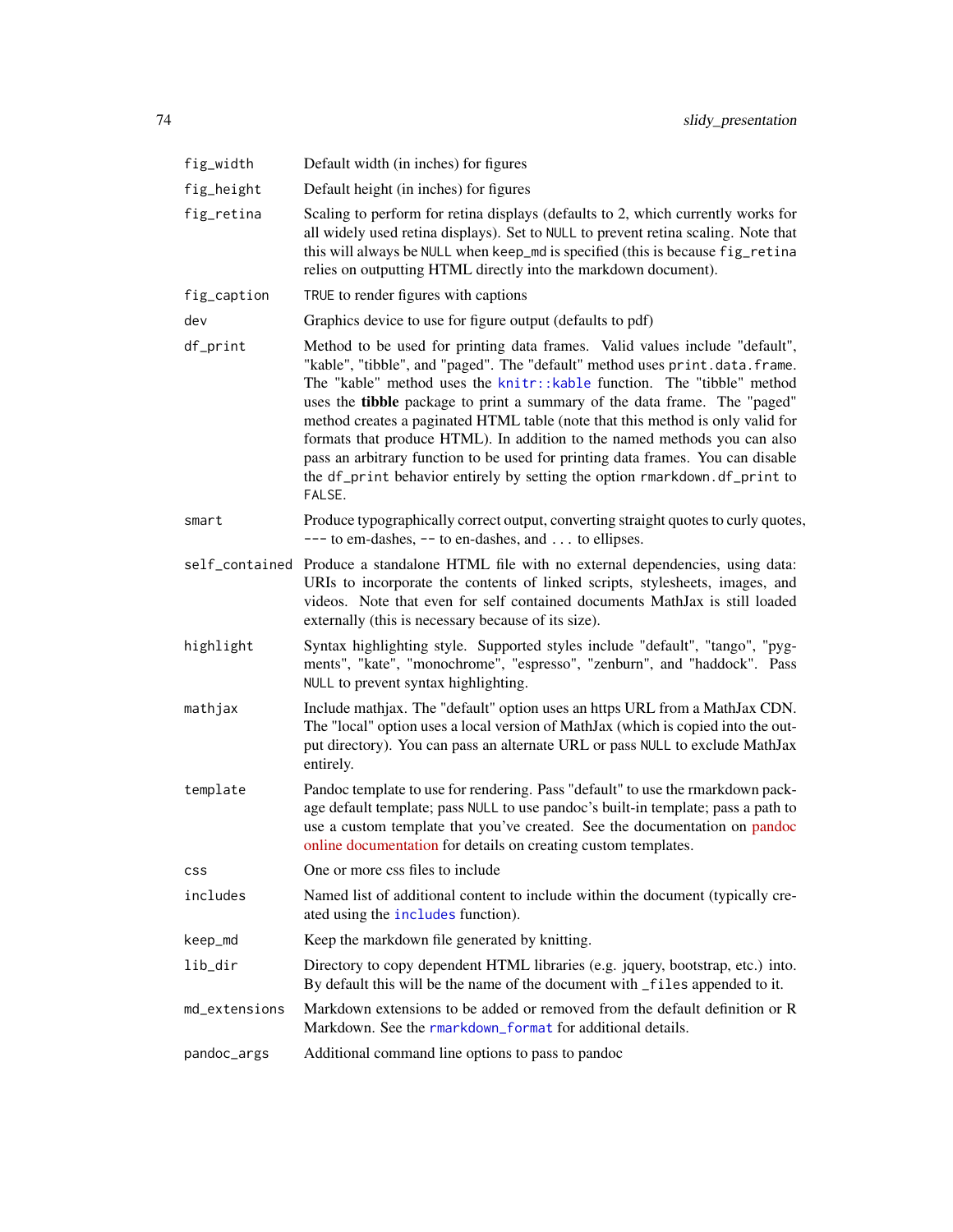#### <span id="page-74-0"></span>extra\_dependencies

A LaTeX dependency latex\_dependency(), a list of LaTeX dependencies, a character vector of LaTeX package names (e.g. c("framed","hyperref")), or a named list of LaTeX package options with the names being package names (e.g. list(hypreref = c("unicode=true","breaklinks=true"),lmodern = NULL)). It can be used to add custom LaTeX packages to the .tex header.

... Additional function arguments to pass to the base R Markdown HTML output formatter [html\\_document\\_base](#page-20-0)

#### Details

See the [online documentation](https://rmarkdown.rstudio.com/slidy_presentation_format.html) for additional details on using the slidy\_presentation format.

For more information on markdown syntax for presentations see the [pandoc online documentation.](https://pandoc.org/README.html)

#### Value

R Markdown output format to pass to [render](#page-57-0)

#### Examples

```
## Not run:
library(rmarkdown)
# simple invocation
render("pres.Rmd", slidy_presentation())
# specify an option for incremental rendering
render("pres.Rmd", slidy_presentation(incremental = TRUE))
```

```
## End(Not run)
```
tufte\_handout *Tufte handout format (PDF)*

#### **Description**

Template for creating a handout according to the style of Edward R. Tufte and Richard Feynman.

#### Usage

```
tufte_handout(
  fig_width = 4,
  fig_height = 2.5,
  fig_crop = TRUE,
 dev = "pdf",highlight = "default",
  keep_tex = FALSE,
  citation_package = c("none", "natbib", "biblatex"),
```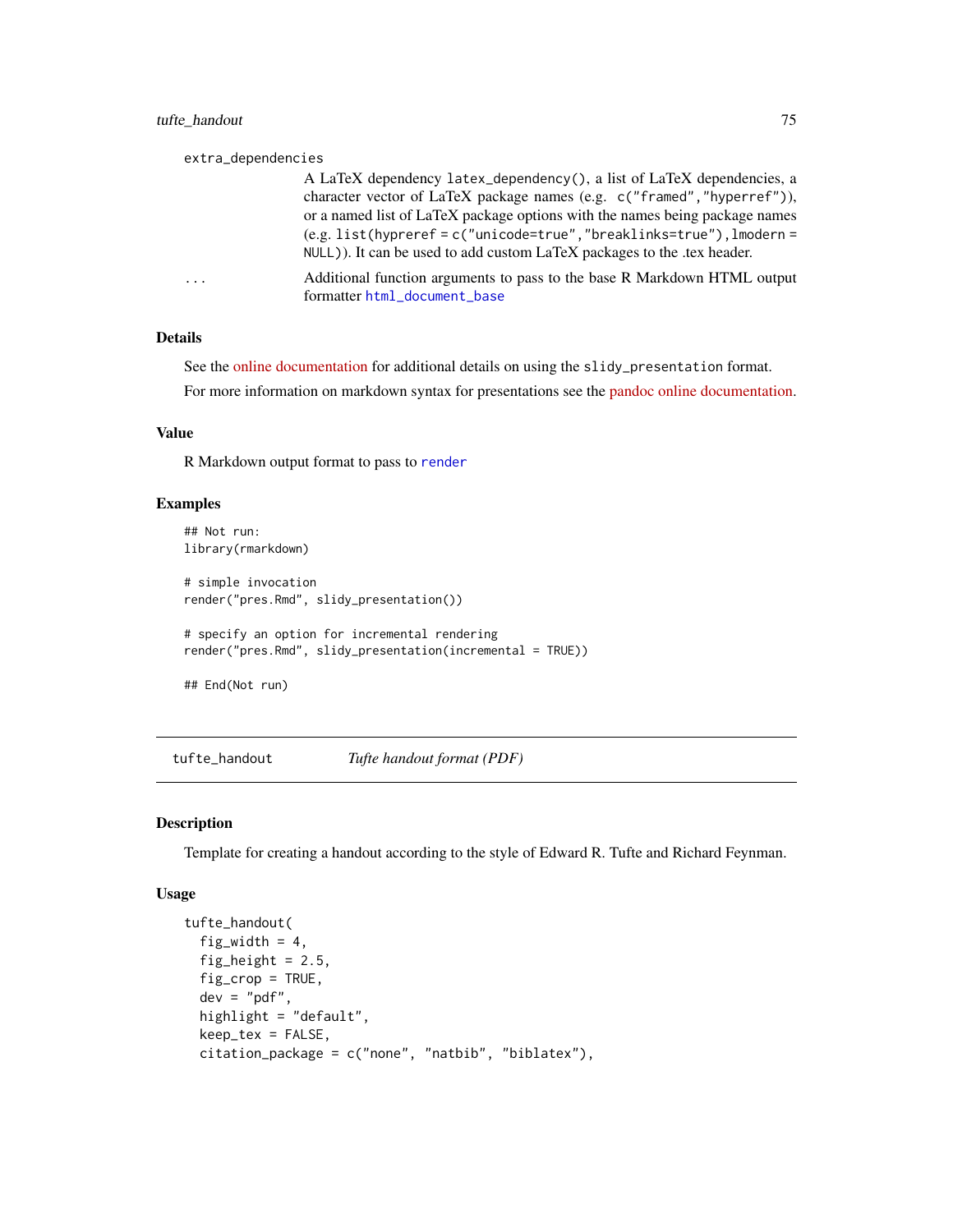```
includes = NULL,
 md_extensions = NULL,
  pandoc_args = NULL
\mathcal{L}
```
#### Arguments

| fig_width        | Default width (in inches) for figures                                                                                                                                                             |  |
|------------------|---------------------------------------------------------------------------------------------------------------------------------------------------------------------------------------------------|--|
| fig_height       | Default height (in inches) for figures                                                                                                                                                            |  |
| fig_crop         | TRUE to automatically apply the pdfcrop utility (if available) to pdf figures                                                                                                                     |  |
| dev              | Graphics device to use for figure output (defaults to pdf)                                                                                                                                        |  |
| highlight        | Syntax highlighting style. Supported styles include "default", "tango", "pyg-<br>ments", "kate", "monochrome", "espresso", "zenburn", and "haddock". Pass<br>NULL to prevent syntax highlighting. |  |
| keep_tex         | Keep the intermediate tex file used in the conversion to PDF                                                                                                                                      |  |
| citation_package |                                                                                                                                                                                                   |  |
|                  | The LaTeX package to process citations, natbib or biblatex. Use none if<br>neither package is to be used.                                                                                         |  |
| includes         | Named list of additional content to include within the document (typically cre-<br>ated using the includes function).                                                                             |  |
| md_extensions    | Markdown extensions to be added or removed from the default definition or R<br>Markdown. See the rmarkdown format for additional details.                                                         |  |
| pandoc_args      | Additional command line options to pass to pandoc                                                                                                                                                 |  |

#### Details

See the [online documentation](https://rmarkdown.rstudio.com/tufte_handout_format.html) for additional details.

Creating Tufte handout output from R Markdown requires that LaTeX be installed.

R Markdown documents can have optional metadata that is used to generate a document header that includes the title, author, and date. For more details see the documentation on R Markdown [metadata.](#page-67-0)

R Markdown documents also support citations. You can find more information on the markdown syntax for citations in the [Bibliographies and Citations](https://rmarkdown.rstudio.com/authoring_bibliographies_and_citations.html) article in the online documentation.

word\_document *Convert to an MS Word document*

#### Description

Format for converting from R Markdown to an MS Word document.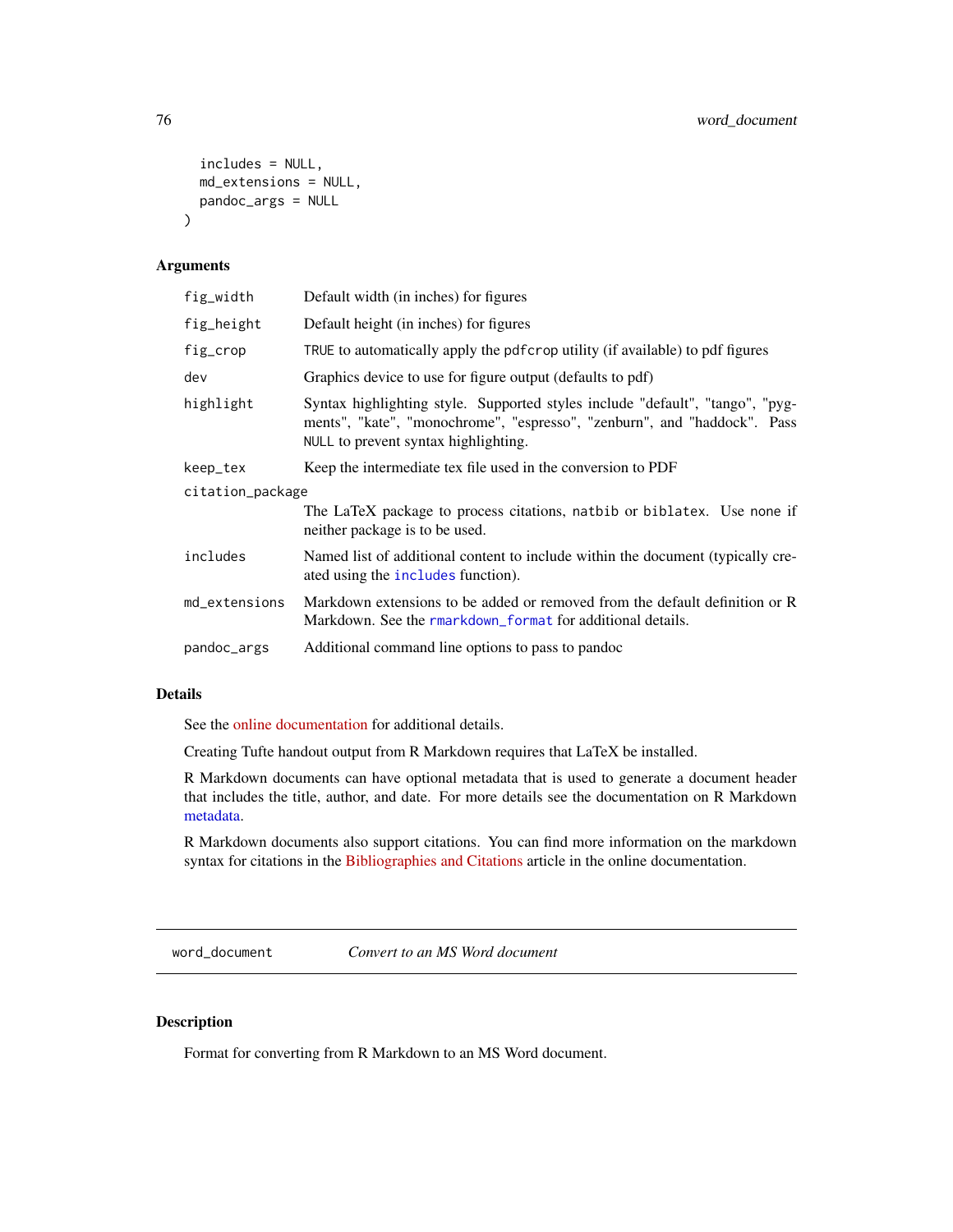<span id="page-76-0"></span>word\_document 77

### Usage

```
word_document(
  toc = FALSE,
  toc\_depth = 3,
  fig_width = 5,
  fig_height = 4,
  fig_caption = TRUE,
  df_print = "default",
  smart = TRUE,highlight = "default",
  reference_docx = "default",
  keep\_md = FALSE,md_extensions = NULL,
  pandoc_args = NULL
\mathcal{L}
```
## Arguments

| toc           | TRUE to include a table of contents in the output                                                                                                                                                                                                                                                                                                                                                                                                                                                                                                                                                                                                            |
|---------------|--------------------------------------------------------------------------------------------------------------------------------------------------------------------------------------------------------------------------------------------------------------------------------------------------------------------------------------------------------------------------------------------------------------------------------------------------------------------------------------------------------------------------------------------------------------------------------------------------------------------------------------------------------------|
| toc_depth     | Depth of headers to include in table of contents                                                                                                                                                                                                                                                                                                                                                                                                                                                                                                                                                                                                             |
| fig_width     | Default width (in inches) for figures                                                                                                                                                                                                                                                                                                                                                                                                                                                                                                                                                                                                                        |
| fig_height    | Default height (in inches) for figures                                                                                                                                                                                                                                                                                                                                                                                                                                                                                                                                                                                                                       |
| fig_caption   | TRUE to render figures with captions                                                                                                                                                                                                                                                                                                                                                                                                                                                                                                                                                                                                                         |
| df_print      | Method to be used for printing data frames. Valid values include "default",<br>"kable", "tibble", and "paged". The "default" method uses print.data.frame.<br>The "kable" method uses the knitr:: kable function. The "tibble" method<br>uses the tibble package to print a summary of the data frame. The "paged"<br>method creates a paginated HTML table (note that this method is only valid for<br>formats that produce HTML). In addition to the named methods you can also<br>pass an arbitrary function to be used for printing data frames. You can disable<br>the df_print behavior entirely by setting the option rmarkdown.df_print to<br>FALSE. |
| smart         | Produce typographically correct output, converting straight quotes to curly quotes,<br>$---$ to em-dashes, $--$ to en-dashes, and  to ellipses.                                                                                                                                                                                                                                                                                                                                                                                                                                                                                                              |
| highlight     | Syntax highlighting style. Supported styles include "default", "tango", "pyg-<br>ments", "kate", "monochrome", "espresso", "zenburn", and "haddock". Pass<br>NULL to prevent syntax highlighting.                                                                                                                                                                                                                                                                                                                                                                                                                                                            |
|               | reference_docx Use the specified file as a style reference in producing a docx file. For best<br>results, the reference docx should be a modified version of a docx file produced<br>using pandoc. Pass "default" to use the rmarkdown default styles.                                                                                                                                                                                                                                                                                                                                                                                                       |
| keep_md       | Keep the markdown file generated by knitting.                                                                                                                                                                                                                                                                                                                                                                                                                                                                                                                                                                                                                |
| md_extensions | Markdown extensions to be added or removed from the default definition or R<br>Markdown. See the rmarkdown_format for additional details.                                                                                                                                                                                                                                                                                                                                                                                                                                                                                                                    |
| pandoc_args   | Additional command line options to pass to pandoc                                                                                                                                                                                                                                                                                                                                                                                                                                                                                                                                                                                                            |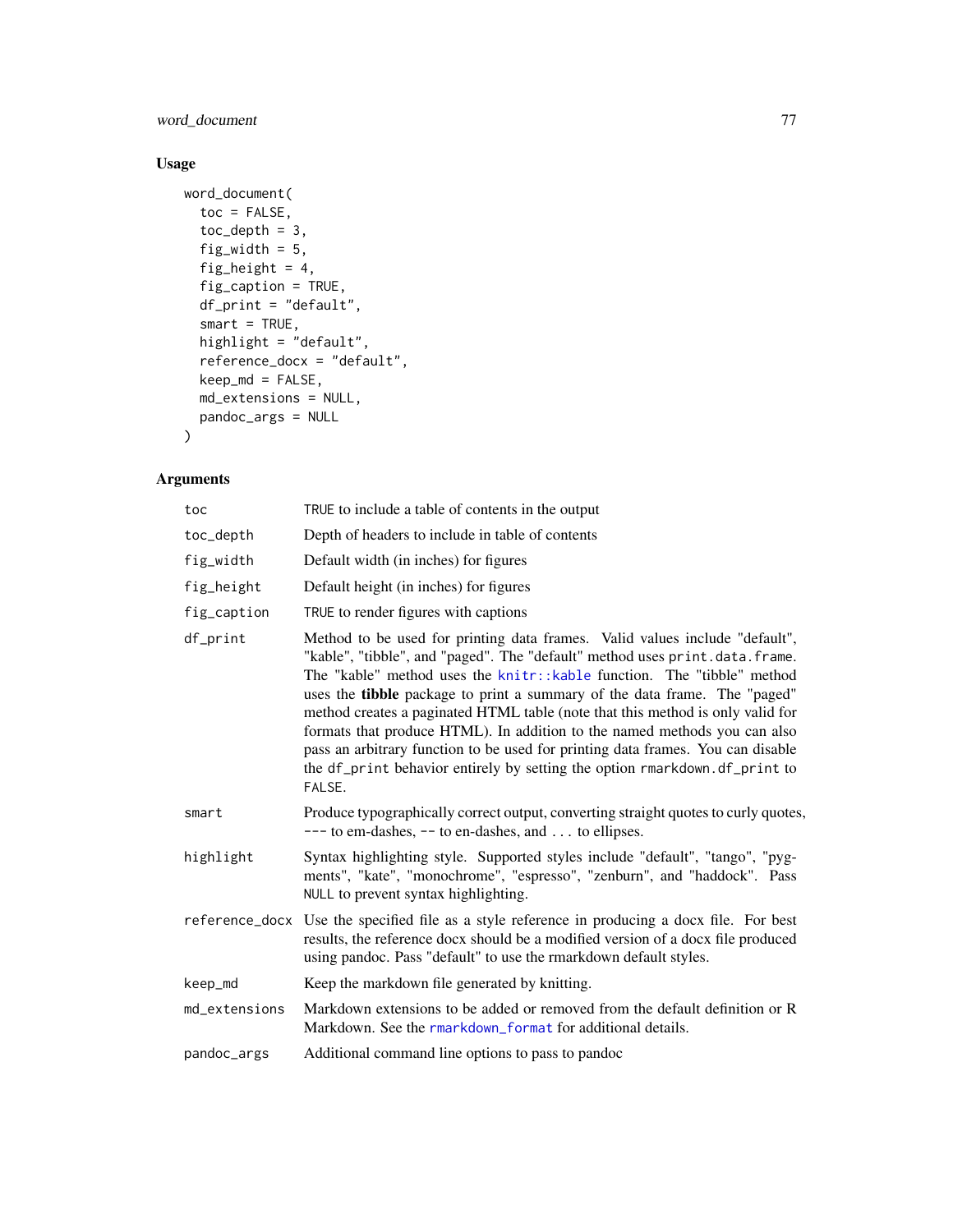#### <span id="page-77-0"></span>Details

See the [online documentation](https://rmarkdown.rstudio.com/word_document_format.html) for additional details on using the word\_document format.

R Markdown documents can have optional metadata that is used to generate a document header that includes the title, author, and date. For more details see the documentation on R Markdown [metadata.](#page-67-0)

R Markdown documents also support citations. You can find more information on the markdown syntax for citations in the [Bibliographies and Citations](https://rmarkdown.rstudio.com/authoring_bibliographies_and_citations.html) article in the online documentation.

#### Value

R Markdown output format to pass to [render](#page-57-0)

#### Examples

```
## Not run:
library(rmarkdown)
# simple invocation
render("input.Rmd", word_document())
# specify an option for syntax highlighting
render("input.Rmd", word_document(highlight = "zenburn"))
```
## End(Not run)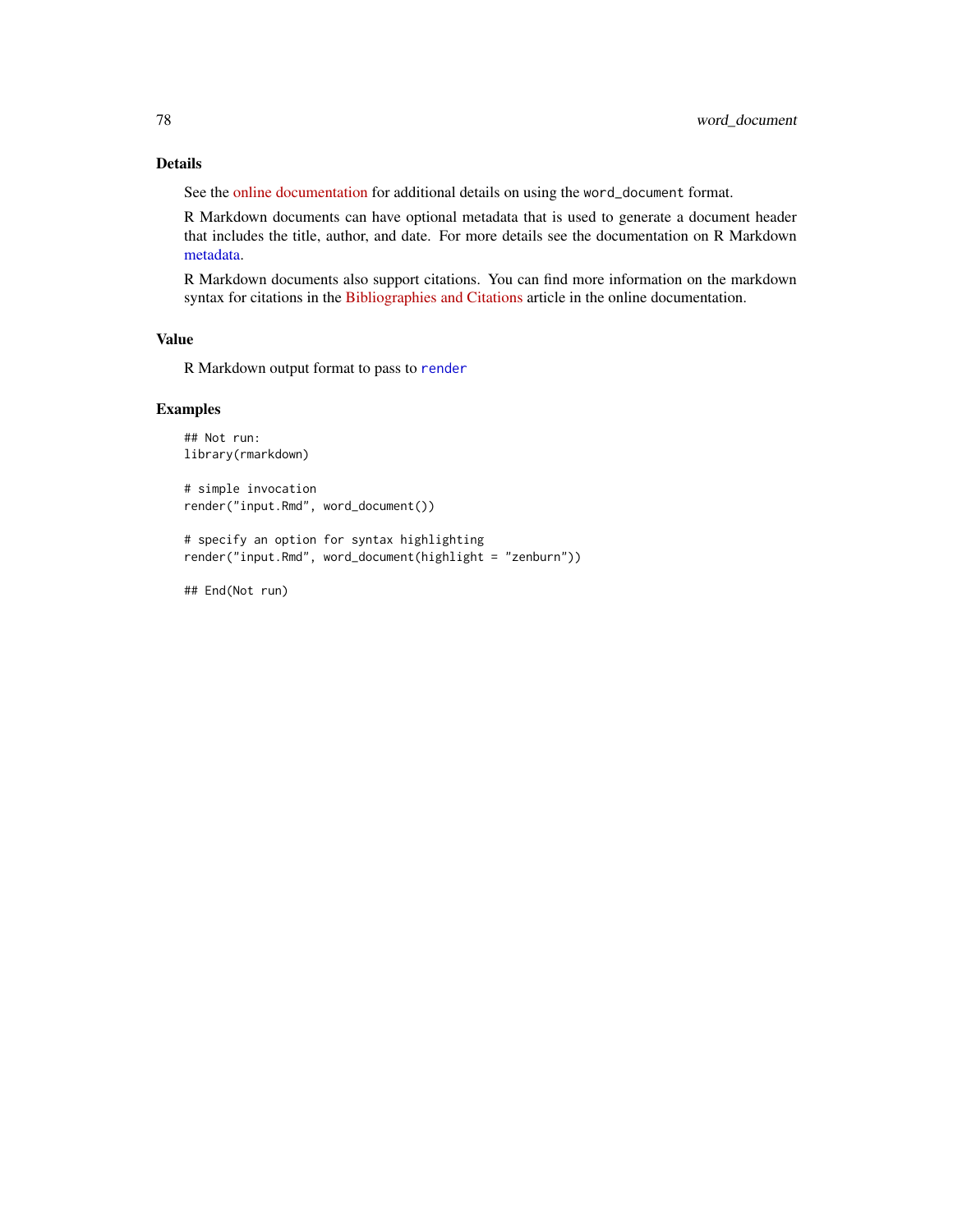# **Index**

∗Topic datasets metadata, [42](#page-41-0) all\_output\_formats, [5](#page-4-0) beamer\_presentation, *[4](#page-3-0)*, [5,](#page-4-0) *[68](#page-67-1)* clean\_site *(*render\_site*)*, [62](#page-61-0) compile\_notebook, [8](#page-7-0) Compiling R scripts to a notebook, *[60](#page-59-0)* context\_document, [9](#page-8-0) default\_output\_format, [11](#page-10-0) default\_site\_generator *(*render\_site*)*, [62](#page-61-0) draft, [12](#page-11-0) find\_external\_resources, [13](#page-12-0) from\_rmarkdown *(*rmarkdown\_format*)*, [67](#page-66-1) github\_document, [14](#page-13-0) html-dependencies, [16](#page-15-0) html\_dependency\_bootstrap *(*html-dependencies*)*, [16](#page-15-0) html\_dependency\_font\_awesome *(*html-dependencies*)*, [16](#page-15-0) html\_dependency\_highlightjs *(*html-dependencies*)*, [16](#page-15-0) html\_dependency\_ionicons *(*html-dependencies*)*, [16](#page-15-0) html\_dependency\_jquery *(*html-dependencies*)*, [16](#page-15-0) html\_dependency\_jqueryui *(*html-dependencies*)*, [16](#page-15-0) html\_dependency\_pagedtable *(*html-dependencies*)*, [16](#page-15-0) html\_dependency\_tocify *(*html-dependencies*)*, [16](#page-15-0) html\_document, *[4](#page-3-0)*, [17,](#page-16-0) *[22](#page-21-0)*, *[24](#page-23-0)*, *[27,](#page-26-0) [28](#page-27-0)*, *[60](#page-59-0)*, *[64](#page-63-0)* html\_document\_base, *[19](#page-18-0)*, [21,](#page-20-1) *[25,](#page-24-0) [26](#page-25-0)*, *[32](#page-31-0)*, *[75](#page-74-0)* html\_fragment, [22](#page-21-0)

html\_notebook, [24](#page-23-0) html\_notebook\_metadata, [26](#page-25-0) html\_notebook\_output, *[26](#page-25-0)*, [26](#page-25-0) html\_notebook\_output\_code *(*html\_notebook\_output*)*, [26](#page-25-0) html\_notebook\_output\_html *(*html\_notebook\_output*)*, [26](#page-25-0) html\_notebook\_output\_img *(*html\_notebook\_output*)*, [26](#page-25-0) html\_notebook\_output\_png *(*html\_notebook\_output*)*, [26](#page-25-0) html\_vignette, [27](#page-26-0)

#### I, *[59](#page-58-0)*

includes, *[7](#page-6-0)*, *[10](#page-9-0)*, *[15](#page-14-0)*, *[19](#page-18-0)*, *[24,](#page-23-0) [25](#page-24-0)*, [29,](#page-28-1) *[31](#page-30-0)*, *[41](#page-40-0)*, *[43](#page-42-0)*, *[55](#page-54-0)*, *[74](#page-73-0)*, *[76](#page-75-0)* includes\_to\_pandoc\_args *(*includes*)*, [29](#page-28-1) ioslides\_presentation, [30](#page-29-0)

knit, *[58](#page-57-1)*, *[60](#page-59-0)* knit\_hooks, *[37](#page-36-0)* knit\_params\_ask, [38](#page-37-0) knitr spin, *[9](#page-8-0)* knitr::kable, *[6](#page-5-0)*, *[10](#page-9-0)*, *[15](#page-14-0)*, *[18](#page-17-0)*, *[23](#page-22-0)*, *[28](#page-27-0)*, *[31](#page-30-0)*, *[41](#page-40-0)*, *[44](#page-43-0)*, *[54](#page-53-0)*, *[57](#page-56-0)*, *[74](#page-73-0)*, *[77](#page-76-0)* knitr\_options, [36,](#page-35-0) *[37,](#page-36-0) [38](#page-37-0)*, *[44,](#page-43-0) [45](#page-44-0)* knitr\_options\_html, [37](#page-36-0) knitr\_options\_pdf, [38](#page-37-0)

latex-dependencies, [39](#page-38-0) latex\_dependency, [40](#page-39-0) latex\_dependency\_tikz *(*latex-dependencies*)*, [39](#page-38-0) latex\_document *(*pdf\_document*)*, [53](#page-52-0) latex\_fragment *(*pdf\_document*)*, [53](#page-52-0)

md\_document, [40](#page-39-0) message, *[65](#page-64-0)* metadata, *[7](#page-6-0)*, *[11](#page-10-0)*, *[19](#page-18-0)*, *[41](#page-40-0)*, [42,](#page-41-0) *[43](#page-42-0)*, *[55](#page-54-0)*, *[69](#page-68-0)*, *[76](#page-75-0)*, *[78](#page-77-0)*

new.env, *[59](#page-58-0)*, *[63](#page-62-0)*